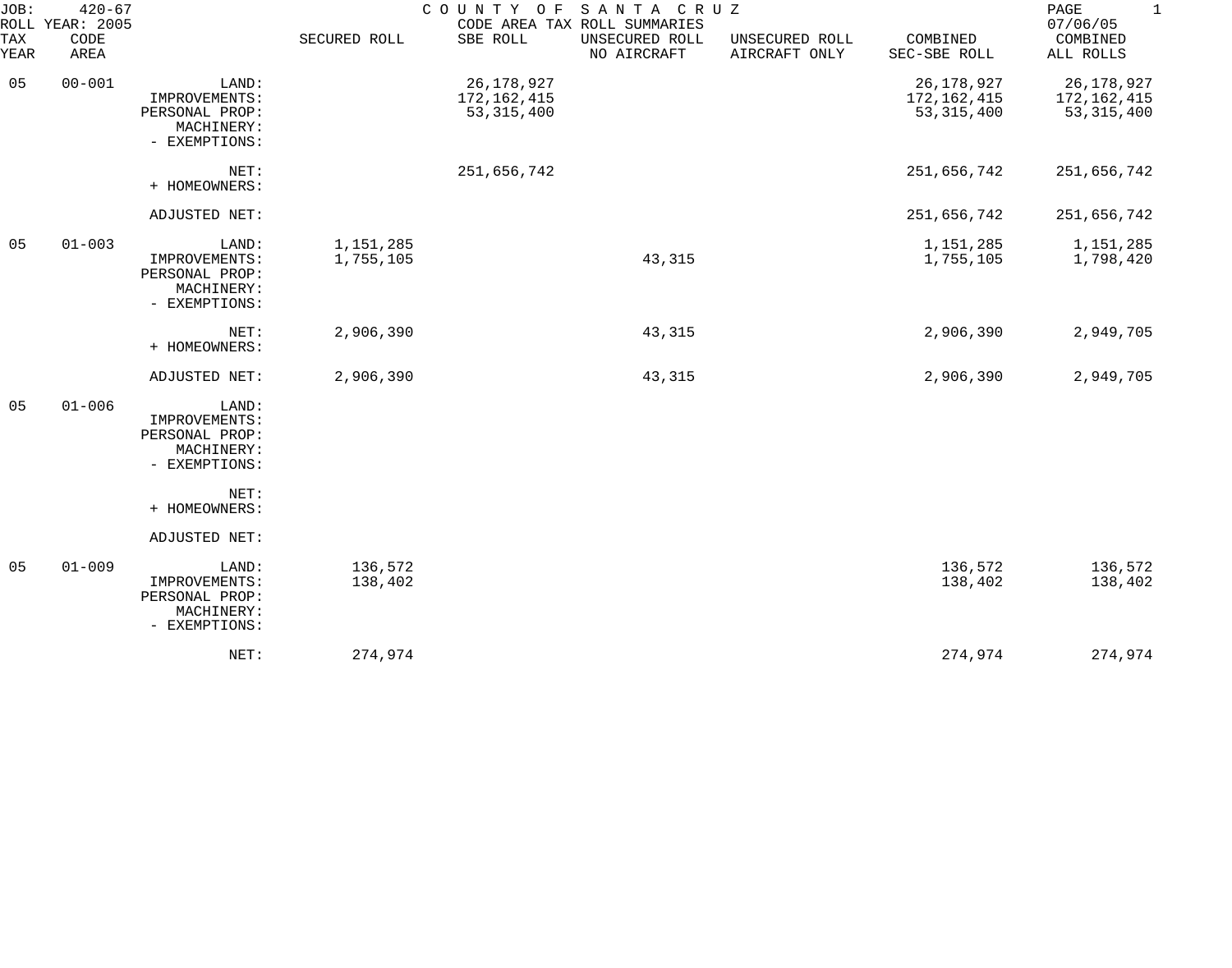| JOB:        | $420 - 67$<br>ROLL YEAR: 2005 |                                                                         |                          | COUNTY OF SANTA CRUZ<br>CODE AREA TAX ROLL SUMMARIES |                                 |                          | $\overline{a}$<br>PAGE<br>07/06/05     |
|-------------|-------------------------------|-------------------------------------------------------------------------|--------------------------|------------------------------------------------------|---------------------------------|--------------------------|----------------------------------------|
| TAX<br>YEAR | CODE<br>AREA                  |                                                                         | SECURED ROLL             | SBE ROLL<br>UNSECURED ROLL<br>NO AIRCRAFT            | UNSECURED ROLL<br>AIRCRAFT ONLY | COMBINED<br>SEC-SBE ROLL | COMBINED<br>ALL ROLLS                  |
|             |                               | + HOMEOWNERS:                                                           |                          |                                                      |                                 |                          |                                        |
|             |                               | ADJUSTED NET:                                                           | 274,974                  |                                                      |                                 | 274,974                  | 274,974                                |
| 05          | $01 - 010$                    | LAND:<br>IMPROVEMENTS:<br>PERSONAL PROP:<br>MACHINERY:<br>- EXEMPTIONS: |                          |                                                      |                                 |                          |                                        |
|             |                               | NET:<br>+ HOMEOWNERS:                                                   |                          |                                                      |                                 |                          |                                        |
|             |                               | ADJUSTED NET:                                                           |                          |                                                      |                                 |                          |                                        |
| 05          | $01 - 014$                    | LAND:<br>IMPROVEMENTS:<br>PERSONAL PROP:<br>MACHINERY:<br>- EXEMPTIONS: |                          |                                                      |                                 |                          |                                        |
|             |                               | NET:<br>+ HOMEOWNERS:                                                   |                          |                                                      |                                 |                          |                                        |
|             |                               | ADJUSTED NET:                                                           |                          |                                                      |                                 |                          |                                        |
| 05          | $01 - 015$                    | LAND:<br>IMPROVEMENTS:<br>PERSONAL PROP:<br>MACHINERY:                  | 62,040<br>686,274        | 549,123<br>493,801                                   |                                 | 62,040<br>686,274        | 62,040<br>1,235,397<br>493,801         |
|             |                               | - EXEMPTIONS:                                                           |                          | 727,416                                              |                                 |                          | 727,416                                |
|             |                               | NET:<br>+ HOMEOWNERS:                                                   | 748,314                  | 315,508                                              |                                 | 748,314                  | 1,063,822                              |
|             |                               | ADJUSTED NET:                                                           | 748,314                  | 315,508                                              |                                 | 748,314                  | 1,063,822                              |
| 05          | $01 - 017$                    | LAND:<br>IMPROVEMENTS:<br>PERSONAL PROP:<br>MACHINERY:                  | 26,489,586<br>78,958,594 | 158,125<br>11, 247, 652<br>11,039,841                |                                 | 26,489,586<br>78,958,594 | 26,647,711<br>90,206,246<br>11,039,841 |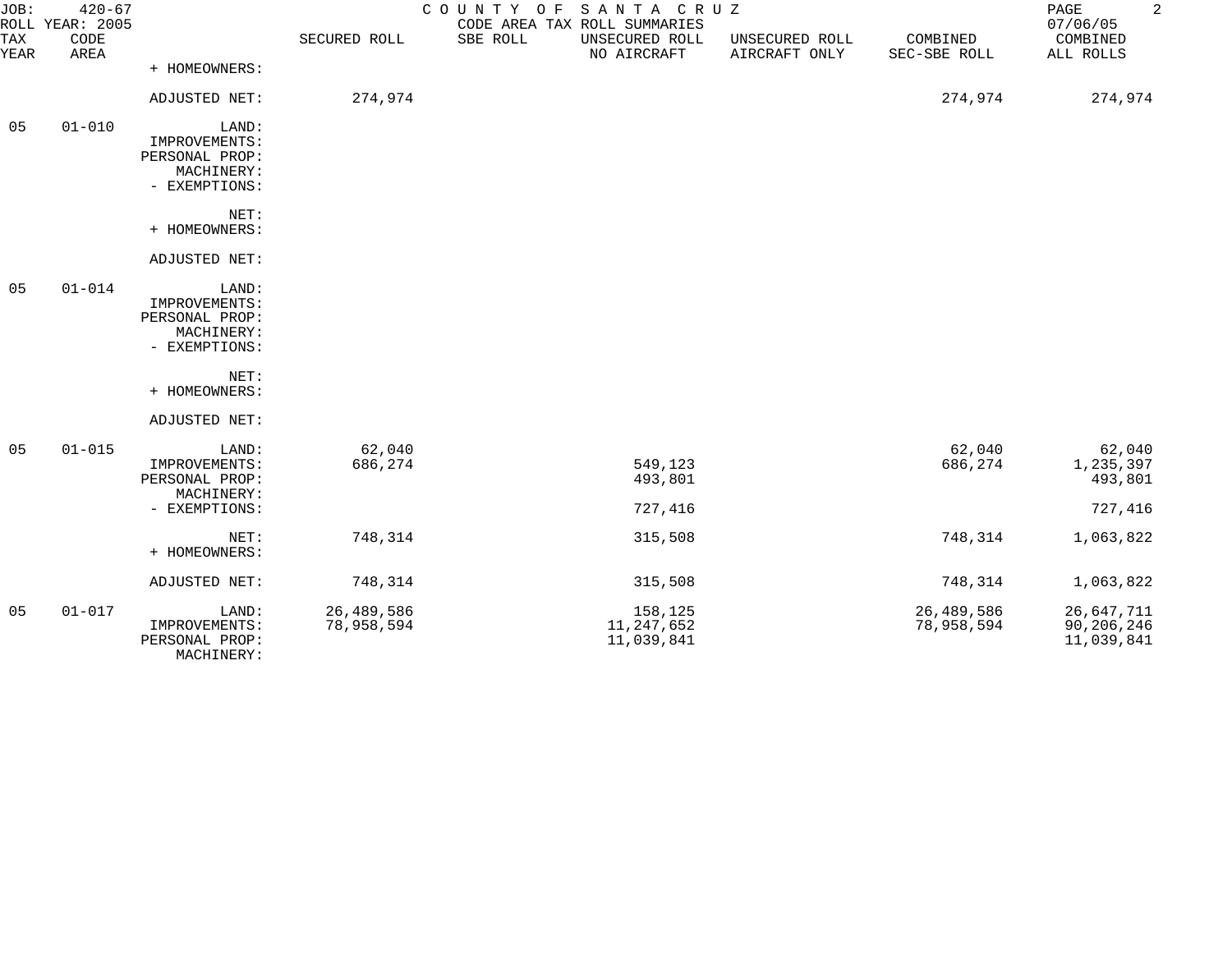| JOB:        | $420 - 67$<br>ROLL YEAR: 2005 |                              |              | COUNTY OF | SANTA CRUZ<br>CODE AREA TAX ROLL SUMMARIES |                                 |                          | PAGE<br>3<br>07/06/05 |
|-------------|-------------------------------|------------------------------|--------------|-----------|--------------------------------------------|---------------------------------|--------------------------|-----------------------|
| TAX<br>YEAR | CODE<br>AREA                  |                              | SECURED ROLL | SBE ROLL  | UNSECURED ROLL<br>NO AIRCRAFT              | UNSECURED ROLL<br>AIRCRAFT ONLY | COMBINED<br>SEC-SBE ROLL | COMBINED<br>ALL ROLLS |
|             |                               | - EXEMPTIONS:                | 3,546        |           | 643,916                                    |                                 | 3,546                    | 647,462               |
|             |                               | NET:<br>+ HOMEOWNERS:        | 105,444,634  |           | 21,801,702                                 |                                 | 105,444,634              | 127, 246, 336         |
|             |                               | ADJUSTED NET:                | 105,444,634  |           | 21,801,702                                 |                                 | 105,444,634              | 127, 246, 336         |
| 05          | $01 - 020$                    | LAND:                        | 38, 147, 848 |           | 385,136                                    |                                 | 38, 147, 848             | 38,532,984            |
|             |                               | IMPROVEMENTS:                | 84,339,070   |           | 3,751,622                                  |                                 | 84,339,070               | 88,090,692            |
|             |                               | PERSONAL PROP:               | 2,671,329    |           | 5,310,213                                  |                                 | 2,671,329                | 7,981,542             |
|             |                               | MACHINERY:                   | 1,318,761    |           |                                            |                                 | 1,318,761                | 1,318,761             |
|             |                               | - EXEMPTIONS:                | 4,598,243    |           | 986,069                                    |                                 | 4,598,243                | 5,584,312             |
|             |                               | NET:                         | 121,878,765  |           | 8,460,902                                  |                                 | 121,878,765              | 130, 339, 667         |
|             |                               | + HOMEOWNERS:                | 28,000       |           |                                            |                                 | 28,000                   | 28,000                |
|             |                               | ADJUSTED NET:                | 121,906,765  |           | 8,460,902                                  |                                 | 121,906,765              | 130,367,667           |
| 05          | $01 - 023$                    | LAND:                        | 63, 451, 650 | 24,458    |                                            |                                 | 63,476,108               | 63,476,108            |
|             |                               | IMPROVEMENTS:                | 75, 473, 774 | 18,362    | 47,052                                     |                                 | 75,492,136               | 75,539,188            |
|             |                               | PERSONAL PROP:<br>MACHINERY: | 228,473      | 10,512    | 374,271                                    |                                 | 238,985                  | 613,256               |
|             |                               | - EXEMPTIONS:                | 9,135,720    |           |                                            |                                 | 9,135,720                | 9,135,720             |
|             |                               | NET:                         | 130,018,177  | 53,332    | 421,323                                    |                                 | 130,071,509              | 130,492,832           |
|             |                               | + HOMEOWNERS:                | 784,000      |           |                                            |                                 | 784,000                  | 784,000               |
|             |                               | ADJUSTED NET:                | 130,802,177  |           | 421,323                                    |                                 | 130,855,509              | 131, 276, 832         |
| 05          | $01 - 024$                    | LAND:                        | 63,600,476   |           |                                            |                                 | 63,600,476               | 63,600,476            |
|             |                               | IMPROVEMENTS:                | 75,597,129   |           | 7,422,359                                  |                                 | 75,597,129               | 83,019,488            |
|             |                               | PERSONAL PROP:               | 1,675,236    |           | 16,797,373                                 |                                 | 1,675,236                | 18,472,609            |
|             |                               | MACHINERY:                   | 514,106      |           |                                            |                                 | 514,106                  | 514,106               |
|             |                               | - EXEMPTIONS:                | 24,774,396   |           | 4,479,577                                  |                                 | 24,774,396               | 29, 253, 973          |
|             |                               | NET:                         | 116,612,551  |           | 19,740,155                                 |                                 | 116,612,551              | 136, 352, 706         |
|             |                               | + HOMEOWNERS:                | 77,000       |           |                                            |                                 | 77,000                   | 77,000                |
|             |                               | ADJUSTED NET:                | 116,689,551  |           | 19,740,155                                 |                                 | 116,689,551              | 136, 429, 706         |
| 05          | $01 - 025$                    | LAND:                        | 859,152      |           |                                            |                                 | 859,152                  | 859,152               |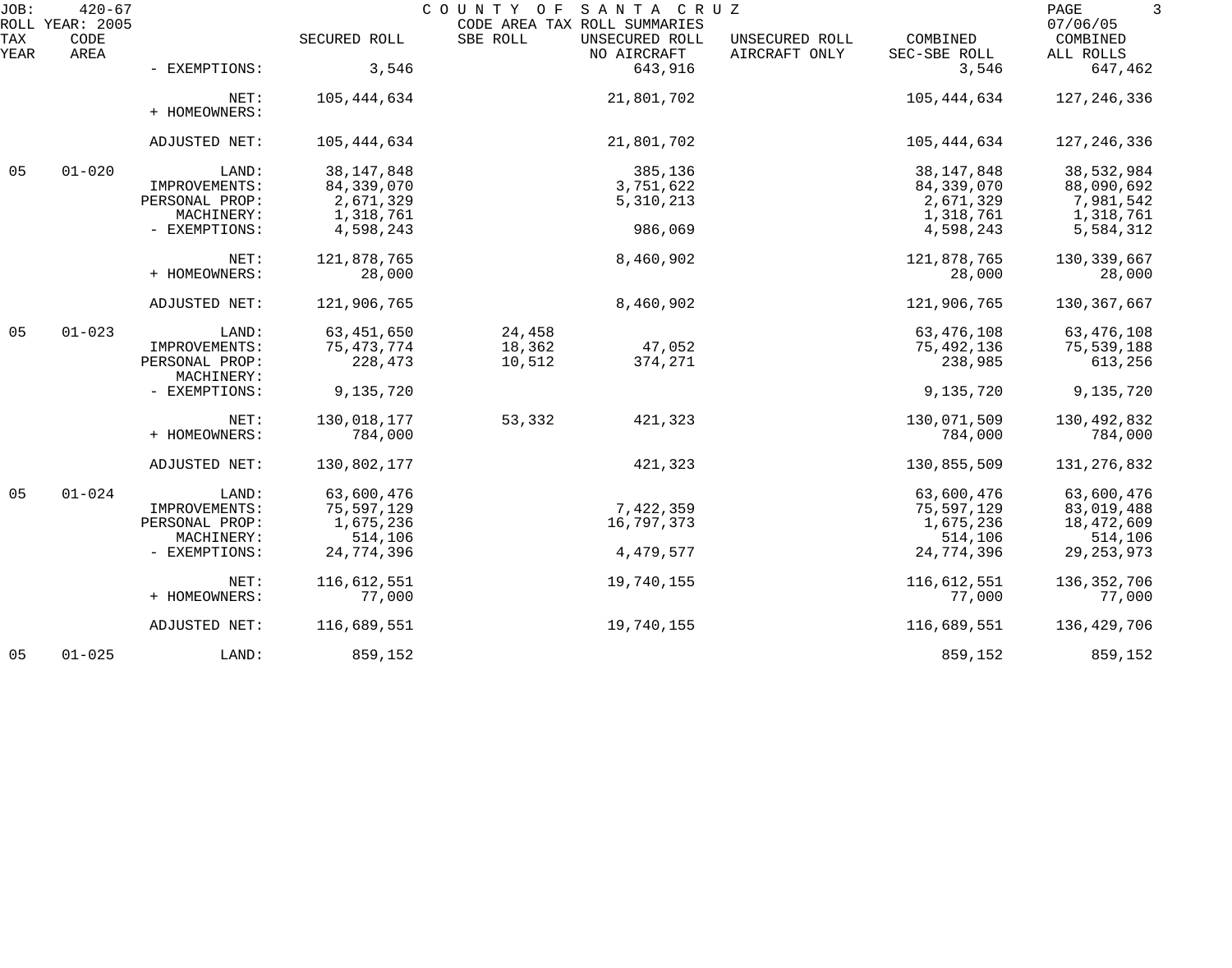| JOB:               | $420 - 67$<br>ROLL YEAR: 2005 |                                               |                        | COUNTY OF | SANTA CRUZ<br>CODE AREA TAX ROLL SUMMARIES |                                 |                          | $\overline{4}$<br>PAGE<br>07/06/05 |
|--------------------|-------------------------------|-----------------------------------------------|------------------------|-----------|--------------------------------------------|---------------------------------|--------------------------|------------------------------------|
| <b>TAX</b><br>YEAR | CODE<br>AREA                  |                                               | SECURED ROLL           | SBE ROLL  | UNSECURED ROLL<br>NO AIRCRAFT              | UNSECURED ROLL<br>AIRCRAFT ONLY | COMBINED<br>SEC-SBE ROLL | COMBINED<br>ALL ROLLS              |
|                    |                               | IMPROVEMENTS:<br>PERSONAL PROP:               | 752,902                |           | 190,793<br>339,917                         |                                 | 752,902                  | 943,695<br>339,917                 |
|                    |                               | MACHINERY:<br>- EXEMPTIONS:                   |                        |           | 530,710                                    |                                 |                          | 530,710                            |
|                    |                               | NET:<br>+ HOMEOWNERS:                         | 1,612,054              |           |                                            |                                 | 1,612,054                | 1,612,054                          |
|                    |                               | ADJUSTED NET:                                 | 1,612,054              |           |                                            |                                 | 1,612,054                | 1,612,054                          |
| 05                 | $01 - 026$                    | LAND:                                         | 2,706,951              |           |                                            |                                 | 2,706,951                | 2,706,951                          |
|                    |                               | IMPROVEMENTS:                                 | 7,645,437              |           | 433,542                                    |                                 | 7,645,437                | 8,078,979                          |
|                    |                               | PERSONAL PROP:<br>MACHINERY:<br>- EXEMPTIONS: | 50,000                 |           | 627,432                                    |                                 | 50,000                   | 677,432                            |
|                    |                               | NET:<br>+ HOMEOWNERS:                         | 10,402,388             |           | 1,060,974                                  |                                 | 10,402,388               | 11,463,362                         |
|                    |                               | ADJUSTED NET:                                 | 10,402,388             |           | 1,060,974                                  |                                 | 10,402,388               | 11,463,362                         |
| 05                 | $01 - 027$                    | LAND:                                         | 263, 724, 633          | 443,500   | 1,762,959                                  |                                 | 264, 168, 133            | 265, 931, 092                      |
|                    |                               | IMPROVEMENTS:                                 | 322,021,352            | 52,022    | 19,107,028                                 |                                 | 322,073,374              | 341,180,402                        |
|                    |                               | PERSONAL PROP:                                | 19,855,993             | 29,781    | 53,007,841                                 |                                 | 19,885,774               | 72,893,615                         |
|                    |                               | MACHINERY:                                    | 13,801,498             |           |                                            |                                 | 13,801,498               | 13,801,498                         |
|                    |                               | - EXEMPTIONS:                                 | 11,455,141             |           | 337,510                                    |                                 | 11, 455, 141             | 11,792,651                         |
|                    |                               | NET:<br>+ HOMEOWNERS:                         | 607,948,335<br>868,000 | 525,303   | 73,540,318                                 |                                 | 608, 473, 638<br>868,000 | 682,013,956<br>868,000             |
|                    |                               | ADJUSTED NET:                                 | 608,816,335            |           | 73,540,318                                 |                                 | 609, 341, 638            | 682,881,956                        |
| 05                 | $01 - 028$                    | LAND:                                         | 7,839,977              | 917       | 1,832,566                                  |                                 | 7,840,894                | 9,673,460                          |
|                    |                               | IMPROVEMENTS:                                 | 38,744,370             | 689       | 2,436,660                                  |                                 | 38,745,059               | 41, 181, 719                       |
|                    |                               | PERSONAL PROP:<br>MACHINERY:                  | 49,890                 | 394       | 1,835,837                                  |                                 | 50,284                   | 1,886,121                          |
|                    |                               | - EXEMPTIONS:                                 | 267,998                |           |                                            |                                 | 267,998                  | 267,998                            |
|                    |                               | NET:                                          | 46, 366, 239           | 2,000     | 6, 105, 063                                |                                 | 46, 368, 239             | 52, 473, 302                       |
|                    |                               | + HOMEOWNERS:                                 | 7,000                  |           |                                            |                                 | 7,000                    | 7,000                              |
|                    |                               | ADJUSTED NET:                                 | 46, 373, 239           |           | 6, 105, 063                                |                                 | 46, 375, 239             | 52,480,302                         |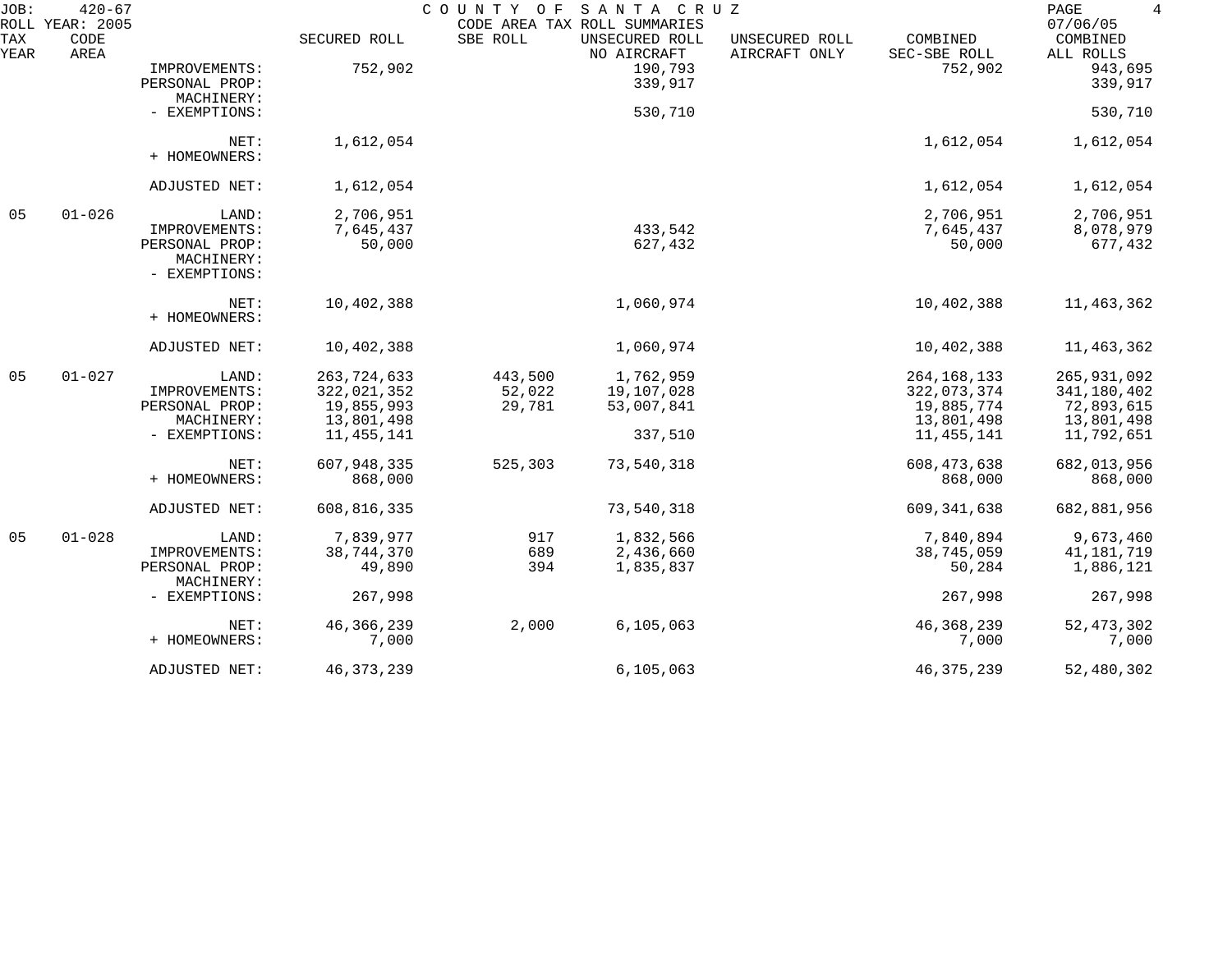| JOB:        | $420 - 67$<br>ROLL YEAR: 2005 |                              |               | COUNTY OF | SANTA CRUZ                                                    |                                 |                          | PAGE<br>5<br>07/06/05 |
|-------------|-------------------------------|------------------------------|---------------|-----------|---------------------------------------------------------------|---------------------------------|--------------------------|-----------------------|
| TAX<br>YEAR | CODE<br>AREA                  |                              | SECURED ROLL  | SBE ROLL  | CODE AREA TAX ROLL SUMMARIES<br>UNSECURED ROLL<br>NO AIRCRAFT | UNSECURED ROLL<br>AIRCRAFT ONLY | COMBINED<br>SEC-SBE ROLL | COMBINED<br>ALL ROLLS |
| 05          | $01 - 030$                    | LAND:                        | 182           | 3,003     | 3,641,648                                                     |                                 | 3,185                    | 3,644,833             |
|             |                               | IMPROVEMENTS:                |               | 2,254     | 4,219,526                                                     |                                 | 2,254                    | 4,221,780             |
|             |                               | PERSONAL PROP:               |               | 1,291     | 9,408,075                                                     |                                 | 1,291                    | 9,409,366             |
|             |                               | MACHINERY:                   |               |           |                                                               |                                 |                          |                       |
|             |                               | - EXEMPTIONS:                | 182           |           | 784,277                                                       |                                 | 182                      | 784,459               |
|             |                               | NET:                         |               | 6,548     | 16,484,972                                                    |                                 | 6,548                    | 16,491,520            |
|             |                               | + HOMEOWNERS:                |               |           | 33,500                                                        |                                 |                          | 33,500                |
|             |                               | ADJUSTED NET:                |               |           | 16,518,472                                                    |                                 | 6,548                    | 16,525,020            |
| 05          | $01 - 031$                    | LAND:                        | 144,587,529   |           | 705,183                                                       |                                 | 144,587,529              | 145, 292, 712         |
|             |                               | IMPROVEMENTS:                | 157,679,210   |           | 2,064,768                                                     |                                 | 157,679,210              | 159,743,978           |
|             |                               | PERSONAL PROP:               | 1,427,875     |           | 5,162,860                                                     |                                 | 1,427,875                | 6,590,735             |
|             |                               | MACHINERY:                   | 58,073        |           |                                                               |                                 | 58,073                   | 58,073                |
|             |                               | - EXEMPTIONS:                | 12,668,113    |           | 27,827                                                        |                                 | 12,668,113               | 12,695,940            |
|             |                               | NET:                         | 291,084,574   |           | 7,904,984                                                     |                                 | 291,084,574              | 298,989,558           |
|             |                               | + HOMEOWNERS:                | 1,737,881     |           |                                                               |                                 | 1,737,881                | 1,737,881             |
|             |                               | ADJUSTED NET:                | 292,822,455   |           | 7,904,984                                                     |                                 | 292,822,455              | 300, 727, 439         |
| 05          | $01 - 032$                    | LAND:                        | 2,189,933,875 | 199,941   | 10,380,382                                                    |                                 | 2,190,133,816            | 2,200,514,198         |
|             |                               | IMPROVEMENTS:                | 1,845,493,062 | 97,439    | 9,669,740                                                     |                                 | 1,845,590,501            | 1,855,260,241         |
|             |                               | PERSONAL PROP:               | 1,068,151     | 66,918    | 42,073,800                                                    |                                 | 1,135,069                | 43,208,869            |
|             |                               | MACHINERY:                   | 55,344        |           |                                                               |                                 | 55,344                   | 55,344                |
|             |                               | - EXEMPTIONS:                | 99,755,731    |           | 2,374,305                                                     |                                 | 99,755,731               | 102,130,036           |
|             |                               | NET:                         | 3,936,794,701 | 364,298   | 59,749,617                                                    |                                 | 3,937,158,999            | 3,996,908,616         |
|             |                               | + HOMEOWNERS:                | 50,521,800    |           | 117,600                                                       |                                 | 50,521,800               | 50,639,400            |
|             |                               | ADJUSTED NET:                | 3,987,316,501 |           | 59,867,217                                                    |                                 | 3,987,680,799            | 4,047,548,016         |
| 05          | $01 - 033$                    | LAND:                        | 21,793,334    |           | 56,503                                                        |                                 | 21,793,334               | 21,849,837            |
|             |                               | IMPROVEMENTS:                | 13,991,434    |           | 288,876                                                       |                                 | 13,991,434               | 14,280,310            |
|             |                               | PERSONAL PROP:<br>MACHINERY: |               |           | 502,425                                                       |                                 |                          | 502,425               |
|             |                               | - EXEMPTIONS:                | 344,654       |           |                                                               |                                 | 344,654                  | 344,654               |
|             |                               | NET:                         | 35, 440, 114  |           | 847,804                                                       |                                 | 35, 440, 114             | 36, 287, 918          |
|             |                               | + HOMEOWNERS:                | 343,000       |           |                                                               |                                 | 343,000                  | 343,000               |
|             |                               | ADJUSTED NET:                | 35,783,114    |           | 847,804                                                       |                                 | 35,783,114               | 36,630,918            |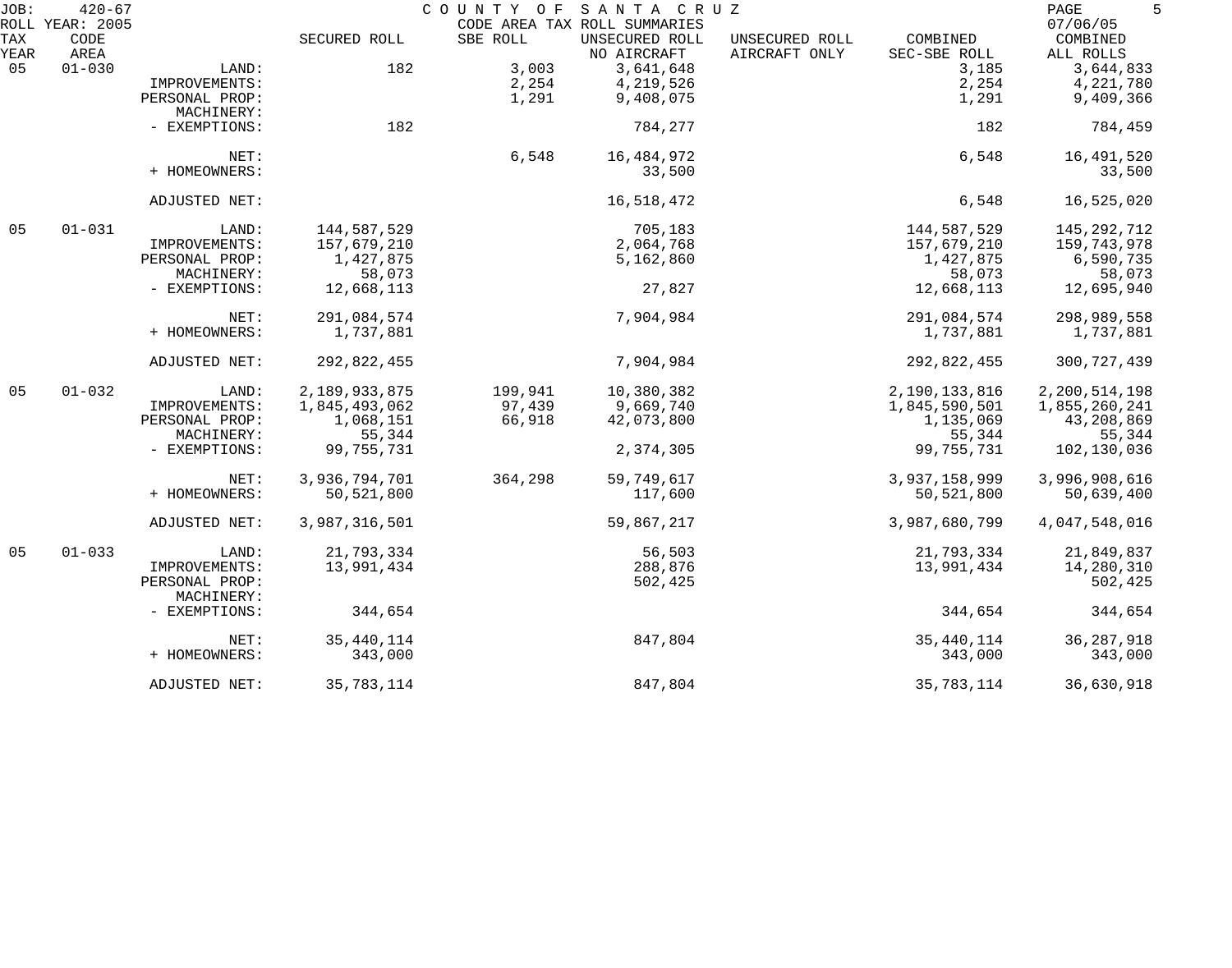| JOB:        | $420 - 67$<br>ROLL YEAR: 2005 |                                                                                                  |                                                                   | COUNTY<br>O F               | SANTA CRUZ<br>CODE AREA TAX ROLL SUMMARIES |                                 |                                                                   | PAGE<br>6<br>07/06/05                                               |
|-------------|-------------------------------|--------------------------------------------------------------------------------------------------|-------------------------------------------------------------------|-----------------------------|--------------------------------------------|---------------------------------|-------------------------------------------------------------------|---------------------------------------------------------------------|
| TAX<br>YEAR | CODE<br>AREA                  |                                                                                                  | SECURED ROLL                                                      | SBE ROLL                    | UNSECURED ROLL<br>NO AIRCRAFT              | UNSECURED ROLL<br>AIRCRAFT ONLY | COMBINED<br>SEC-SBE ROLL                                          | COMBINED<br>ALL ROLLS                                               |
| 05          | $01 - 034$                    | LAND:<br>IMPROVEMENTS:<br>PERSONAL PROP:<br>MACHINERY:                                           | 30,883<br>199,584                                                 |                             |                                            |                                 | 30,883<br>199,584                                                 | 30,883<br>199,584                                                   |
|             |                               | - EXEMPTIONS:                                                                                    | 7,000                                                             |                             |                                            |                                 | 7,000                                                             | 7,000                                                               |
|             |                               | NET:<br>+ HOMEOWNERS:                                                                            | 223,467<br>7,000                                                  |                             |                                            |                                 | 223,467<br>7,000                                                  | 223,467<br>7,000                                                    |
|             |                               | ADJUSTED NET:                                                                                    | 230,467                                                           |                             |                                            |                                 | 230,467                                                           | 230,467                                                             |
| 05          | $01 - 035$                    | LAND:<br>IMPROVEMENTS:<br>PERSONAL PROP:<br>MACHINERY:<br>- EXEMPTIONS:<br>NET:<br>+ HOMEOWNERS: |                                                                   |                             |                                            |                                 |                                                                   |                                                                     |
|             |                               | ADJUSTED NET:                                                                                    |                                                                   |                             |                                            |                                 |                                                                   |                                                                     |
| 05          | $02 - 021$                    | LAND:<br>IMPROVEMENTS:<br>PERSONAL PROP:<br>MACHINERY:<br>- EXEMPTIONS:                          | 36,706,273<br>85,409,129<br>38,681,470<br>26,853,080<br>1,697,504 | 253,876<br>29,571<br>16,929 | 4,696,461<br>13,738,974                    |                                 | 36,960,149<br>85,438,700<br>38,698,399<br>26,853,080<br>1,697,504 | 36,960,149<br>90,135,161<br>52, 437, 373<br>26,853,080<br>1,697,504 |
|             |                               | NET:<br>+ HOMEOWNERS:                                                                            | 185,952,448<br>42,000                                             | 300,376                     | 18, 435, 435                               |                                 | 186, 252, 824<br>42,000                                           | 204,688,259<br>42,000                                               |
|             |                               | ADJUSTED NET:                                                                                    | 185,994,448                                                       |                             | 18, 435, 435                               |                                 | 186, 294, 824                                                     | 204,730,259                                                         |
| 05          | $02 - 023$                    | LAND:<br>IMPROVEMENTS:<br>PERSONAL PROP:<br>MACHINERY:<br>- EXEMPTIONS:                          | 37, 175, 233<br>45,642,140<br>470,595<br>353,437<br>12,199,465    |                             | 58,997<br>1,091,854<br>3,044,034<br>26,225 |                                 | 37, 175, 233<br>45,642,140<br>470,595<br>353,437<br>12,199,465    | 37, 234, 230<br>46,733,994<br>3,514,629<br>353,437<br>12,225,690    |
|             |                               | NET:                                                                                             | 71,441,940                                                        |                             | 4,168,660                                  |                                 | 71,441,940                                                        | 75,610,600                                                          |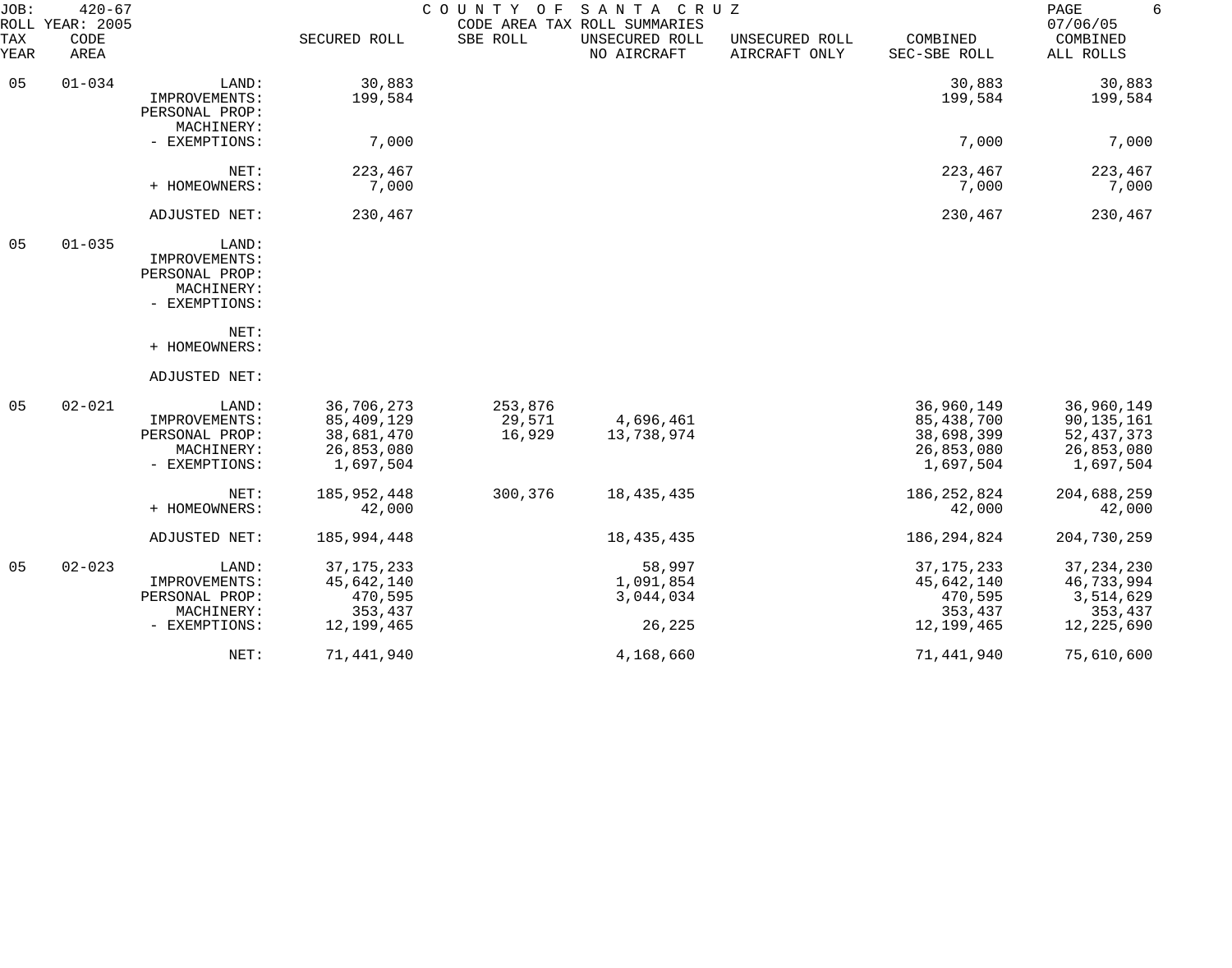| JOB:        | $420 - 67$<br>ROLL YEAR: 2005 |                              |               | COUNTY OF SANTA CRUZ<br>CODE AREA TAX ROLL SUMMARIES |                               |                                 |                          | 7<br>PAGE<br>07/06/05 |
|-------------|-------------------------------|------------------------------|---------------|------------------------------------------------------|-------------------------------|---------------------------------|--------------------------|-----------------------|
| TAX<br>YEAR | CODE<br>AREA                  |                              | SECURED ROLL  | SBE ROLL                                             | UNSECURED ROLL<br>NO AIRCRAFT | UNSECURED ROLL<br>AIRCRAFT ONLY | COMBINED<br>SEC-SBE ROLL | COMBINED<br>ALL ROLLS |
|             |                               | + HOMEOWNERS:                | 277,200       |                                                      |                               |                                 | 277,200                  | 277,200               |
|             |                               | ADJUSTED NET:                | 71,719,140    |                                                      | 4,168,660                     |                                 | 71,719,140               | 75,887,800            |
| 05          | $02 - 070$                    | LAND:                        | 12, 223, 635  |                                                      | 274,499                       |                                 | 12, 223, 635             | 12,498,134            |
|             |                               | IMPROVEMENTS:                | 25, 163, 226  |                                                      | 1,922,958                     |                                 | 25, 163, 226             | 27,086,184            |
|             |                               | PERSONAL PROP:               | 366,272       |                                                      | 1,328,092                     |                                 | 366,272                  | 1,694,364             |
|             |                               | MACHINERY:                   | 30,917        |                                                      |                               |                                 | 30,917                   | 30,917                |
|             |                               | - EXEMPTIONS:                | 5,299,059     |                                                      | 46,322                        |                                 | 5,299,059                | 5, 345, 381           |
|             |                               | NET:                         | 32,484,991    |                                                      | 3,479,227                     |                                 | 32,484,991               | 35,964,218            |
|             |                               | + HOMEOWNERS:                | 12,600        |                                                      |                               |                                 | 12,600                   | 12,600                |
|             |                               | ADJUSTED NET:                | 32, 497, 591  |                                                      | 3,479,227                     |                                 | 32,497,591               | 35,976,818            |
| 05          | $02 - 071$                    | LAND:                        | 138,967,549   |                                                      | 558,447                       |                                 | 138,967,549              | 139,525,996           |
|             |                               | IMPROVEMENTS:                | 127,001,478   |                                                      |                               |                                 | 127,001,478              | 127,001,478           |
|             |                               | PERSONAL PROP:               |               |                                                      | 587,013                       |                                 |                          | 587,013               |
|             |                               | MACHINERY:                   |               |                                                      |                               |                                 |                          |                       |
|             |                               | - EXEMPTIONS:                | 7,734,139     |                                                      |                               |                                 | 7,734,139                | 7,734,139             |
|             |                               | NET:                         | 258, 234, 888 |                                                      | 1,145,460                     |                                 | 258, 234, 888            | 259,380,348           |
|             |                               | + HOMEOWNERS:                | 4,263,000     |                                                      |                               |                                 | 4,263,000                | 4,263,000             |
|             |                               | ADJUSTED NET:                | 262, 497, 888 |                                                      | 1,145,460                     |                                 | 262, 497, 888            | 263,643,348           |
| 05          | $02 - 072$                    | LAND:                        | 777, 393, 163 | 375,053                                              | 3, 323, 646                   |                                 | 777,768,216              | 781,091,862           |
|             |                               | IMPROVEMENTS:                | 870, 352, 142 |                                                      | 13,210,626                    |                                 | 870, 352, 142            | 883,562,768           |
|             |                               | PERSONAL PROP:               | 15,970,441    |                                                      | 35,699,924                    | 10,000                          | 15,970,441               | 51,680,365            |
|             |                               | MACHINERY:                   | 321,234       |                                                      |                               |                                 | 321,234                  | 321,234               |
|             |                               | - EXEMPTIONS:                | 72,430,586    |                                                      | 1,571,041                     |                                 | 72,430,586               | 74,001,627            |
|             |                               | NET:                         | 1,591,606,394 | 375,053                                              | 50,663,155                    | 10,000                          | 1,591,981,447            | 1,642,654,602         |
|             |                               | + HOMEOWNERS:                | 22,344,000    |                                                      |                               |                                 | 22,344,000               | 22,344,000            |
|             |                               | ADJUSTED NET:                | 1,613,950,394 |                                                      | 50,663,155                    |                                 | 1,614,325,447            | 1,664,998,602         |
| 05          | $02 - 073$                    | LAND:                        | 18,886,032    |                                                      | 45,360                        |                                 | 18,886,032               | 18,931,392            |
|             |                               | IMPROVEMENTS:                | 23,694,682    |                                                      | 1,730,524                     |                                 | 23,694,682               | 25,425,206            |
|             |                               | PERSONAL PROP:<br>MACHINERY: | 793,476       |                                                      | 5, 144, 998                   |                                 | 793,476                  | 5,938,474             |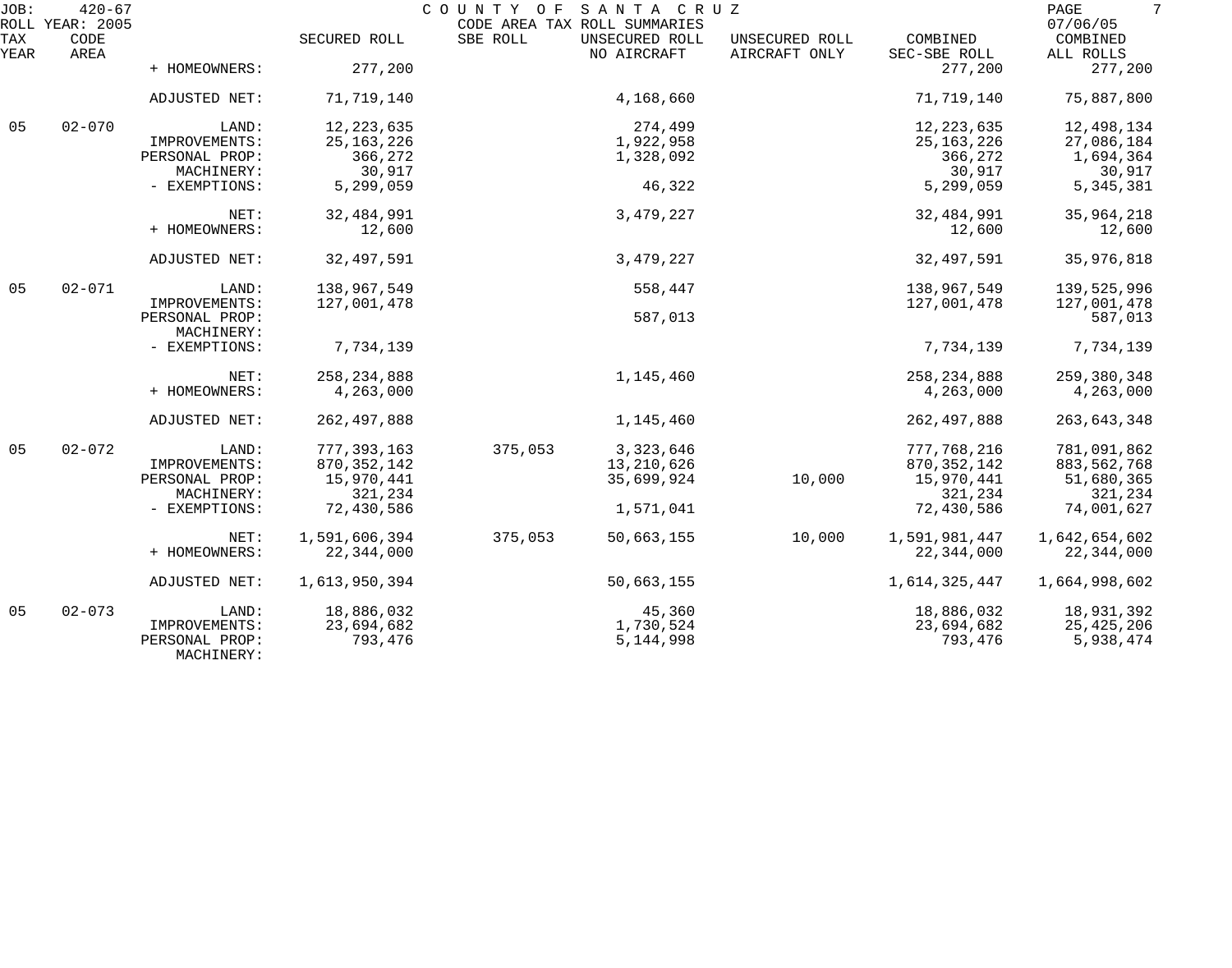| JOB:        | $420 - 67$<br>ROLL YEAR: 2005 |                                                                         |                                   | SANTA CRUZ<br>COUNTY OF<br>CODE AREA TAX ROLL SUMMARIES |                                 |                                   | 8<br>PAGE<br>07/06/05               |
|-------------|-------------------------------|-------------------------------------------------------------------------|-----------------------------------|---------------------------------------------------------|---------------------------------|-----------------------------------|-------------------------------------|
| TAX<br>YEAR | CODE<br>AREA                  |                                                                         | SECURED ROLL                      | SBE ROLL<br>UNSECURED ROLL<br>NO AIRCRAFT               | UNSECURED ROLL<br>AIRCRAFT ONLY | COMBINED<br>SEC-SBE ROLL          | COMBINED<br>ALL ROLLS               |
|             |                               | - EXEMPTIONS:                                                           | 270,188                           |                                                         |                                 | 270,188                           | 270,188                             |
|             |                               | NET:<br>+ HOMEOWNERS:                                                   | 43,104,002<br>28,000              | 6,920,882                                               |                                 | 43,104,002<br>28,000              | 50,024,884<br>28,000                |
|             |                               | ADJUSTED NET:                                                           | 43, 132, 002                      | 6,920,882                                               |                                 | 43, 132, 002                      | 50,052,884                          |
| 05          | $02 - 074$                    | LAND:<br>IMPROVEMENTS:<br>PERSONAL PROP:                                | 2,810,960<br>6,348,925<br>357,024 | 3,206<br>67,251                                         |                                 | 2,810,960<br>6,348,925<br>357,024 | 2,810,960<br>6, 352, 131<br>424,275 |
|             |                               | MACHINERY:<br>- EXEMPTIONS:                                             | 665,524                           |                                                         |                                 | 665,524                           | 665,524                             |
|             |                               | NET:<br>+ HOMEOWNERS:                                                   | 8,851,385                         | 70,457                                                  |                                 | 8,851,385                         | 8,921,842                           |
|             |                               | ADJUSTED NET:                                                           | 8,851,385                         | 70,457                                                  |                                 | 8,851,385                         | 8,921,842                           |
| 05          | $02 - 075$                    | LAND:<br>IMPROVEMENTS:<br>PERSONAL PROP:<br>MACHINERY:<br>- EXEMPTIONS: | 13,508                            |                                                         |                                 | 13,508                            | 13,508                              |
|             |                               | NET:<br>+ HOMEOWNERS:                                                   | 13,508                            |                                                         |                                 | 13,508                            | 13,508                              |
|             |                               | ADJUSTED NET:                                                           | 13,508                            |                                                         |                                 | 13,508                            | 13,508                              |
| 05          | $02 - 077$                    | LAND:<br>IMPROVEMENTS:<br>PERSONAL PROP:<br>MACHINERY:<br>- EXEMPTIONS: | 426,482<br>751,310                |                                                         |                                 | 426,482<br>751,310                | 426,482<br>751,310                  |
|             |                               | NET:<br>+ HOMEOWNERS:                                                   | 1,177,792                         |                                                         |                                 | 1,177,792                         | 1,177,792                           |
|             |                               | ADJUSTED NET:                                                           | 1,177,792                         |                                                         |                                 | 1,177,792                         | 1,177,792                           |
| 05          | $02 - 078$                    | LAND:                                                                   | 262, 192, 608                     | 4,151,661                                               |                                 | 262, 192, 608                     | 266, 344, 269                       |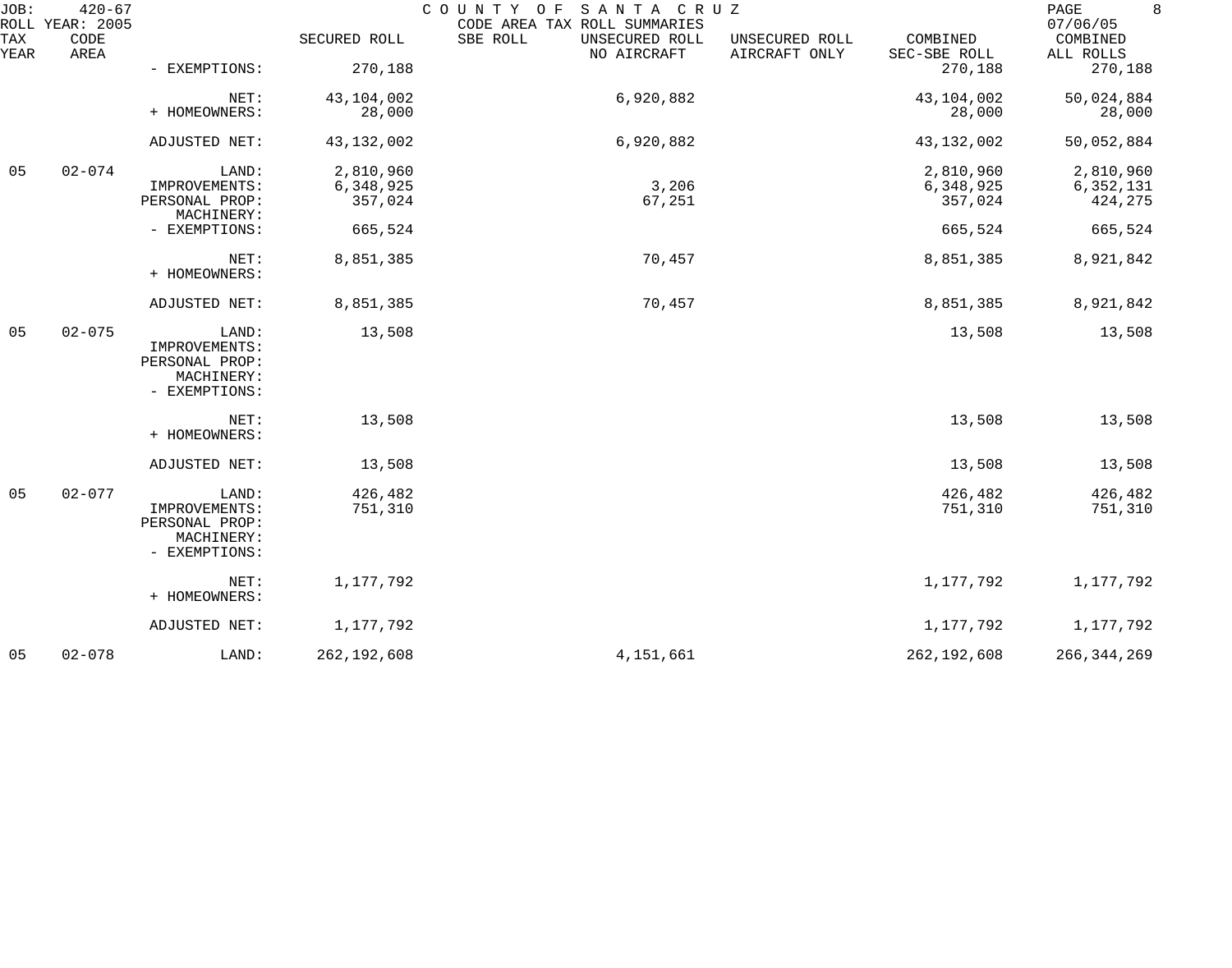| JOB:        | $420 - 67$<br>ROLL YEAR: 2005 |                |               | SANTA CRUZ<br>COUNTY OF<br>CODE AREA TAX ROLL SUMMARIES |                                 |                          | 9<br>PAGE<br>07/06/05 |
|-------------|-------------------------------|----------------|---------------|---------------------------------------------------------|---------------------------------|--------------------------|-----------------------|
| TAX<br>YEAR | CODE<br>AREA                  |                | SECURED ROLL  | SBE ROLL<br>UNSECURED ROLL<br>NO AIRCRAFT               | UNSECURED ROLL<br>AIRCRAFT ONLY | COMBINED<br>SEC-SBE ROLL | COMBINED<br>ALL ROLLS |
|             |                               | IMPROVEMENTS:  | 322, 164, 850 | 27,690,220                                              |                                 | 322, 164, 850            | 349,855,070           |
|             |                               | PERSONAL PROP: | 6,525,286     | 53,584,858                                              | 38,622,809                      | 6,525,286                | 98,732,953            |
|             |                               | MACHINERY:     | 3,407,912     |                                                         |                                 | 3,407,912                | 3,407,912             |
|             |                               | - EXEMPTIONS:  | 28, 293, 307  | 157,525                                                 | 270,560                         | 28, 293, 307             | 28,721,392            |
|             |                               | NET:           | 565, 997, 349 | 85,269,214                                              | 38, 352, 249                    | 565,997,349              | 689,618,812           |
|             |                               | + HOMEOWNERS:  | 3,306,800     |                                                         |                                 | 3,306,800                | 3,306,800             |
|             |                               | ADJUSTED NET:  | 569, 304, 149 | 85, 269, 214                                            |                                 | 569, 304, 149            | 692,925,612           |
| 05          | $03 - 007$                    | LAND:          |               |                                                         |                                 |                          |                       |
|             |                               | IMPROVEMENTS:  |               |                                                         |                                 |                          |                       |
|             |                               | PERSONAL PROP: |               |                                                         |                                 |                          |                       |
|             |                               | MACHINERY:     |               |                                                         |                                 |                          |                       |
|             |                               | - EXEMPTIONS:  |               |                                                         |                                 |                          |                       |
|             |                               | NET:           |               |                                                         |                                 |                          |                       |
|             |                               | + HOMEOWNERS:  |               |                                                         |                                 |                          |                       |
|             |                               | ADJUSTED NET:  |               |                                                         |                                 |                          |                       |
| 05          | $03 - 011$                    | LAND:          |               |                                                         |                                 |                          |                       |
|             |                               | IMPROVEMENTS:  |               |                                                         |                                 |                          |                       |
|             |                               | PERSONAL PROP: |               |                                                         |                                 |                          |                       |
|             |                               | MACHINERY:     |               |                                                         |                                 |                          |                       |
|             |                               | - EXEMPTIONS:  |               |                                                         |                                 |                          |                       |
|             |                               | NET:           |               |                                                         |                                 |                          |                       |
|             |                               | + HOMEOWNERS:  |               |                                                         |                                 |                          |                       |
|             |                               | ADJUSTED NET:  |               |                                                         |                                 |                          |                       |
| 05          | $03 - 017$                    | LAND:          |               |                                                         |                                 |                          |                       |
|             |                               | IMPROVEMENTS:  |               |                                                         |                                 |                          |                       |
|             |                               | PERSONAL PROP: |               |                                                         |                                 |                          |                       |
|             |                               | MACHINERY:     |               |                                                         |                                 |                          |                       |
|             |                               | - EXEMPTIONS:  |               |                                                         |                                 |                          |                       |
|             |                               | NET:           |               |                                                         |                                 |                          |                       |
|             |                               | + HOMEOWNERS:  |               |                                                         |                                 |                          |                       |
|             |                               | ADJUSTED NET:  |               |                                                         |                                 |                          |                       |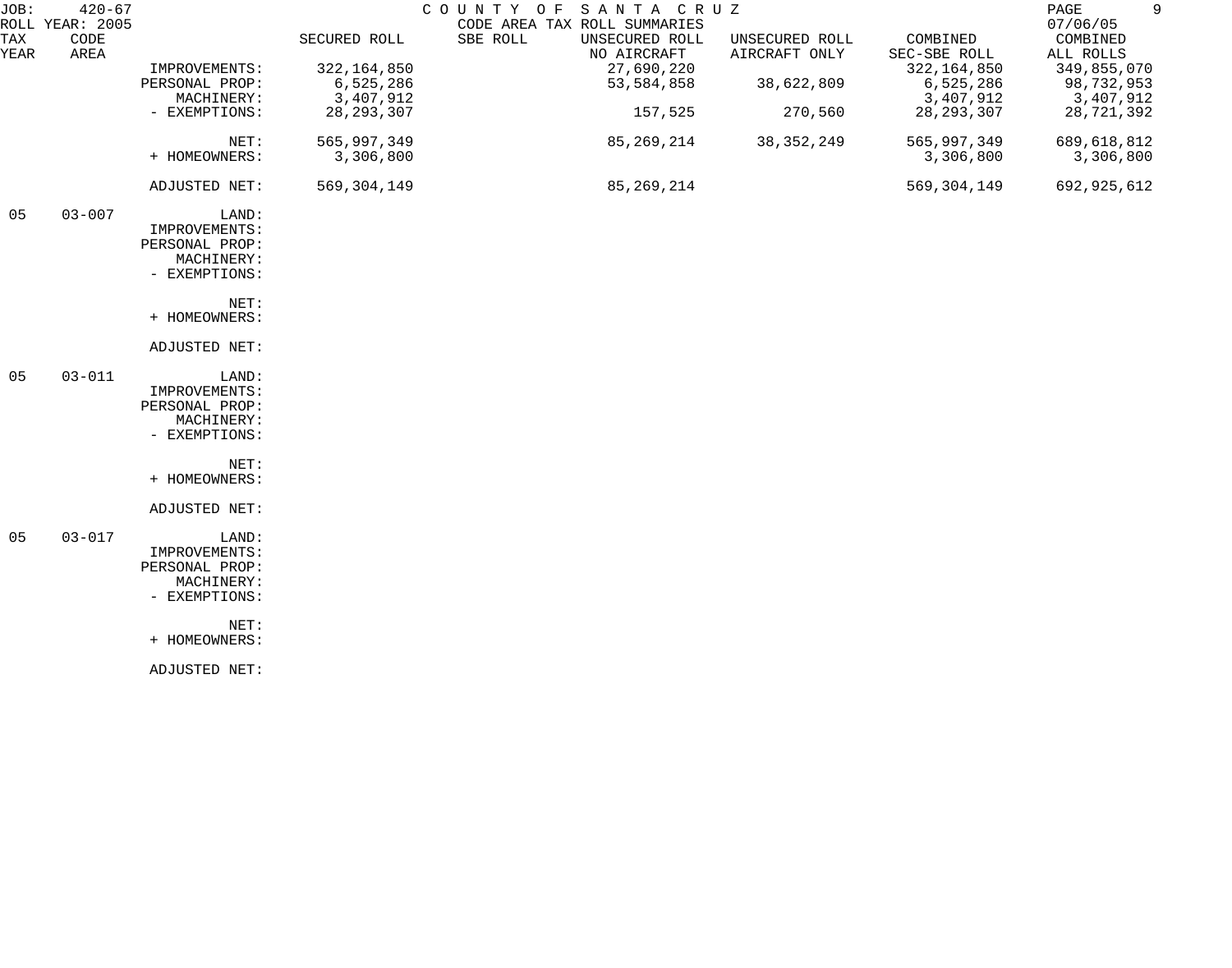| JOB:<br>ROLL       | $420 - 67$<br>YEAR: 2005 |                |              |          | COUNTY OF SANTA CRUZ<br>CODE AREA TAX ROLL SUMMARIES |                                 |                          | 10<br>PAGE<br>07/06/05 |
|--------------------|--------------------------|----------------|--------------|----------|------------------------------------------------------|---------------------------------|--------------------------|------------------------|
| <b>TAX</b><br>YEAR | CODE<br>AREA             |                | SECURED ROLL | SBE ROLL | UNSECURED ROLL<br>NO AIRCRAFT                        | UNSECURED ROLL<br>AIRCRAFT ONLY | COMBINED<br>SEC-SBE ROLL | COMBINED<br>ALL ROLLS  |
| 05                 | $03 - 020$               | LAND:          |              | 399      |                                                      |                                 | 399                      | 399                    |
|                    |                          | IMPROVEMENTS:  |              | 299      |                                                      |                                 | 299                      | 299                    |
|                    |                          | PERSONAL PROP: |              | 171      |                                                      |                                 | 171                      | 171                    |
|                    |                          | MACHINERY:     |              |          |                                                      |                                 |                          |                        |
|                    |                          | - EXEMPTIONS:  |              |          |                                                      |                                 |                          |                        |
|                    |                          | NET:           |              | 869      |                                                      |                                 | 869                      | 869                    |
|                    |                          | + HOMEOWNERS:  |              |          |                                                      |                                 |                          |                        |
|                    |                          | ADJUSTED NET:  |              |          |                                                      |                                 | 869                      | 869                    |
| 05                 | $03 - 037$               | LAND:          |              | 8,405    | 71,095                                               |                                 | 8,405                    | 79,500                 |
|                    |                          | IMPROVEMENTS:  |              | 6,310    | 62,711                                               |                                 | 6,310                    | 69,021                 |
|                    |                          | PERSONAL PROP: |              | 3,612    |                                                      |                                 | 3,612                    | 3,612                  |
|                    |                          | MACHINERY:     |              |          |                                                      |                                 |                          |                        |
|                    |                          | - EXEMPTIONS:  |              |          |                                                      |                                 |                          |                        |
|                    |                          | NET:           |              | 18,327   | 133,806                                              |                                 | 18,327                   | 152,133                |
|                    |                          | + HOMEOWNERS:  |              |          |                                                      |                                 |                          |                        |
|                    |                          | ADJUSTED NET:  |              |          | 133,806                                              |                                 | 18,327                   | 152,133                |
| 05                 | $03 - 039$               | LAND:          | 350,789      |          |                                                      |                                 | 350,789                  | 350,789                |
|                    |                          | IMPROVEMENTS:  | 397,555      |          |                                                      |                                 | 397,555                  | 397,555                |
|                    |                          | PERSONAL PROP: |              |          | 6,526                                                |                                 |                          | 6,526                  |
|                    |                          | MACHINERY:     |              |          |                                                      |                                 |                          |                        |
|                    |                          | - EXEMPTIONS:  | 7,000        |          |                                                      |                                 | 7,000                    | 7,000                  |
|                    |                          | NET:           | 741,344      |          | 6,526                                                |                                 | 741,344                  | 747,870                |
|                    |                          | + HOMEOWNERS:  | 7,000        |          |                                                      |                                 | 7,000                    | 7,000                  |
|                    |                          |                |              |          |                                                      |                                 |                          |                        |
|                    |                          | ADJUSTED NET:  | 748,344      |          | 6,526                                                |                                 | 748,344                  | 754,870                |
| 05                 | $03 - 046$               | LAND:          | 7,847,659    |          |                                                      |                                 | 7,847,659                | 7,847,659              |
|                    |                          | IMPROVEMENTS:  | 4,127,521    |          |                                                      |                                 | 4,127,521                | 4,127,521              |
|                    |                          | PERSONAL PROP: |              |          |                                                      |                                 |                          |                        |
|                    |                          | MACHINERY:     |              |          |                                                      |                                 |                          |                        |
|                    |                          | - EXEMPTIONS:  | 28,000       |          |                                                      |                                 | 28,000                   | 28,000                 |
|                    |                          | NET:           | 11,947,180   |          |                                                      |                                 | 11,947,180               | 11,947,180             |
|                    |                          | + HOMEOWNERS:  | 28,000       |          |                                                      |                                 | 28,000                   | 28,000                 |
|                    |                          | ADJUSTED NET:  | 11,975,180   |          |                                                      |                                 | 11,975,180               | 11,975,180             |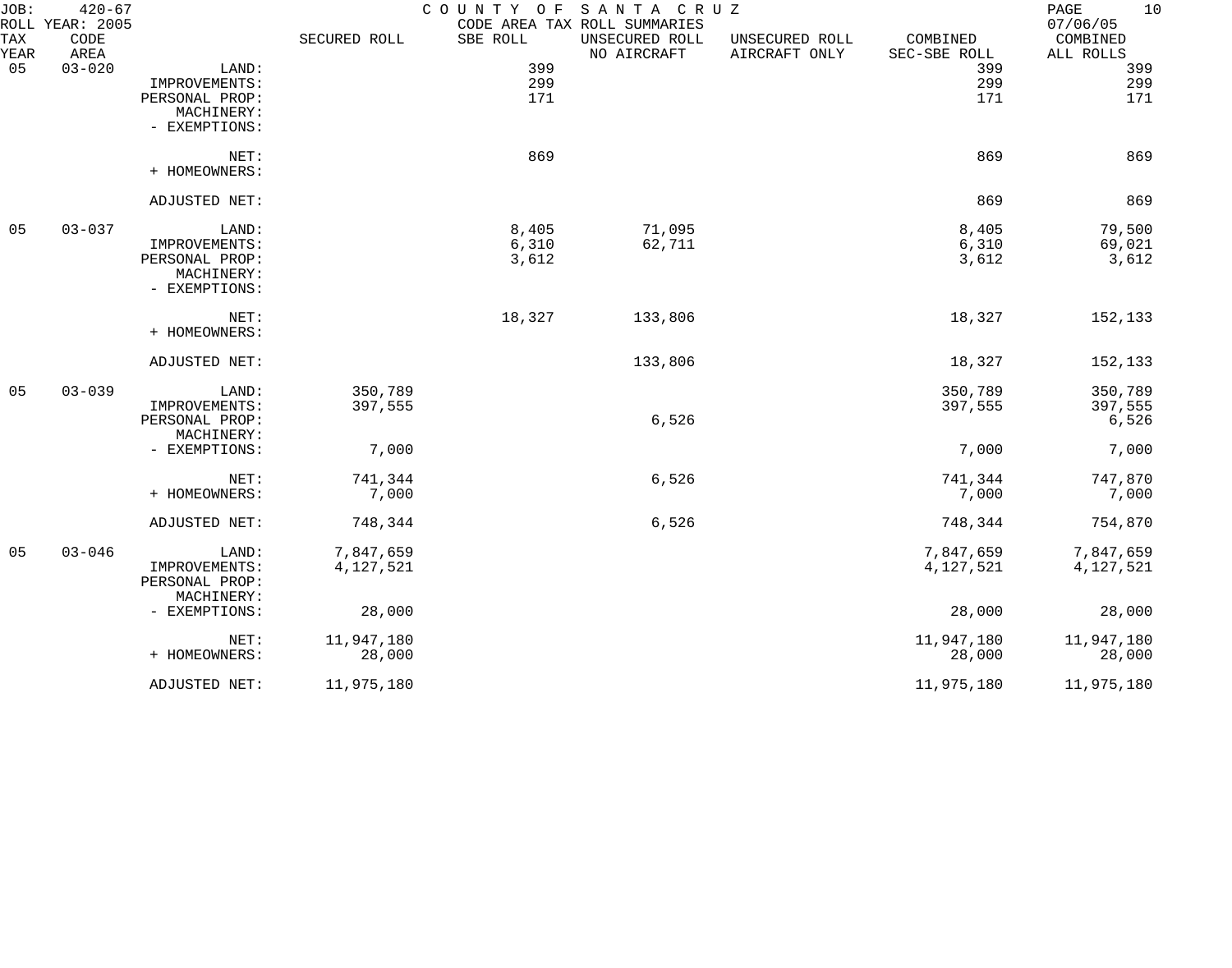| JOB:<br>ROLL | $420 - 67$<br>YEAR: 2005 |                                                                         | COUNTY OF<br>SANTA CRUZ<br>CODE AREA TAX ROLL SUMMARIES |                                           |                                 |                          |                                   |  |  |
|--------------|--------------------------|-------------------------------------------------------------------------|---------------------------------------------------------|-------------------------------------------|---------------------------------|--------------------------|-----------------------------------|--|--|
| TAX<br>YEAR  | CODE<br>AREA             |                                                                         | SECURED ROLL                                            | SBE ROLL<br>UNSECURED ROLL<br>NO AIRCRAFT | UNSECURED ROLL<br>AIRCRAFT ONLY | COMBINED<br>SEC-SBE ROLL | 07/06/05<br>COMBINED<br>ALL ROLLS |  |  |
| 05           | $03 - 050$               | LAND:<br>IMPROVEMENTS:<br>PERSONAL PROP:<br>MACHINERY:<br>- EXEMPTIONS: | 220,529<br>154,370                                      | 8,800                                     |                                 | 220,529<br>154,370       | 220,529<br>154,370<br>8,800       |  |  |
|              |                          | NET:<br>+ HOMEOWNERS:                                                   | 374,899                                                 | 8,800                                     |                                 | 374,899                  | 383,699                           |  |  |
|              |                          | ADJUSTED NET:                                                           | 374,899                                                 | 8,800                                     |                                 | 374,899                  | 383,699                           |  |  |
| 05           | $03 - 053$               | LAND:<br>IMPROVEMENTS:<br>PERSONAL PROP:<br>MACHINERY:<br>- EXEMPTIONS: |                                                         |                                           |                                 |                          |                                   |  |  |
|              |                          | NET:<br>+ HOMEOWNERS:                                                   |                                                         |                                           |                                 |                          |                                   |  |  |
|              |                          | ADJUSTED NET:                                                           |                                                         |                                           |                                 |                          |                                   |  |  |
| 05           | $03 - 056$               | LAND:<br>IMPROVEMENTS:<br>PERSONAL PROP:<br>MACHINERY:<br>- EXEMPTIONS: | 4,298,992<br>4,967,711                                  | 7,224<br>35,052                           |                                 | 4,298,992<br>4,967,711   | 4,298,992<br>4,974,935<br>35,052  |  |  |
|              |                          | NET:<br>+ HOMEOWNERS:                                                   | 9,266,703                                               | 42,276                                    |                                 | 9,266,703                | 9,308,979                         |  |  |
|              |                          | ADJUSTED NET:                                                           | 9,266,703                                               | 42,276                                    |                                 | 9,266,703                | 9,308,979                         |  |  |
| 05           | $03 - 063$               | LAND:<br>IMPROVEMENTS:<br>PERSONAL PROP:<br>MACHINERY:<br>- EXEMPTIONS: | 410,447<br>342,039                                      |                                           |                                 | 410,447<br>342,039       | 410,447<br>342,039                |  |  |
|              |                          | NET:                                                                    | 752,486                                                 |                                           |                                 | 752,486                  | 752,486                           |  |  |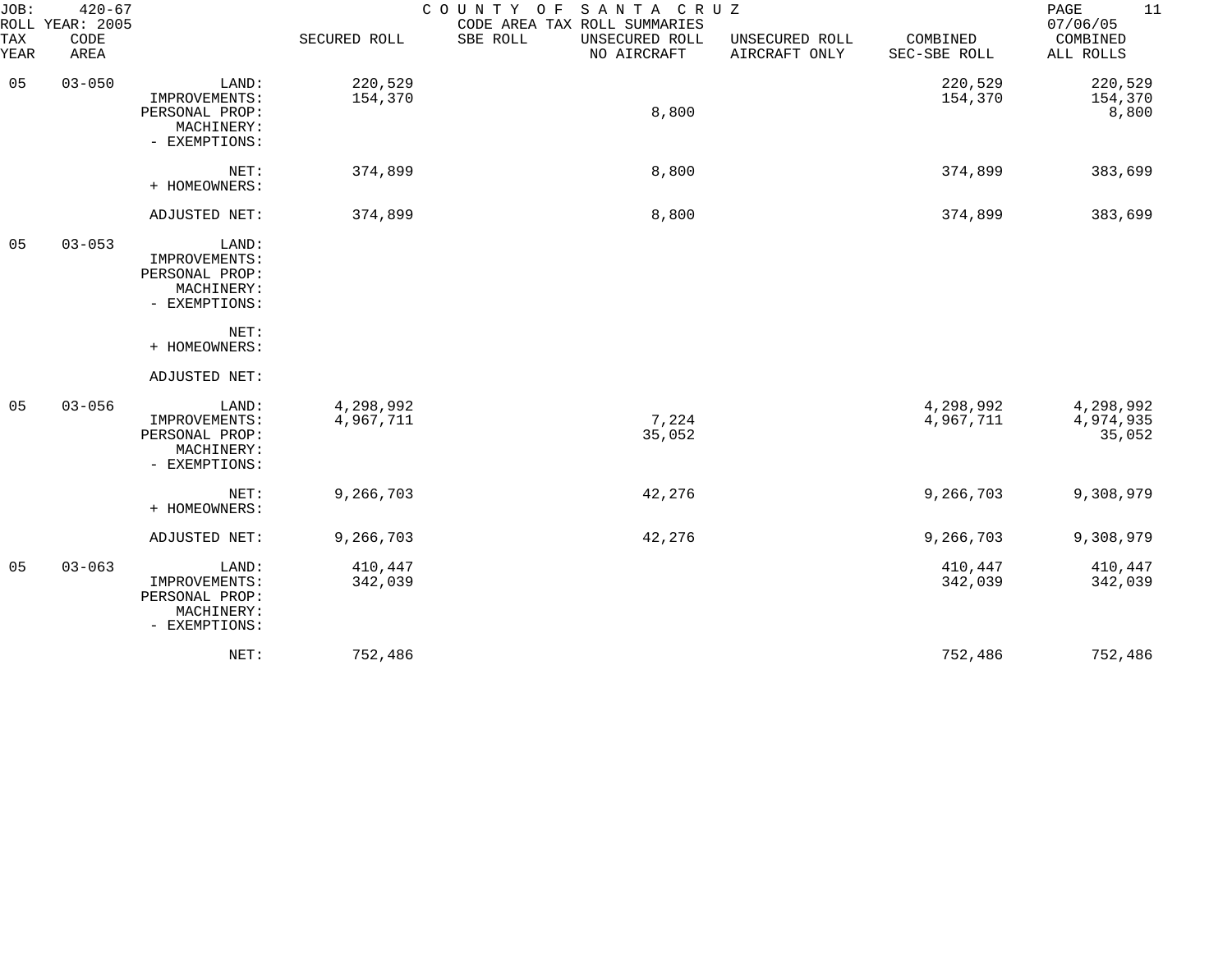| JOB:        | $420 - 67$<br>ROLL YEAR: 2005 |                                                                         |                                       | COUNTY OF             | SANTA CRUZ<br>CODE AREA TAX ROLL SUMMARIES |                                 |                                       | 12<br>PAGE<br>07/06/05                 |
|-------------|-------------------------------|-------------------------------------------------------------------------|---------------------------------------|-----------------------|--------------------------------------------|---------------------------------|---------------------------------------|----------------------------------------|
| TAX<br>YEAR | CODE<br>AREA                  |                                                                         | SECURED ROLL                          | SBE ROLL              | UNSECURED ROLL<br>NO AIRCRAFT              | UNSECURED ROLL<br>AIRCRAFT ONLY | COMBINED<br>SEC-SBE ROLL              | COMBINED<br>ALL ROLLS                  |
|             |                               | + HOMEOWNERS:                                                           |                                       |                       |                                            |                                 |                                       |                                        |
|             |                               | ADJUSTED NET:                                                           | 752,486                               |                       |                                            |                                 | 752,486                               | 752,486                                |
| 05          | $03 - 100$                    | LAND:<br>IMPROVEMENTS:<br>PERSONAL PROP:<br>MACHINERY:<br>- EXEMPTIONS: | 83,497                                |                       |                                            |                                 | 83,497                                | 83,497                                 |
|             |                               | NET:<br>+ HOMEOWNERS:                                                   | 83,497                                |                       |                                            |                                 | 83,497                                | 83,497                                 |
|             |                               | ADJUSTED NET:                                                           | 83,497                                |                       |                                            |                                 | 83,497                                | 83,497                                 |
| 05          | $03 - 101$                    | LAND:<br>IMPROVEMENTS:<br>PERSONAL PROP:<br>MACHINERY:                  | 46,737,933<br>70,456,067<br>5,431,358 | 68,981                | 17,527,810<br>9,540,882                    |                                 | 46,806,914<br>70,456,067<br>5,431,358 | 46,806,914<br>87,983,877<br>14,972,240 |
|             |                               | - EXEMPTIONS:                                                           | 3,408,939                             |                       |                                            |                                 | 3,408,939                             | 3,408,939                              |
|             |                               | NET:<br>+ HOMEOWNERS:                                                   | 119, 216, 419<br>7,000                | 68,981                | 27,068,692                                 |                                 | 119,285,400<br>7,000                  | 146, 354, 092<br>7,000                 |
|             |                               | ADJUSTED NET:                                                           | 119, 223, 419                         |                       | 27,068,692                                 |                                 | 119,292,400                           | 146,361,092                            |
| 05          | $03 - 102$                    | LAND:<br>IMPROVEMENTS:<br>PERSONAL PROP:<br>MACHINERY:                  | 10,422,732<br>11,496,654<br>79,050    | 2,063<br>1,549<br>887 | 1,991<br>151,167                           |                                 | 10,424,795<br>11,498,203<br>79,937    | 10,424,795<br>11,500,194<br>231,104    |
|             |                               | - EXEMPTIONS:                                                           | 338,000                               |                       |                                            |                                 | 338,000                               | 338,000                                |
|             |                               | NET:<br>+ HOMEOWNERS:                                                   | 21,660,436<br>238,000                 | 4,499                 | 153,158                                    |                                 | 21,664,935<br>238,000                 | 21,818,093<br>238,000                  |
|             |                               | ADJUSTED NET:                                                           | 21,898,436                            |                       | 153,158                                    |                                 | 21,902,935                            | 22,056,093                             |
| 05          | $03 - 103$                    | LAND:<br>IMPROVEMENTS:<br>PERSONAL PROP:<br>MACHINERY:                  | 4,725,113<br>3,595,210                |                       | 35,939<br>761,920                          |                                 | 4,725,113<br>3,595,210                | 4,725,113<br>3,631,149<br>761,920      |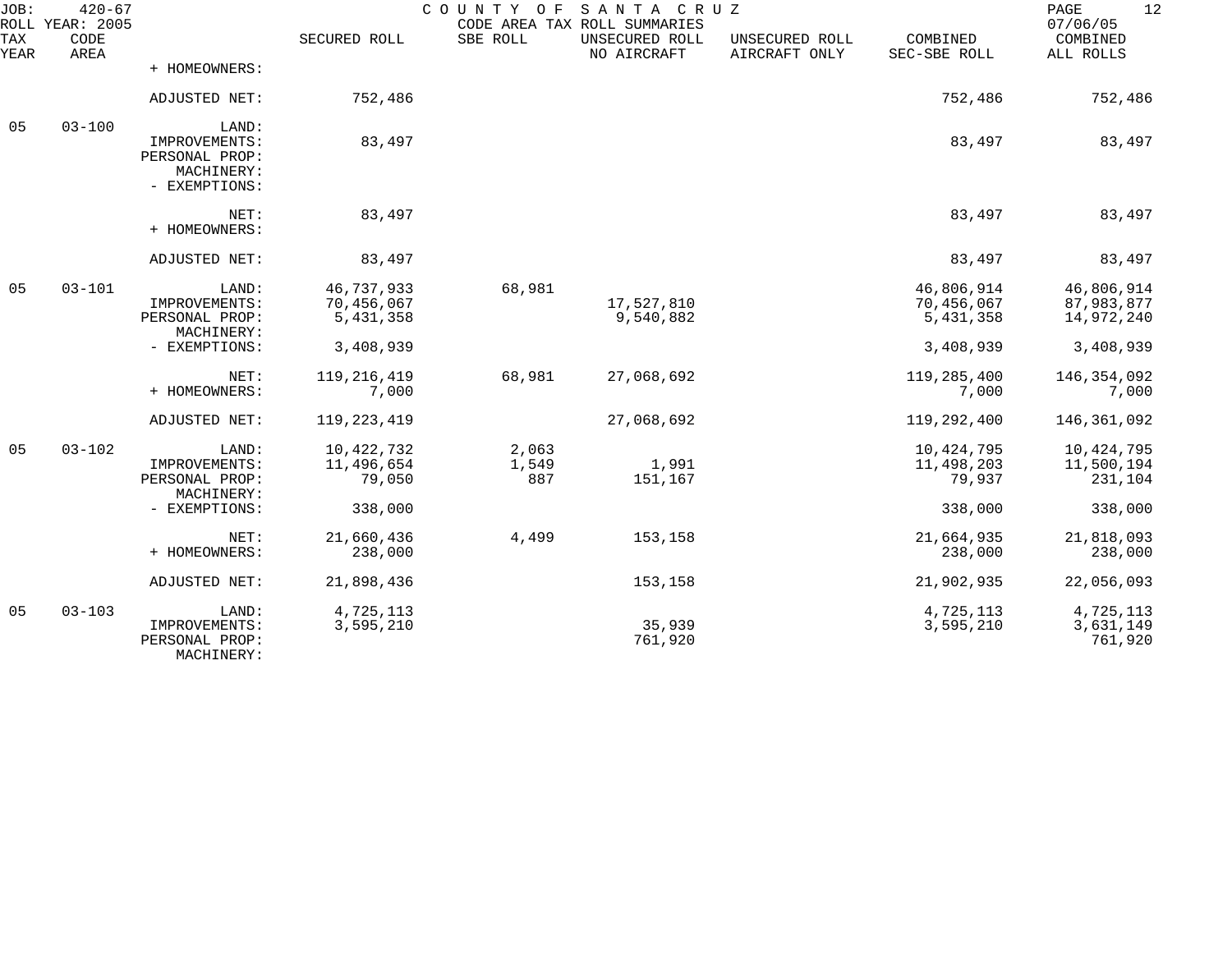| JOB:        | $420 - 67$<br>ROLL YEAR: 2005 |                                                                         |                                                               | COUNTY OF<br>CODE AREA TAX ROLL SUMMARIES | SANTA CRUZ                                  |                                 |                                                               | 13<br>PAGE<br>07/06/05                                            |
|-------------|-------------------------------|-------------------------------------------------------------------------|---------------------------------------------------------------|-------------------------------------------|---------------------------------------------|---------------------------------|---------------------------------------------------------------|-------------------------------------------------------------------|
| TAX<br>YEAR | CODE<br>AREA                  |                                                                         | SECURED ROLL                                                  | SBE ROLL                                  | UNSECURED ROLL<br>NO AIRCRAFT               | UNSECURED ROLL<br>AIRCRAFT ONLY | COMBINED<br>SEC-SBE ROLL                                      | COMBINED<br>ALL ROLLS                                             |
|             |                               | - EXEMPTIONS:                                                           |                                                               |                                           |                                             |                                 |                                                               |                                                                   |
|             |                               | NET:<br>+ HOMEOWNERS:                                                   | 8,320,323                                                     |                                           | 797,859                                     |                                 | 8,320,323                                                     | 9,118,182                                                         |
|             |                               | ADJUSTED NET:                                                           | 8,320,323                                                     |                                           | 797,859                                     |                                 | 8,320,323                                                     | 9,118,182                                                         |
| 05          | $03 - 104$                    | LAND:<br>IMPROVEMENTS:<br>PERSONAL PROP:<br>MACHINERY:<br>- EXEMPTIONS: | 4,578,549<br>5,752,158<br>404,010<br>51,027                   |                                           | 995,539<br>883,492                          |                                 | 4,578,549<br>5,752,158<br>404,010<br>51,027                   | 4,578,549<br>6,747,697<br>1,287,502<br>51,027                     |
|             |                               | NET:<br>+ HOMEOWNERS:                                                   | 10,785,744                                                    |                                           | 1,879,031                                   |                                 | 10,785,744                                                    | 12,664,775                                                        |
|             |                               | ADJUSTED NET:                                                           | 10,785,744                                                    |                                           | 1,879,031                                   |                                 | 10,785,744                                                    | 12,664,775                                                        |
| 05          | $03 - 105$                    | LAND:<br>IMPROVEMENTS:<br>PERSONAL PROP:<br>MACHINERY:<br>- EXEMPTIONS: | 14,562,089<br>16,558,055<br>288,210<br>318,912<br>61,600      |                                           | 1,815,150<br>2, 471, 113                    |                                 | 14,562,089<br>16,558,055<br>288,210<br>318,912<br>61,600      | 14,562,089<br>18, 373, 205<br>2,759,323<br>318,912<br>61,600      |
|             |                               | NET:<br>+ HOMEOWNERS:                                                   | 31,665,666<br>61,600                                          |                                           | 4,286,263                                   |                                 | 31,665,666<br>61,600                                          | 35,951,929<br>61,600                                              |
|             |                               | ADJUSTED NET:                                                           | 31,727,266                                                    |                                           | 4,286,263                                   |                                 | 31,727,266                                                    | 36,013,529                                                        |
| 05          | $03 - 106$                    | LAND:<br>IMPROVEMENTS:<br>PERSONAL PROP:<br>MACHINERY:<br>- EXEMPTIONS: | 145,035,805<br>127,626,714<br>473,337<br>296,809<br>6,420,764 | 232,819<br>174,792<br>100,063             | 893,517<br>1,171,187<br>1,883,092<br>80,424 |                                 | 145,268,624<br>127,801,506<br>573,400<br>296,809<br>6,420,764 | 146, 162, 141<br>128,972,693<br>2,456,492<br>296,809<br>6,501,188 |
|             |                               | NET:<br>+ HOMEOWNERS:                                                   | 267,011,901<br>3,435,600                                      | 507,674                                   | 3,867,372                                   |                                 | 267,519,575<br>3,435,600                                      | 271,386,947<br>3,435,600                                          |
|             |                               | ADJUSTED NET:                                                           | 270, 447, 501                                                 |                                           | 3,867,372                                   |                                 | 270,955,175                                                   | 274,822,547                                                       |
| 05          | $03 - 108$                    | LAND:                                                                   | 395, 742, 177                                                 | 751,409                                   | 1,610,088                                   |                                 | 396, 493, 586                                                 | 398,103,674                                                       |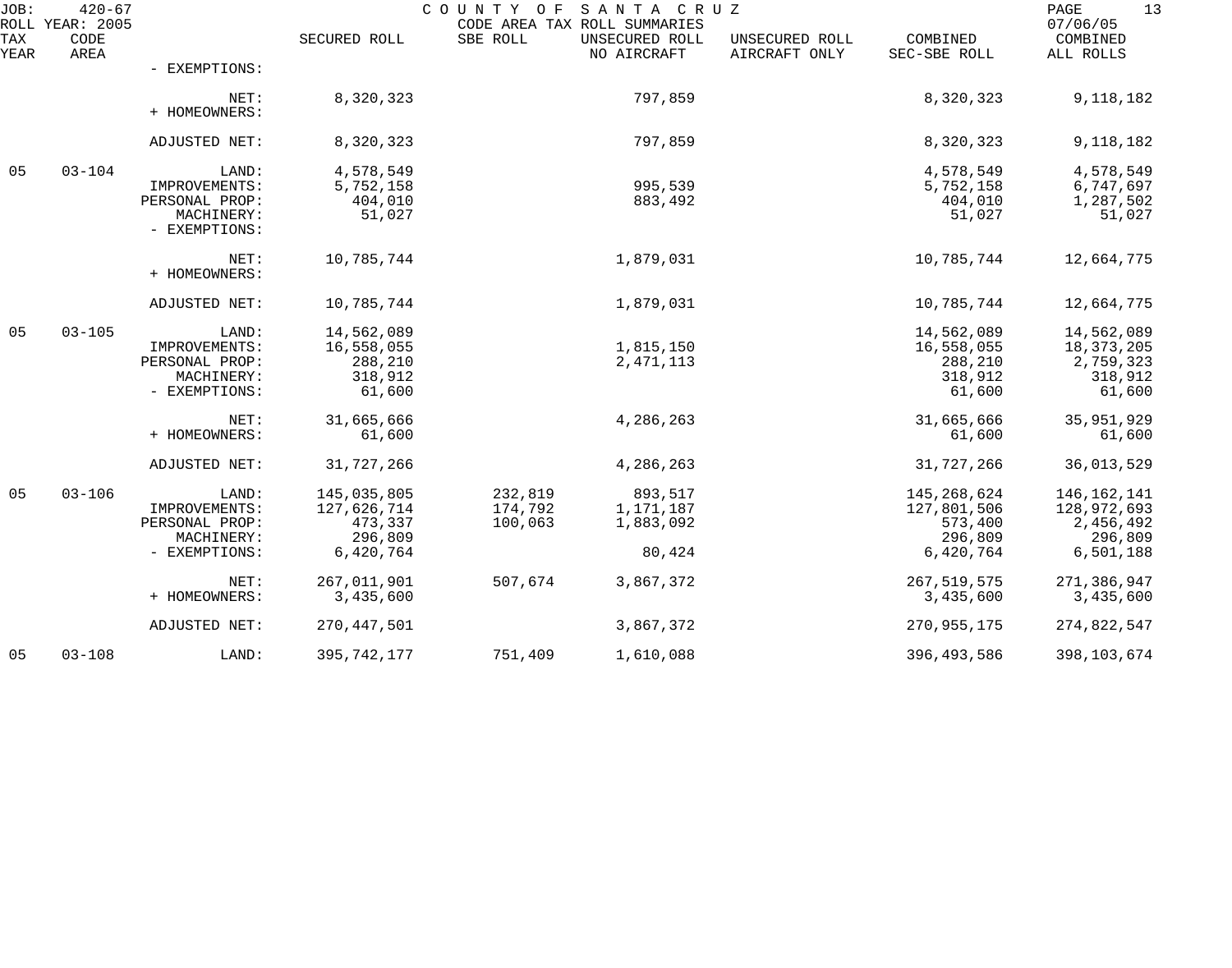| JOB:        | $420 - 67$<br>ROLL YEAR: 2005 |                |               | COUNTY OF | SANTA CRUZ                                                    |                                 |                          | PAGE<br>14<br>07/06/05 |
|-------------|-------------------------------|----------------|---------------|-----------|---------------------------------------------------------------|---------------------------------|--------------------------|------------------------|
| TAX<br>YEAR | CODE<br>AREA                  |                | SECURED ROLL  | SBE ROLL  | CODE AREA TAX ROLL SUMMARIES<br>UNSECURED ROLL<br>NO AIRCRAFT | UNSECURED ROLL<br>AIRCRAFT ONLY | COMBINED<br>SEC-SBE ROLL | COMBINED<br>ALL ROLLS  |
|             |                               | IMPROVEMENTS:  | 273, 517, 492 | 54,625    | 4,508,602                                                     |                                 | 273, 572, 117            | 278,080,719            |
|             |                               | PERSONAL PROP: | 599,173       | 31,271    | 9,565,217                                                     |                                 | 630,444                  | 10,195,661             |
|             |                               | MACHINERY:     | 5,661         |           |                                                               |                                 | 5,661                    | 5,661                  |
|             |                               | - EXEMPTIONS:  | 17,821,902    |           | 34,491                                                        |                                 | 17,821,902               | 17,856,393             |
|             |                               |                |               |           |                                                               |                                 |                          |                        |
|             |                               | NET:           | 652,042,601   | 837,305   | 15,649,416                                                    |                                 | 652,879,906              | 668, 529, 322          |
|             |                               | + HOMEOWNERS:  | 4,992,400     |           |                                                               |                                 | 4,992,400                | 4,992,400              |
|             |                               | ADJUSTED NET:  | 657,035,001   |           | 15,649,416                                                    |                                 | 657,872,306              | 673,521,722            |
| 05          | $03 - 109$                    | LAND:          | 13,893,061    |           |                                                               |                                 | 13,893,061               | 13,893,061             |
|             |                               | IMPROVEMENTS:  | 11, 147, 744  |           | 681,484                                                       |                                 | 11, 147, 744             | 11,829,228             |
|             |                               | PERSONAL PROP: | 249,854       |           | 1,549,098                                                     |                                 | 249,854                  | 1,798,952              |
|             |                               | MACHINERY:     | 78,136        |           |                                                               |                                 | 78,136                   | 78,136                 |
|             |                               | - EXEMPTIONS:  | 35,122        |           |                                                               |                                 | 35,122                   | 35,122                 |
|             |                               | NET:           | 25, 333, 673  |           | 2,230,582                                                     |                                 | 25, 333, 673             | 27,564,255             |
|             |                               | + HOMEOWNERS:  | 35,000        |           |                                                               |                                 | 35,000                   | 35,000                 |
|             |                               | ADJUSTED NET:  | 25, 368, 673  |           | 2,230,582                                                     |                                 | 25, 368, 673             | 27,599,255             |
| 05          | $03 - 110$                    | LAND:          | 23, 383, 057  |           |                                                               |                                 | 23, 383, 057             | 23,383,057             |
|             |                               | IMPROVEMENTS:  | 16,998,766    |           | 5,822                                                         |                                 | 16,998,766               | 17,004,588             |
|             |                               | PERSONAL PROP: | 5,400         |           | 175,510                                                       |                                 | 5,400                    | 180,910                |
|             |                               | MACHINERY:     |               |           |                                                               |                                 |                          |                        |
|             |                               | - EXEMPTIONS:  | 406,266       |           |                                                               |                                 | 406,266                  | 406,266                |
|             |                               | NET:           | 39,980,957    |           | 181,332                                                       |                                 | 39,980,957               | 40,162,289             |
|             |                               | + HOMEOWNERS:  | 406,000       |           |                                                               |                                 | 406,000                  | 406,000                |
|             |                               | ADJUSTED NET:  | 40,386,957    |           | 181,332                                                       |                                 | 40,386,957               | 40,568,289             |
| 05          | $03 - 111$                    | LAND:          | 27,787,285    |           |                                                               |                                 | 27,787,285               | 27,787,285             |
|             |                               | IMPROVEMENTS:  | 23,744,334    |           | 449,448                                                       |                                 | 23, 744, 334             | 24, 193, 782           |
|             |                               | PERSONAL PROP: |               |           | 844,219                                                       |                                 |                          | 844,219                |
|             |                               | MACHINERY:     |               |           |                                                               |                                 |                          |                        |
|             |                               | - EXEMPTIONS:  | 2,045,607     |           |                                                               |                                 | 2,045,607                | 2,045,607              |
|             |                               |                |               |           |                                                               |                                 |                          |                        |
|             |                               | NET:           | 49,486,012    |           | 1,293,667                                                     |                                 | 49,486,012               | 50,779,679             |
|             |                               | + HOMEOWNERS:  | 343,000       |           |                                                               |                                 | 343,000                  | 343,000                |
|             |                               | ADJUSTED NET:  | 49,829,012    |           | 1,293,667                                                     |                                 | 49,829,012               | 51, 122, 679           |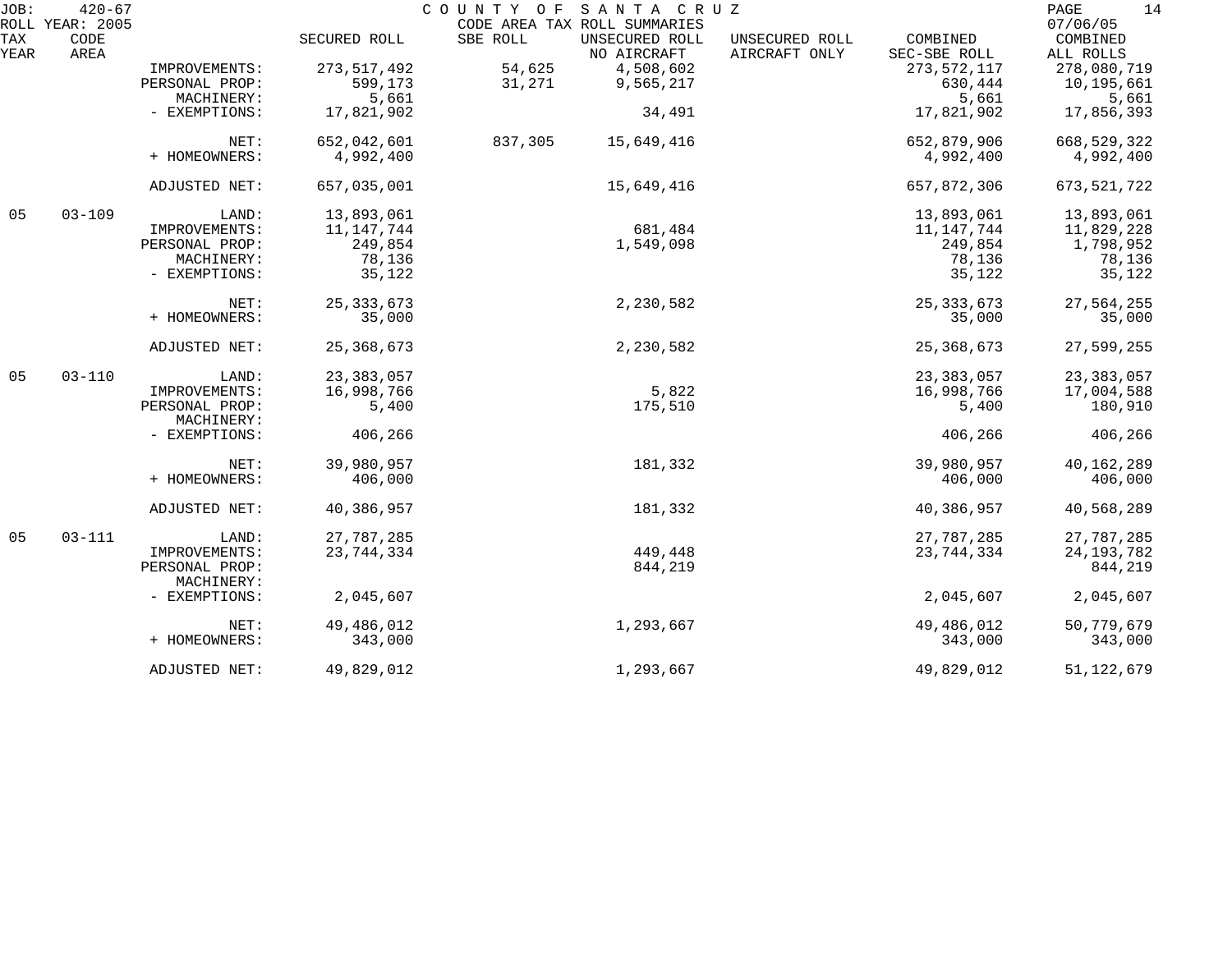| JOB:<br>ROLL | $420 - 67$<br><b>YEAR: 2005</b> |                              |              | COUNTY OF | SANTA CRUZ<br>CODE AREA TAX ROLL SUMMARIES |                                 |                          | 15<br>PAGE<br>07/06/05 |
|--------------|---------------------------------|------------------------------|--------------|-----------|--------------------------------------------|---------------------------------|--------------------------|------------------------|
| TAX<br>YEAR  | CODE<br>AREA                    |                              | SECURED ROLL | SBE ROLL  | UNSECURED ROLL<br>NO AIRCRAFT              | UNSECURED ROLL<br>AIRCRAFT ONLY | COMBINED<br>SEC-SBE ROLL | COMBINED<br>ALL ROLLS  |
| 05           | $03 - 112$                      | LAND:                        | 49,076,395   | 2,983     |                                            |                                 | 49,079,378               | 49,079,378             |
|              |                                 | IMPROVEMENTS:                | 42,697,326   | 2,239     | 1,144,937                                  |                                 | 42,699,565               | 43,844,502             |
|              |                                 | PERSONAL PROP:<br>MACHINERY: | 49,000       | 1,282     | 975,469                                    |                                 | 50,282                   | 1,025,751              |
|              |                                 | - EXEMPTIONS:                | 1,057,000    |           |                                            |                                 | 1,057,000                | 1,057,000              |
|              |                                 | NET:                         | 90,765,721   | 6,504     | 2,120,406                                  |                                 | 90,772,225               | 92,892,631             |
|              |                                 | + HOMEOWNERS:                | 1,057,000    |           |                                            |                                 | 1,057,000                | 1,057,000              |
|              |                                 | ADJUSTED NET:                | 91,822,721   |           | 2,120,406                                  |                                 | 91,829,225               | 93, 949, 631           |
| 05           | $03 - 113$                      | LAND:                        | 16,404,953   |           |                                            |                                 | 16,404,953               | 16,404,953             |
|              |                                 | IMPROVEMENTS:                | 20,944,320   |           | 1,398,643                                  |                                 | 20,944,320               | 22, 342, 963           |
|              |                                 | PERSONAL PROP:<br>MACHINERY: |              |           | 1,370,810                                  |                                 |                          | 1,370,810              |
|              |                                 | - EXEMPTIONS:                | 238,000      |           |                                            |                                 | 238,000                  | 238,000                |
|              |                                 | NET:                         | 37, 111, 273 |           | 2,769,453                                  |                                 | 37, 111, 273             | 39,880,726             |
|              |                                 | + HOMEOWNERS:                | 238,000      |           |                                            |                                 | 238,000                  | 238,000                |
|              |                                 | ADJUSTED NET:                | 37, 349, 273 |           | 2,769,453                                  |                                 | 37, 349, 273             | 40, 118, 726           |
| 05           | $03 - 114$                      | LAND:                        | 279,506      | 5,627     |                                            |                                 | 285,133                  | 285,133                |
|              |                                 | IMPROVEMENTS:                | 434,160      | 4,225     |                                            |                                 | 438,385                  | 438,385                |
|              |                                 | PERSONAL PROP:<br>MACHINERY: | 3,000        | 2,418     |                                            |                                 | 5,418                    | 5,418                  |
|              |                                 | - EXEMPTIONS:                | 28,581       |           |                                            |                                 | 28,581                   | 28,581                 |
|              |                                 | NET:                         | 688,085      | 12,270    |                                            |                                 | 700,355                  | 700,355                |
|              |                                 | + HOMEOWNERS:                | 28,000       |           |                                            |                                 | 28,000                   | 28,000                 |
|              |                                 | ADJUSTED NET:                | 716,085      |           |                                            |                                 | 728,355                  | 728,355                |
|              |                                 |                              |              |           |                                            |                                 |                          |                        |

 05 03-115 LAND: IMPROVEMENTS: PERSONAL PROP: MACHINERY:

- EXEMPTIONS:

NET:

+ HOMEOWNERS:

ADJUSTED NET: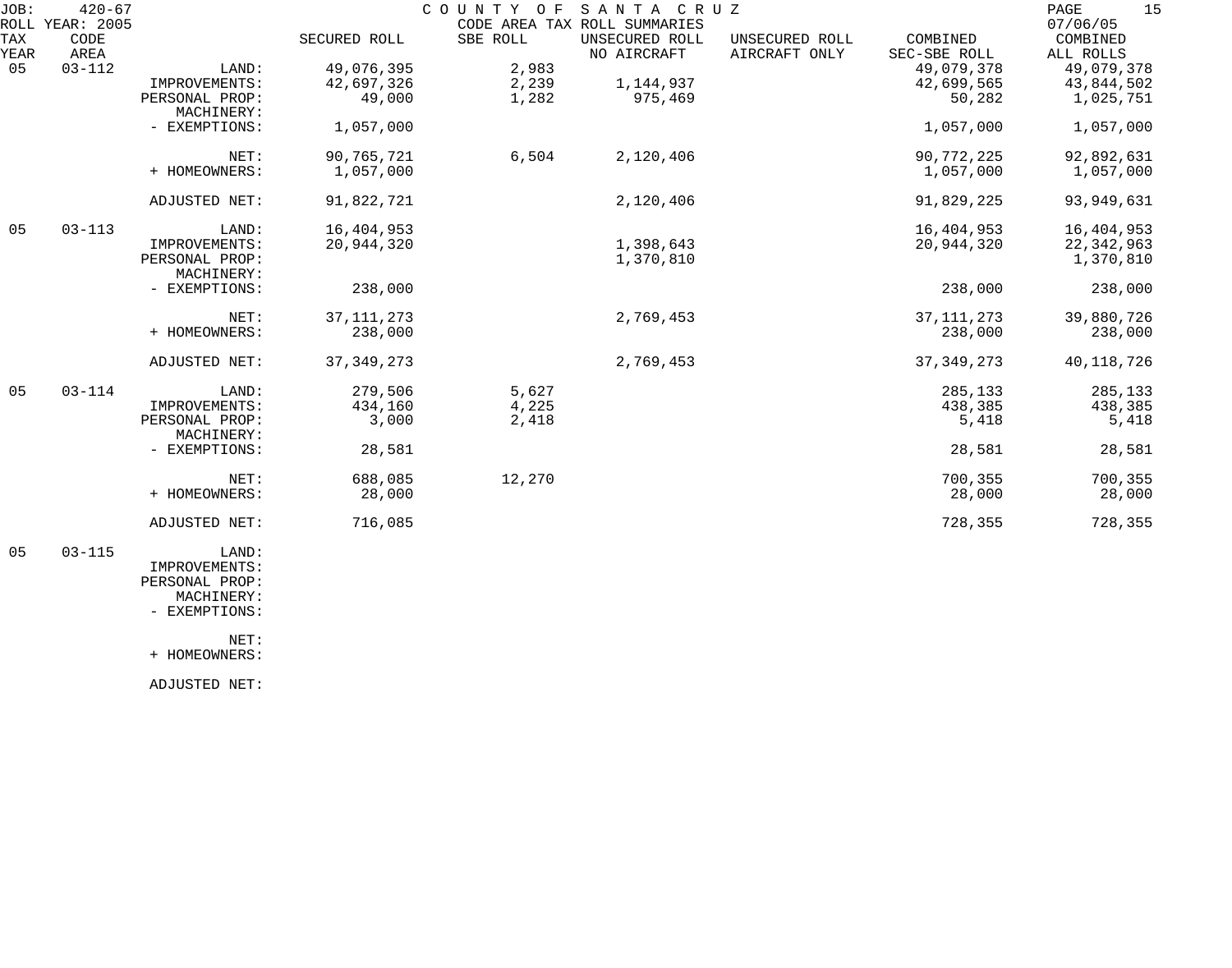| JOB:        | $420 - 67$<br>ROLL YEAR: 2005 |                                                                         |              |          | COUNTY OF SANTA CRUZ<br>CODE AREA TAX ROLL SUMMARIES |                                 |                          | 16<br>PAGE<br>07/06/05 |
|-------------|-------------------------------|-------------------------------------------------------------------------|--------------|----------|------------------------------------------------------|---------------------------------|--------------------------|------------------------|
| TAX<br>YEAR | CODE<br>AREA                  |                                                                         | SECURED ROLL | SBE ROLL | UNSECURED ROLL<br>NO AIRCRAFT                        | UNSECURED ROLL<br>AIRCRAFT ONLY | COMBINED<br>SEC-SBE ROLL | COMBINED<br>ALL ROLLS  |
| 05          | $03 - 116$                    | LAND:<br>IMPROVEMENTS:<br>PERSONAL PROP:<br>MACHINERY:<br>- EXEMPTIONS: |              |          |                                                      |                                 |                          |                        |
|             |                               | NET:<br>+ HOMEOWNERS:                                                   |              |          |                                                      |                                 |                          |                        |
|             |                               | ADJUSTED NET:                                                           |              |          |                                                      |                                 |                          |                        |
| 05          | $04 - 001$                    | LAND:<br>IMPROVEMENTS:<br>PERSONAL PROP:<br>MACHINERY:<br>- EXEMPTIONS: |              |          | 44,840                                               |                                 |                          | 44,840                 |
|             |                               | NET:<br>+ HOMEOWNERS:                                                   |              |          | 44,840                                               |                                 |                          | 44,840                 |
|             |                               | ADJUSTED NET:                                                           |              |          | 44,840                                               |                                 |                          | 44,840                 |
| 05          | $04 - 005$                    | LAND:<br>IMPROVEMENTS:<br>PERSONAL PROP:<br>MACHINERY:<br>- EXEMPTIONS: | 56,234       |          |                                                      |                                 | 56,234                   | 56,234                 |
|             |                               | NET:<br>+ HOMEOWNERS:                                                   | 56,234       |          |                                                      |                                 | 56,234                   | 56,234                 |
|             |                               | ADJUSTED NET:                                                           | 56,234       |          |                                                      |                                 | 56,234                   | 56,234                 |
| 05          | $04 - 006$                    | LAND:<br>IMPROVEMENTS:<br>PERSONAL PROP:<br>MACHINERY:                  | 875,150      |          |                                                      |                                 | 875,150                  | 875,150                |
|             |                               | - EXEMPTIONS:                                                           | 62           |          |                                                      |                                 | 62                       | 62                     |
|             |                               | NET:                                                                    | 875,088      |          |                                                      |                                 | 875,088                  | 875,088                |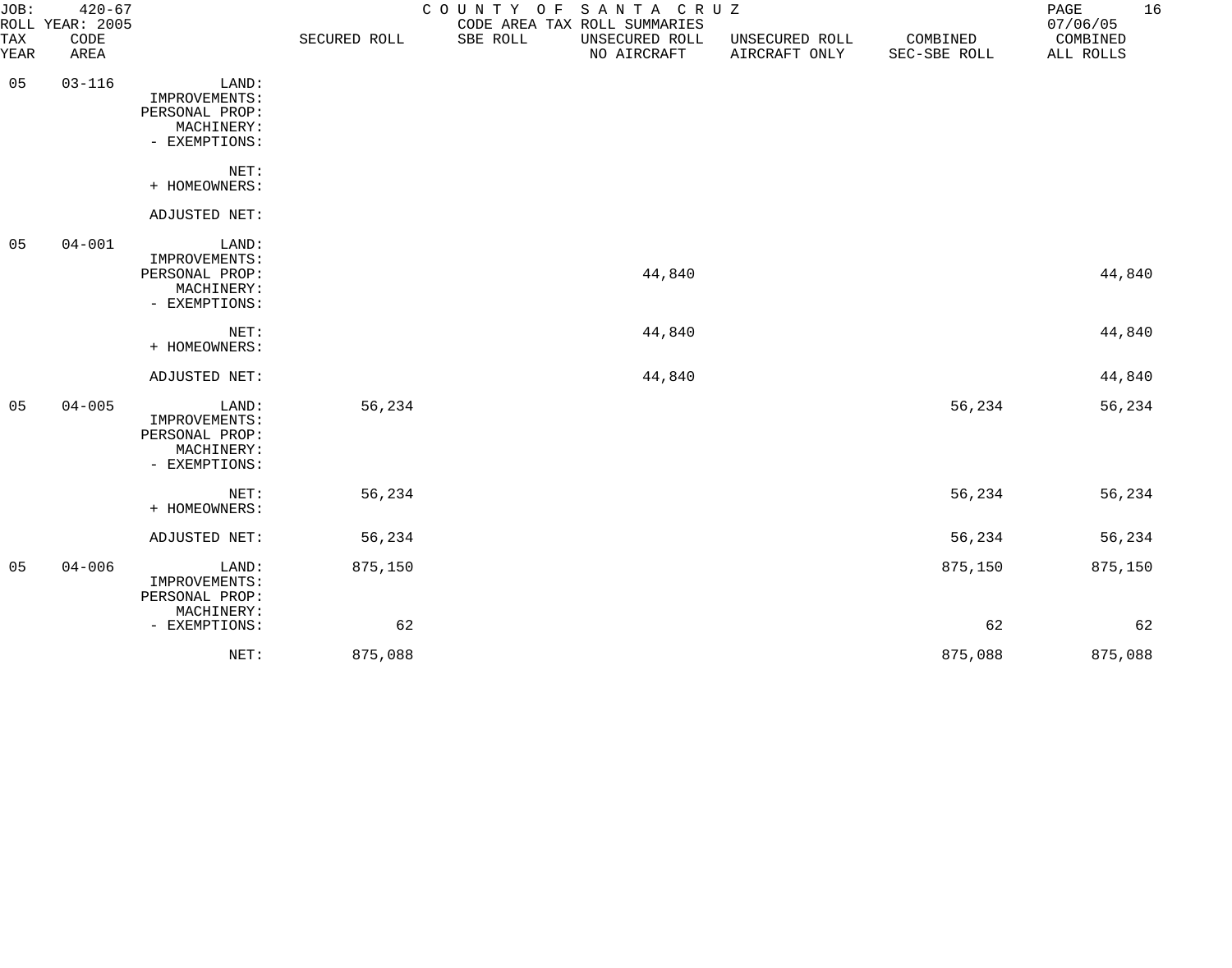| JOB:        | $420 - 67$<br>ROLL YEAR: 2005 |                                                                         |                          | COUNTY<br>SANTA CRUZ<br>ΟF<br>CODE AREA TAX ROLL SUMMARIES |                                 |                          | 17<br>PAGE<br>07/06/05             |
|-------------|-------------------------------|-------------------------------------------------------------------------|--------------------------|------------------------------------------------------------|---------------------------------|--------------------------|------------------------------------|
| TAX<br>YEAR | CODE<br>AREA                  |                                                                         | SECURED ROLL             | SBE ROLL<br>UNSECURED ROLL<br>NO AIRCRAFT                  | UNSECURED ROLL<br>AIRCRAFT ONLY | COMBINED<br>SEC-SBE ROLL | COMBINED<br>ALL ROLLS              |
|             |                               | + HOMEOWNERS:                                                           |                          |                                                            |                                 |                          |                                    |
|             |                               | ADJUSTED NET:                                                           | 875,088                  |                                                            |                                 | 875,088                  | 875,088                            |
| 05          | $04 - 013$                    | LAND:<br>IMPROVEMENTS:                                                  | 420,557<br>1,660,713     | 20,485                                                     |                                 | 420,557<br>1,660,713     | 420,557<br>1,681,198               |
|             |                               | PERSONAL PROP:<br>MACHINERY:                                            |                          | 246,965                                                    |                                 |                          | 246,965                            |
|             |                               | - EXEMPTIONS:                                                           |                          | 74,455                                                     |                                 |                          | 74,455                             |
|             |                               | NET:<br>+ HOMEOWNERS:                                                   | 2,081,270                | 192,995                                                    |                                 | 2,081,270                | 2, 274, 265                        |
|             |                               | ADJUSTED NET:                                                           | 2,081,270                | 192,995                                                    |                                 | 2,081,270                | 2, 274, 265                        |
| 05          | $04 - 020$                    | LAND:<br>IMPROVEMENTS:<br>PERSONAL PROP:<br>MACHINERY:                  | 1,220,355<br>854,866     | 103,704                                                    |                                 | 1,220,355<br>854,866     | 1,220,355<br>854,866<br>103,704    |
|             |                               | - EXEMPTIONS:                                                           | 14,000                   |                                                            |                                 | 14,000                   | 14,000                             |
|             |                               | NET:<br>+ HOMEOWNERS:                                                   | 2,061,221<br>14,000      | 103,704                                                    |                                 | 2,061,221<br>14,000      | 2,164,925<br>14,000                |
|             |                               | ADJUSTED NET:                                                           | 2,075,221                | 103,704                                                    |                                 | 2,075,221                | 2,178,925                          |
| 05          | $04 - 022$                    | LAND:<br>IMPROVEMENTS:<br>PERSONAL PROP:<br>MACHINERY:<br>- EXEMPTIONS: | 378,357                  |                                                            |                                 | 378,357                  | 378,357                            |
|             |                               | NET:<br>+ HOMEOWNERS:                                                   | 378,357                  |                                                            |                                 | 378,357                  | 378,357                            |
|             |                               | ADJUSTED NET:                                                           | 378,357                  |                                                            |                                 | 378,357                  | 378,357                            |
| 05          | $04 - 028$                    | LAND:<br>IMPROVEMENTS:<br>PERSONAL PROP:<br>MACHINERY:                  | 19,322,500<br>16,857,933 | 16,275                                                     |                                 | 19,322,500<br>16,857,933 | 19,322,500<br>16,857,933<br>16,275 |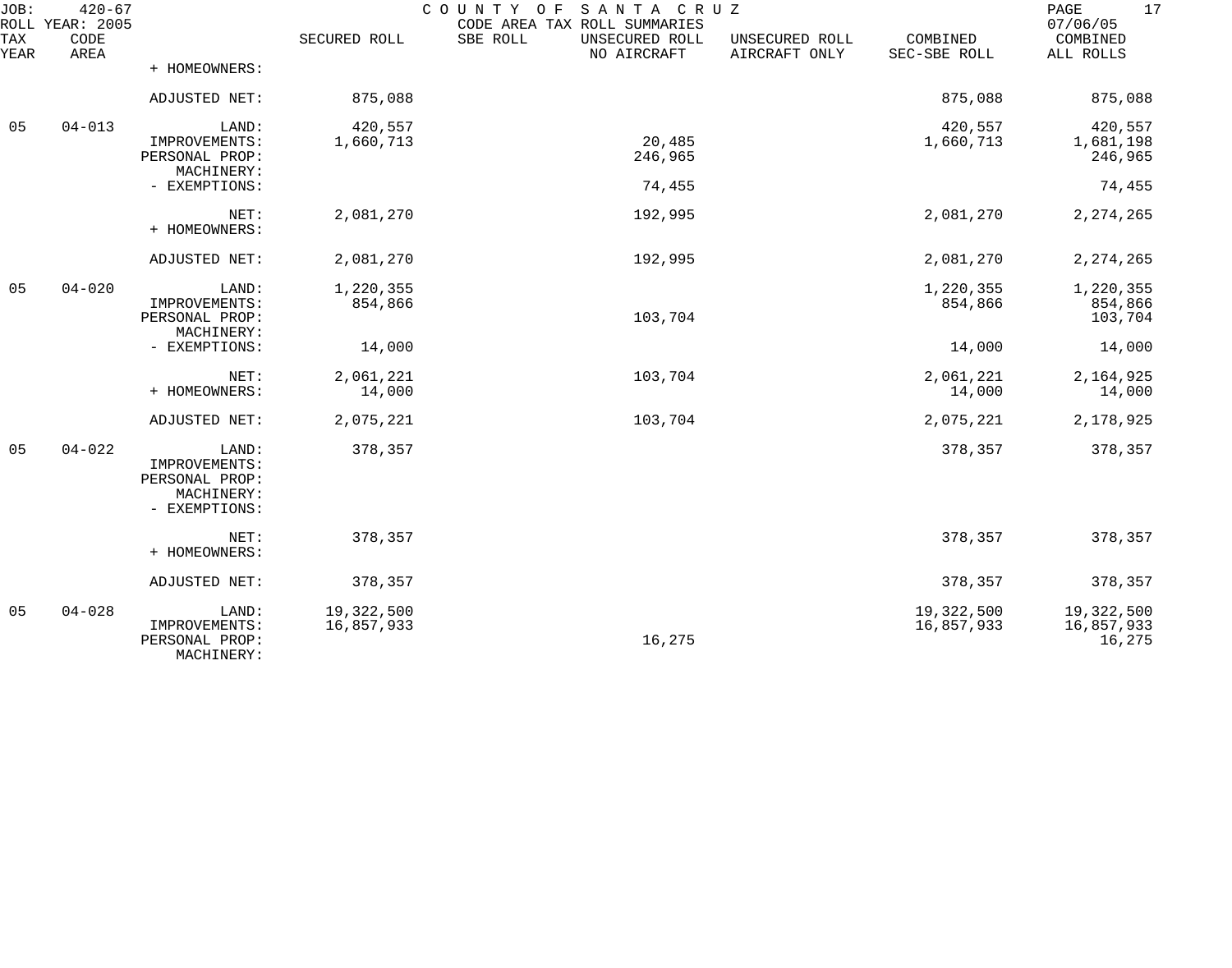| JOB:           | $420 - 67$<br>ROLL YEAR: 2005 |                                                                         |                         | COUNTY OF SANTA CRUZ<br>CODE AREA TAX ROLL SUMMARIES |                                 |                          | 18<br>PAGE<br>07/06/05  |
|----------------|-------------------------------|-------------------------------------------------------------------------|-------------------------|------------------------------------------------------|---------------------------------|--------------------------|-------------------------|
| TAX<br>YEAR    | CODE<br>AREA                  |                                                                         | SECURED ROLL            | SBE ROLL<br>UNSECURED ROLL<br>NO AIRCRAFT            | UNSECURED ROLL<br>AIRCRAFT ONLY | COMBINED<br>SEC-SBE ROLL | COMBINED<br>ALL ROLLS   |
|                |                               | - EXEMPTIONS:                                                           | 719,101                 |                                                      |                                 | 719,101                  | 719,101                 |
|                |                               | NET:<br>+ HOMEOWNERS:                                                   | 35, 461, 332<br>357,000 | 16,275                                               |                                 | 35, 461, 332<br>357,000  | 35, 477, 607<br>357,000 |
|                |                               | ADJUSTED NET:                                                           | 35,818,332              | 16,275                                               |                                 | 35,818,332               | 35,834,607              |
| 05             | $04 - 032$                    | LAND:<br>IMPROVEMENTS:<br>PERSONAL PROP:<br>MACHINERY:<br>- EXEMPTIONS: |                         |                                                      |                                 |                          |                         |
|                |                               | NET:<br>+ HOMEOWNERS:                                                   |                         |                                                      |                                 |                          |                         |
|                |                               | ADJUSTED NET:                                                           |                         |                                                      |                                 |                          |                         |
| 05             | $04 - 034$                    | LAND:<br>IMPROVEMENTS:<br>PERSONAL PROP:<br>MACHINERY:<br>- EXEMPTIONS: |                         |                                                      |                                 |                          |                         |
|                |                               | NET:<br>+ HOMEOWNERS:                                                   |                         |                                                      |                                 |                          |                         |
|                |                               | ADJUSTED NET:                                                           |                         |                                                      |                                 |                          |                         |
| 05             | $04 - 035$                    | LAND:<br>IMPROVEMENTS:<br>PERSONAL PROP:                                | 478,217<br>694,774      |                                                      |                                 | 478,217<br>694,774       | 478,217<br>694,774      |
|                |                               | MACHINERY:<br>- EXEMPTIONS:                                             | 7,000                   |                                                      |                                 | 7,000                    | 7,000                   |
|                |                               | NET:<br>+ HOMEOWNERS:                                                   | 1,165,991<br>7,000      |                                                      |                                 | 1,165,991<br>7,000       | 1,165,991<br>7,000      |
|                |                               | ADJUSTED NET:                                                           | 1,172,991               |                                                      |                                 | 1,172,991                | 1,172,991               |
| 0 <sub>5</sub> | $04 - 050$                    | LAND:                                                                   | 336,643,186             | 1,198,924                                            |                                 | 336,643,186              | 337,842,110             |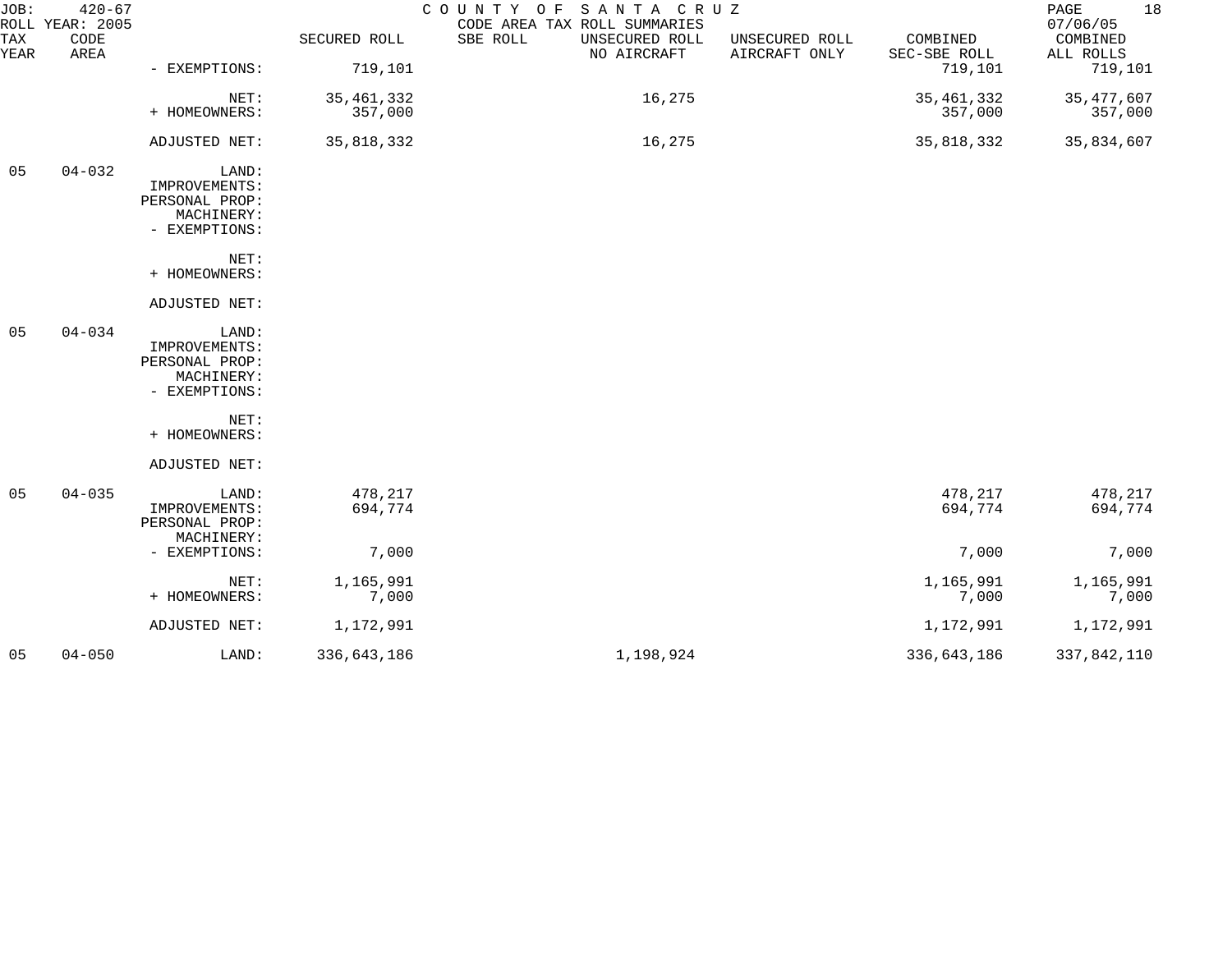| JOB:        | $420 - 67$      |                              |               | COUNTY OF SANTA CRUZ                      |                                 |                          | 19<br>PAGE            |
|-------------|-----------------|------------------------------|---------------|-------------------------------------------|---------------------------------|--------------------------|-----------------------|
|             | ROLL YEAR: 2005 |                              |               | CODE AREA TAX ROLL SUMMARIES              |                                 |                          | 07/06/05              |
| TAX<br>YEAR | CODE<br>AREA    |                              | SECURED ROLL  | SBE ROLL<br>UNSECURED ROLL<br>NO AIRCRAFT | UNSECURED ROLL<br>AIRCRAFT ONLY | COMBINED<br>SEC-SBE ROLL | COMBINED<br>ALL ROLLS |
|             |                 | IMPROVEMENTS:                | 415, 281, 788 | 15, 228, 363                              |                                 | 415, 281, 788            | 430,510,151           |
|             |                 | PERSONAL PROP:               | 5,883,872     | 67,902,852                                |                                 | 5,883,872                | 73,786,724            |
|             |                 | MACHINERY:                   | 1,470,266     |                                           |                                 | 1,470,266                | 1,470,266             |
|             |                 | - EXEMPTIONS:                | 12,315,194    | 337,007                                   |                                 | 12,315,194               | 12,652,201            |
|             |                 | NET:                         | 746,963,918   | 83,993,132                                |                                 | 746,963,918              | 830, 957, 050         |
|             |                 | + HOMEOWNERS:                | 3,880,800     |                                           |                                 | 3,880,800                | 3,880,800             |
|             |                 | ADJUSTED NET:                | 750,844,718   | 83,993,132                                |                                 | 750,844,718              | 834,837,850           |
| 05          | $04 - 051$      | LAND:                        | 22,808,152    |                                           |                                 | 22,808,152               | 22,808,152            |
|             |                 | IMPROVEMENTS:                | 24,948,360    |                                           |                                 | 24,948,360               | 24,948,360            |
|             |                 | PERSONAL PROP:<br>MACHINERY: |               | 31,588                                    |                                 |                          | 31,588                |
|             |                 | - EXEMPTIONS:                | 196,594       |                                           |                                 | 196,594                  | 196,594               |
|             |                 | NET:                         | 47,559,918    | 31,588                                    |                                 | 47,559,918               | 47,591,506            |
|             |                 | + HOMEOWNERS:                | 196,000       |                                           |                                 | 196,000                  | 196,000               |
|             |                 | ADJUSTED NET:                | 47,755,918    | 31,588                                    |                                 | 47,755,918               | 47,787,506            |
| 05          | $04 - 052$      | LAND:                        | 78, 298, 362  |                                           |                                 | 78, 298, 362             | 78, 298, 362          |
|             |                 | IMPROVEMENTS:                | 104,066,314   |                                           |                                 | 104,066,314              | 104,066,314           |
|             |                 | PERSONAL PROP:<br>MACHINERY: | 429,370       | 177,118                                   |                                 | 429,370                  | 606,488               |
|             |                 | - EXEMPTIONS:                | 2,996,656     |                                           |                                 | 2,996,656                | 2,996,656             |
|             |                 | NET:                         | 179,797,390   | 177,118                                   |                                 | 179,797,390              | 179,974,508           |
|             |                 | + HOMEOWNERS:                | 2,692,200     |                                           |                                 | 2,692,200                | 2,692,200             |
|             |                 | ADJUSTED NET:                | 182,489,590   | 177,118                                   |                                 | 182,489,590              | 182,666,708           |
| 05          | $04 - 053$      | LAND:                        | 384, 112, 756 | 1,574,572                                 |                                 | 384, 112, 756            | 385,687,328           |
|             |                 | IMPROVEMENTS:                | 378,766,840   | 2,945,118                                 |                                 | 378,766,840              | 381, 711, 958         |
|             |                 | PERSONAL PROP:<br>MACHINERY: | 1,604,257     | 12,590,627                                |                                 | 1,604,257                | 14,194,884            |
|             |                 | - EXEMPTIONS:                | 25, 499, 426  | 131,444                                   |                                 | 25,499,426               | 25,630,870            |
|             |                 | NET:                         | 738,984,427   | 16,978,873                                |                                 | 738,984,427              | 755,963,300           |
|             |                 | + HOMEOWNERS:                | 8,523,200     |                                           |                                 | 8,523,200                | 8,523,200             |
|             |                 | ADJUSTED NET:                | 747,507,627   | 16,978,873                                |                                 | 747,507,627              | 764,486,500           |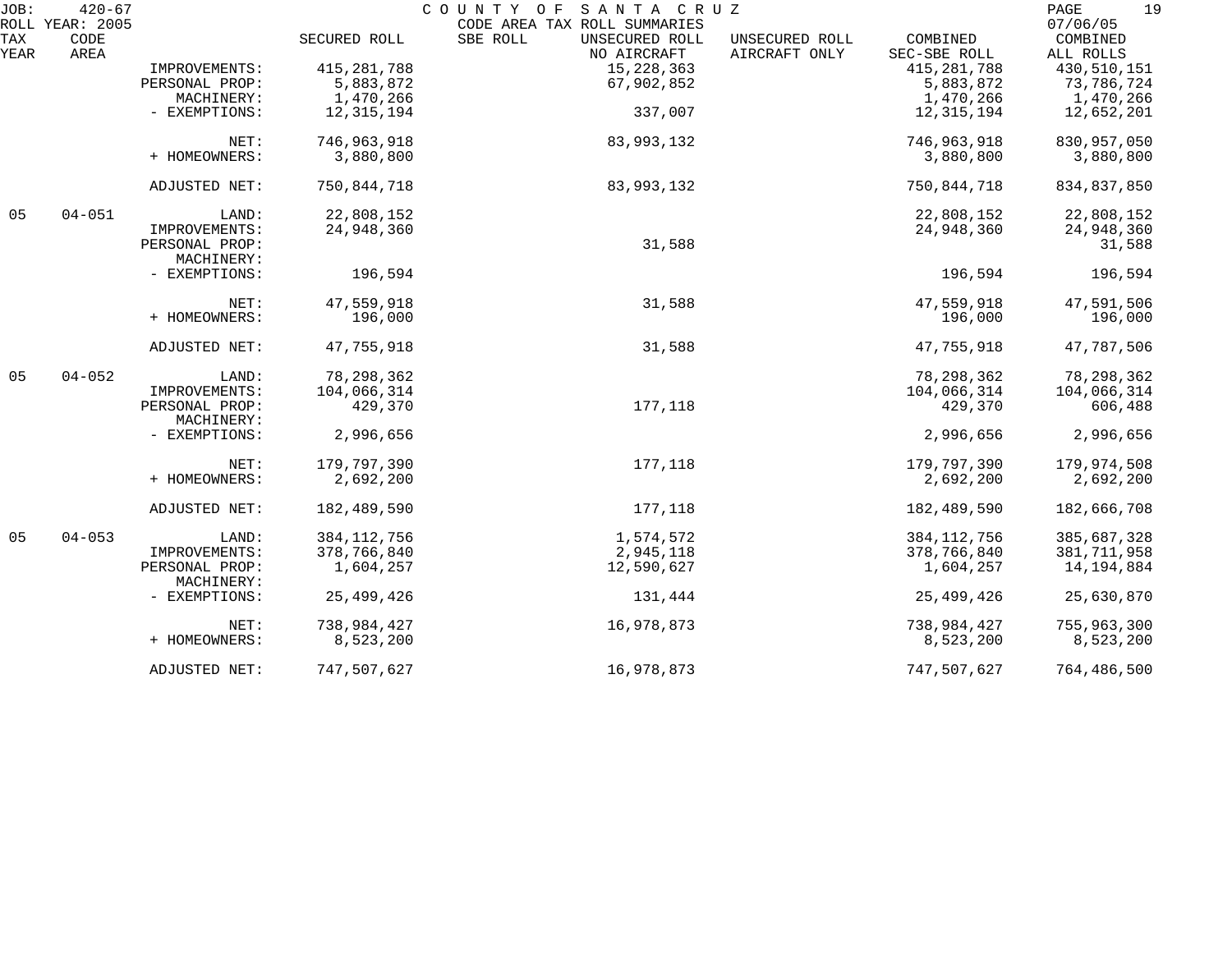| JOB:        | $420 - 67$                      |                |               | COUNTY OF | SANTA CRUZ                                                    |                                 |                          | 20<br>PAGE<br>07/06/05 |
|-------------|---------------------------------|----------------|---------------|-----------|---------------------------------------------------------------|---------------------------------|--------------------------|------------------------|
| TAX<br>YEAR | ROLL YEAR: 2005<br>CODE<br>AREA |                | SECURED ROLL  | SBE ROLL  | CODE AREA TAX ROLL SUMMARIES<br>UNSECURED ROLL<br>NO AIRCRAFT | UNSECURED ROLL<br>AIRCRAFT ONLY | COMBINED<br>SEC-SBE ROLL | COMBINED<br>ALL ROLLS  |
| 05          | $04 - 054$                      | LAND:          | 622,991       |           |                                                               |                                 | 622,991                  | 622,991                |
|             |                                 | IMPROVEMENTS:  | 557,469       |           |                                                               |                                 | 557,469                  | 557,469                |
|             |                                 | PERSONAL PROP: |               |           |                                                               |                                 |                          |                        |
|             |                                 | MACHINERY:     |               |           |                                                               |                                 |                          |                        |
|             |                                 | - EXEMPTIONS:  | 7,000         |           |                                                               |                                 | 7,000                    | 7,000                  |
|             |                                 | NET:           | 1,173,460     |           |                                                               |                                 | 1,173,460                | 1,173,460              |
|             |                                 | + HOMEOWNERS:  | 7,000         |           |                                                               |                                 | 7,000                    | 7,000                  |
|             |                                 | ADJUSTED NET:  | 1,180,460     |           |                                                               |                                 | 1,180,460                | 1,180,460              |
| 05          | $55 - 000$                      | LAND:          | 5,644,825     | 30,883    |                                                               |                                 | 5,675,708                | 5,675,708              |
|             |                                 | IMPROVEMENTS:  | 3, 475, 612   | 23,186    | 38,591                                                        |                                 | 3,498,798                | 3,537,389              |
|             |                                 | PERSONAL PROP: | 101,041       | 13,273    | 249,103                                                       |                                 | 114,314                  | 363,417                |
|             |                                 | MACHINERY:     |               |           |                                                               |                                 |                          |                        |
|             |                                 | - EXEMPTIONS:  | 100,892       |           |                                                               |                                 | 100,892                  | 100,892                |
|             |                                 | NET:           | 9,120,586     | 67,342    | 287,694                                                       |                                 | 9,187,928                | 9,475,622              |
|             |                                 | + HOMEOWNERS:  | 98,000        |           |                                                               |                                 | 98,000                   | 98,000                 |
|             |                                 | ADJUSTED NET:  | 9,218,586     |           | 287,694                                                       |                                 | 9,285,928                | 9,573,622              |
| 05          | $58 - 000$                      | LAND:          | 5,859         |           |                                                               |                                 | 5,859                    | 5,859                  |
|             |                                 | IMPROVEMENTS:  |               |           |                                                               |                                 |                          |                        |
|             |                                 | PERSONAL PROP: |               |           |                                                               |                                 |                          |                        |
|             |                                 | MACHINERY:     |               |           |                                                               |                                 |                          |                        |
|             |                                 | - EXEMPTIONS:  |               |           |                                                               |                                 |                          |                        |
|             |                                 | NET:           | 5,859         |           |                                                               |                                 | 5,859                    | 5,859                  |
|             |                                 | + HOMEOWNERS:  |               |           |                                                               |                                 |                          |                        |
|             |                                 | ADJUSTED NET:  | 5,859         |           |                                                               |                                 | 5,859                    | 5,859                  |
| 05          | $58 - 001$                      | LAND:          | 143,587,247   |           | 104,714                                                       |                                 | 143,587,247              | 143,691,961            |
|             |                                 | IMPROVEMENTS:  | 132,709,475   |           | 7,058,936                                                     |                                 | 132,709,475              | 139,768,411            |
|             |                                 | PERSONAL PROP: | 2,978,219     |           | 2,777,682                                                     |                                 | 2,978,219                | 5,755,901              |
|             |                                 | MACHINERY:     | 6, 114, 471   |           |                                                               |                                 | 6, 114, 471              | 6, 114, 471            |
|             |                                 | - EXEMPTIONS:  | 6,945,062     |           |                                                               |                                 | 6,945,062                | 6,945,062              |
|             |                                 | NET:           | 278, 444, 350 |           | 9,941,332                                                     |                                 | 278, 444, 350            | 288,385,682            |
|             |                                 | + HOMEOWNERS:  | 3,161,200     |           |                                                               |                                 | 3,161,200                | 3,161,200              |
|             |                                 | ADJUSTED NET:  | 281,605,550   |           | 9,941,332                                                     |                                 | 281,605,550              | 291,546,882            |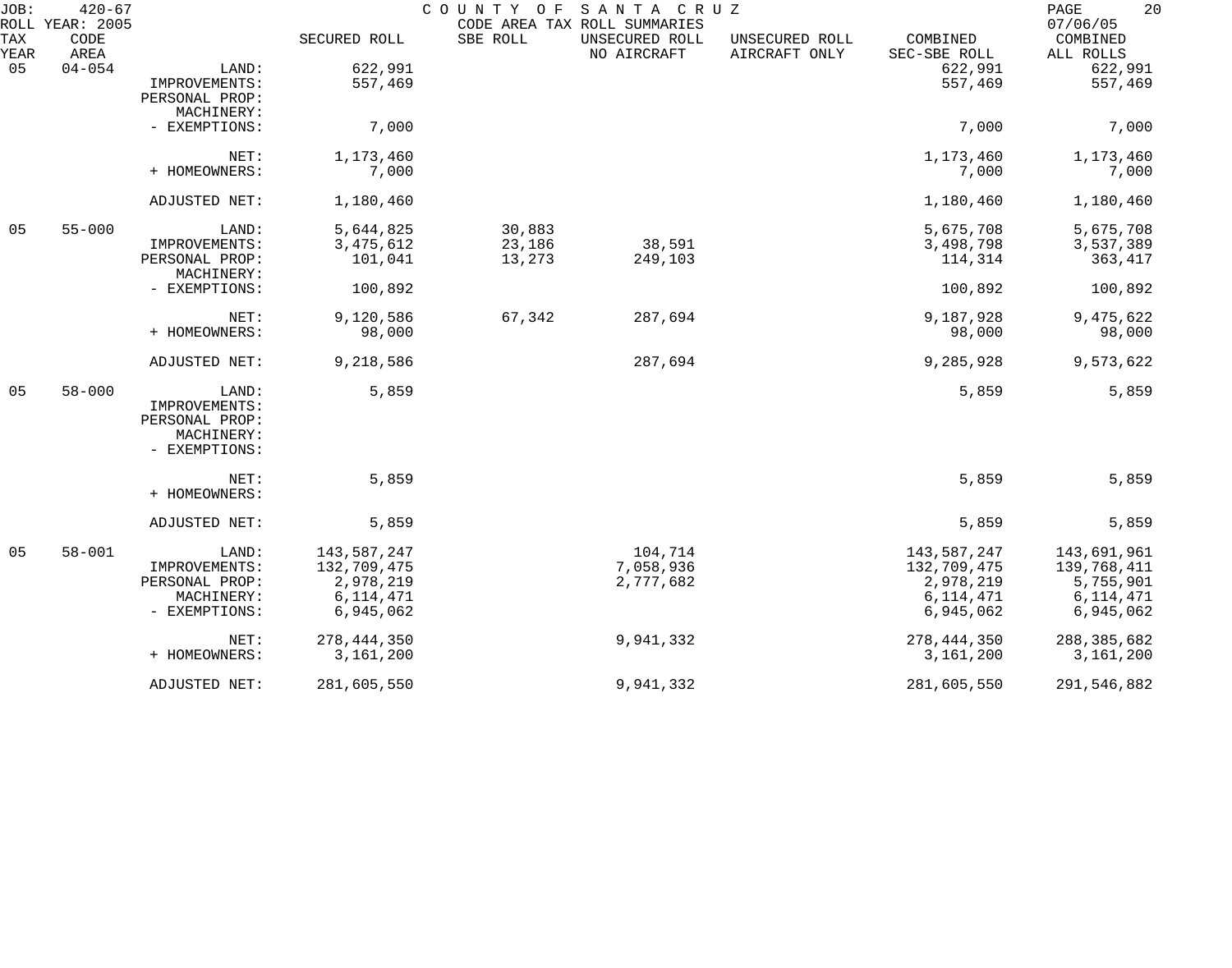| JOB:<br>ROLL | $420 - 67$<br>YEAR: 2005 |                                               |                          | COUNTY<br>SANTA CRUZ<br>O F<br>CODE AREA TAX ROLL SUMMARIES |                                 |                          | 21<br>PAGE<br>07/06/05           |
|--------------|--------------------------|-----------------------------------------------|--------------------------|-------------------------------------------------------------|---------------------------------|--------------------------|----------------------------------|
| TAX<br>YEAR  | CODE<br>AREA             |                                               | SECURED ROLL             | SBE ROLL<br>UNSECURED ROLL<br>NO AIRCRAFT                   | UNSECURED ROLL<br>AIRCRAFT ONLY | COMBINED<br>SEC-SBE ROLL | COMBINED<br>ALL ROLLS            |
| 05           | $58 - 002$               | LAND:                                         | 5, 413, 125              |                                                             |                                 | 5, 413, 125              | 5, 413, 125                      |
|              |                          | IMPROVEMENTS:<br>PERSONAL PROP:<br>MACHINERY: | 5,948,529                | 1,091<br>29,586                                             |                                 | 5,948,529                | 5,949,620<br>29,586              |
|              |                          | - EXEMPTIONS:                                 | 159,600                  |                                                             |                                 | 159,600                  | 159,600                          |
|              |                          | NET:<br>+ HOMEOWNERS:                         | 11,202,054<br>159,600    | 30,677                                                      |                                 | 11,202,054<br>159,600    | 11, 232, 731<br>159,600          |
|              |                          | ADJUSTED NET:                                 | 11,361,654               | 30,677                                                      |                                 | 11,361,654               | 11,392,331                       |
| 05           | $58 - 003$               | LAND:<br>IMPROVEMENTS:                        | 6,872,090<br>7,008,355   |                                                             |                                 | 6,872,090<br>7,008,355   | 6,872,090<br>7,008,355           |
|              |                          | PERSONAL PROP:<br>MACHINERY:                  |                          | 16,070                                                      |                                 |                          | 16,070                           |
|              |                          | - EXEMPTIONS:                                 | 238,395                  |                                                             |                                 | 238,395                  | 238,395                          |
|              |                          | NET:<br>+ HOMEOWNERS:                         | 13,642,050<br>238,000    | 16,070                                                      |                                 | 13,642,050<br>238,000    | 13,658,120<br>238,000            |
|              |                          | ADJUSTED NET:                                 | 13,880,050               | 16,070                                                      |                                 | 13,880,050               | 13,896,120                       |
| 05           | $58 - 004$               | LAND:<br>IMPROVEMENTS:                        | 14,738,281<br>17,796,883 |                                                             |                                 | 14,738,281<br>17,796,883 | 14,738,281<br>17,796,883         |
|              |                          | PERSONAL PROP:<br>MACHINERY:<br>- EXEMPTIONS: | 490,182                  | 63,159                                                      |                                 | 490,182                  | 63,159<br>490,182                |
|              |                          |                                               |                          |                                                             |                                 |                          |                                  |
|              |                          | NET:<br>+ HOMEOWNERS:                         | 32,044,982<br>490,000    | 63,159                                                      |                                 | 32,044,982<br>490,000    | 32,108,141<br>490,000            |
|              |                          | ADJUSTED NET:                                 | 32,534,982               | 63,159                                                      |                                 | 32,534,982               | 32,598,141                       |
| 05           | $58 - 005$               | LAND:<br>IMPROVEMENTS:<br>PERSONAL PROP:      | 4,665,576<br>5,928,733   | 48,011                                                      |                                 | 4,665,576<br>5,928,733   | 4,665,576<br>5,928,733<br>48,011 |
|              |                          | MACHINERY:<br>- EXEMPTIONS:                   | 137,291                  |                                                             |                                 | 137,291                  | 137,291                          |
|              |                          | NET:                                          | 10,457,018               | 48,011                                                      |                                 | 10,457,018               | 10,505,029                       |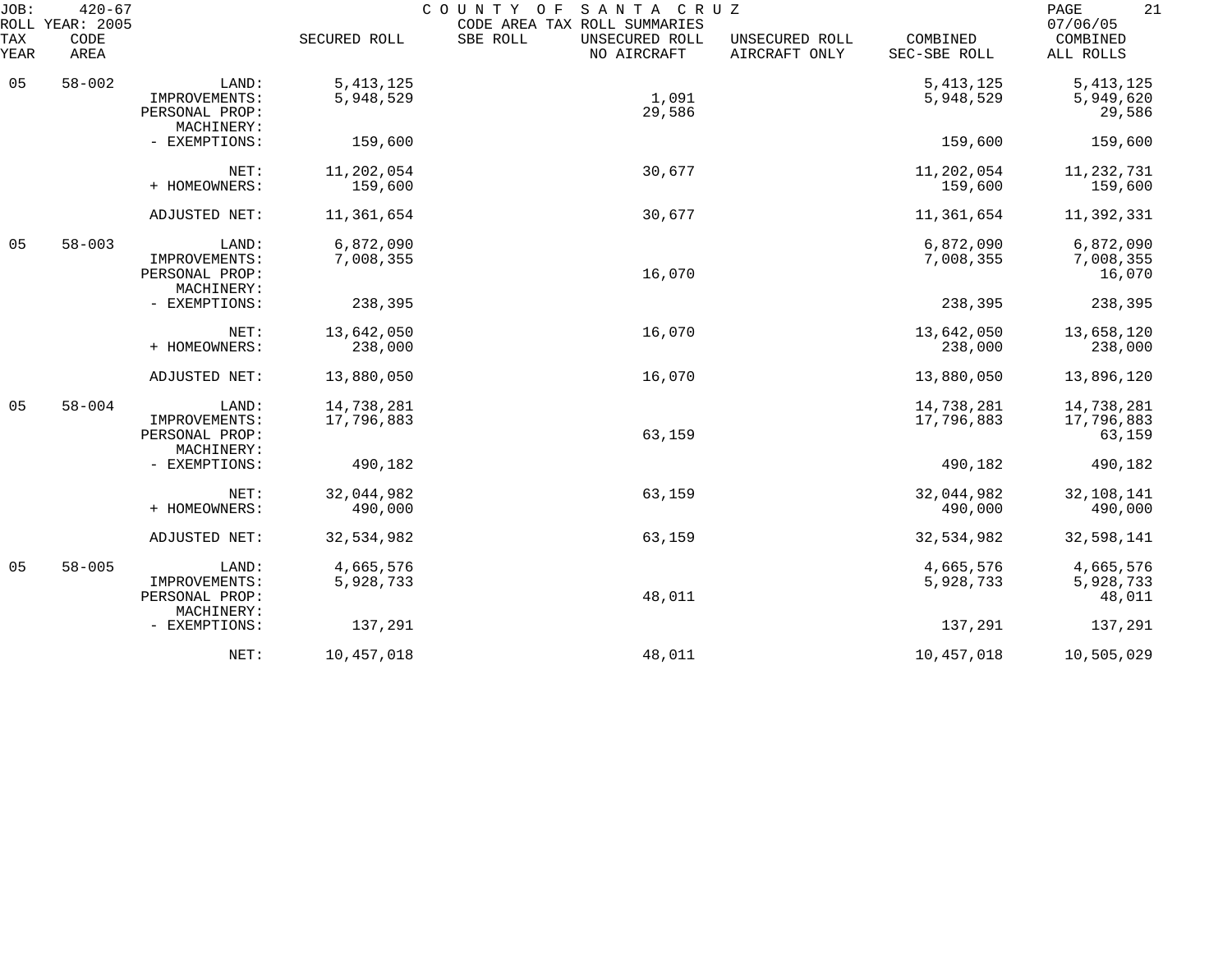| JOB:           | $420 - 67$<br>ROLL YEAR: 2005 |                              |              | SANTA CRUZ<br>COUNTY OF<br>CODE AREA TAX ROLL SUMMARIES |                                 |                          | 22<br>PAGE<br>07/06/05 |
|----------------|-------------------------------|------------------------------|--------------|---------------------------------------------------------|---------------------------------|--------------------------|------------------------|
| TAX<br>YEAR    | $\texttt{CODE}$<br>AREA       |                              | SECURED ROLL | SBE ROLL<br>UNSECURED ROLL<br>NO AIRCRAFT               | UNSECURED ROLL<br>AIRCRAFT ONLY | COMBINED<br>SEC-SBE ROLL | COMBINED<br>ALL ROLLS  |
|                |                               | + HOMEOWNERS:                | 133,000      |                                                         |                                 | 133,000                  | 133,000                |
|                |                               | ADJUSTED NET:                | 10,590,018   | 48,011                                                  |                                 | 10,590,018               | 10,638,029             |
| 05             | $58 - 006$                    | LAND:                        | 7,461,778    |                                                         |                                 | 7,461,778                | 7,461,778              |
|                |                               | IMPROVEMENTS:                | 8,319,886    |                                                         |                                 | 8,319,886                | 8,319,886              |
|                |                               | PERSONAL PROP:<br>MACHINERY: |              | 66,996                                                  | 6,300                           |                          | 73,296                 |
|                |                               | - EXEMPTIONS:                | 196,000      |                                                         |                                 | 196,000                  | 196,000                |
|                |                               | NET:                         | 15,585,664   | 66,996                                                  | 6,300                           | 15,585,664               | 15,658,960             |
|                |                               | + HOMEOWNERS:                | 196,000      |                                                         |                                 | 196,000                  | 196,000                |
|                |                               | ADJUSTED NET:                | 15,781,664   | 66,996                                                  |                                 | 15,781,664               | 15,854,960             |
|                |                               |                              |              |                                                         |                                 |                          |                        |
| 0 <sub>5</sub> | $58 - 007$                    | LAND:                        | 10,199,172   |                                                         |                                 | 10,199,172               | 10,199,172             |
|                |                               | IMPROVEMENTS:                | 11, 235, 121 |                                                         |                                 | 11, 235, 121             | 11, 235, 121           |
|                |                               | PERSONAL PROP:<br>MACHINERY: |              |                                                         |                                 |                          |                        |
|                |                               | - EXEMPTIONS:                | 250,600      |                                                         |                                 | 250,600                  | 250,600                |
|                |                               |                              |              |                                                         |                                 |                          |                        |
|                |                               | NET:                         | 21, 183, 693 |                                                         |                                 | 21, 183, 693             | 21, 183, 693           |
|                |                               | + HOMEOWNERS:                | 250,600      |                                                         |                                 | 250,600                  | 250,600                |
|                |                               | ADJUSTED NET:                | 21, 434, 293 |                                                         |                                 | 21, 434, 293             | 21, 434, 293           |
| 05             | $58 - 008$                    | LAND:                        | 8,071,030    |                                                         |                                 | 8,071,030                | 8,071,030              |
|                |                               | IMPROVEMENTS:                | 10,591,710   |                                                         |                                 | 10,591,710               | 10,591,710             |
|                |                               | PERSONAL PROP:               |              | 15,289                                                  |                                 |                          | 15,289                 |
|                |                               | MACHINERY:                   |              |                                                         |                                 |                          |                        |
|                |                               | - EXEMPTIONS:                | 281,654      |                                                         |                                 | 281,654                  | 281,654                |
|                |                               | NET:                         | 18,381,086   | 15,289                                                  |                                 | 18,381,086               | 18,396,375             |
|                |                               | + HOMEOWNERS:                | 280,000      |                                                         |                                 | 280,000                  | 280,000                |
|                |                               | ADJUSTED NET:                | 18,661,086   | 15,289                                                  |                                 | 18,661,086               | 18,676,375             |
| 05             | $65 - 003$                    | LAND:                        |              |                                                         |                                 |                          |                        |
|                |                               | IMPROVEMENTS:                |              |                                                         |                                 |                          |                        |

 PERSONAL PROP: MACHINERY: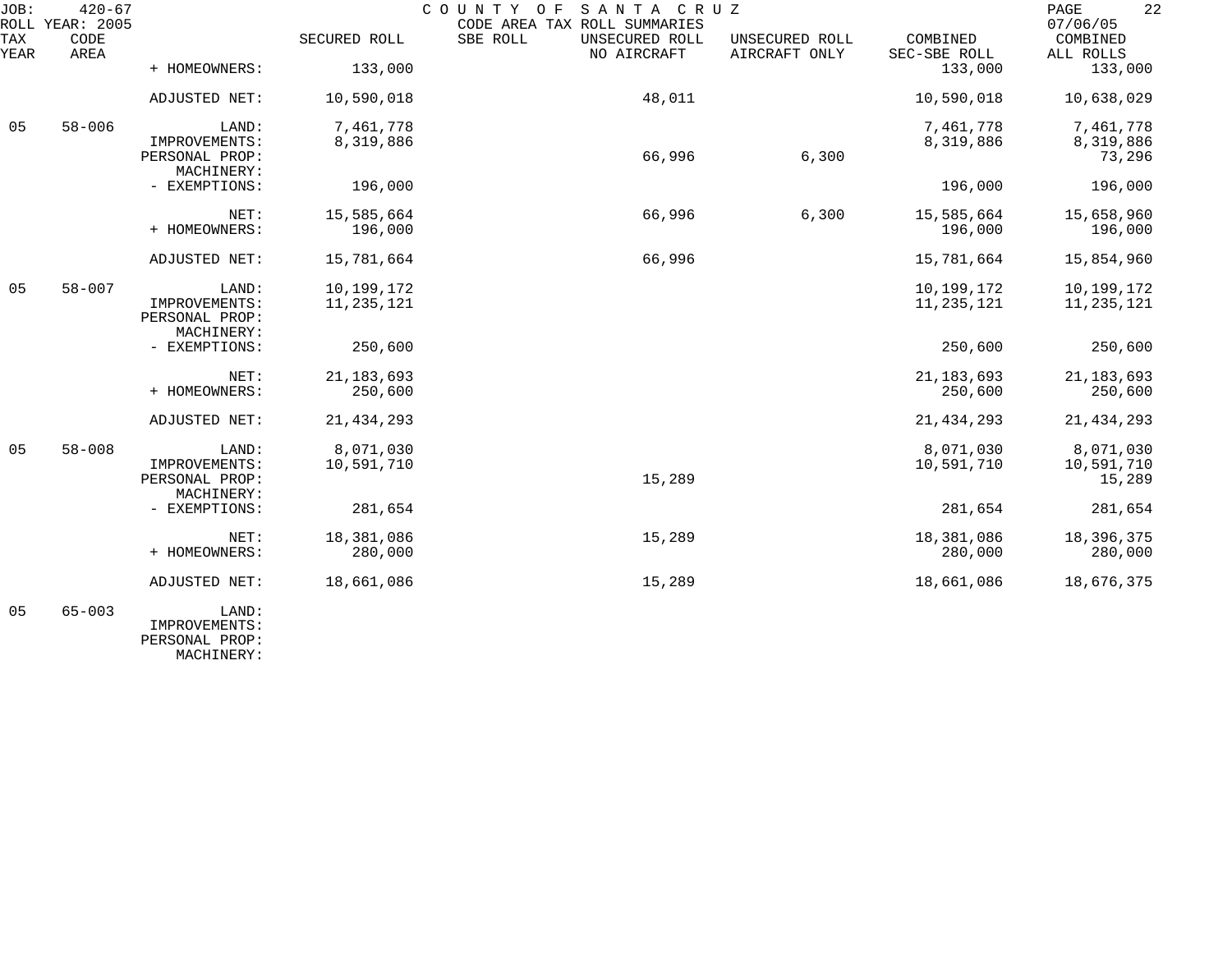| JOB:        | $420 - 67$<br>ROLL YEAR: 2005 |                                                                         |                          | COUNTY OF SANTA CRUZ | CODE AREA TAX ROLL SUMMARIES  |                                 |                          | 23<br>PAGE<br>07/06/05             |
|-------------|-------------------------------|-------------------------------------------------------------------------|--------------------------|----------------------|-------------------------------|---------------------------------|--------------------------|------------------------------------|
| TAX<br>YEAR | CODE<br>AREA                  |                                                                         | SECURED ROLL             | SBE ROLL             | UNSECURED ROLL<br>NO AIRCRAFT | UNSECURED ROLL<br>AIRCRAFT ONLY | COMBINED<br>SEC-SBE ROLL | COMBINED<br>ALL ROLLS              |
|             |                               | - EXEMPTIONS:                                                           |                          |                      |                               |                                 |                          |                                    |
|             |                               | NET:<br>+ HOMEOWNERS:                                                   |                          |                      |                               |                                 |                          |                                    |
|             |                               | ADJUSTED NET:                                                           |                          |                      |                               |                                 |                          |                                    |
| 05          | $65 - 006$                    | LAND:<br>IMPROVEMENTS:<br>PERSONAL PROP:<br>MACHINERY:<br>- EXEMPTIONS: | 254,711<br>272,905       |                      |                               |                                 | 254,711<br>272,905       | 254,711<br>272,905                 |
|             |                               | NET:<br>+ HOMEOWNERS:                                                   | 527,616                  |                      |                               |                                 | 527,616                  | 527,616                            |
|             |                               | ADJUSTED NET:                                                           | 527,616                  |                      |                               |                                 | 527,616                  | 527,616                            |
| 05          | $65 - 007$                    | LAND:<br>IMPROVEMENTS:<br>PERSONAL PROP:<br>MACHINERY:<br>- EXEMPTIONS: |                          |                      |                               |                                 |                          |                                    |
|             |                               | NET:<br>+ HOMEOWNERS:                                                   |                          |                      |                               |                                 |                          |                                    |
|             |                               | ADJUSTED NET:                                                           |                          |                      |                               |                                 |                          |                                    |
| 05          | $65 - 020$                    | LAND:<br>IMPROVEMENTS:<br>PERSONAL PROP:<br>MACHINERY:                  | 13,952,250<br>12,249,426 |                      | 1,310<br>37,494               |                                 | 13,952,250<br>12,249,426 | 13,952,250<br>12,250,736<br>37,494 |
|             |                               | - EXEMPTIONS:                                                           | 295,203                  |                      |                               |                                 | 295,203                  | 295,203                            |
|             |                               | NET:<br>+ HOMEOWNERS:                                                   | 25,906,473<br>294,000    |                      | 38,804                        |                                 | 25,906,473<br>294,000    | 25, 945, 277<br>294,000            |
|             |                               | ADJUSTED NET:                                                           | 26, 200, 473             |                      | 38,804                        |                                 | 26, 200, 473             | 26, 239, 277                       |
| 05          | $65 - 021$                    | LAND:                                                                   | 95,109,854               |                      | 29,235                        |                                 | 95,109,854               | 95,139,089                         |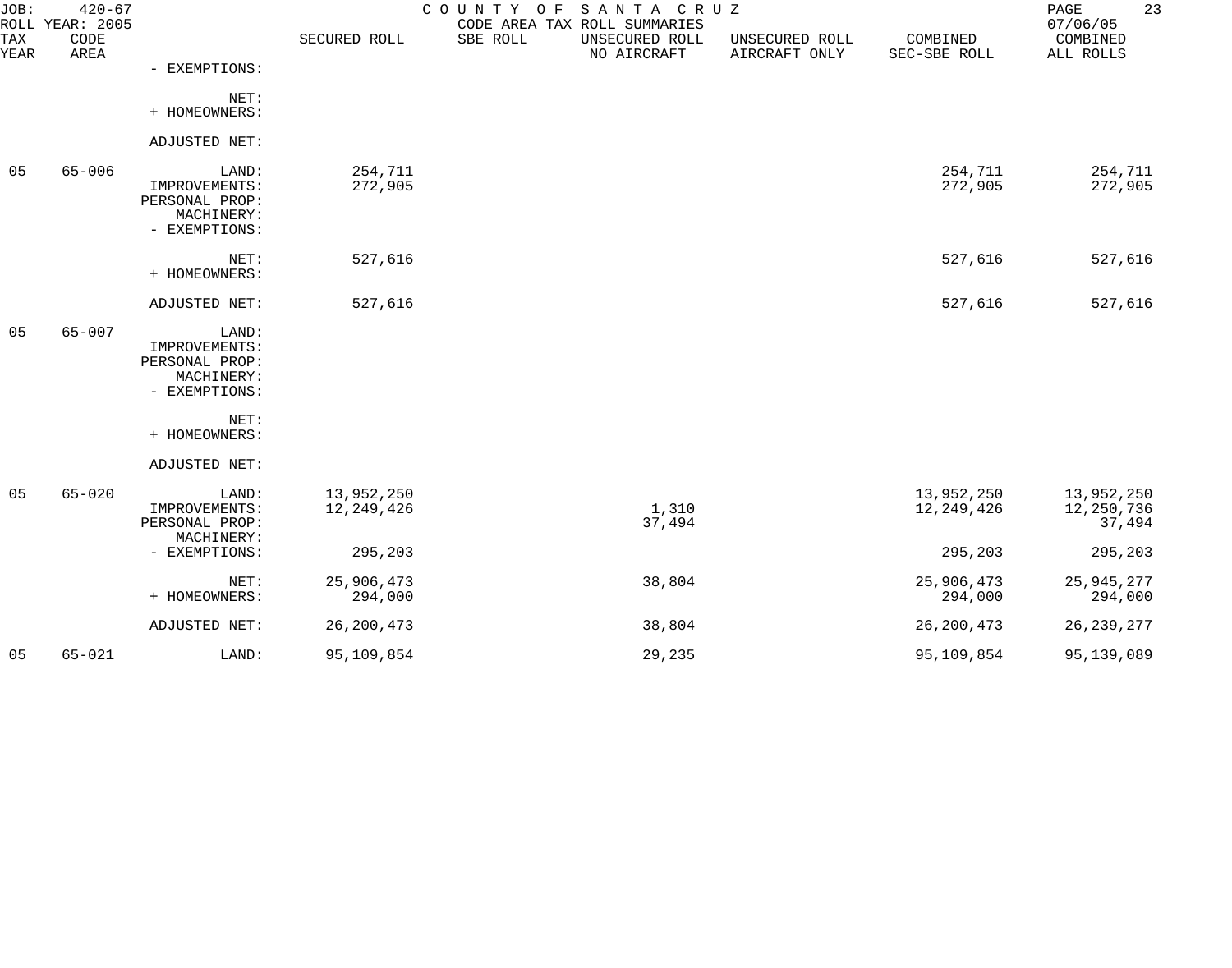| JOB:        | $420 - 67$<br>ROLL YEAR: 2005 |                                                                         |                        | SANTA CRUZ<br>COUNTY OF<br>CODE AREA TAX ROLL SUMMARIES |                                 |                          | 24<br>PAGE<br>07/06/05           |
|-------------|-------------------------------|-------------------------------------------------------------------------|------------------------|---------------------------------------------------------|---------------------------------|--------------------------|----------------------------------|
| TAX<br>YEAR | CODE<br>AREA                  |                                                                         | SECURED ROLL           | SBE ROLL<br>UNSECURED ROLL<br>NO AIRCRAFT               | UNSECURED ROLL<br>AIRCRAFT ONLY | COMBINED<br>SEC-SBE ROLL | COMBINED<br>ALL ROLLS            |
|             |                               | IMPROVEMENTS:                                                           | 89, 241, 157           | 47,200                                                  |                                 | 89, 241, 157             | 89, 288, 357                     |
|             |                               | PERSONAL PROP:<br>MACHINERY:                                            | 1,291,873              | 1,163,860                                               |                                 | 1,291,873                | 2, 455, 733                      |
|             |                               | - EXEMPTIONS:                                                           | 2,122,991              |                                                         |                                 | 2,122,991                | 2,122,991                        |
|             |                               | NET:                                                                    | 183,519,893            | 1,240,295                                               |                                 | 183,519,893              | 184,760,188                      |
|             |                               | + HOMEOWNERS:                                                           | 1,881,600              |                                                         |                                 | 1,881,600                | 1,881,600                        |
|             |                               | ADJUSTED NET:                                                           | 185,401,493            | 1,240,295                                               |                                 | 185,401,493              | 186,641,788                      |
| 05          | $65 - 022$                    | LAND:<br>IMPROVEMENTS:<br>PERSONAL PROP:<br>MACHINERY:                  | 34,305                 |                                                         |                                 | 34,305                   | 34,305                           |
|             |                               | - EXEMPTIONS:                                                           | 1,319                  |                                                         |                                 | 1,319                    | 1,319                            |
|             |                               | NET:<br>+ HOMEOWNERS:                                                   | 32,986                 |                                                         |                                 | 32,986                   | 32,986                           |
|             |                               | ADJUSTED NET:                                                           | 32,986                 |                                                         |                                 | 32,986                   | 32,986                           |
| 05          | $65 - 023$                    | LAND:<br>IMPROVEMENTS:<br>PERSONAL PROP:                                | 4,855,095<br>4,150,051 | 11,043                                                  |                                 | 4,855,095<br>4,150,051   | 4,855,095<br>4,150,051<br>11,043 |
|             |                               | MACHINERY:<br>- EXEMPTIONS:                                             | 98,723                 |                                                         |                                 | 98,723                   | 98,723                           |
|             |                               | NET:<br>+ HOMEOWNERS:                                                   | 8,906,423<br>98,000    | 11,043                                                  |                                 | 8,906,423<br>98,000      | 8,917,466<br>98,000              |
|             |                               | ADJUSTED NET:                                                           | 9,004,423              | 11,043                                                  |                                 | 9,004,423                | 9,015,466                        |
| 05          | $69 - 012$                    | LAND:<br>IMPROVEMENTS:<br>PERSONAL PROP:<br>MACHINERY:<br>- EXEMPTIONS: |                        | 2,963<br>2,225<br>1,274                                 |                                 | 2,963<br>2,225<br>1,274  | 2,963<br>2,225<br>1,274          |
|             |                               | NET:<br>+ HOMEOWNERS:                                                   |                        | 6,462                                                   |                                 | 6,462                    | 6,462                            |
|             |                               | ADJUSTED NET:                                                           |                        |                                                         |                                 | 6,462                    | $6,462$                          |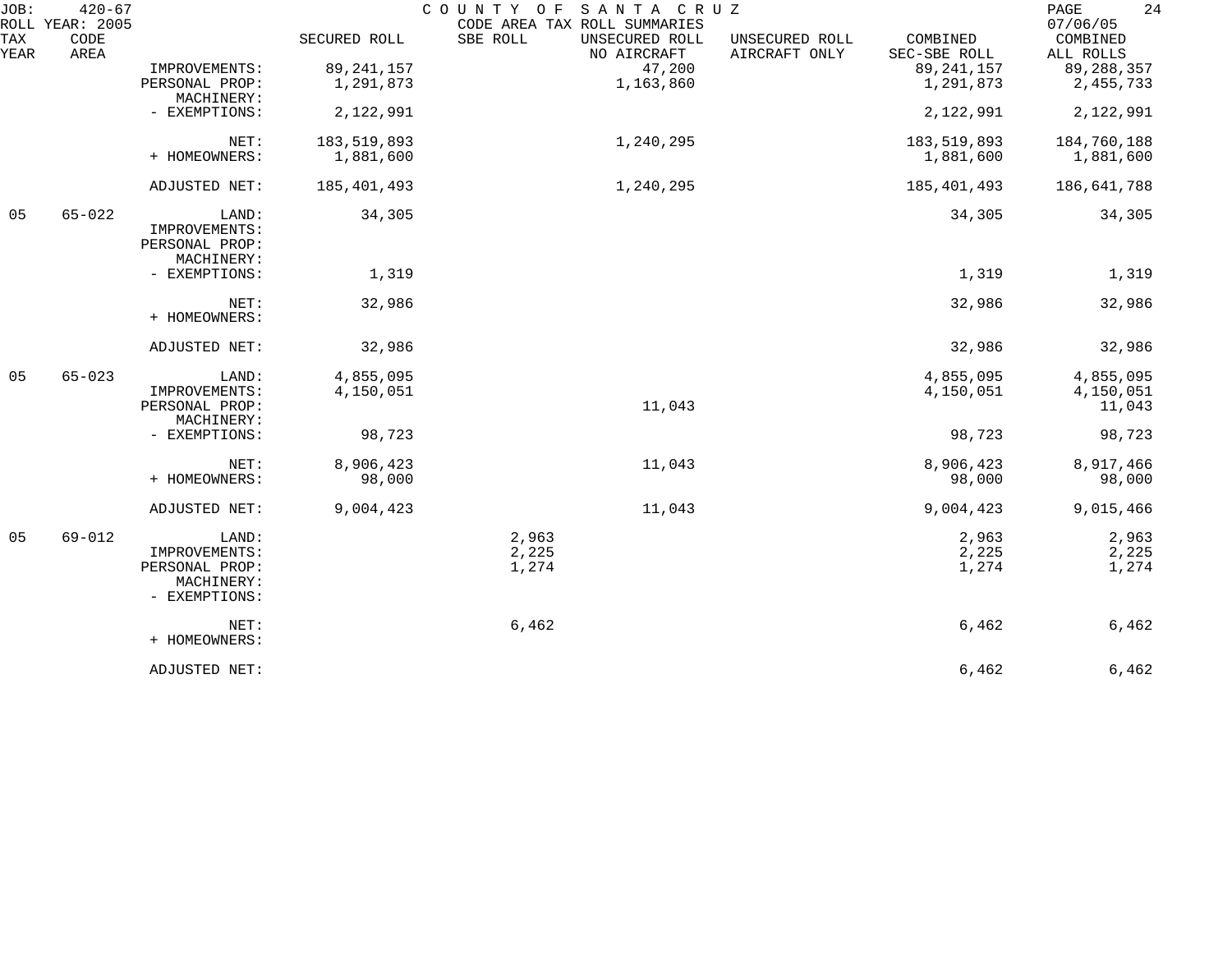| JOB:        | $420 - 67$<br>ROLL YEAR: 2005 |                                                                         |                          | COUNTY OF               | SANTA CRUZ<br>CODE AREA TAX ROLL SUMMARIES |                                 |                          | 25<br>PAGE<br>07/06/05            |
|-------------|-------------------------------|-------------------------------------------------------------------------|--------------------------|-------------------------|--------------------------------------------|---------------------------------|--------------------------|-----------------------------------|
| TAX<br>YEAR | CODE<br>AREA                  |                                                                         | SECURED ROLL             | SBE ROLL                | UNSECURED ROLL<br>NO AIRCRAFT              | UNSECURED ROLL<br>AIRCRAFT ONLY | COMBINED<br>SEC-SBE ROLL | COMBINED<br>ALL ROLLS             |
| 05          | $69 - 013$                    | LAND:<br>IMPROVEMENTS:<br>PERSONAL PROP:                                | 26,008,041<br>17,366,455 |                         | 5,500                                      |                                 | 26,008,041<br>17,366,455 | 26,008,041<br>17,366,455<br>5,500 |
|             |                               | MACHINERY:<br>- EXEMPTIONS:                                             | 105,000                  |                         |                                            |                                 | 105,000                  | 105,000                           |
|             |                               | NET:<br>+ HOMEOWNERS:                                                   | 43, 269, 496<br>105,000  |                         | 5,500                                      |                                 | 43,269,496<br>105,000    | 43, 274, 996<br>105,000           |
|             |                               | ADJUSTED NET:                                                           | 43, 374, 496             |                         | 5,500                                      |                                 | 43, 374, 496             | 43, 379, 996                      |
| 05          | $69 - 015$                    | LAND:<br>IMPROVEMENTS:<br>PERSONAL PROP:<br>MACHINERY:<br>- EXEMPTIONS: |                          | 4,203<br>3,156<br>1,806 |                                            |                                 | 4,203<br>3,156<br>1,806  | 4,203<br>3,156<br>1,806           |
|             |                               | NET:<br>+ HOMEOWNERS:                                                   |                          | 9,165                   |                                            |                                 | 9,165                    | 9,165                             |
|             |                               | ADJUSTED NET:                                                           |                          |                         |                                            |                                 | 9,165                    | 9,165                             |
| 05          | $69 - 016$                    | LAND:<br>IMPROVEMENTS:<br>PERSONAL PROP:<br>MACHINERY:                  | 207,502<br>985,332       |                         |                                            |                                 | 207,502<br>985,332       | 207,502<br>985,332                |
|             |                               | - EXEMPTIONS:                                                           | 1,192,834                |                         |                                            |                                 | 1,192,834                | 1,192,834                         |
|             |                               | NET:<br>+ HOMEOWNERS:                                                   |                          |                         |                                            |                                 |                          |                                   |
|             |                               | ADJUSTED NET:                                                           |                          |                         |                                            |                                 |                          |                                   |
| 05          | $69 - 019$                    | LAND:<br>IMPROVEMENTS:<br>PERSONAL PROP:<br>MACHINERY:<br>- EXEMPTIONS: |                          |                         |                                            |                                 |                          |                                   |
|             |                               | NET:<br>+ HOMEOWNERS:                                                   |                          |                         |                                            |                                 |                          |                                   |
|             |                               | ADJUSTED NET:                                                           |                          |                         |                                            |                                 |                          |                                   |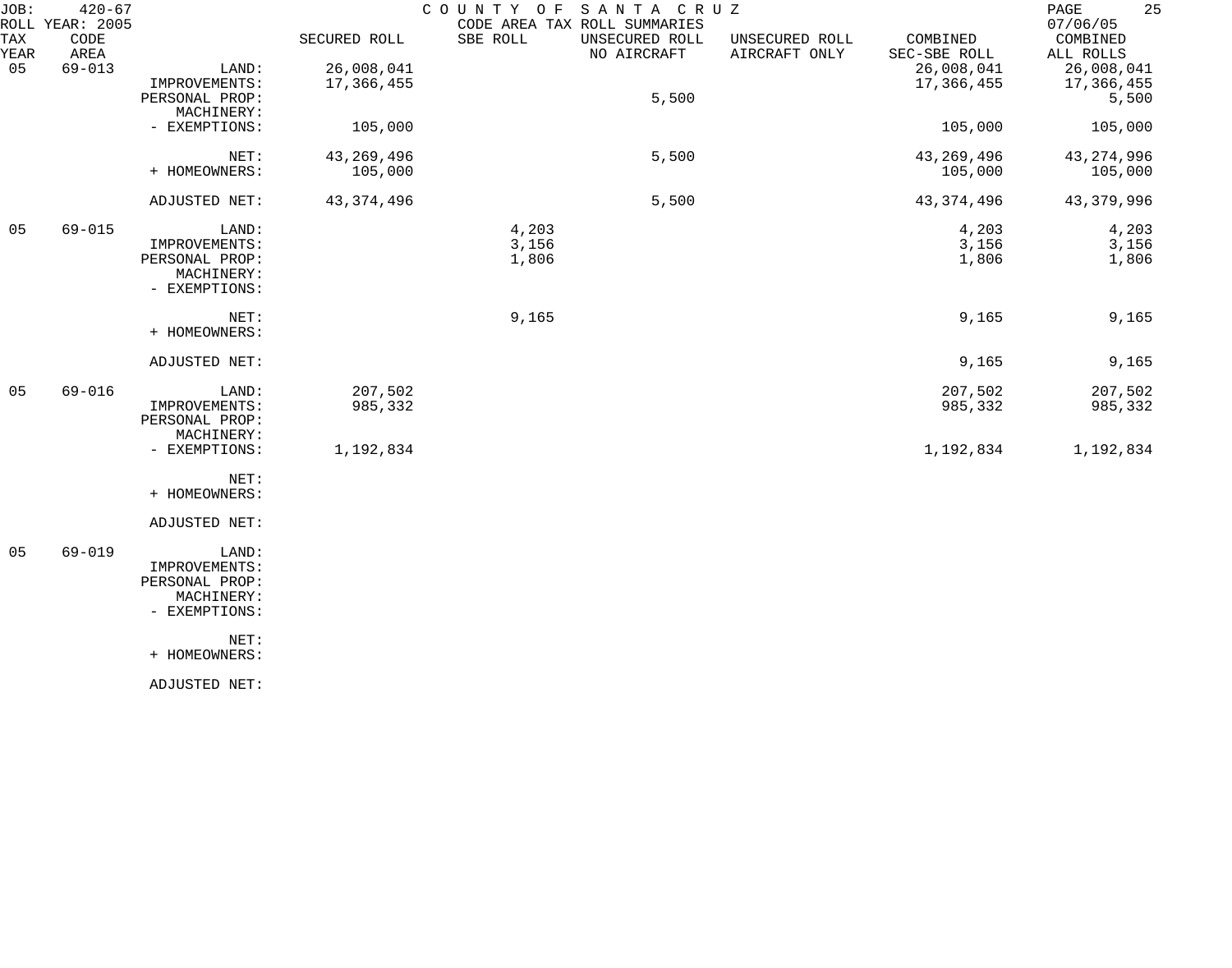| JOB:        | $420 - 67$<br>ROLL YEAR: 2005 |                                                                         |                            | COUNTY OF | SANTA CRUZ<br>CODE AREA TAX ROLL SUMMARIES |                                 |                          | 26<br>PAGE<br>07/06/05     |
|-------------|-------------------------------|-------------------------------------------------------------------------|----------------------------|-----------|--------------------------------------------|---------------------------------|--------------------------|----------------------------|
| TAX<br>YEAR | CODE<br>AREA                  |                                                                         | SECURED ROLL               | SBE ROLL  | UNSECURED ROLL<br>NO AIRCRAFT              | UNSECURED ROLL<br>AIRCRAFT ONLY | COMBINED<br>SEC-SBE ROLL | COMBINED<br>ALL ROLLS      |
| 05          | $69 - 020$                    | LAND:<br>IMPROVEMENTS:<br>PERSONAL PROP:<br>MACHINERY:                  | 6,628,946<br>3,435,339     |           |                                            |                                 | 6,628,946<br>3,435,339   | 6,628,946<br>3, 435, 339   |
|             |                               | - EXEMPTIONS:                                                           | 35,000                     |           |                                            |                                 | 35,000                   | 35,000                     |
|             |                               | NET:<br>+ HOMEOWNERS:                                                   | 10,029,285<br>35,000       |           |                                            |                                 | 10,029,285<br>35,000     | 10,029,285<br>35,000       |
|             |                               | ADJUSTED NET:                                                           | 10,064,285                 |           |                                            |                                 | 10,064,285               | 10,064,285                 |
| 05          | $69 - 022$                    | LAND:<br>IMPROVEMENTS:<br>PERSONAL PROP:<br>MACHINERY:<br>- EXEMPTIONS: | 472,455<br>4,298           |           |                                            |                                 | 472,455<br>4,298         | 472,455<br>4,298           |
|             |                               | NET:<br>+ HOMEOWNERS:                                                   | 476,753                    |           |                                            |                                 | 476,753                  | 476,753                    |
|             |                               | ADJUSTED NET:                                                           | 476,753                    |           |                                            |                                 | 476,753                  | 476,753                    |
| 05          | $69 - 023$                    | LAND:<br>IMPROVEMENTS:<br>PERSONAL PROP:<br>MACHINERY:                  | 30, 487, 368<br>17,380,047 |           |                                            |                                 | 30,487,368<br>17,380,047 | 30,487,368<br>17,380,047   |
|             |                               | - EXEMPTIONS:                                                           | 166,256                    |           |                                            |                                 | 166,256                  | 166,256                    |
|             |                               | NET:<br>+ HOMEOWNERS:                                                   | 47,701,159<br>161,000      |           |                                            |                                 | 47,701,159<br>161,000    | 47,701,159<br>161,000      |
|             |                               | ADJUSTED NET:                                                           | 47,862,159                 |           |                                            |                                 | 47,862,159               | 47,862,159                 |
| 05          | $69 - 029$                    | LAND:<br>IMPROVEMENTS:<br>PERSONAL PROP:                                | 20,617,041<br>18, 333, 659 |           | 9,547<br>9,547                             |                                 | 20,617,041<br>18,333,659 | 20,626,588<br>18, 343, 206 |
|             |                               | MACHINERY:<br>- EXEMPTIONS:                                             | 238,000                    |           |                                            |                                 | 238,000                  | 238,000                    |
|             |                               | NET:                                                                    | 38,712,700                 |           | 19,094                                     |                                 | 38,712,700               | 38,731,794                 |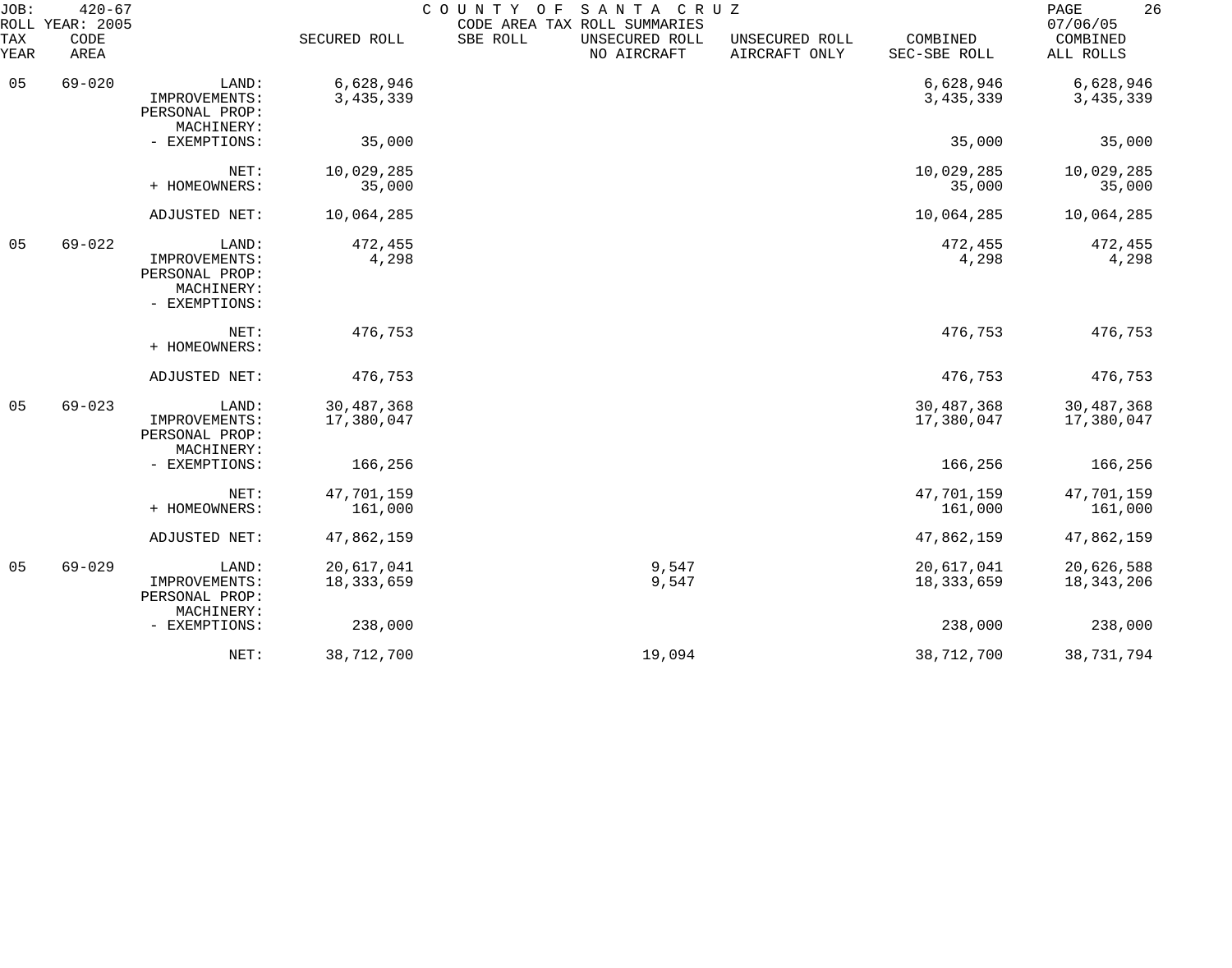| JOB:        | $420 - 67$<br>ROLL YEAR: 2005 |                                                                         |                          | SANTA CRUZ<br>COUNTY<br>O F<br>CODE AREA TAX ROLL SUMMARIES |                                 |                          | 27<br>PAGE<br>07/06/05             |
|-------------|-------------------------------|-------------------------------------------------------------------------|--------------------------|-------------------------------------------------------------|---------------------------------|--------------------------|------------------------------------|
| TAX<br>YEAR | CODE<br>AREA                  |                                                                         | SECURED ROLL             | SBE ROLL<br>UNSECURED ROLL<br>NO AIRCRAFT                   | UNSECURED ROLL<br>AIRCRAFT ONLY | COMBINED<br>SEC-SBE ROLL | COMBINED<br>ALL ROLLS              |
|             |                               | + HOMEOWNERS:                                                           | 238,000                  |                                                             |                                 | 238,000                  | 238,000                            |
|             |                               | ADJUSTED NET:                                                           | 38,950,700               | 19,094                                                      |                                 | 38,950,700               | 38,969,794                         |
| 05          | $69 - 030$                    | LAND:<br>IMPROVEMENTS:<br>PERSONAL PROP:<br>MACHINERY:<br>- EXEMPTIONS: |                          |                                                             |                                 |                          |                                    |
|             |                               | $NET$ :<br>+ HOMEOWNERS:                                                |                          |                                                             |                                 |                          |                                    |
|             |                               | ADJUSTED NET:                                                           |                          |                                                             |                                 |                          |                                    |
| 05          | $69 - 032$                    | LAND:<br>IMPROVEMENTS:<br>PERSONAL PROP:<br>MACHINERY:                  | 8,697,289<br>7,652,518   | 18,000                                                      |                                 | 8,697,289<br>7,652,518   | 8,697,289<br>7,652,518<br>18,000   |
|             |                               | - EXEMPTIONS:                                                           | 189,562                  |                                                             |                                 | 189,562                  | 189,562                            |
|             |                               | NET:<br>+ HOMEOWNERS:                                                   | 16, 160, 245<br>189,000  | 18,000                                                      |                                 | 16,160,245<br>189,000    | 16, 178, 245<br>189,000            |
|             |                               | ADJUSTED NET:                                                           | 16, 349, 245             | 18,000                                                      |                                 | 16, 349, 245             | 16, 367, 245                       |
| 05          | $69 - 038$                    | LAND:<br>IMPROVEMENTS:<br>PERSONAL PROP:<br>MACHINERY:                  | 13,087,315<br>11,003,196 | 29,656                                                      |                                 | 13,087,315<br>11,003,196 | 13,087,315<br>11,003,196<br>29,656 |
|             |                               | - EXEMPTIONS:                                                           | 294,782                  |                                                             |                                 | 294,782                  | 294,782                            |
|             |                               | NET:<br>+ HOMEOWNERS:                                                   | 23,795,729<br>292,600    | 29,656                                                      |                                 | 23,795,729<br>292,600    | 23,825,385<br>292,600              |
|             |                               | ADJUSTED NET:                                                           | 24,088,329               | 29,656                                                      |                                 | 24,088,329               | 24, 117, 985                       |
| 05          | $69 - 048$                    | LAND:<br>IMPROVEMENTS:<br>PERSONAL PROP:<br>MACHINERY:                  | 6,914,639<br>6,997,662   | 5,225                                                       |                                 | 6,914,639<br>6,997,662   | 6,914,639<br>6,997,662<br>5,225    |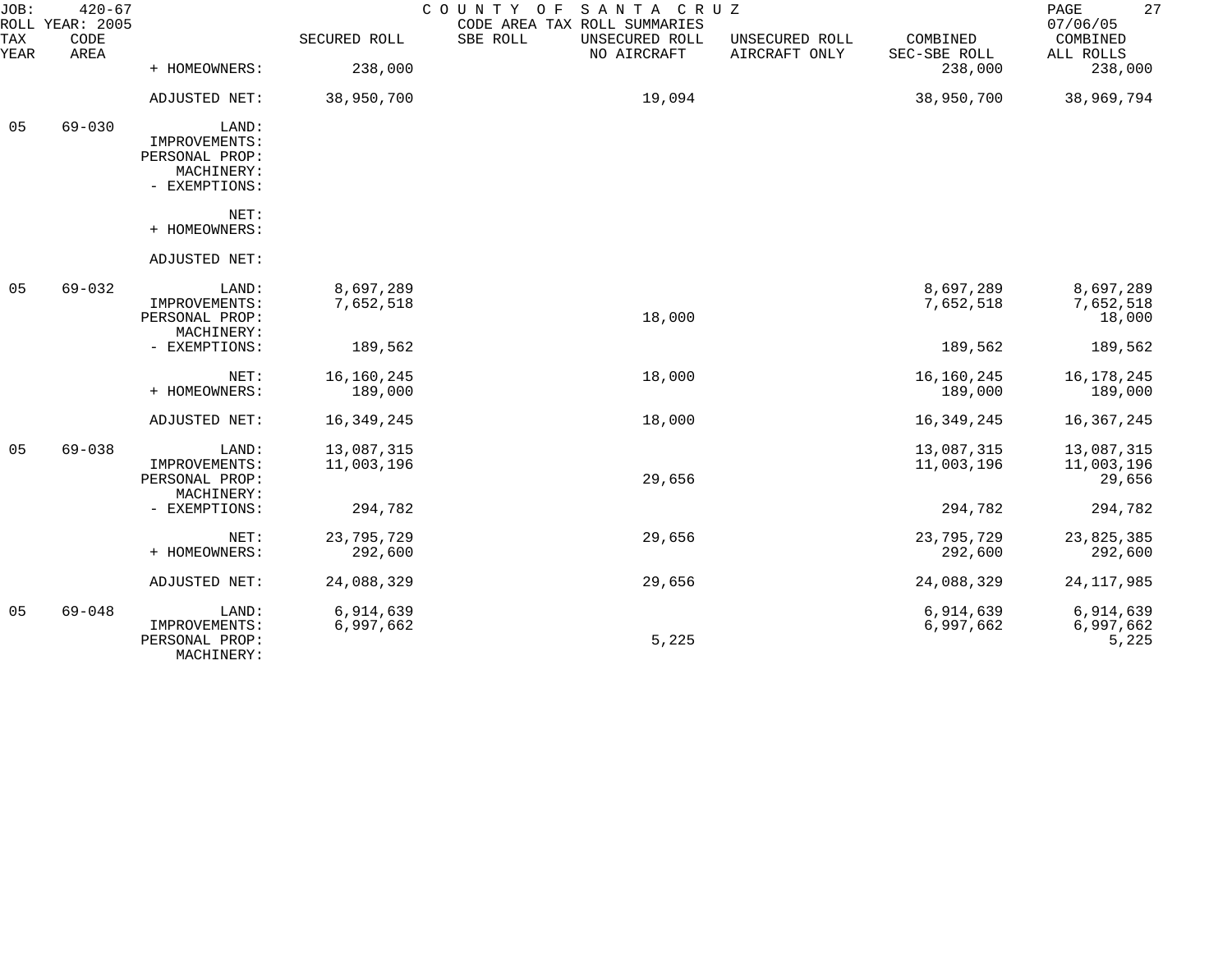| JOB:        | $420 - 67$<br>ROLL YEAR: 2005 |                                                                         |                        | SANTA CRUZ<br>COUNTY<br>O F<br>CODE AREA TAX ROLL SUMMARIES |                                 |                          | 28<br>PAGE<br>07/06/05           |
|-------------|-------------------------------|-------------------------------------------------------------------------|------------------------|-------------------------------------------------------------|---------------------------------|--------------------------|----------------------------------|
| TAX<br>YEAR | CODE<br>AREA                  |                                                                         | SECURED ROLL           | SBE ROLL<br>UNSECURED ROLL<br>NO AIRCRAFT                   | UNSECURED ROLL<br>AIRCRAFT ONLY | COMBINED<br>SEC-SBE ROLL | COMBINED<br>ALL ROLLS            |
|             |                               | - EXEMPTIONS:                                                           | 202,065                |                                                             |                                 | 202,065                  | 202,065                          |
|             |                               | NET:<br>+ HOMEOWNERS:                                                   | 13,710,236<br>147,000  | 5,225                                                       |                                 | 13,710,236<br>147,000    | 13,715,461<br>147,000            |
|             |                               | ADJUSTED NET:                                                           | 13,857,236             | 5,225                                                       |                                 | 13,857,236               | 13,862,461                       |
| 05          | $69 - 049$                    | LAND:<br>IMPROVEMENTS:<br>PERSONAL PROP:<br>MACHINERY:                  | 487,325<br>761,962     |                                                             |                                 | 487,325<br>761,962       | 487,325<br>761,962               |
|             |                               | - EXEMPTIONS:                                                           | 28,000                 |                                                             |                                 | 28,000                   | 28,000                           |
|             |                               | NET:<br>+ HOMEOWNERS:                                                   | 1,221,287<br>28,000    |                                                             |                                 | 1,221,287<br>28,000      | 1,221,287<br>28,000              |
|             |                               | ADJUSTED NET:                                                           | 1,249,287              |                                                             |                                 | 1,249,287                | 1,249,287                        |
| 05          | $69 - 050$                    | LAND:<br>IMPROVEMENTS:<br>PERSONAL PROP:<br>MACHINERY:                  | 9,944,151<br>5,819,984 | 12,683                                                      |                                 | 9,944,151<br>5,819,984   | 9,944,151<br>5,819,984<br>12,683 |
|             |                               | - EXEMPTIONS:                                                           | 70,742                 |                                                             |                                 | 70,742                   | 70,742                           |
|             |                               | NET:<br>+ HOMEOWNERS:                                                   | 15,693,393<br>70,000   | 12,683                                                      |                                 | 15,693,393<br>70,000     | 15,706,076<br>70,000             |
|             |                               | ADJUSTED NET:                                                           | 15,763,393             | 12,683                                                      |                                 | 15,763,393               | 15,776,076                       |
| 05          | $69 - 051$                    | LAND:<br>IMPROVEMENTS:<br>PERSONAL PROP:<br>MACHINERY:<br>- EXEMPTIONS: |                        |                                                             |                                 |                          |                                  |
|             |                               | NET:<br>+ HOMEOWNERS:                                                   |                        |                                                             |                                 |                          |                                  |
|             |                               | ADJUSTED NET:                                                           |                        |                                                             |                                 |                          |                                  |
| 05          | $69 - 070$                    | LAND:                                                                   | 40, 174, 474           |                                                             |                                 | 40, 174, 474             | 40,174,474                       |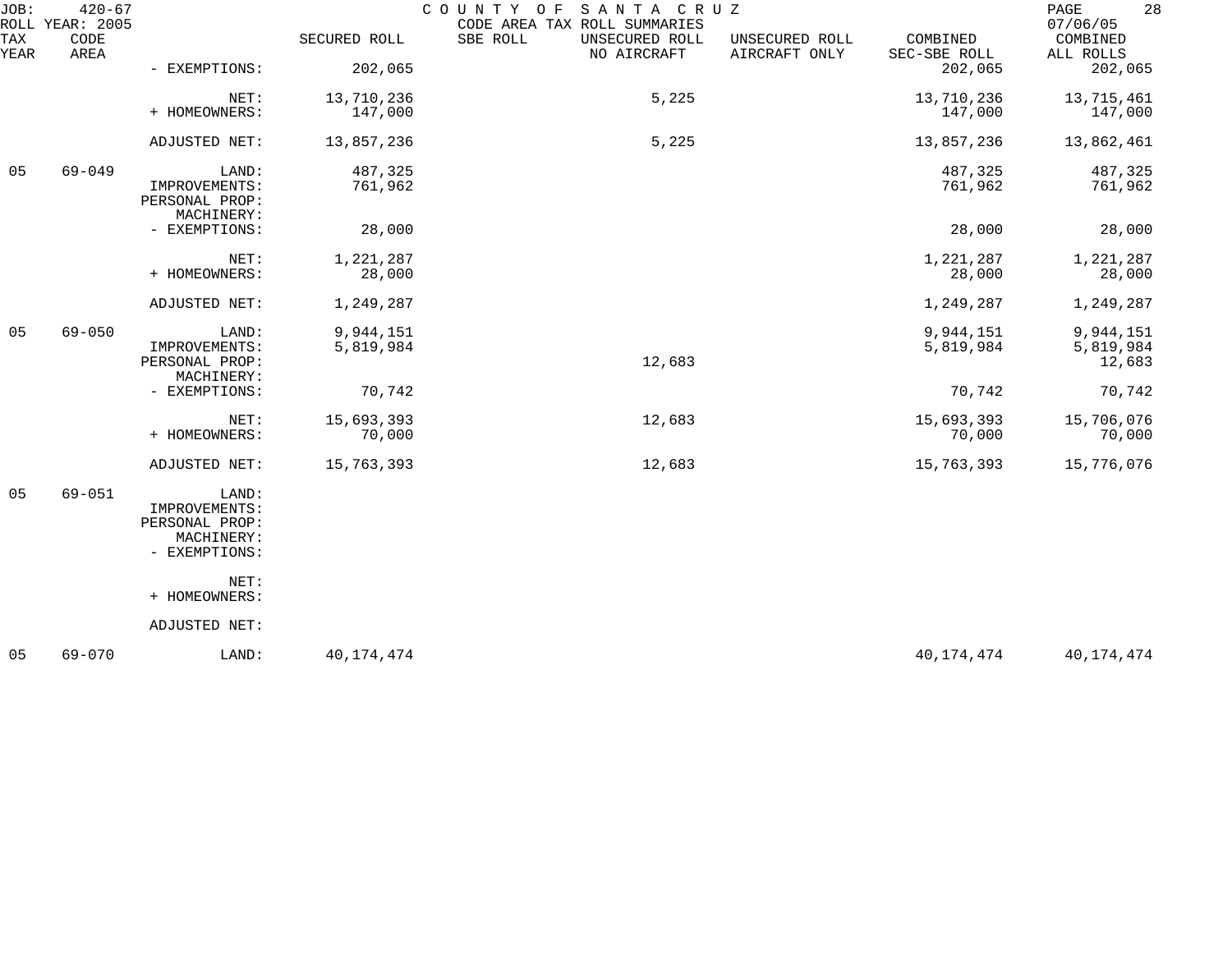| JOB:        | $420 - 67$<br>ROLL YEAR: 2005 |                                                        |              | COUNTY OF<br>SANTA CRUZ<br>CODE AREA TAX ROLL SUMMARIES |                                 |                          | 29<br>PAGE<br>07/06/05 |
|-------------|-------------------------------|--------------------------------------------------------|--------------|---------------------------------------------------------|---------------------------------|--------------------------|------------------------|
| TAX<br>YEAR | CODE<br>AREA                  |                                                        | SECURED ROLL | SBE ROLL<br>UNSECURED ROLL<br>NO AIRCRAFT               | UNSECURED ROLL<br>AIRCRAFT ONLY | COMBINED<br>SEC-SBE ROLL | COMBINED<br>ALL ROLLS  |
|             |                               | IMPROVEMENTS:                                          | 24,523,038   |                                                         |                                 | 24,523,038               | 24,523,038             |
|             |                               | PERSONAL PROP:<br>MACHINERY:                           | 291,108      | 73,921                                                  |                                 | 291,108                  | 365,029                |
|             |                               | - EXEMPTIONS:                                          | 4,693,453    |                                                         |                                 | 4,693,453                | 4,693,453              |
|             |                               | NET:                                                   | 60, 295, 167 | 73,921                                                  |                                 | 60, 295, 167             | 60,369,088             |
|             |                               | + HOMEOWNERS:                                          | 651,000      |                                                         |                                 | 651,000                  | 651,000                |
|             |                               | ADJUSTED NET:                                          | 60,946,167   | 73,921                                                  |                                 | 60,946,167               | 61,020,088             |
| 05          | 69-071                        | LAND:                                                  | 167,278      |                                                         |                                 | 167,278                  | 167,278                |
|             |                               | IMPROVEMENTS:                                          | 450,243      |                                                         |                                 | 450,243                  | 450,243                |
|             |                               | PERSONAL PROP:<br>MACHINERY:                           | 57,478       |                                                         |                                 | 57,478                   | 57,478                 |
|             |                               | - EXEMPTIONS:                                          | 669,739      |                                                         |                                 | 669,739                  | 669,739                |
|             |                               | NET:                                                   | 5,260        |                                                         |                                 | 5,260                    | 5,260                  |
|             |                               | + HOMEOWNERS:                                          |              |                                                         |                                 |                          |                        |
|             |                               | ADJUSTED NET:                                          | 5,260        |                                                         |                                 | 5,260                    | 5,260                  |
| 05          | 69-072                        | LAND:                                                  | 271,946      |                                                         |                                 | 271,946                  | 271,946                |
|             |                               | IMPROVEMENTS:                                          | 353,307      |                                                         |                                 | 353,307                  | 353,307                |
|             |                               | PERSONAL PROP:<br>MACHINERY:                           |              |                                                         |                                 |                          |                        |
|             |                               | - EXEMPTIONS:                                          | 24,328       |                                                         |                                 | 24,328                   | 24,328                 |
|             |                               | NET:                                                   | 600,925      |                                                         |                                 | 600,925                  | 600,925                |
|             |                               | + HOMEOWNERS:                                          | 21,000       |                                                         |                                 | 21,000                   | 21,000                 |
|             |                               | ADJUSTED NET:                                          | 621,925      |                                                         |                                 | 621,925                  | 621,925                |
| 05          | 69-074                        | LAND:<br>IMPROVEMENTS:<br>PERSONAL PROP:<br>MACHINERY: | 47,365       |                                                         |                                 | 47,365                   | 47,365                 |
|             |                               | - EXEMPTIONS:<br>NET:                                  | 47,365       |                                                         |                                 | 47,365                   | 47,365                 |
|             |                               | + HOMEOWNERS:                                          |              |                                                         |                                 |                          |                        |

ADJUSTED NET: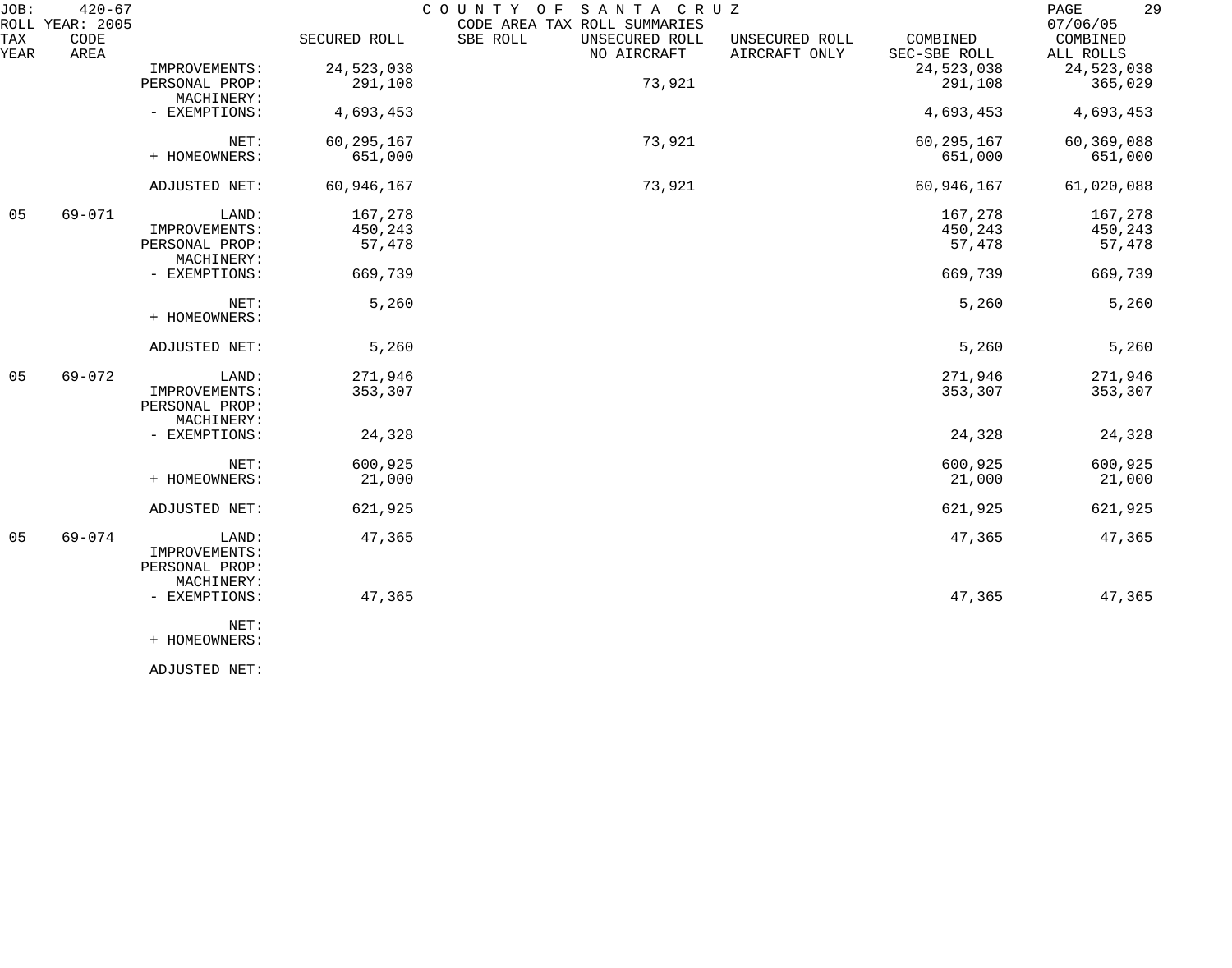| JOB:        | $420 - 67$<br>ROLL YEAR: 2005 |                                                                         |                            | COUNTY OF<br>SANTA CRUZ<br>CODE AREA TAX ROLL SUMMARIES |                                 |                            | 30<br>PAGE<br>07/06/05     |
|-------------|-------------------------------|-------------------------------------------------------------------------|----------------------------|---------------------------------------------------------|---------------------------------|----------------------------|----------------------------|
| TAX<br>YEAR | CODE<br>AREA                  |                                                                         | SECURED ROLL               | SBE ROLL<br>UNSECURED ROLL<br>NO AIRCRAFT               | UNSECURED ROLL<br>AIRCRAFT ONLY | COMBINED<br>SEC-SBE ROLL   | COMBINED<br>ALL ROLLS      |
| 05          | $69 - 075$                    | LAND:<br>IMPROVEMENTS:<br>PERSONAL PROP:                                | 255,897<br>86,466          |                                                         |                                 | 255,897<br>86,466          | 255,897<br>86,466          |
|             |                               | MACHINERY:<br>- EXEMPTIONS:                                             |                            |                                                         |                                 |                            |                            |
|             |                               | NET:<br>+ HOMEOWNERS:                                                   | 342,363                    |                                                         |                                 | 342,363                    | 342,363                    |
|             |                               | ADJUSTED NET:                                                           | 342,363                    |                                                         |                                 | 342,363                    | 342,363                    |
| 05          | 69-077                        | LAND:<br>IMPROVEMENTS:                                                  | 25,724,621<br>20, 454, 399 |                                                         |                                 | 25,724,621<br>20, 454, 399 | 25,724,621<br>20, 454, 399 |
|             |                               | PERSONAL PROP:<br>MACHINERY:                                            |                            | 54,867                                                  |                                 |                            | 54,867                     |
|             |                               | - EXEMPTIONS:                                                           | 899,469                    |                                                         |                                 | 899,469                    | 899,469                    |
|             |                               | NET:<br>+ HOMEOWNERS:                                                   | 45, 279, 551<br>749,000    | 54,867                                                  |                                 | 45, 279, 551<br>749,000    | 45, 334, 418<br>749,000    |
|             |                               | ADJUSTED NET:                                                           | 46,028,551                 | 54,867                                                  |                                 | 46,028,551                 | 46,083,418                 |
| 05          | $69 - 078$                    | LAND:<br>IMPROVEMENTS:<br>PERSONAL PROP:<br>MACHINERY:<br>- EXEMPTIONS: |                            |                                                         |                                 |                            |                            |
|             |                               | NET:<br>+ HOMEOWNERS:                                                   |                            |                                                         |                                 |                            |                            |
|             |                               | ADJUSTED NET:                                                           |                            |                                                         |                                 |                            |                            |
| 05          | $69 - 079$                    | LAND:<br>IMPROVEMENTS:<br>PERSONAL PROP:<br>MACHINERY:<br>- EXEMPTIONS: | 64,156<br>4,443            |                                                         |                                 | 64,156<br>4,443            | 64,156<br>4,443            |
|             |                               | NET:<br>+ HOMEOWNERS:                                                   | 68,599                     |                                                         |                                 | 68,599                     | 68,599                     |
|             |                               | ADJUSTED NET:                                                           | 68,599                     |                                                         |                                 | 68,599                     | 68,599                     |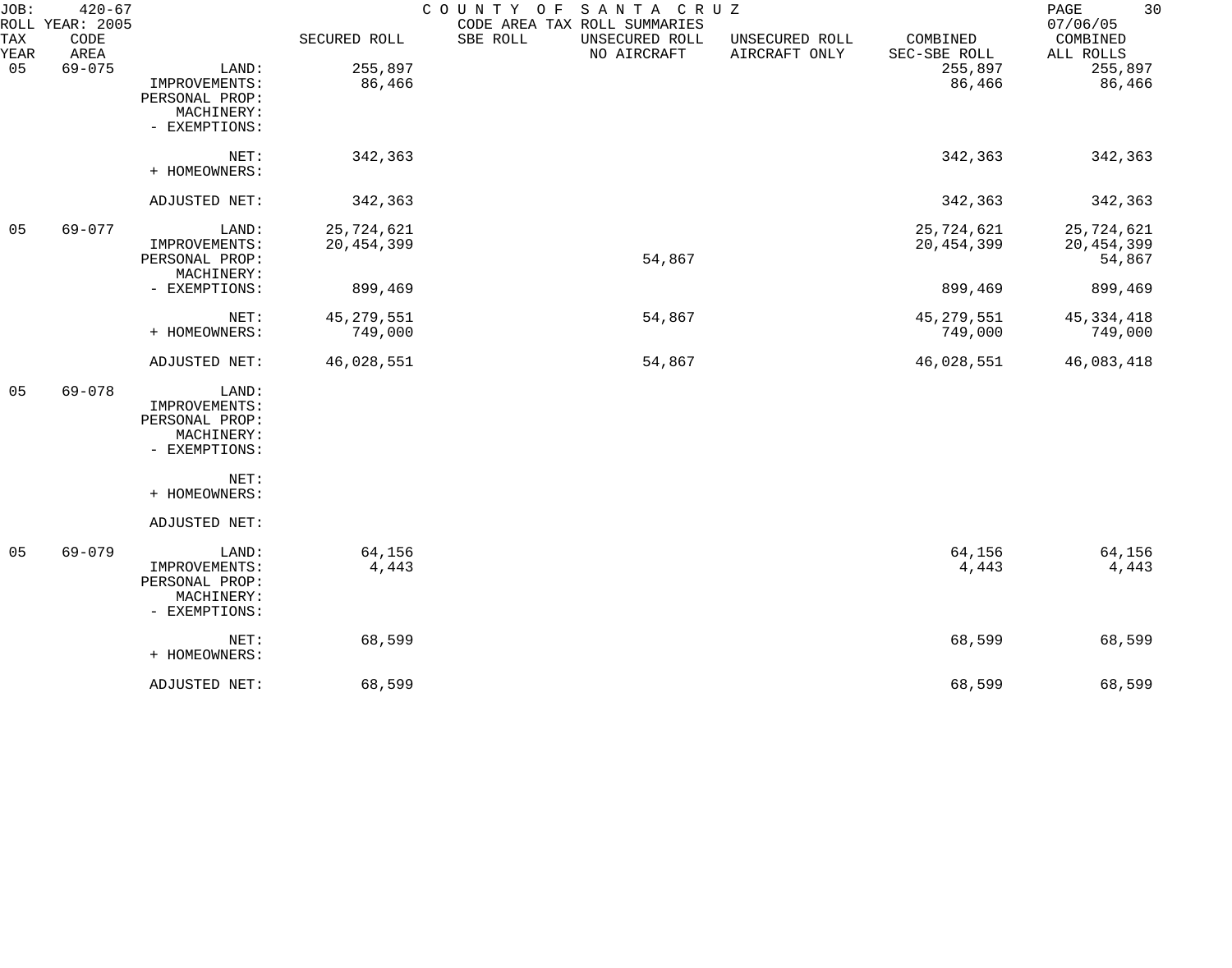| JOB:<br>ROLL | $420 - 67$<br><b>YEAR: 2005</b> |                                                        |                         | SANTA CRUZ<br>COUNTY OF<br>CODE AREA TAX ROLL SUMMARIES |                               |                                 |                          | 31<br>PAGE<br>07/06/05   |
|--------------|---------------------------------|--------------------------------------------------------|-------------------------|---------------------------------------------------------|-------------------------------|---------------------------------|--------------------------|--------------------------|
| TAX<br>YEAR  | CODE<br>AREA                    |                                                        | SECURED ROLL            | SBE ROLL                                                | UNSECURED ROLL<br>NO AIRCRAFT | UNSECURED ROLL<br>AIRCRAFT ONLY | COMBINED<br>SEC-SBE ROLL | COMBINED<br>ALL ROLLS    |
| 05           | $69 - 087$                      | LAND:<br>IMPROVEMENTS:<br>PERSONAL PROP:<br>MACHINERY: | 5,536,906<br>4,680,507  |                                                         |                               |                                 | 5,536,906<br>4,680,507   | 5,536,906<br>4,680,507   |
|              |                                 | - EXEMPTIONS:                                          | 180,600                 |                                                         |                               |                                 | 180,600                  | 180,600                  |
|              |                                 | NET:<br>+ HOMEOWNERS:                                  | 10,036,813<br>180,600   |                                                         |                               |                                 | 10,036,813<br>180,600    | 10,036,813<br>180,600    |
|              |                                 | ADJUSTED NET:                                          | 10, 217, 413            |                                                         |                               |                                 | 10, 217, 413             | 10, 217, 413             |
| 05           | $69 - 089$                      | LAND:<br>IMPROVEMENTS:<br>PERSONAL PROP:<br>MACHINERY: | 7,925,515<br>7,533,758  |                                                         |                               |                                 | 7,925,515<br>7,533,758   | 7,925,515<br>7,533,758   |
|              |                                 | - EXEMPTIONS:                                          | 242,248                 |                                                         |                               |                                 | 242,248                  | 242,248                  |
|              |                                 | NET:<br>+ HOMEOWNERS:                                  | 15, 217, 025<br>238,000 |                                                         |                               |                                 | 15, 217, 025<br>238,000  | 15, 217, 025<br>238,000  |
|              |                                 | ADJUSTED NET:                                          | 15,455,025              |                                                         |                               |                                 | 15, 455, 025             | 15,455,025               |
| 05           | $69 - 090$                      | LAND:<br>IMPROVEMENTS:<br>PERSONAL PROP:<br>MACHINERY: | 2,177,191<br>2,486,628  |                                                         |                               |                                 | 2,177,191<br>2,486,628   | 2, 177, 191<br>2,486,628 |
|              |                                 | - EXEMPTIONS:                                          | 28,000                  |                                                         |                               |                                 | 28,000                   | 28,000                   |
|              |                                 | NET:<br>+ HOMEOWNERS:                                  | 4,635,819<br>28,000     |                                                         |                               |                                 | 4,635,819<br>28,000      | 4,635,819<br>28,000      |
|              |                                 | ADJUSTED NET:                                          | 4,663,819               |                                                         |                               |                                 | 4,663,819                | 4,663,819                |
| 05           | $69 - 091$                      | LAND:                                                  |                         |                                                         |                               |                                 |                          |                          |

 IMPROVEMENTS: PERSONAL PROP:

 MACHINERY: - EXEMPTIONS:

NET: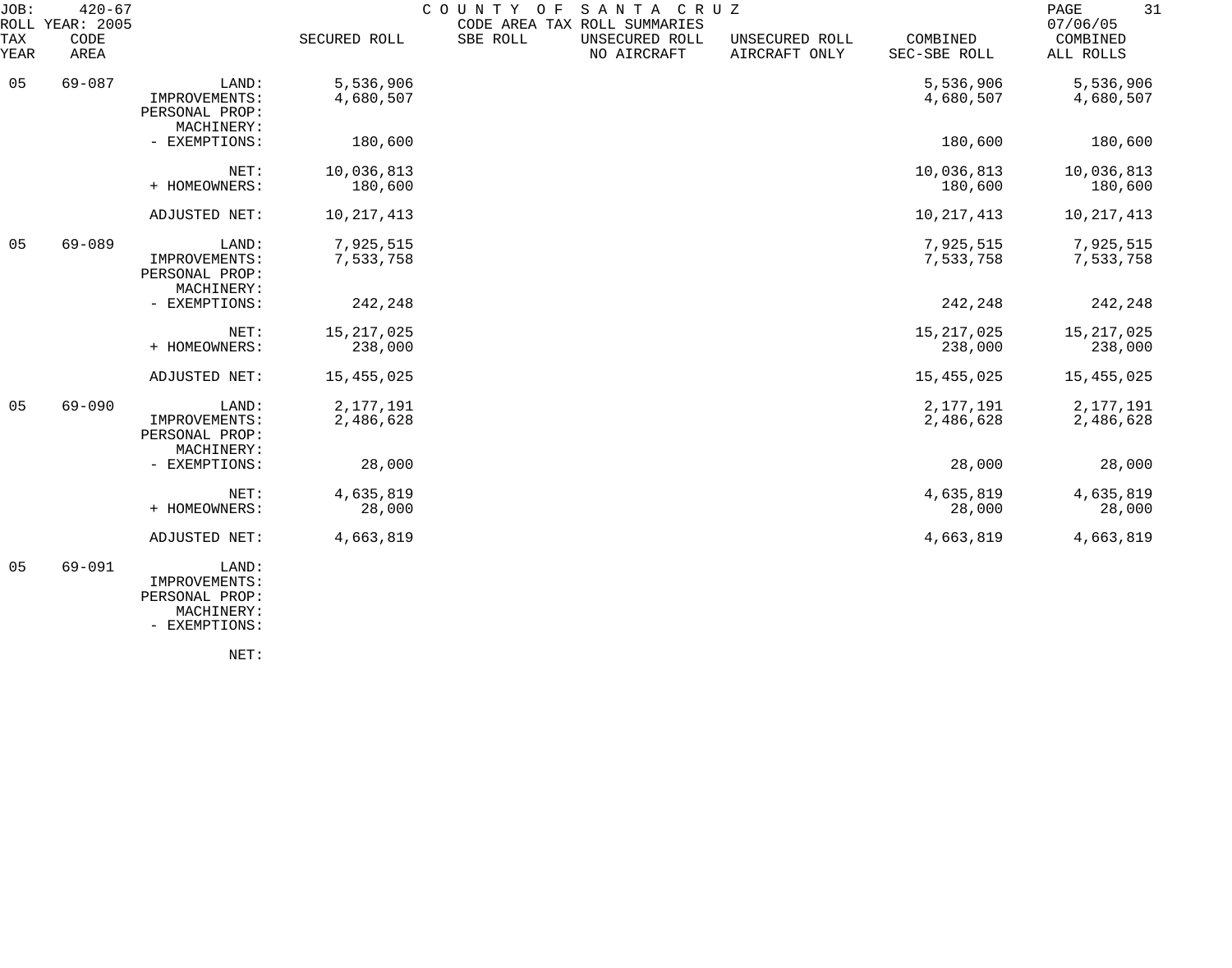| JOB:        | $420 - 67$<br>ROLL YEAR: 2005 |                                 |              | COUNTY<br>O F | SANTA CRUZ<br>CODE AREA TAX ROLL SUMMARIES |                                 |                          | PAGE<br>07/06/05      | 32 |
|-------------|-------------------------------|---------------------------------|--------------|---------------|--------------------------------------------|---------------------------------|--------------------------|-----------------------|----|
| TAX<br>YEAR | CODE<br>AREA                  |                                 | SECURED ROLL | SBE ROLL      | UNSECURED ROLL<br>NO AIRCRAFT              | UNSECURED ROLL<br>AIRCRAFT ONLY | COMBINED<br>SEC-SBE ROLL | COMBINED<br>ALL ROLLS |    |
|             |                               | + HOMEOWNERS:                   |              |               |                                            |                                 |                          |                       |    |
|             |                               | ADJUSTED NET:                   |              |               |                                            |                                 |                          |                       |    |
| 05          | $69 - 104$                    | LAND:                           |              |               |                                            |                                 |                          |                       |    |
|             |                               | IMPROVEMENTS:<br>PERSONAL PROP: |              |               |                                            |                                 |                          |                       |    |
|             |                               | MACHINERY:                      |              |               |                                            |                                 |                          |                       |    |
|             |                               | - EXEMPTIONS:                   |              |               |                                            |                                 |                          |                       |    |
|             |                               | NET:                            |              |               |                                            |                                 |                          |                       |    |
|             |                               | + HOMEOWNERS:                   |              |               |                                            |                                 |                          |                       |    |
|             |                               | ADJUSTED NET:                   |              |               |                                            |                                 |                          |                       |    |
| 05          | $69 - 106$                    | LAND:                           | 769,082      |               |                                            |                                 | 769,082                  | 769,082               |    |
|             |                               | IMPROVEMENTS:<br>PERSONAL PROP: | 1,091,867    |               |                                            |                                 | 1,091,867                | 1,091,867             |    |
|             |                               | MACHINERY:                      |              |               |                                            |                                 |                          |                       |    |
|             |                               | - EXEMPTIONS:                   | 56,000       |               |                                            |                                 | 56,000                   | 56,000                |    |
|             |                               | NET:                            | 1,804,949    |               |                                            |                                 | 1,804,949                | 1,804,949             |    |
|             |                               | + HOMEOWNERS:                   | 56,000       |               |                                            |                                 | 56,000                   | 56,000                |    |
|             |                               | ADJUSTED NET:                   | 1,860,949    |               |                                            |                                 | 1,860,949                | 1,860,949             |    |
| 05          | $69 - 107$                    | LAND:                           |              |               |                                            |                                 |                          |                       |    |
|             |                               | IMPROVEMENTS:                   |              |               |                                            |                                 |                          |                       |    |
|             |                               | PERSONAL PROP:<br>MACHINERY:    |              |               |                                            |                                 |                          |                       |    |
|             |                               | - EXEMPTIONS:                   |              |               |                                            |                                 |                          |                       |    |
|             |                               | NET:                            |              |               |                                            |                                 |                          |                       |    |
|             |                               | + HOMEOWNERS:                   |              |               |                                            |                                 |                          |                       |    |
|             |                               | ADJUSTED NET:                   |              |               |                                            |                                 |                          |                       |    |
| 05          | $69 - 108$                    | LAND:                           | 39,000,402   | 71,348        |                                            |                                 | 39,071,750               | 39,071,750            |    |
|             |                               | IMPROVEMENTS:                   | 39, 368, 037 |               | 82,500                                     |                                 | 39, 368, 037             | 39,450,537            |    |
|             |                               | PERSONAL PROP:                  | 91,301       |               | 440,887                                    |                                 | 91,301                   | 532,188               |    |

MACHINERY: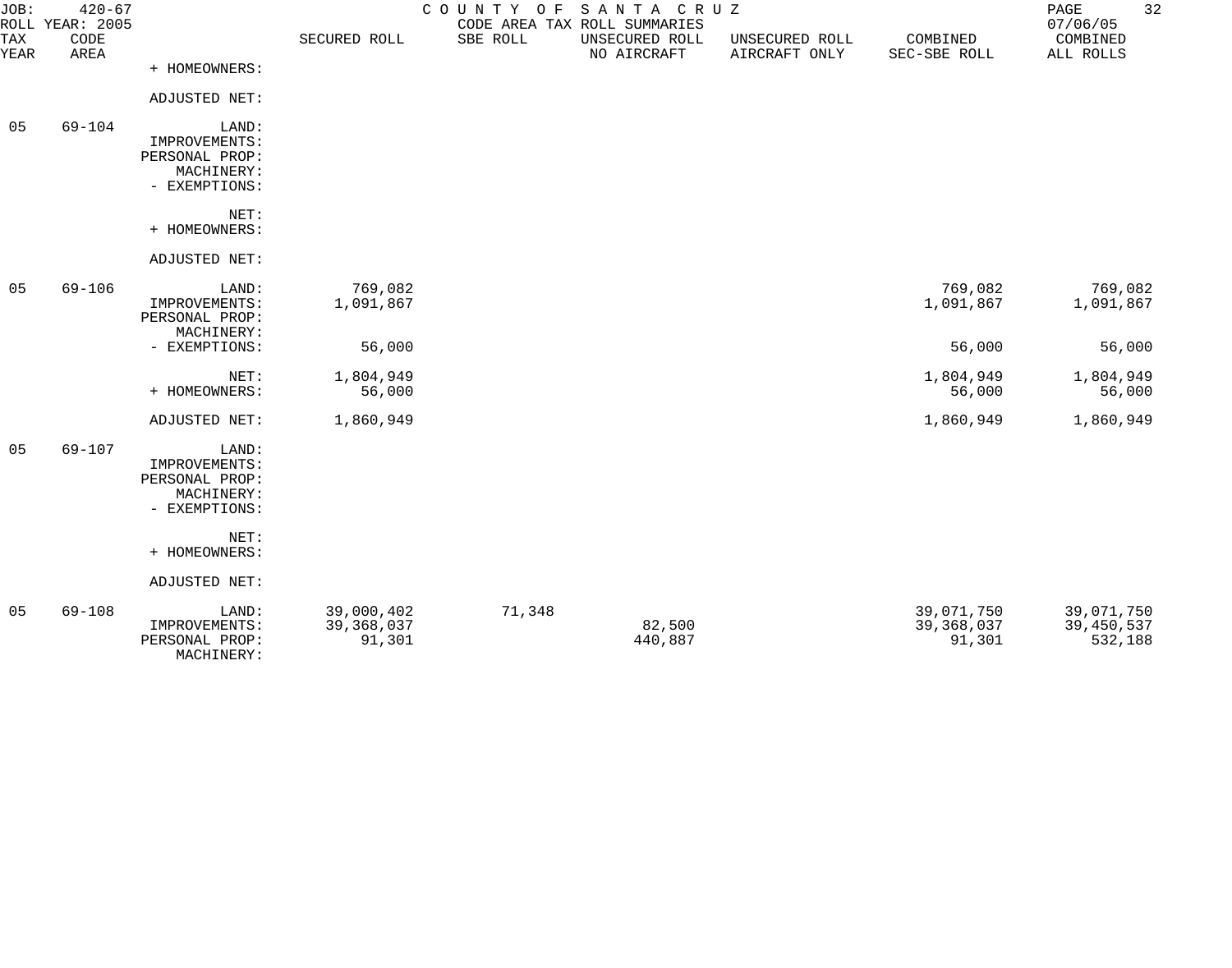| JOB:             | $420 - 67$<br>ROLL YEAR: 2005 |                                                                         |                       | COUNTY OF SANTA CRUZ  | CODE AREA TAX ROLL SUMMARIES  |                                 |                             | 33<br>PAGE<br>07/06/05      |
|------------------|-------------------------------|-------------------------------------------------------------------------|-----------------------|-----------------------|-------------------------------|---------------------------------|-----------------------------|-----------------------------|
| TAX<br>YEAR      | CODE<br>AREA                  |                                                                         | SECURED ROLL          | SBE ROLL              | UNSECURED ROLL<br>NO AIRCRAFT | UNSECURED ROLL<br>AIRCRAFT ONLY | COMBINED<br>SEC-SBE ROLL    | COMBINED<br>ALL ROLLS       |
|                  |                               | - EXEMPTIONS:                                                           | 2,071,880             |                       |                               |                                 | 2,071,880                   | 2,071,880                   |
|                  |                               | NET:<br>+ HOMEOWNERS:                                                   | 76,387,860<br>861,000 | 71,348                | 523,387                       |                                 | 76,459,208<br>861,000       | 76,982,595<br>861,000       |
|                  |                               | ADJUSTED NET:                                                           | 77,248,860            |                       | 523,387                       |                                 | 77,320,208                  | 77,843,595                  |
| 05<br>$69 - 112$ |                               | LAND:<br>IMPROVEMENTS:<br>PERSONAL PROP:<br>MACHINERY:<br>- EXEMPTIONS: |                       | 133<br>100<br>57      |                               |                                 | 133<br>100<br>57            | 133<br>100<br>57            |
|                  |                               | NET:<br>+ HOMEOWNERS:                                                   |                       | 290                   |                               |                                 | 290                         | 290                         |
|                  |                               | ADJUSTED NET:                                                           |                       |                       |                               |                                 | 290                         | 290                         |
| 05               | 69-117                        | LAND:<br>IMPROVEMENTS:<br>PERSONAL PROP:<br>MACHINERY:                  | 1,191,089<br>481,482  | 1,456<br>1,093<br>626 |                               |                                 | 1,192,545<br>482,575<br>626 | 1,192,545<br>482,575<br>626 |
|                  |                               | - EXEMPTIONS:                                                           | 14,000                |                       |                               |                                 | 14,000                      | 14,000                      |
|                  |                               | NET:<br>+ HOMEOWNERS:                                                   | 1,658,571<br>14,000   | 3,175                 |                               |                                 | 1,661,746<br>14,000         | 1,661,746<br>14,000         |
|                  |                               | ADJUSTED NET:                                                           | 1,672,571             |                       |                               |                                 | 1,675,746                   | 1,675,746                   |
| 05               | $69 - 129$                    | LAND:<br>IMPROVEMENTS:<br>PERSONAL PROP:<br>MACHINERY:<br>- EXEMPTIONS: |                       | 233<br>175<br>100     |                               |                                 | 233<br>175<br>100           | 233<br>175<br>100           |
|                  |                               | NET:<br>+ HOMEOWNERS:                                                   |                       | 508                   |                               |                                 | 508                         | 508                         |
|                  |                               | ADJUSTED NET:                                                           |                       |                       |                               |                                 | 508                         | 508                         |
| 05               | $69 - 130$                    | LAND:                                                                   |                       |                       |                               |                                 |                             |                             |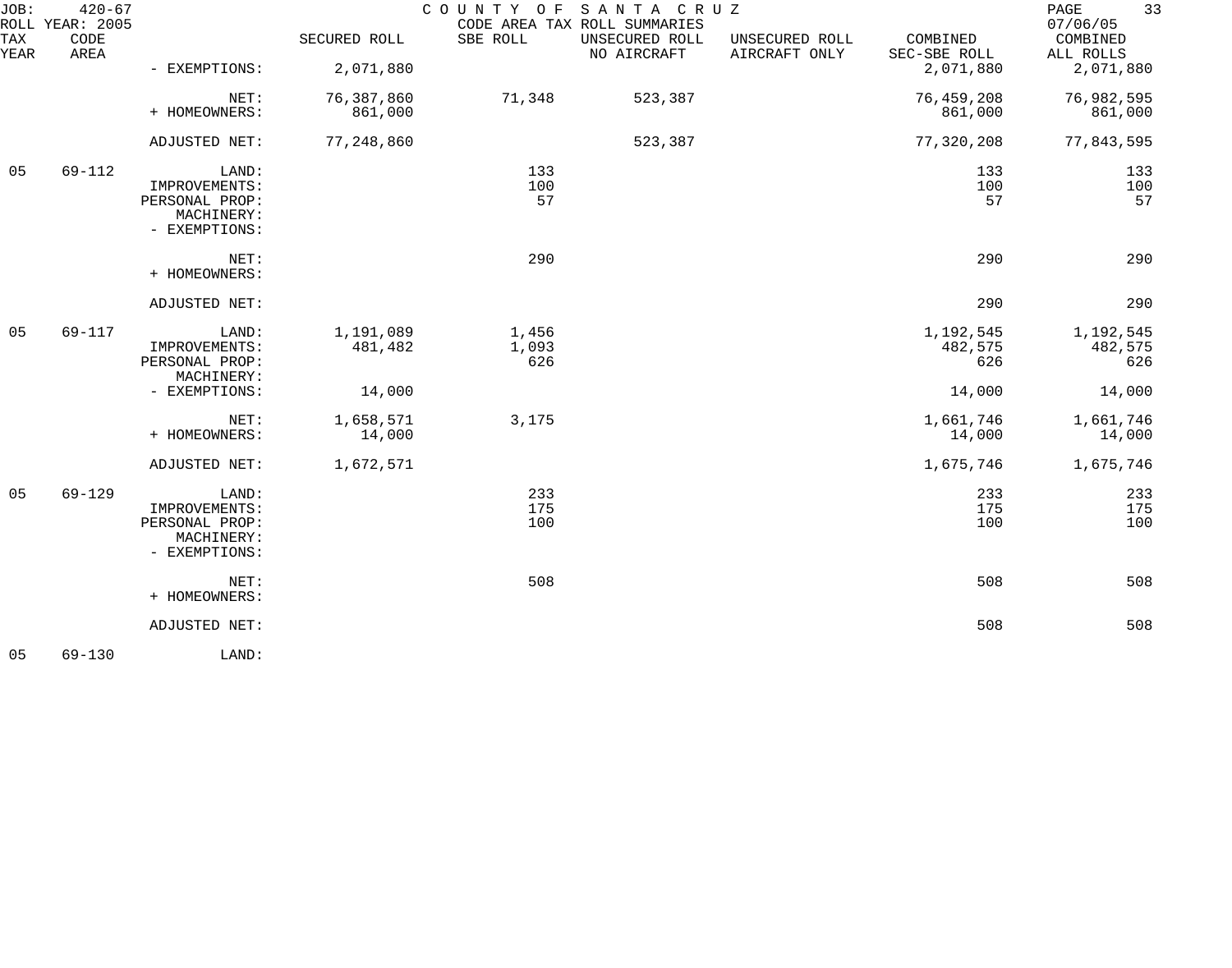| JOB:<br>ROLL | $420 - 67$<br>YEAR: 2005 |                                                                         |                         | COUNTY<br>O F     | SANTA CRUZ<br>CODE AREA TAX ROLL SUMMARIES |                                 |                          | 34<br>PAGE<br>07/06/05          |
|--------------|--------------------------|-------------------------------------------------------------------------|-------------------------|-------------------|--------------------------------------------|---------------------------------|--------------------------|---------------------------------|
| TAX<br>YEAR  | CODE<br>AREA             |                                                                         | SECURED ROLL            | SBE ROLL          | UNSECURED ROLL<br>NO AIRCRAFT              | UNSECURED ROLL<br>AIRCRAFT ONLY | COMBINED<br>SEC-SBE ROLL | COMBINED<br>ALL ROLLS           |
|              |                          | IMPROVEMENTS:<br>PERSONAL PROP:<br>MACHINERY:<br>- EXEMPTIONS:          |                         |                   |                                            |                                 |                          |                                 |
|              |                          | NET:<br>+ HOMEOWNERS:                                                   |                         |                   |                                            |                                 |                          |                                 |
|              |                          | ADJUSTED NET:                                                           |                         |                   |                                            |                                 |                          |                                 |
| 05           | 69-131                   | LAND:<br>IMPROVEMENTS:<br>PERSONAL PROP:<br>MACHINERY:<br>- EXEMPTIONS: | 181,795                 | 651<br>489<br>280 |                                            |                                 | 182,446<br>489<br>280    | 182,446<br>489<br>280           |
|              |                          | NET:<br>+ HOMEOWNERS:                                                   | 181,795                 | 1,420             |                                            |                                 | 183,215                  | 183,215                         |
|              |                          | ADJUSTED NET:                                                           | 181,795                 |                   |                                            |                                 | 183,215                  | 183,215                         |
| 05           | $69 - 132$               | LAND:<br>IMPROVEMENTS:<br>PERSONAL PROP:                                | 7,717,184<br>6,113,520  |                   | 9,918                                      |                                 | 7,717,184<br>6, 113, 520 | 7,717,184<br>6,113,520<br>9,918 |
|              |                          | MACHINERY:<br>- EXEMPTIONS:                                             | 161,000                 |                   |                                            |                                 | 161,000                  | 161,000                         |
|              |                          | NET:<br>+ HOMEOWNERS:                                                   | 13,669,704<br>161,000   |                   | 9,918                                      |                                 | 13,669,704<br>161,000    | 13,679,622<br>161,000           |
|              |                          | ADJUSTED NET:                                                           | 13,830,704              |                   | 9,918                                      |                                 | 13,830,704               | 13,840,622                      |
| 05           | $69 - 135$               | LAND:<br>IMPROVEMENTS:<br>PERSONAL PROP:<br>MACHINERY:                  | 10,161,616<br>8,861,838 |                   |                                            |                                 | 10,161,616<br>8,861,838  | 10,161,616<br>8,861,838         |
|              |                          | - EXEMPTIONS:                                                           | 259,000                 |                   |                                            |                                 | 259,000                  | 259,000                         |
|              |                          | NET:<br>+ HOMEOWNERS:                                                   | 18,764,454<br>259,000   |                   |                                            |                                 | 18,764,454<br>259,000    | 18,764,454<br>259,000           |
|              |                          | ADJUSTED NET:                                                           | 19,023,454              |                   |                                            |                                 | 19,023,454               | 19,023,454                      |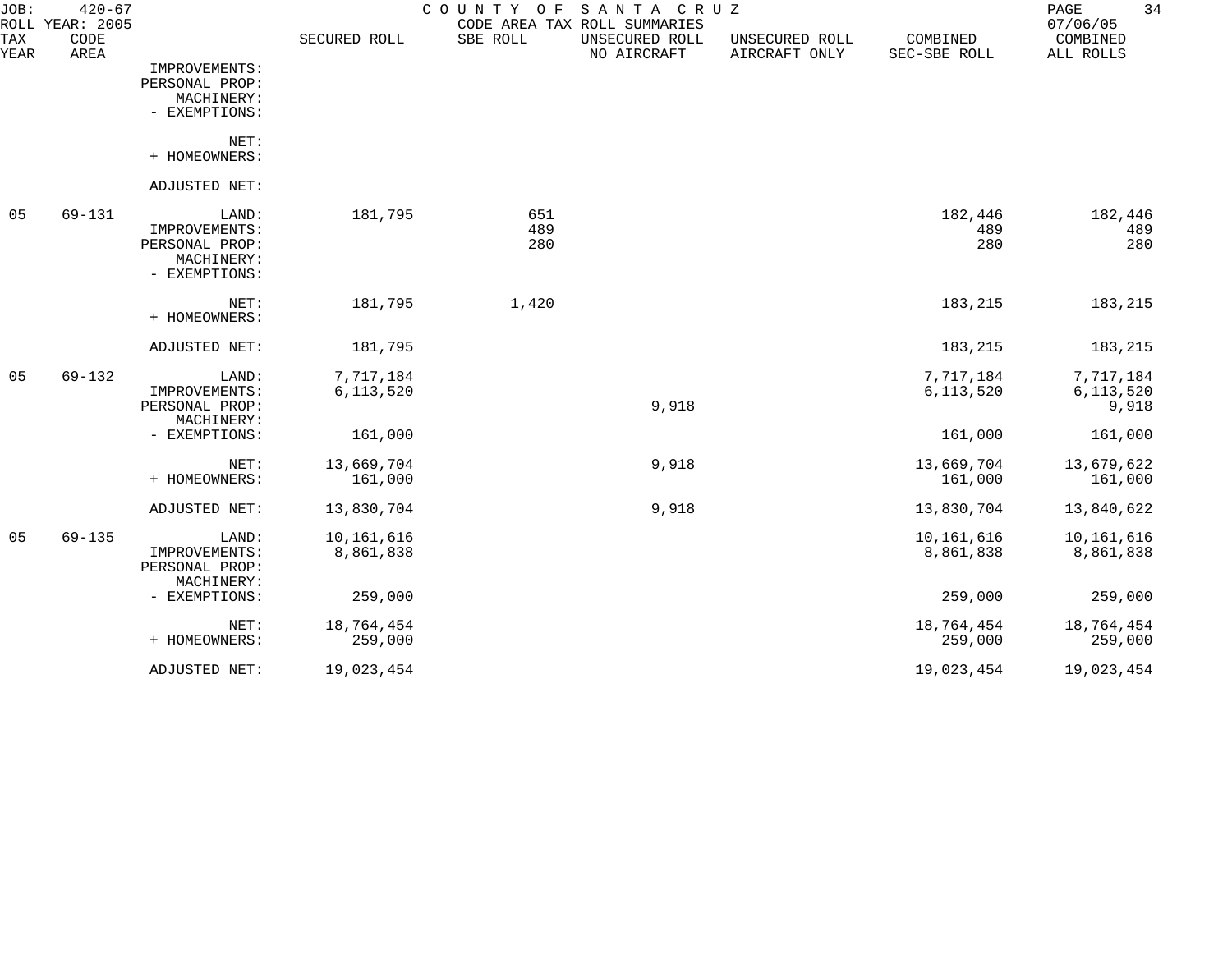| JOB:        | $420 - 67$<br>ROLL YEAR: 2005 |                                                        |                         | COUNTY OF | SANTA CRUZ<br>CODE AREA TAX ROLL SUMMARIES |                                 |                          | 35<br>PAGE<br>07/06/05           |
|-------------|-------------------------------|--------------------------------------------------------|-------------------------|-----------|--------------------------------------------|---------------------------------|--------------------------|----------------------------------|
| TAX<br>YEAR | CODE<br>AREA                  |                                                        | SECURED ROLL            | SBE ROLL  | UNSECURED ROLL<br>NO AIRCRAFT              | UNSECURED ROLL<br>AIRCRAFT ONLY | COMBINED<br>SEC-SBE ROLL | COMBINED<br>ALL ROLLS            |
| 05          | $69 - 136$                    | LAND:<br>IMPROVEMENTS:<br>PERSONAL PROP:               | 1,824,687<br>1,429,647  |           |                                            |                                 | 1,824,687<br>1,429,647   | 1,824,687<br>1,429,647           |
|             |                               | MACHINERY:<br>- EXEMPTIONS:                            | 28,895                  |           |                                            |                                 | 28,895                   | 28,895                           |
|             |                               | NET:<br>+ HOMEOWNERS:                                  | 3, 225, 439<br>28,000   |           |                                            |                                 | 3, 225, 439<br>28,000    | 3, 225, 439<br>28,000            |
|             |                               | ADJUSTED NET:                                          | 3, 253, 439             |           |                                            |                                 | 3, 253, 439              | 3, 253, 439                      |
| 05          | $69 - 140$                    | LAND:<br>IMPROVEMENTS:<br>PERSONAL PROP:               | 6,803,658<br>6,627,975  |           | 31,000                                     |                                 | 6,803,658<br>6,627,975   | 6,803,658<br>6,627,975<br>31,000 |
|             |                               | MACHINERY:<br>- EXEMPTIONS:                            | 169,364                 |           |                                            |                                 | 169,364                  | 169,364                          |
|             |                               | NET:<br>+ HOMEOWNERS:                                  | 13, 262, 269<br>168,000 |           | 31,000                                     |                                 | 13, 262, 269<br>168,000  | 13, 293, 269<br>168,000          |
|             |                               | ADJUSTED NET:                                          | 13,430,269              |           | 31,000                                     |                                 | 13,430,269               | 13,461,269                       |
| 05          | 69-141                        | LAND:<br>IMPROVEMENTS:<br>PERSONAL PROP:<br>MACHINERY: | 4,174,630<br>5,965,467  |           | 402,284                                    |                                 | 4,174,630<br>5,965,467   | 4,174,630<br>6,367,751           |
|             |                               | - EXEMPTIONS:                                          | 21,000                  |           |                                            |                                 | 21,000                   | 21,000                           |
|             |                               | NET:<br>+ HOMEOWNERS:                                  | 10,119,097<br>21,000    |           | 402,284                                    |                                 | 10,119,097<br>21,000     | 10,521,381<br>21,000             |
|             |                               | ADJUSTED NET:                                          | 10,140,097              |           | 402,284                                    |                                 | 10,140,097               | 10,542,381                       |
|             |                               |                                                        |                         |           |                                            |                                 |                          |                                  |

 05 69-149 LAND: IMPROVEMENTS: PERSONAL PROP: MACHINERY:

- EXEMPTIONS:

NET:

+ HOMEOWNERS:

ADJUSTED NET: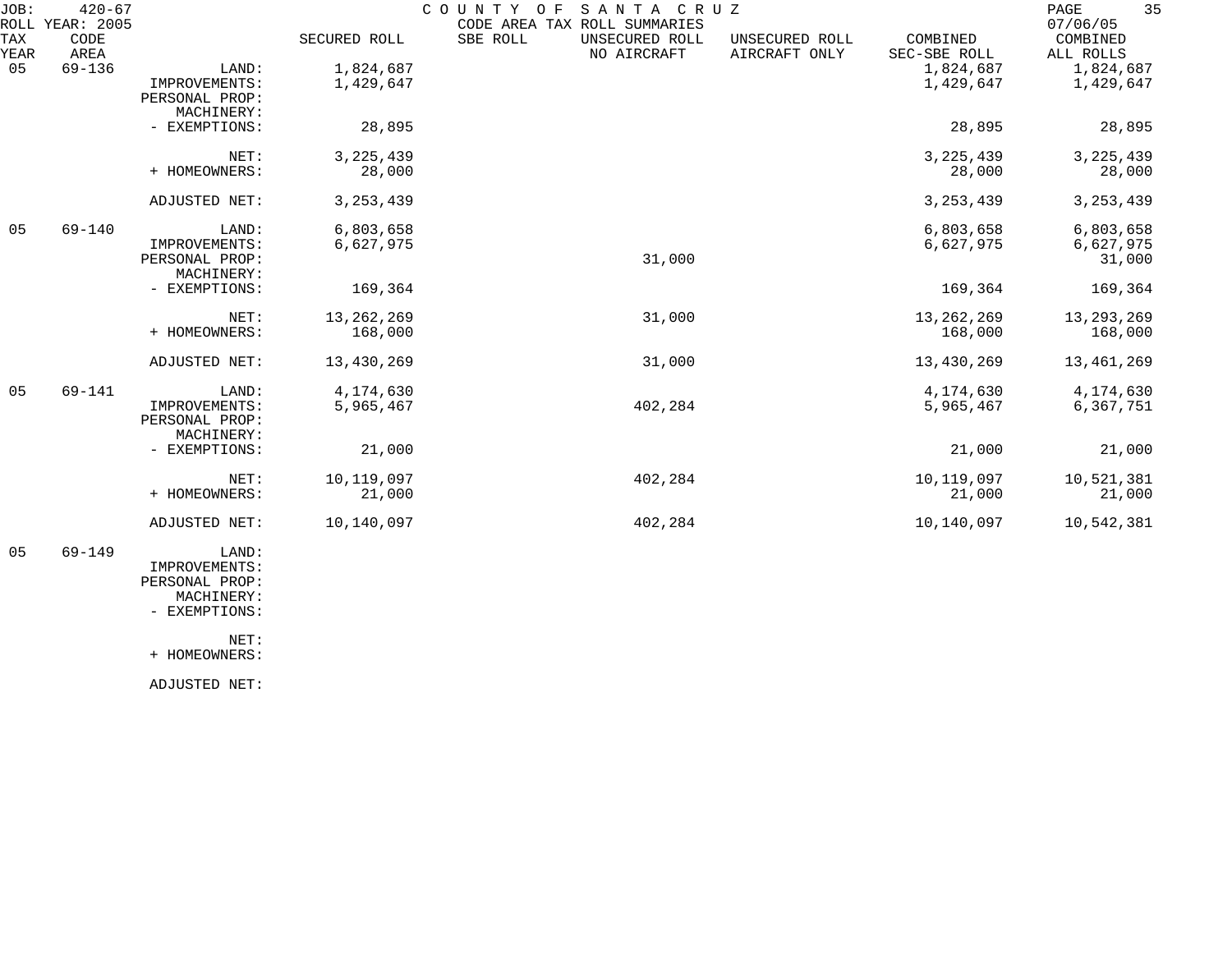| JOB:        | $420 - 67$<br>ROLL YEAR: 2005 |                                                                         |                                 | COUNTY OF | SANTA CRUZ<br>CODE AREA TAX ROLL SUMMARIES |                                 |                                 | 36<br>PAGE<br>07/06/05              |
|-------------|-------------------------------|-------------------------------------------------------------------------|---------------------------------|-----------|--------------------------------------------|---------------------------------|---------------------------------|-------------------------------------|
| TAX<br>YEAR | CODE<br>AREA                  |                                                                         | SECURED ROLL                    | SBE ROLL  | UNSECURED ROLL<br>NO AIRCRAFT              | UNSECURED ROLL<br>AIRCRAFT ONLY | COMBINED<br>SEC-SBE ROLL        | COMBINED<br>ALL ROLLS               |
| 05          | $69 - 150$                    | LAND:<br>IMPROVEMENTS:                                                  | 765,432<br>1,156,093            |           |                                            |                                 | 765,432<br>1,156,093            | 765,432<br>1,156,093                |
|             |                               | PERSONAL PROP:<br>MACHINERY:<br>- EXEMPTIONS:                           |                                 |           |                                            |                                 |                                 |                                     |
|             |                               |                                                                         | 14,000                          |           |                                            |                                 | 14,000                          | 14,000                              |
|             |                               | NET:<br>+ HOMEOWNERS:                                                   | 1,907,525<br>14,000             |           |                                            |                                 | 1,907,525<br>14,000             | 1,907,525<br>14,000                 |
|             |                               | ADJUSTED NET:                                                           | 1,921,525                       |           |                                            |                                 | 1,921,525                       | 1,921,525                           |
| 05          | $69 - 152$                    | LAND:<br>IMPROVEMENTS:<br>PERSONAL PROP:<br>MACHINERY:<br>- EXEMPTIONS: |                                 |           |                                            |                                 |                                 |                                     |
|             |                               | NET:<br>+ HOMEOWNERS:                                                   |                                 |           |                                            |                                 |                                 |                                     |
|             |                               | ADJUSTED NET:                                                           |                                 |           |                                            |                                 |                                 |                                     |
| 05          | $69 - 165$                    | LAND:<br>IMPROVEMENTS:<br>PERSONAL PROP:<br>MACHINERY:                  | 4,657,516<br>2,582,532<br>7,172 |           |                                            |                                 | 4,657,516<br>2,582,532<br>7,172 | 4,657,516<br>2,582,532<br>7,172     |
|             |                               | - EXEMPTIONS:                                                           | 22,039                          |           |                                            |                                 | 22,039                          | 22,039                              |
|             |                               | NET:<br>+ HOMEOWNERS:                                                   | 7,225,181<br>21,000             |           |                                            |                                 | 7,225,181<br>21,000             | 7,225,181<br>21,000                 |
|             |                               | ADJUSTED NET:                                                           | 7,246,181                       |           |                                            |                                 | 7,246,181                       | 7,246,181                           |
| 05          | $69 - 167$                    | LAND:<br>IMPROVEMENTS:<br>PERSONAL PROP:                                | 3, 147, 288<br>4,192,961        |           | 113,904                                    |                                 | 3, 147, 288<br>4,192,961        | 3, 147, 288<br>4,192,961<br>113,904 |
|             |                               | MACHINERY:<br>- EXEMPTIONS:                                             | 78,830                          |           |                                            |                                 | 78,830                          | 78,830                              |
|             |                               | NET:                                                                    | 7,261,419                       |           | 113,904                                    |                                 | 7,261,419                       | 7,375,323                           |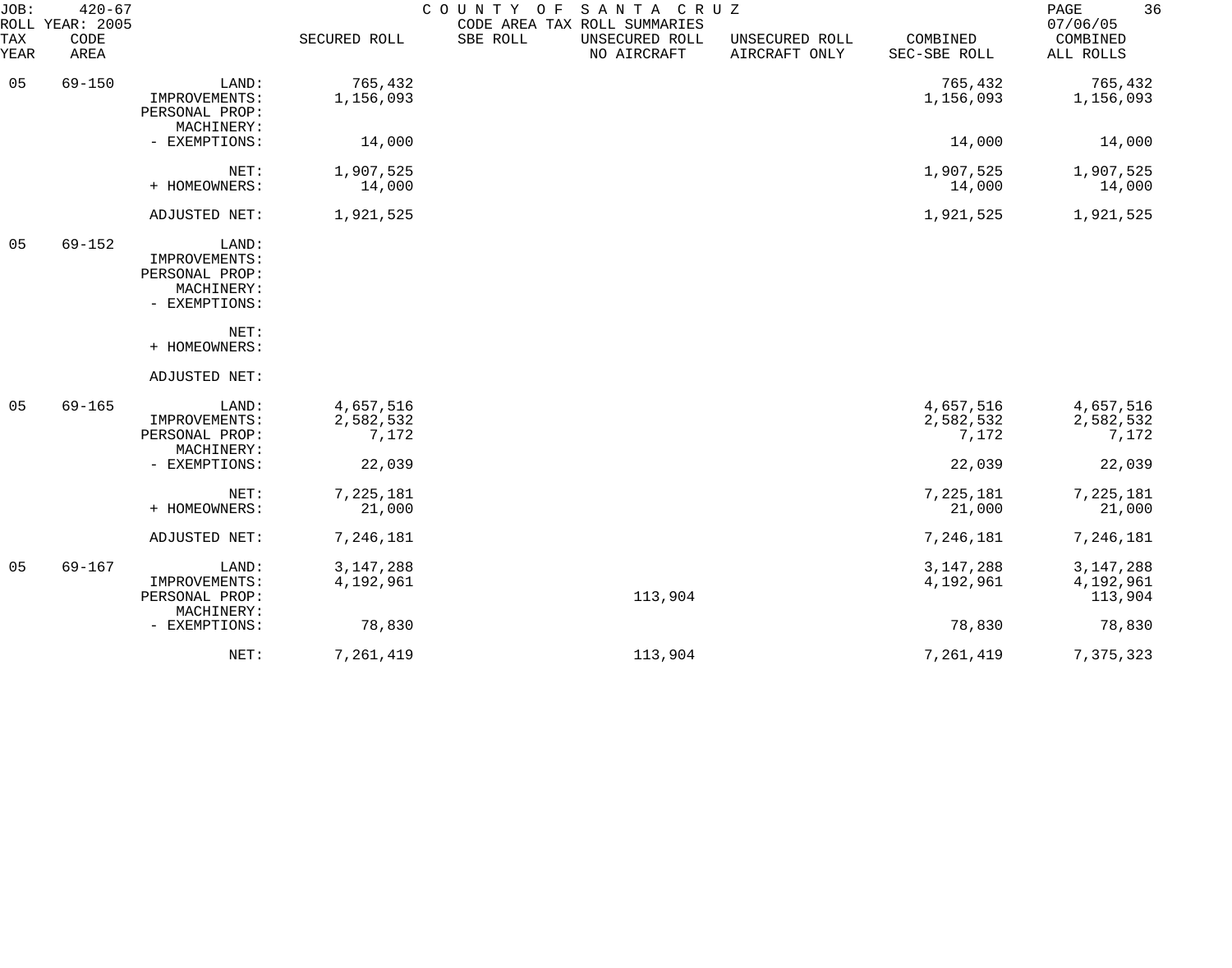| JOB:        | $420 - 67$<br>ROLL YEAR: 2005 |                                                                         |                        | COUNTY OF                 | SANTA CRUZ<br>CODE AREA TAX ROLL SUMMARIES |                                 |                           | 37<br>PAGE<br>07/06/05            |
|-------------|-------------------------------|-------------------------------------------------------------------------|------------------------|---------------------------|--------------------------------------------|---------------------------------|---------------------------|-----------------------------------|
| TAX<br>YEAR | CODE<br>AREA                  |                                                                         | SECURED ROLL           | SBE ROLL                  | UNSECURED ROLL<br>NO AIRCRAFT              | UNSECURED ROLL<br>AIRCRAFT ONLY | COMBINED<br>SEC-SBE ROLL  | COMBINED<br>ALL ROLLS             |
|             |                               | + HOMEOWNERS:                                                           | 77,000                 |                           |                                            |                                 | 77,000                    | 77,000                            |
|             |                               | ADJUSTED NET:                                                           | 7,338,419              |                           | 113,904                                    |                                 | 7,338,419                 | 7,452,323                         |
| 05          | $69 - 169$                    | LAND:<br>IMPROVEMENTS:<br>PERSONAL PROP:<br>MACHINERY:<br>- EXEMPTIONS: | 1,545,842<br>902,175   |                           |                                            |                                 | 1,545,842<br>902,175      | 1,545,842<br>902,175              |
|             |                               | NET:<br>+ HOMEOWNERS:                                                   | 2,448,017              |                           |                                            |                                 | 2,448,017                 | 2,448,017                         |
|             |                               | ADJUSTED NET:                                                           | 2,448,017              |                           |                                            |                                 | 2,448,017                 | 2,448,017                         |
| 05          | 69-180                        | LAND:<br>IMPROVEMENTS:<br>PERSONAL PROP:<br>MACHINERY:<br>- EXEMPTIONS: | 121,008                |                           |                                            |                                 | 121,008                   | 121,008                           |
|             |                               | NET:<br>+ HOMEOWNERS:                                                   | 121,008                |                           |                                            |                                 | 121,008                   | 121,008                           |
|             |                               | ADJUSTED NET:                                                           | 121,008                |                           |                                            |                                 | 121,008                   | 121,008                           |
| 05          | 69-184                        | LAND:<br>IMPROVEMENTS:<br>PERSONAL PROP:<br>MACHINERY:<br>- EXEMPTIONS: |                        | 21,271<br>15,970<br>9,142 |                                            |                                 | 21,271<br>15,970<br>9,142 | 21,271<br>15,970<br>9,142         |
|             |                               | NET:<br>+ HOMEOWNERS:                                                   |                        | 46,383                    |                                            |                                 | 46,383                    | 46,383                            |
|             |                               | ADJUSTED NET:                                                           |                        |                           |                                            |                                 | 46,383                    | 46,383                            |
| 05          | $69 - 187$                    | LAND:<br>IMPROVEMENTS:<br>PERSONAL PROP:<br>MACHINERY:                  | 3,687,806<br>9,643,033 |                           | 38,477<br>139,017                          |                                 | 3,687,806<br>9,643,033    | 3,687,806<br>9,681,510<br>139,017 |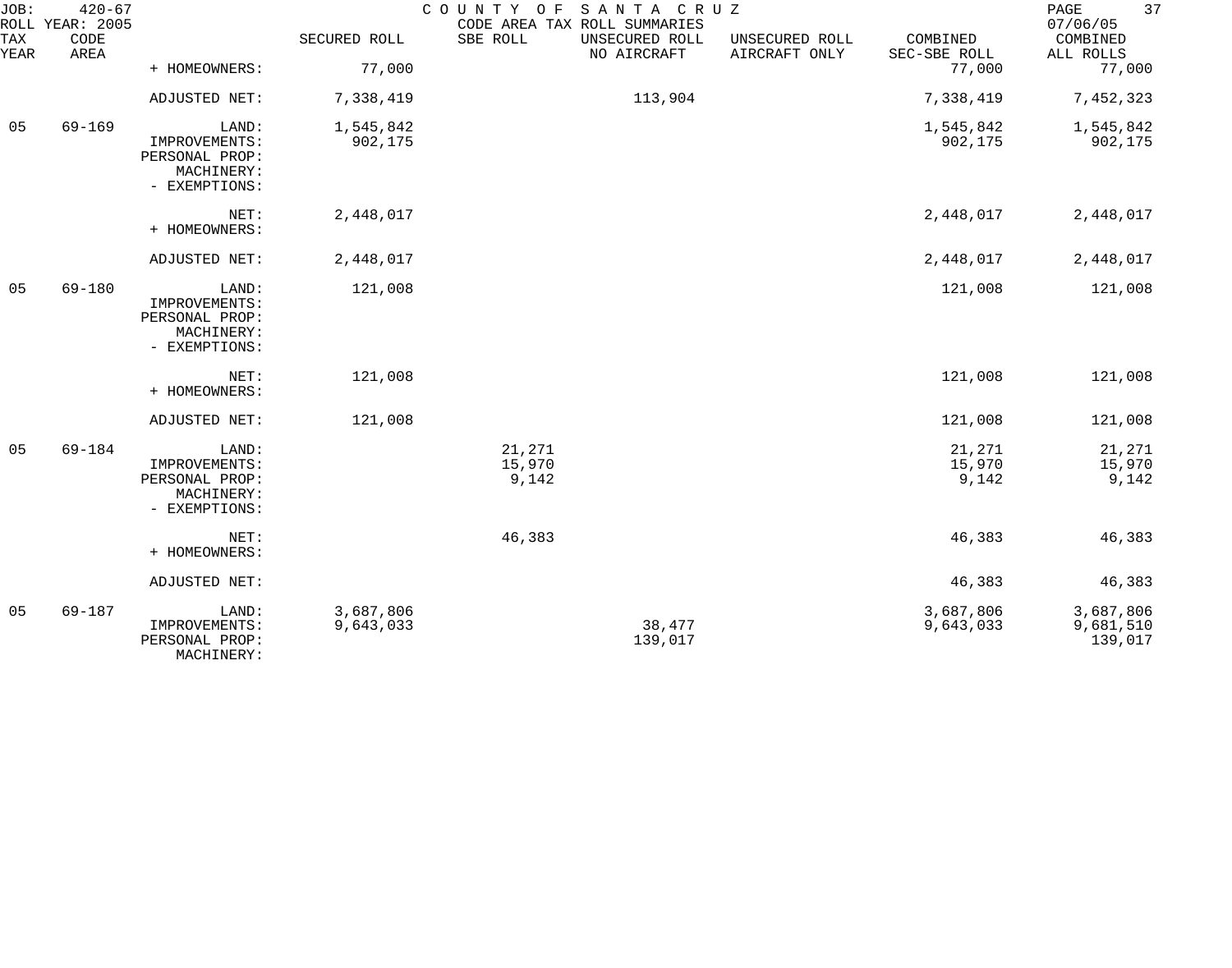| JOB:        | $420 - 67$<br>ROLL YEAR: 2005 |                                                                         |                        | COUNTY OF SANTA CRUZ | CODE AREA TAX ROLL SUMMARIES  |                                 |                          | 38<br>PAGE<br>07/06/05 |
|-------------|-------------------------------|-------------------------------------------------------------------------|------------------------|----------------------|-------------------------------|---------------------------------|--------------------------|------------------------|
| TAX<br>YEAR | CODE<br>AREA                  |                                                                         | SECURED ROLL           | SBE ROLL             | UNSECURED ROLL<br>NO AIRCRAFT | UNSECURED ROLL<br>AIRCRAFT ONLY | COMBINED<br>SEC-SBE ROLL | COMBINED<br>ALL ROLLS  |
|             |                               | - EXEMPTIONS:                                                           | 6,580,030              |                      | 177,494                       |                                 | 6,580,030                | 6,757,524              |
|             |                               | NET:<br>+ HOMEOWNERS:                                                   | 6,750,809<br>84,000    |                      |                               |                                 | 6,750,809<br>84,000      | 6,750,809<br>84,000    |
|             |                               | ADJUSTED NET:                                                           | 6,834,809              |                      |                               |                                 | 6,834,809                | 6,834,809              |
| 05          | 69-190                        | LAND:<br>IMPROVEMENTS:<br>PERSONAL PROP:<br>MACHINERY:<br>- EXEMPTIONS: | 23,940                 |                      |                               |                                 | 23,940                   | 23,940                 |
|             |                               | NET:<br>+ HOMEOWNERS:                                                   | 23,940                 |                      |                               |                                 | 23,940                   | 23,940                 |
|             |                               | ADJUSTED NET:                                                           | 23,940                 |                      |                               |                                 | 23,940                   | 23,940                 |
| 05          | 69-192                        | LAND:<br>IMPROVEMENTS:<br>PERSONAL PROP:<br>MACHINERY:                  | 1,575,967<br>1,123,838 |                      |                               |                                 | 1,575,967<br>1,123,838   | 1,575,967<br>1,123,838 |
|             |                               | - EXEMPTIONS:                                                           | 1,020                  |                      |                               |                                 | 1,020                    | 1,020                  |
|             |                               | NET:<br>+ HOMEOWNERS:                                                   | 2,698,785              |                      |                               |                                 | 2,698,785                | 2,698,785              |
|             |                               | ADJUSTED NET:                                                           | 2,698,785              |                      |                               |                                 | 2,698,785                | 2,698,785              |
| 05          | $69 - 193$                    | LAND:<br>IMPROVEMENTS:<br>PERSONAL PROP:<br>MACHINERY:<br>- EXEMPTIONS: | 238,795                |                      |                               |                                 | 238,795                  | 238,795                |
|             |                               | NET:<br>+ HOMEOWNERS:                                                   | 238,795                |                      |                               |                                 | 238,795                  | 238,795                |
|             |                               | ADJUSTED NET:                                                           | 238,795                |                      |                               |                                 | 238,795                  | 238,795                |
| 05          | $69 - 203$                    | LAND:                                                                   |                        |                      | 190,887                       |                                 |                          | 190,887                |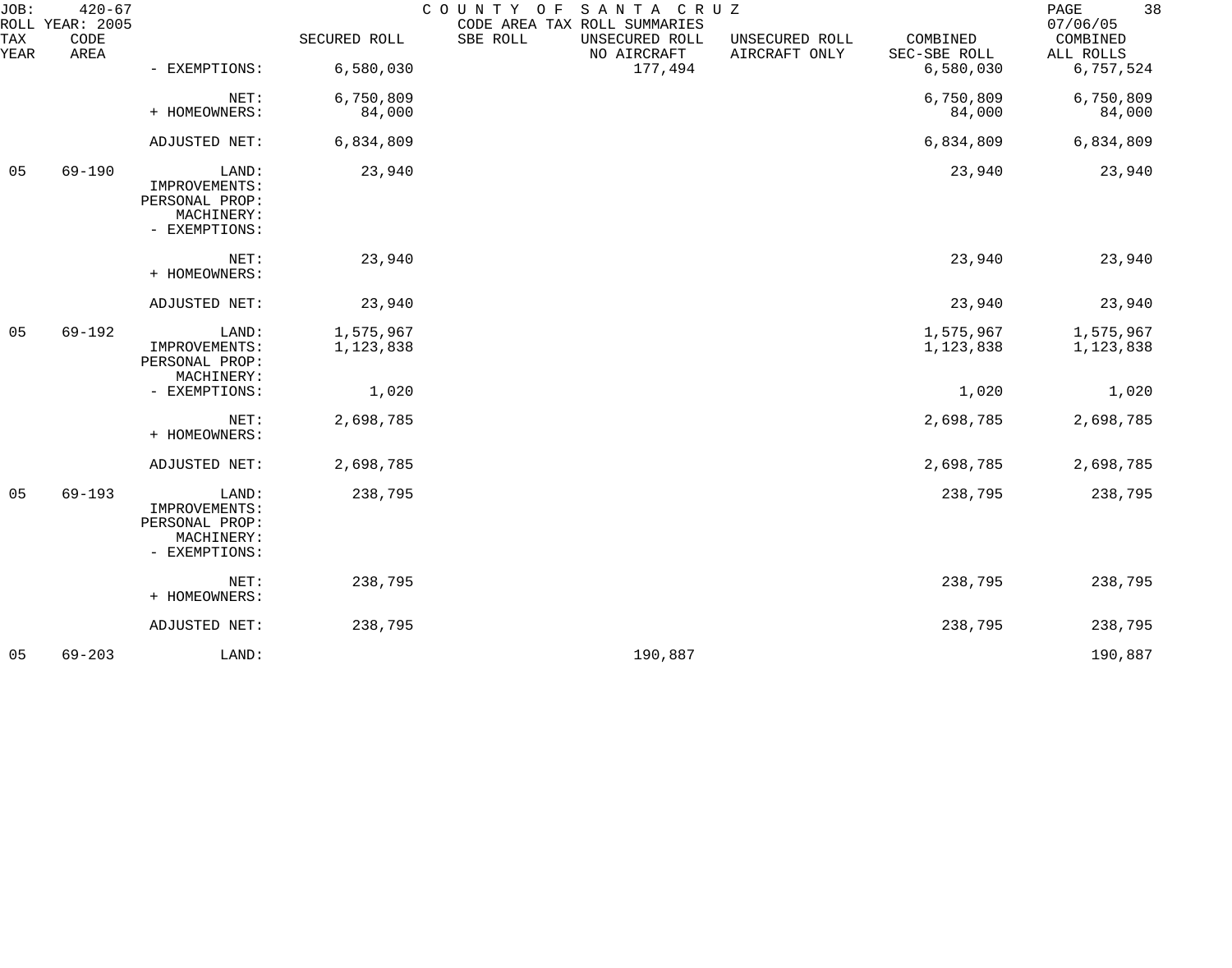| JOB:        | $420 - 67$<br>COUNTY OF SANTA CRUZ<br>ROLL YEAR: 2005<br>CODE AREA TAX ROLL SUMMARIES |                                                                         |                        |                                                      |                                 |                          | 39<br>PAGE<br>07/06/05           |  |
|-------------|---------------------------------------------------------------------------------------|-------------------------------------------------------------------------|------------------------|------------------------------------------------------|---------------------------------|--------------------------|----------------------------------|--|
| TAX<br>YEAR | CODE<br>AREA                                                                          | IMPROVEMENTS:                                                           | SECURED ROLL           | SBE ROLL<br>UNSECURED ROLL<br>NO AIRCRAFT<br>403,749 | UNSECURED ROLL<br>AIRCRAFT ONLY | COMBINED<br>SEC-SBE ROLL | COMBINED<br>ALL ROLLS<br>403,749 |  |
|             |                                                                                       | PERSONAL PROP:<br>MACHINERY:<br>- EXEMPTIONS:                           |                        | 9,562                                                |                                 |                          | 9,562                            |  |
|             |                                                                                       | NET:<br>+ HOMEOWNERS:                                                   |                        | 604,198                                              |                                 |                          | 604,198                          |  |
|             |                                                                                       | ADJUSTED NET:                                                           |                        | 604,198                                              |                                 |                          | 604,198                          |  |
| 05          | $69 - 210$                                                                            | LAND:<br>IMPROVEMENTS:<br>PERSONAL PROP:<br>MACHINERY:<br>- EXEMPTIONS: |                        | 8,384<br>27,840                                      |                                 |                          | 8,384<br>27,840                  |  |
|             |                                                                                       | NET:<br>+ HOMEOWNERS:                                                   |                        | 36,224                                               |                                 |                          | 36,224                           |  |
|             |                                                                                       | ADJUSTED NET:                                                           |                        | 36,224                                               |                                 |                          | 36,224                           |  |
| 05          | $69 - 211$                                                                            | LAND:<br>IMPROVEMENTS:<br>PERSONAL PROP:<br>MACHINERY:<br>- EXEMPTIONS: |                        |                                                      |                                 |                          |                                  |  |
|             |                                                                                       | NET:<br>+ HOMEOWNERS:                                                   |                        |                                                      |                                 |                          |                                  |  |
|             |                                                                                       | ADJUSTED NET:                                                           |                        |                                                      |                                 |                          |                                  |  |
| 05          | $69 - 215$                                                                            | LAND:<br>IMPROVEMENTS:<br>PERSONAL PROP:<br>MACHINERY:                  | 3,857,464<br>4,148,602 |                                                      |                                 | 3,857,464<br>4,148,602   | 3,857,464<br>4,148,602           |  |
|             |                                                                                       | - EXEMPTIONS:                                                           | 277,296                |                                                      |                                 | 277,296                  | 277,296                          |  |
|             |                                                                                       | NET:<br>+ HOMEOWNERS:                                                   | 7,728,770<br>119,000   |                                                      |                                 | 7,728,770<br>119,000     | 7,728,770<br>119,000             |  |
|             |                                                                                       | ADJUSTED NET:                                                           | 7,847,770              |                                                      |                                 | 7,847,770                | 7,847,770                        |  |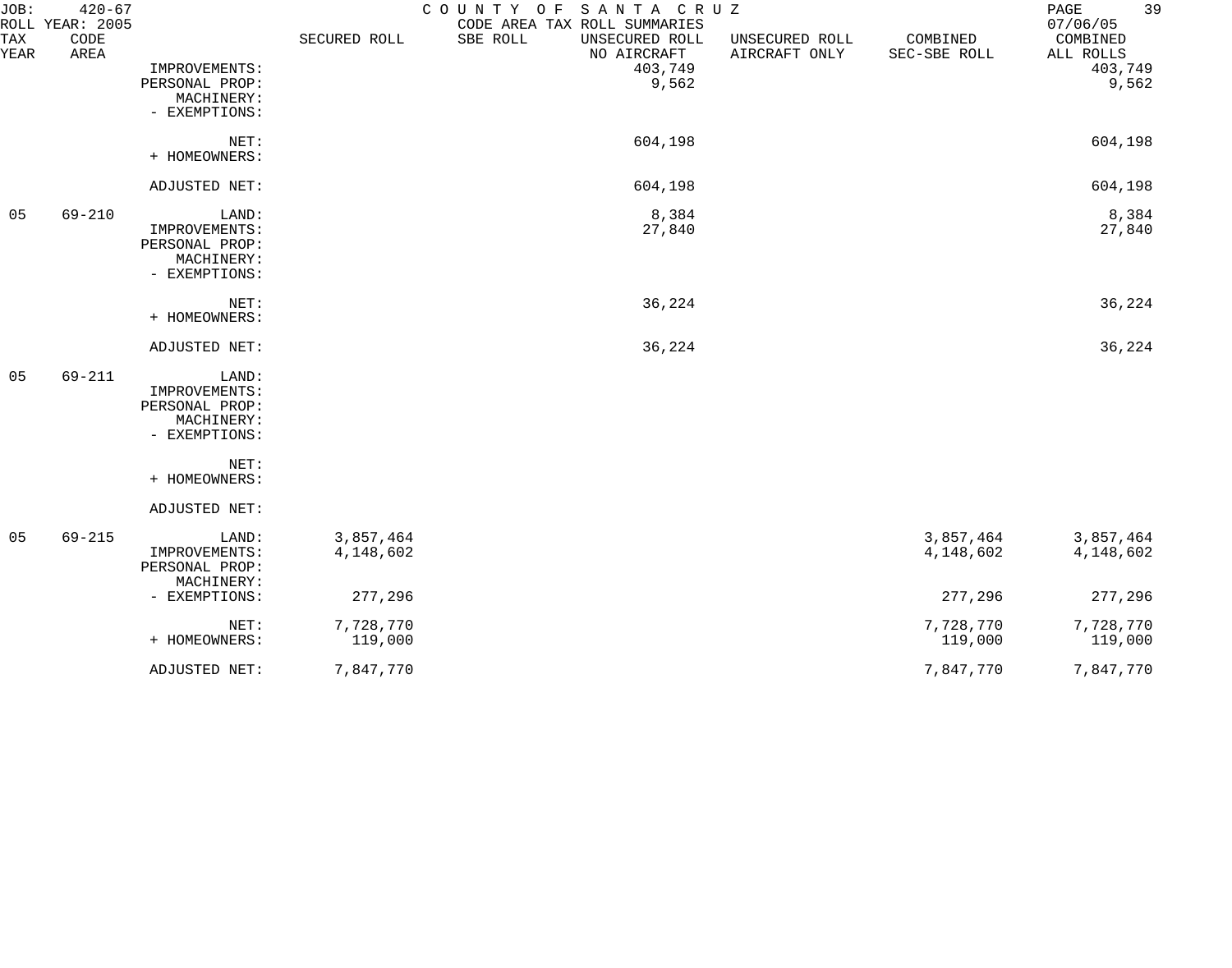| JOB:        | $420 - 67$<br>ROLL YEAR: 2005 |                              |              | SANTA CRUZ<br>COUNTY OF<br>CODE AREA TAX ROLL SUMMARIES |                                 |                          | 40<br>PAGE<br>07/06/05 |
|-------------|-------------------------------|------------------------------|--------------|---------------------------------------------------------|---------------------------------|--------------------------|------------------------|
| TAX<br>YEAR | <b>CODE</b><br>AREA           |                              | SECURED ROLL | SBE ROLL<br>UNSECURED ROLL<br>NO AIRCRAFT               | UNSECURED ROLL<br>AIRCRAFT ONLY | COMBINED<br>SEC-SBE ROLL | COMBINED<br>ALL ROLLS  |
| 05          | $69 - 216$                    | LAND:                        | 15,072,216   |                                                         |                                 | 15,072,216               | 15,072,216             |
|             |                               | IMPROVEMENTS:                | 12,688,076   |                                                         |                                 | 12,688,076               | 12,688,076             |
|             |                               | PERSONAL PROP:               |              | 38,500                                                  |                                 |                          | 38,500                 |
|             |                               | MACHINERY:                   |              |                                                         |                                 |                          |                        |
|             |                               | - EXEMPTIONS:                | 487,800      |                                                         |                                 | 487,800                  | 487,800                |
|             |                               | NET:                         | 27, 272, 492 | 38,500                                                  |                                 | 27, 272, 492             | 27,310,992             |
|             |                               | + HOMEOWNERS:                | 411,600      |                                                         |                                 | 411,600                  | 411,600                |
|             |                               | ADJUSTED NET:                | 27,684,092   | 38,500                                                  |                                 | 27,684,092               | 27,722,592             |
| 05          | $69 - 250$                    | LAND:                        | 94, 153, 959 |                                                         |                                 | 94, 153, 959             | 94, 153, 959           |
|             |                               | IMPROVEMENTS:                | 94,306,595   |                                                         |                                 | 94,306,595               | 94,306,595             |
|             |                               | PERSONAL PROP:<br>MACHINERY: | 65,805       | 334,017                                                 |                                 | 65,805                   | 399,822                |
|             |                               | - EXEMPTIONS:                | 2,754,027    |                                                         |                                 | 2,754,027                | 2,754,027              |
|             |                               | NET:                         | 185,772,332  | 334,017                                                 |                                 | 185,772,332              | 186,106,349            |
|             |                               | + HOMEOWNERS:                | 2,294,600    |                                                         |                                 | 2,294,600                | 2,294,600              |
|             |                               | ADJUSTED NET:                | 188,066,932  | 334,017                                                 |                                 | 188,066,932              | 188,400,949            |
| 05          | $69 - 251$                    | LAND:                        | 1,659,666    |                                                         |                                 | 1,659,666                | 1,659,666              |
|             |                               | IMPROVEMENTS:                | 3,340,064    |                                                         |                                 | 3,340,064                | 3,340,064              |
|             |                               | PERSONAL PROP:               |              | 15,069                                                  |                                 |                          | 15,069                 |
|             |                               | MACHINERY:                   |              |                                                         |                                 |                          |                        |
|             |                               | - EXEMPTIONS:                | 28,606       |                                                         |                                 | 28,606                   | 28,606                 |
|             |                               | NET:                         | 4,971,124    | 15,069                                                  |                                 | 4,971,124                | 4,986,193              |
|             |                               | + HOMEOWNERS:                | 28,000       |                                                         |                                 | 28,000                   | 28,000                 |
|             |                               | ADJUSTED NET:                | 4,999,124    | 15,069                                                  |                                 | 4,999,124                | 5,014,193              |
| 05          | $69 - 252$                    | LAND:                        |              |                                                         |                                 |                          |                        |

 IMPROVEMENTS: PERSONAL PROP: MACHINERY:

- EXEMPTIONS:

NET:

+ HOMEOWNERS:

ADJUSTED NET: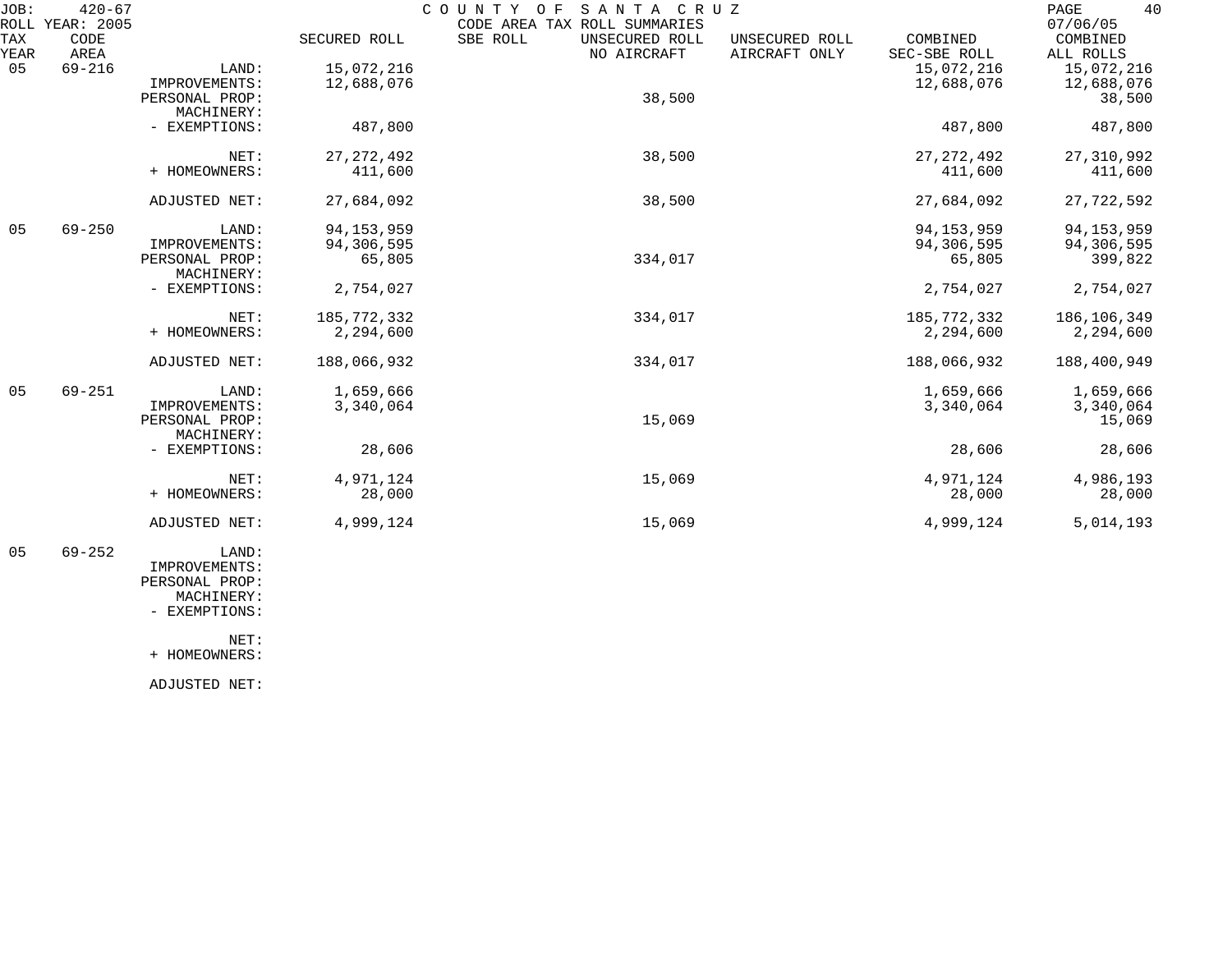| JOB:        | $420 - 67$<br>ROLL YEAR: 2005 |                              |               | COUNTY OF SANTA CRUZ<br>CODE AREA TAX ROLL SUMMARIES |                                 |                          | 41<br>PAGE<br>07/06/05 |
|-------------|-------------------------------|------------------------------|---------------|------------------------------------------------------|---------------------------------|--------------------------|------------------------|
| TAX<br>YEAR | CODE<br>AREA                  |                              | SECURED ROLL  | SBE ROLL<br>UNSECURED ROLL<br>NO AIRCRAFT            | UNSECURED ROLL<br>AIRCRAFT ONLY | COMBINED<br>SEC-SBE ROLL | COMBINED<br>ALL ROLLS  |
| 05          | $69 - 253$                    | LAND:                        | 55, 249, 769  |                                                      |                                 | 55, 249, 769             | 55, 249, 769           |
|             |                               | IMPROVEMENTS:                | 59,739,789    | 123,181                                              |                                 | 59,739,789               | 59,862,970             |
|             |                               | PERSONAL PROP:<br>MACHINERY: | 5,500         | 1,135,338                                            |                                 | 5,500                    | 1,140,838              |
|             |                               | - EXEMPTIONS:                | 9,313,164     |                                                      |                                 | 9,313,164                | 9,313,164              |
|             |                               | NET:                         | 105,681,894   | 1,258,519                                            |                                 | 105,681,894              | 106,940,413            |
|             |                               | + HOMEOWNERS:                | 2,051,000     |                                                      |                                 | 2,051,000                | 2,051,000              |
|             |                               | ADJUSTED NET:                | 107,732,894   | 1,258,519                                            |                                 | 107,732,894              | 108,991,413            |
| 05          | $69 - 254$                    | LAND:                        | 3, 143, 655   |                                                      |                                 | 3, 143, 655              | 3, 143, 655            |
|             |                               | IMPROVEMENTS:                | 3,369,279     | 94,489                                               |                                 | 3,369,279                | 3,463,768              |
|             |                               | PERSONAL PROP:<br>MACHINERY: | 50,668        | 82,748                                               |                                 | 50,668                   | 133,416                |
|             |                               | - EXEMPTIONS:                | 864,112       |                                                      |                                 | 864,112                  | 864,112                |
|             |                               | NET:                         | 5,699,490     | 177,237                                              |                                 | 5,699,490                | 5,876,727              |
|             |                               | + HOMEOWNERS:                | 35,000        |                                                      |                                 | 35,000                   | 35,000                 |
|             |                               | ADJUSTED NET:                | 5,734,490     | 177,237                                              |                                 | 5,734,490                | 5,911,727              |
| 05          | $69 - 255$                    | LAND:                        | 149,120,819   | 1,265,815                                            |                                 | 149,120,819              | 150,386,634            |
|             |                               | IMPROVEMENTS:                | 140,558,699   | 146,927                                              |                                 | 140,558,699              | 140,705,626            |
|             |                               | PERSONAL PROP:<br>MACHINERY: | 68,548        | 639,142                                              |                                 | 68,548                   | 707,690                |
|             |                               | - EXEMPTIONS:                | 17,679,874    | 6,090                                                |                                 | 17,679,874               | 17,685,964             |
|             |                               | NET:                         | 272,068,192   | 2,045,794                                            |                                 | 272,068,192              | 274, 113, 986          |
|             |                               | + HOMEOWNERS:                | 6,167,000     |                                                      |                                 | 6,167,000                | 6,167,000              |
|             |                               | ADJUSTED NET:                | 278, 235, 192 | 2,045,794                                            |                                 | 278, 235, 192            | 280, 280, 986          |
| 05          | $69 - 256$                    | LAND:                        | 12,514,538    |                                                      |                                 | 12,514,538               | 12,514,538             |
|             |                               | IMPROVEMENTS:                | 12,968,046    |                                                      |                                 | 12,968,046               | 12,968,046             |
|             |                               | PERSONAL PROP:<br>MACHINERY: | 25,596        | 556,387                                              |                                 | 25,596                   | 581,983                |
|             |                               | - EXEMPTIONS:                | 1,113,891     |                                                      |                                 | 1, 113, 891              | 1,113,891              |
|             |                               | NET:                         | 24, 394, 289  | 556,387                                              |                                 | 24, 394, 289             | 24,950,676             |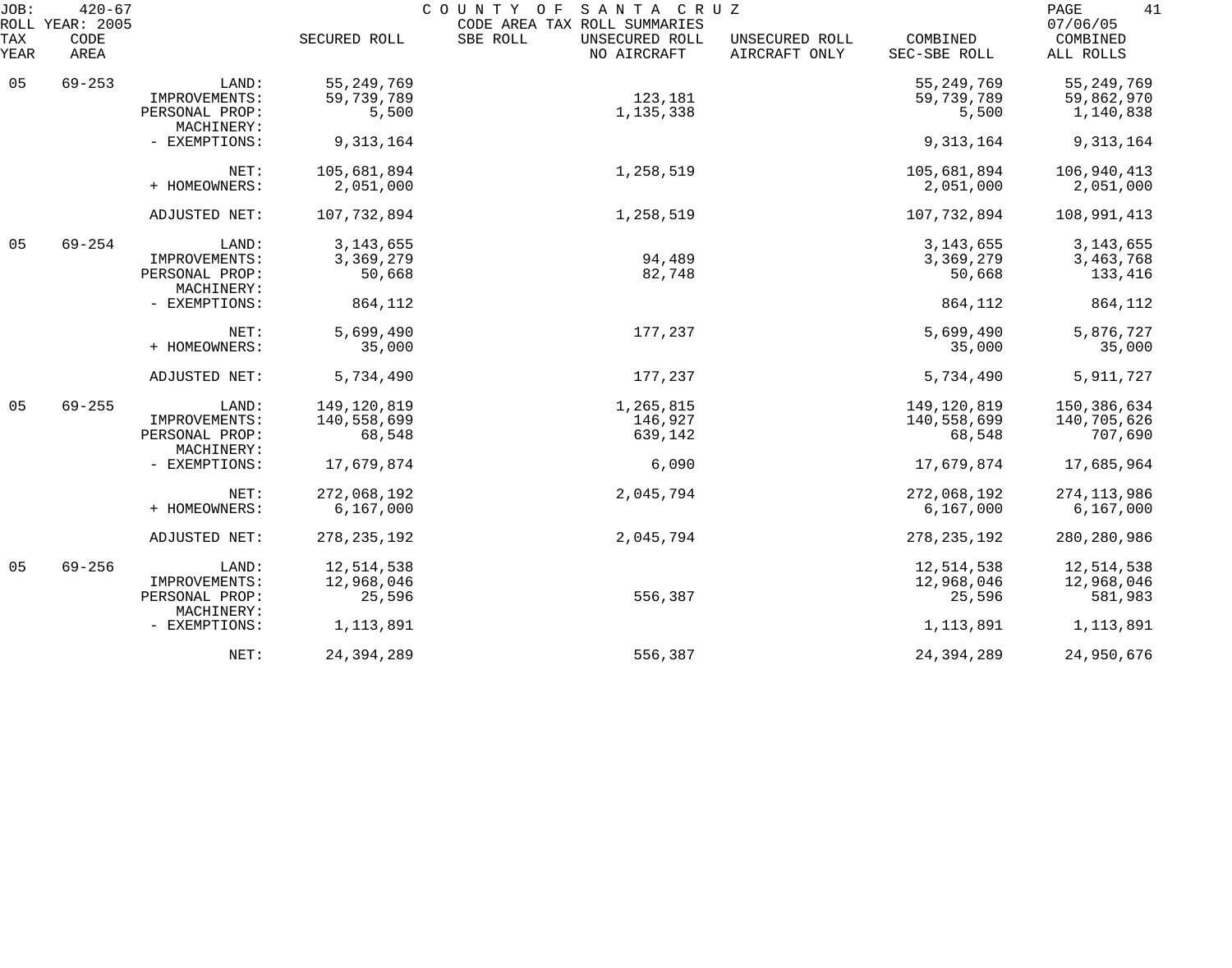| JOB:        | $420 - 67$<br>ROLL YEAR: 2005 |                                               |               | COUNTY OF SANTA CRUZ<br>CODE AREA TAX ROLL SUMMARIES |                                 |                          | 42<br>PAGE<br>07/06/05 |
|-------------|-------------------------------|-----------------------------------------------|---------------|------------------------------------------------------|---------------------------------|--------------------------|------------------------|
| TAX<br>YEAR | CODE<br>AREA                  |                                               | SECURED ROLL  | SBE ROLL<br>UNSECURED ROLL<br>NO AIRCRAFT            | UNSECURED ROLL<br>AIRCRAFT ONLY | COMBINED<br>SEC-SBE ROLL | COMBINED<br>ALL ROLLS  |
|             |                               | + HOMEOWNERS:                                 | 551,600       |                                                      |                                 | 551,600                  | 551,600                |
|             |                               | ADJUSTED NET:                                 | 24,945,889    | 556,387                                              |                                 | 24,945,889               | 25,502,276             |
| 05          | $69 - 257$                    | LAND:                                         | 30, 437, 160  |                                                      |                                 | 30, 437, 160             | 30, 437, 160           |
|             |                               | IMPROVEMENTS:                                 | 26, 485, 668  | 252,321                                              |                                 | 26,485,668               | 26,737,989             |
|             |                               | PERSONAL PROP:<br>MACHINERY:                  | 440,269       | 242,401                                              |                                 | 440,269                  | 682,670                |
|             |                               | - EXEMPTIONS:                                 | 1,350,985     |                                                      |                                 | 1,350,985                | 1,350,985              |
|             |                               | NET:                                          | 56,012,112    | 494,722                                              |                                 | 56,012,112               | 56,506,834             |
|             |                               | + HOMEOWNERS:                                 | 1,250,200     |                                                      |                                 | 1,250,200                | 1,250,200              |
|             |                               | ADJUSTED NET:                                 | 57, 262, 312  | 494,722                                              |                                 | 57, 262, 312             | 57,757,034             |
| 05          | $69 - 258$                    | LAND:                                         | 294, 575, 933 | 33,609                                               |                                 | 294, 575, 933            | 294,609,542            |
|             |                               | IMPROVEMENTS:                                 | 255, 142, 788 | 4,616,190                                            |                                 | 255, 142, 788            | 259,758,978            |
|             |                               | PERSONAL PROP:                                | 7,984,620     | 11,235,848                                           |                                 | 7,984,620                | 19,220,468             |
|             |                               | MACHINERY:                                    | 34,991        |                                                      |                                 | 34,991                   | 34,991                 |
|             |                               | - EXEMPTIONS:                                 | 18,721,169    | 65,478                                               |                                 | 18,721,169               | 18,786,647             |
|             |                               | NET:                                          | 539,017,163   | 15,820,169                                           |                                 | 539,017,163              | 554,837,332            |
|             |                               | + HOMEOWNERS:                                 | 5,223,400     |                                                      |                                 | 5,223,400                | 5,223,400              |
|             |                               | ADJUSTED NET:                                 | 544, 240, 563 | 15,820,169                                           |                                 | 544, 240, 563            | 560,060,732            |
| 05          | $69 - 259$                    | LAND:                                         | 16,891,643    |                                                      |                                 | 16,891,643               | 16,891,643             |
|             |                               | IMPROVEMENTS:                                 | 15,240,988    | 24,668                                               |                                 | 15,240,988               | 15,265,656             |
|             |                               | PERSONAL PROP:<br>MACHINERY:                  |               | 170,125                                              |                                 |                          | 170,125                |
|             |                               | - EXEMPTIONS:                                 | 4,666,249     | 132,537                                              |                                 | 4,666,249                | 4,798,786              |
|             |                               | NET:                                          | 27, 466, 382  | 62,256                                               |                                 | 27,466,382               | 27,528,638             |
|             |                               | + HOMEOWNERS:                                 | 273,000       |                                                      |                                 | 273,000                  | 273,000                |
|             |                               | ADJUSTED NET:                                 | 27,739,382    | 62,256                                               |                                 | 27,739,382               | 27,801,638             |
| 05          | $69 - 260$                    | LAND:                                         | 2,345,749     |                                                      |                                 | 2,345,749                | 2,345,749              |
|             |                               | IMPROVEMENTS:<br>PERSONAL PROP:<br>MACHINERY: | 417,711       | 173,288                                              |                                 | 417,711                  | 417,711<br>173,288     |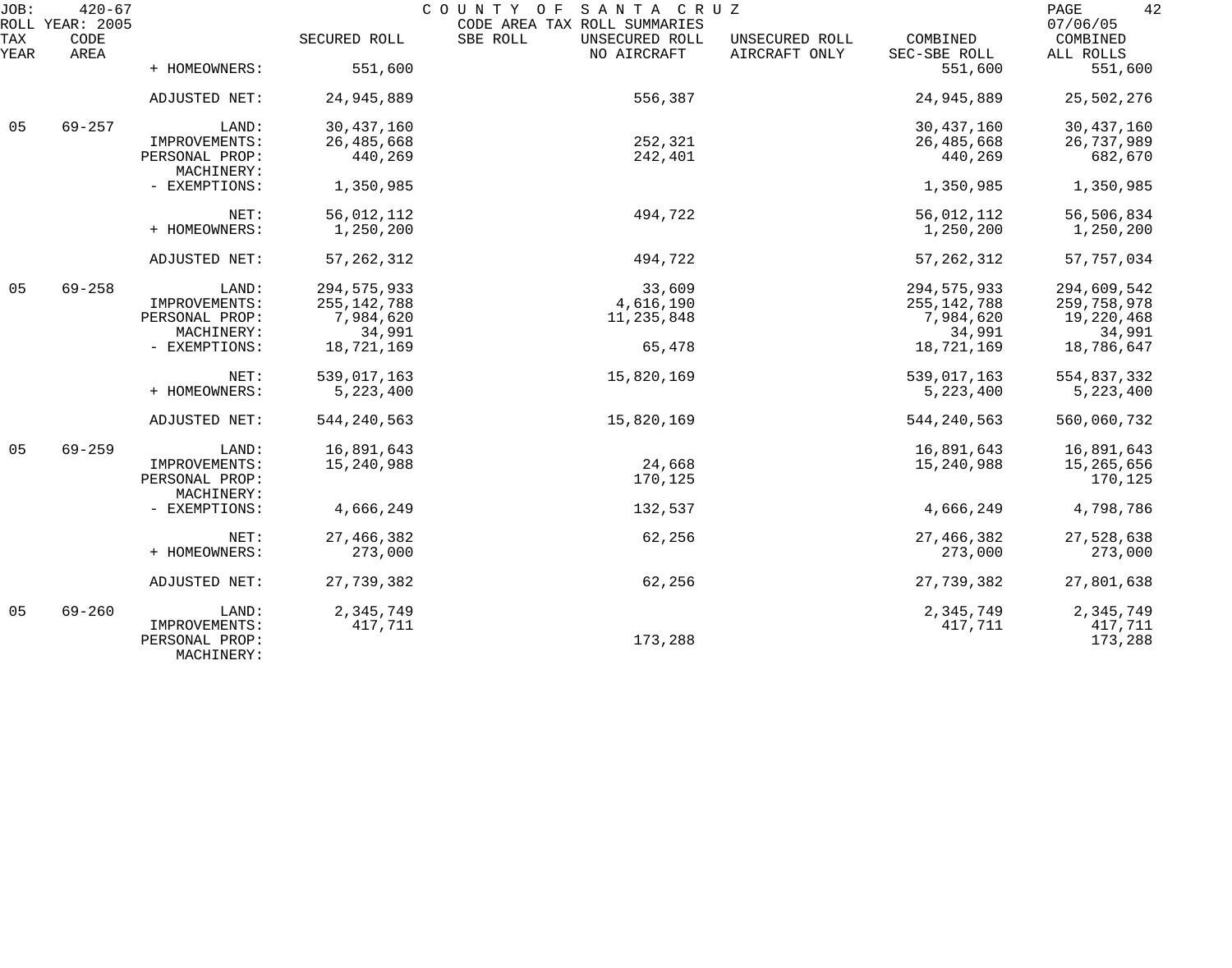| JOB:        | $420 - 67$<br>ROLL YEAR: 2005 |                              |               |          | COUNTY OF SANTA CRUZ<br>CODE AREA TAX ROLL SUMMARIES |                                 |                          | 43<br>PAGE<br>07/06/05 |
|-------------|-------------------------------|------------------------------|---------------|----------|------------------------------------------------------|---------------------------------|--------------------------|------------------------|
| TAX<br>YEAR | CODE<br>AREA                  |                              | SECURED ROLL  | SBE ROLL | UNSECURED ROLL<br>NO AIRCRAFT                        | UNSECURED ROLL<br>AIRCRAFT ONLY | COMBINED<br>SEC-SBE ROLL | COMBINED<br>ALL ROLLS  |
|             |                               | - EXEMPTIONS:                | 19,013        |          |                                                      |                                 | 19,013                   | 19,013                 |
|             |                               | NET:                         | 2,744,447     |          | 173,288                                              |                                 | 2,744,447                | 2,917,735              |
|             |                               | + HOMEOWNERS:                | 7,000         |          |                                                      |                                 | 7,000                    | 7,000                  |
|             |                               | ADJUSTED NET:                | 2,751,447     |          | 173,288                                              |                                 | 2,751,447                | 2,924,735              |
| 05          | $69 - 261$                    | LAND:                        | 159,560,885   |          |                                                      |                                 | 159,560,885              | 159,560,885            |
|             |                               | IMPROVEMENTS:                | 103,086,113   |          | 444,872                                              |                                 | 103,086,113              | 103,530,985            |
|             |                               | PERSONAL PROP:<br>MACHINERY: | 157,135       |          | 69,022                                               |                                 | 157,135                  | 226,157                |
|             |                               | - EXEMPTIONS:                | 212,225       |          |                                                      |                                 | 212,225                  | 212,225                |
|             |                               | NET:                         | 262,591,908   |          | 513,894                                              |                                 | 262,591,908              | 263, 105, 802          |
|             |                               | + HOMEOWNERS:                | 210,000       |          |                                                      |                                 | 210,000                  | 210,000                |
|             |                               | ADJUSTED NET:                | 262,801,908   |          | 513,894                                              |                                 | 262,801,908              | 263, 315, 802          |
| 05          | $69 - 262$                    | LAND:                        | 210, 103, 428 | 8,249    | 57,134                                               |                                 | 210, 111, 677            | 210,168,811            |
|             |                               | IMPROVEMENTS:                | 166, 102, 145 | 6,193    | 632,147                                              |                                 | 166,108,338              | 166,740,485            |
|             |                               | PERSONAL PROP:               | 586,282       | 3,545    | 7,230,327                                            |                                 | 589,827                  | 7,820,154              |
|             |                               | MACHINERY:                   | 170,520       |          |                                                      |                                 | 170,520                  | 170,520                |
|             |                               | - EXEMPTIONS:                | 17,449,017    |          |                                                      |                                 | 17,449,017               | 17,449,017             |
|             |                               | NET:                         | 359, 513, 358 | 17,987   | 7,919,608                                            |                                 | 359,531,345              | 367,450,953            |
|             |                               | + HOMEOWNERS:                | 4,138,337     |          |                                                      |                                 | 4,138,337                | 4,138,337              |
|             |                               | ADJUSTED NET:                | 363,651,695   |          | 7,919,608                                            |                                 | 363,669,682              | 371,589,290            |
| 05          | $69 - 263$                    | LAND:                        | 9, 414, 993   |          |                                                      |                                 | 9,414,993                | 9, 414, 993            |
|             |                               | IMPROVEMENTS:                | 11,893,621    |          |                                                      |                                 | 11,893,621               | 11,893,621             |
|             |                               | PERSONAL PROP:               |               |          | 130,717                                              |                                 |                          | 130,717                |
|             |                               | MACHINERY:                   |               |          |                                                      |                                 |                          |                        |
|             |                               | - EXEMPTIONS:                | 254,275       |          |                                                      |                                 | 254,275                  | 254,275                |
|             |                               | NET:                         | 21,054,339    |          | 130,717                                              |                                 | 21,054,339               | 21,185,056             |
|             |                               | + HOMEOWNERS:                | 154,000       |          |                                                      |                                 | 154,000                  | 154,000                |
|             |                               | ADJUSTED NET:                | 21, 208, 339  |          | 130,717                                              |                                 | 21,208,339               | 21,339,056             |
| 05          | $69 - 264$                    | LAND:                        | 131,827,749   |          |                                                      |                                 | 131,827,749              | 131,827,749            |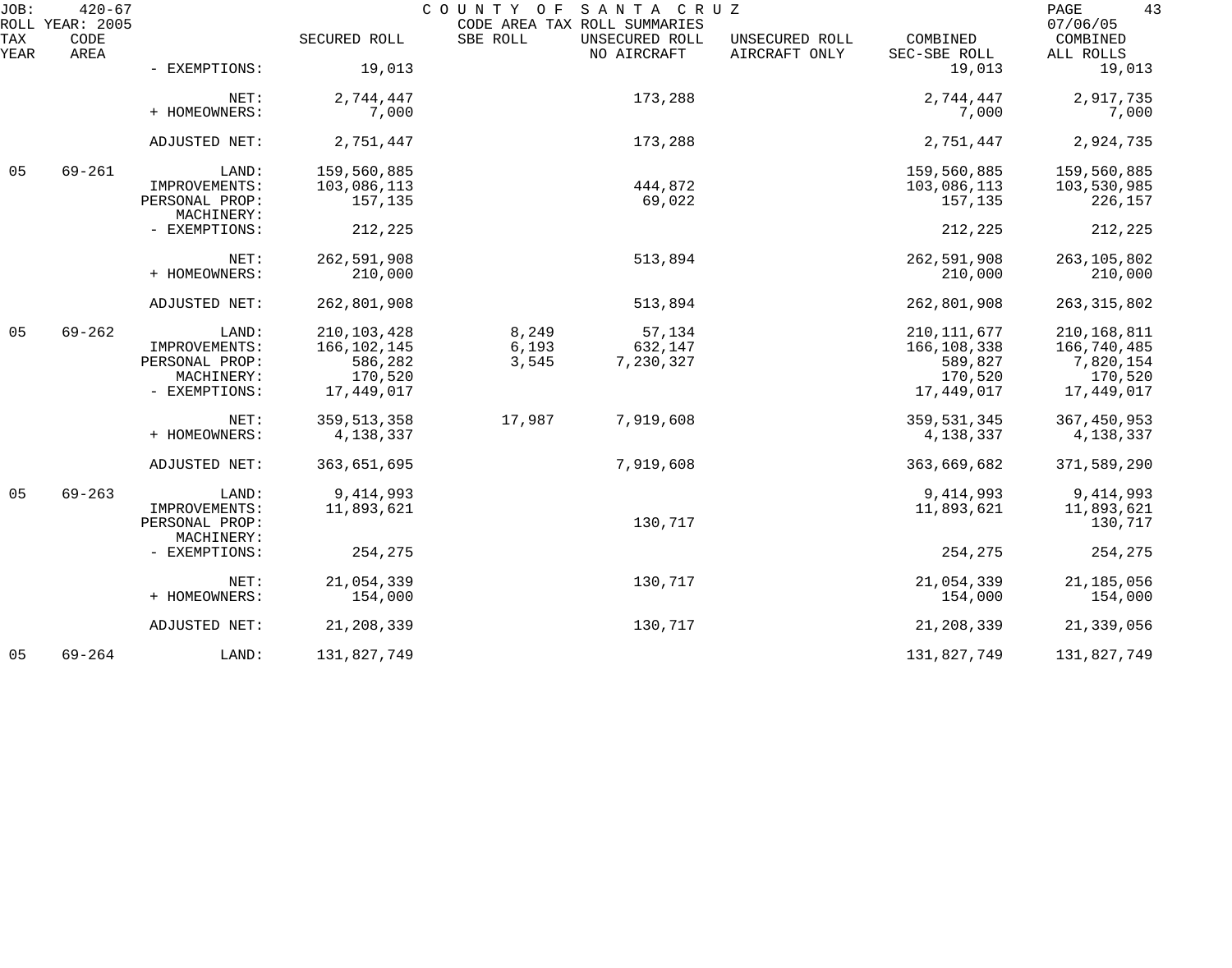| JOB:        | $420 - 67$                      |                              |               | COUNTY OF                                | SANTA CRUZ                    |                                 |                          | 44<br>PAGE                        |
|-------------|---------------------------------|------------------------------|---------------|------------------------------------------|-------------------------------|---------------------------------|--------------------------|-----------------------------------|
| TAX<br>YEAR | ROLL YEAR: 2005<br>CODE<br>AREA |                              | SECURED ROLL  | CODE AREA TAX ROLL SUMMARIES<br>SBE ROLL | UNSECURED ROLL<br>NO AIRCRAFT | UNSECURED ROLL<br>AIRCRAFT ONLY | COMBINED<br>SEC-SBE ROLL | 07/06/05<br>COMBINED<br>ALL ROLLS |
|             |                                 | IMPROVEMENTS:                | 127,024,637   |                                          | 71,313                        |                                 | 127,024,637              | 127,095,950                       |
|             |                                 | PERSONAL PROP:<br>MACHINERY: | 57,023        |                                          | 2,621,351                     |                                 | 57,023                   | 2,678,374                         |
|             |                                 | - EXEMPTIONS:                | 8,024,888     |                                          | 10,101                        |                                 | 8,024,888                | 8,034,989                         |
|             |                                 | NET:                         | 250,884,521   |                                          | 2,682,563                     |                                 | 250,884,521              | 253,567,084                       |
|             |                                 | + HOMEOWNERS:                | 2,686,600     |                                          |                               |                                 | 2,686,600                | 2,686,600                         |
|             |                                 | ADJUSTED NET:                | 253, 571, 121 |                                          | 2,682,563                     |                                 | 253,571,121              | 256, 253, 684                     |
| 05          | $69 - 265$                      | LAND:                        | 34,160,002    |                                          |                               |                                 | 34,160,002               | 34,160,002                        |
|             |                                 | IMPROVEMENTS:                | 35, 265, 666  |                                          |                               |                                 | 35,265,666               | 35,265,666                        |
|             |                                 | PERSONAL PROP:<br>MACHINERY: | 17,137        |                                          | 438,375                       |                                 | 17,137                   | 455,512                           |
|             |                                 | - EXEMPTIONS:                | 784,316       |                                          |                               |                                 | 784,316                  | 784,316                           |
|             |                                 | NET:                         | 68,658,489    |                                          | 438,375                       |                                 | 68,658,489               | 69,096,864                        |
|             |                                 | + HOMEOWNERS:                | 782,600       |                                          |                               |                                 | 782,600                  | 782,600                           |
|             |                                 | ADJUSTED NET:                | 69, 441, 089  |                                          | 438,375                       |                                 | 69, 441, 089             | 69,879,464                        |
| 05          | $69 - 266$                      | LAND:                        | 45,908,390    |                                          |                               |                                 | 45,908,390               | 45,908,390                        |
|             |                                 | IMPROVEMENTS:                | 33, 136, 259  |                                          |                               |                                 | 33, 136, 259             | 33, 136, 259                      |
|             |                                 | PERSONAL PROP:<br>MACHINERY: | 31,252        |                                          | 87,662                        |                                 | 31,252                   | 118,914                           |
|             |                                 | - EXEMPTIONS:                | 830,292       |                                          |                               |                                 | 830,292                  | 830,292                           |
|             |                                 | NET:                         | 78, 245, 609  |                                          | 87,662                        |                                 | 78, 245, 609             | 78, 333, 271                      |
|             |                                 | + HOMEOWNERS:                | 742,000       |                                          |                               |                                 | 742,000                  | 742,000                           |
|             |                                 | ADJUSTED NET:                | 78,987,609    |                                          | 87,662                        |                                 | 78,987,609               | 79,075,271                        |
| 05          | $69 - 267$                      | LAND:                        | 293, 235, 508 | 37                                       | 2,068,874                     |                                 | 293, 235, 545            | 295, 304, 419                     |
|             |                                 | IMPROVEMENTS:                | 230,634,277   | 28                                       | 364,221                       |                                 | 230,634,305              | 230,998,526                       |
|             |                                 | PERSONAL PROP:<br>MACHINERY: | 11,379        | 16                                       | 1,105,406                     |                                 | 11,395                   | 1,116,801                         |
|             |                                 | - EXEMPTIONS:                | 8,246,148     |                                          | 10,040                        |                                 | 8,246,148                | 8,256,188                         |
|             |                                 | NET:                         | 515,635,016   | 81                                       | 3,528,461                     |                                 | 515,635,097              | 519, 163, 558                     |
|             |                                 | + HOMEOWNERS:                | 3,488,800     |                                          |                               |                                 | 3,488,800                | 3,488,800                         |
|             |                                 | ADJUSTED NET:                | 519, 123, 816 |                                          | 3,528,461                     |                                 | 519, 123, 897            | 522,652,358                       |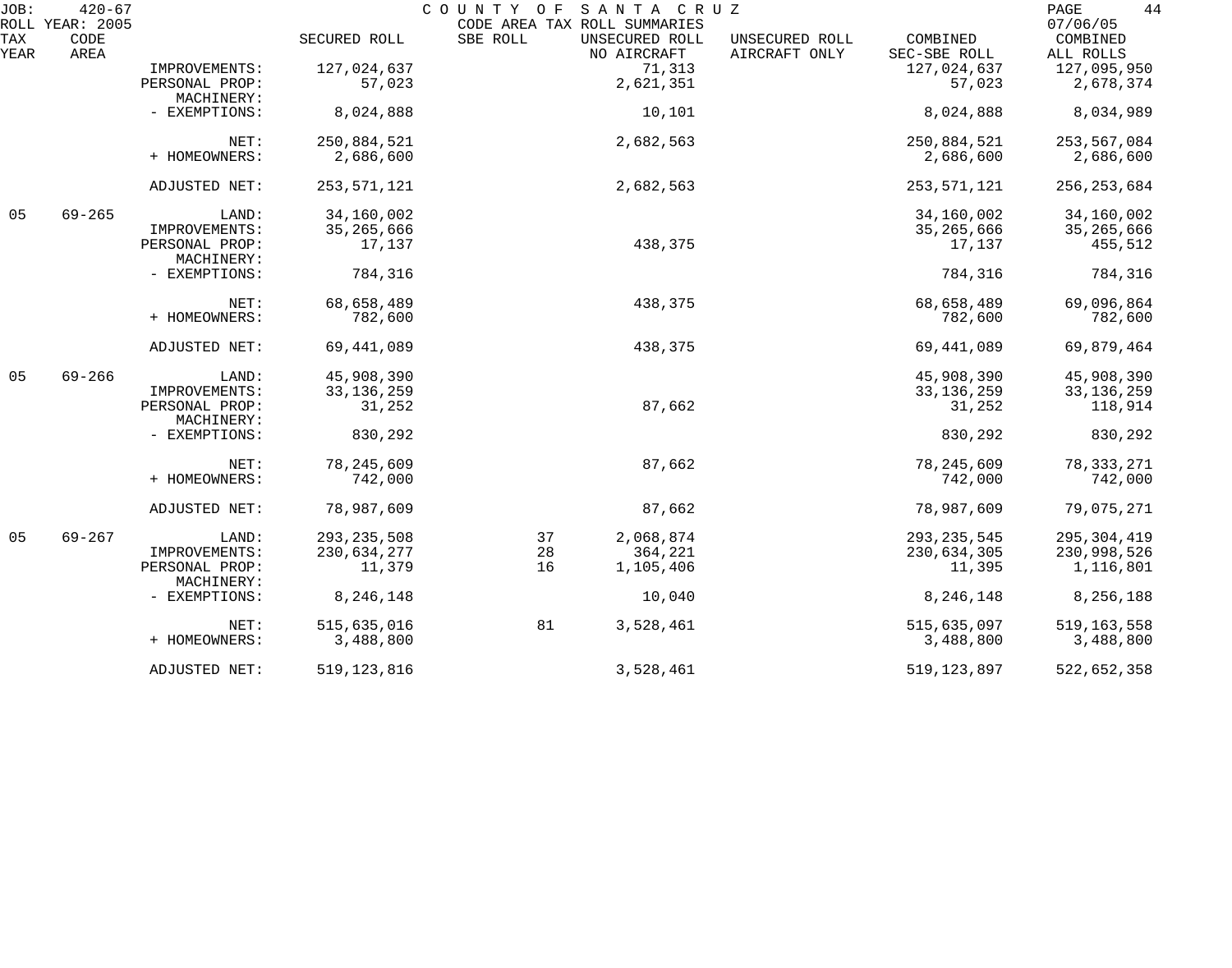| JOB: | $420 - 67$              |                |               | COUNTY OF | SANTA CRUZ                                     |                |               | 45<br>PAGE           |
|------|-------------------------|----------------|---------------|-----------|------------------------------------------------|----------------|---------------|----------------------|
| TAX  | ROLL YEAR: 2005<br>CODE |                | SECURED ROLL  | SBE ROLL  | CODE AREA TAX ROLL SUMMARIES<br>UNSECURED ROLL | UNSECURED ROLL | COMBINED      | 07/06/05<br>COMBINED |
| YEAR | AREA                    |                |               |           | NO AIRCRAFT                                    | AIRCRAFT ONLY  | SEC-SBE ROLL  | ALL ROLLS            |
| 05   | $69 - 268$              | LAND:          | 97, 152, 350  |           |                                                |                | 97, 152, 350  | 97, 152, 350         |
|      |                         | IMPROVEMENTS:  | 62,288,028    |           |                                                |                | 62,288,028    | 62,288,028           |
|      |                         |                |               |           | 166,039                                        |                |               |                      |
|      |                         | PERSONAL PROP: | 3,190,914     |           |                                                |                | 3,190,914     | 3,356,953            |
|      |                         | MACHINERY:     | 129,369       |           |                                                |                | 129,369       | 129,369              |
|      |                         | - EXEMPTIONS:  | 168,000       |           |                                                |                | 168,000       | 168,000              |
|      |                         | NET:           | 162,592,661   |           | 166,039                                        |                | 162,592,661   | 162,758,700          |
|      |                         | + HOMEOWNERS:  | 168,000       |           |                                                |                | 168,000       | 168,000              |
|      |                         |                |               |           |                                                |                |               |                      |
|      |                         | ADJUSTED NET:  | 162,760,661   |           | 166,039                                        |                | 162,760,661   | 162,926,700          |
| 05   | $69 - 270$              | LAND:          | 236,835,261   | 24,177    | 48,242                                         |                | 236,859,438   | 236,907,680          |
|      |                         | IMPROVEMENTS:  | 178,472,716   | 18,151    | 216,991                                        |                | 178,490,867   | 178,707,858          |
|      |                         | PERSONAL PROP: | 400,982       | 10,391    | 892,531                                        |                | 411,373       | 1,303,904            |
|      |                         | MACHINERY:     |               |           |                                                |                |               |                      |
|      |                         | - EXEMPTIONS:  | 7,435,305     |           |                                                |                | 7,435,305     | 7,435,305            |
|      |                         |                |               |           |                                                |                |               |                      |
|      |                         | NET:           | 408, 273, 654 | 52,719    | 1,157,764                                      |                | 408, 326, 373 | 409, 484, 137        |
|      |                         | + HOMEOWNERS:  | 4,299,400     |           |                                                |                | 4,299,400     | 4,299,400            |
|      |                         | ADJUSTED NET:  | 412,573,054   |           | 1,157,764                                      |                | 412,625,773   | 413,783,537          |
| 05   | $69 - 271$              | LAND:          | 4,973,891     |           |                                                |                | 4,973,891     | 4,973,891            |
|      |                         | IMPROVEMENTS:  | 4,941,418     |           |                                                |                | 4,941,418     | 4,941,418            |
|      |                         | PERSONAL PROP: |               |           |                                                |                |               |                      |
|      |                         | MACHINERY:     |               |           |                                                |                |               |                      |
|      |                         |                |               |           |                                                |                |               |                      |
|      |                         | - EXEMPTIONS:  | 91,000        |           |                                                |                | 91,000        | 91,000               |
|      |                         | NET:           | 9,824,309     |           |                                                |                | 9,824,309     | 9,824,309            |
|      |                         | + HOMEOWNERS:  | 91,000        |           |                                                |                | 91,000        | 91,000               |
|      |                         |                |               |           |                                                |                |               |                      |
|      |                         | ADJUSTED NET:  | 9,915,309     |           |                                                |                | 9,915,309     | 9,915,309            |
| 05   | $69 - 272$              | LAND:          | 20,999,632    |           |                                                |                | 20,999,632    | 20,999,632           |
|      |                         | IMPROVEMENTS:  | 10,868,884    |           |                                                |                | 10,868,884    | 10,868,884           |
|      |                         | PERSONAL PROP: |               |           | 23,766                                         |                |               | 23,766               |
|      |                         | MACHINERY:     |               |           |                                                |                |               |                      |
|      |                         | - EXEMPTIONS:  | 718,200       |           |                                                |                | 718,200       | 718,200              |
|      |                         |                |               |           |                                                |                |               |                      |
|      |                         | NET:           | 31, 150, 316  |           | 23,766                                         |                | 31, 150, 316  | 31, 174, 082         |
|      |                         | + HOMEOWNERS:  | 718,200       |           |                                                |                | 718,200       | 718,200              |
|      |                         | ADJUSTED NET:  | 31,868,516    |           | 23,766                                         |                | 31,868,516    | 31,892,282           |
|      |                         |                |               |           |                                                |                |               |                      |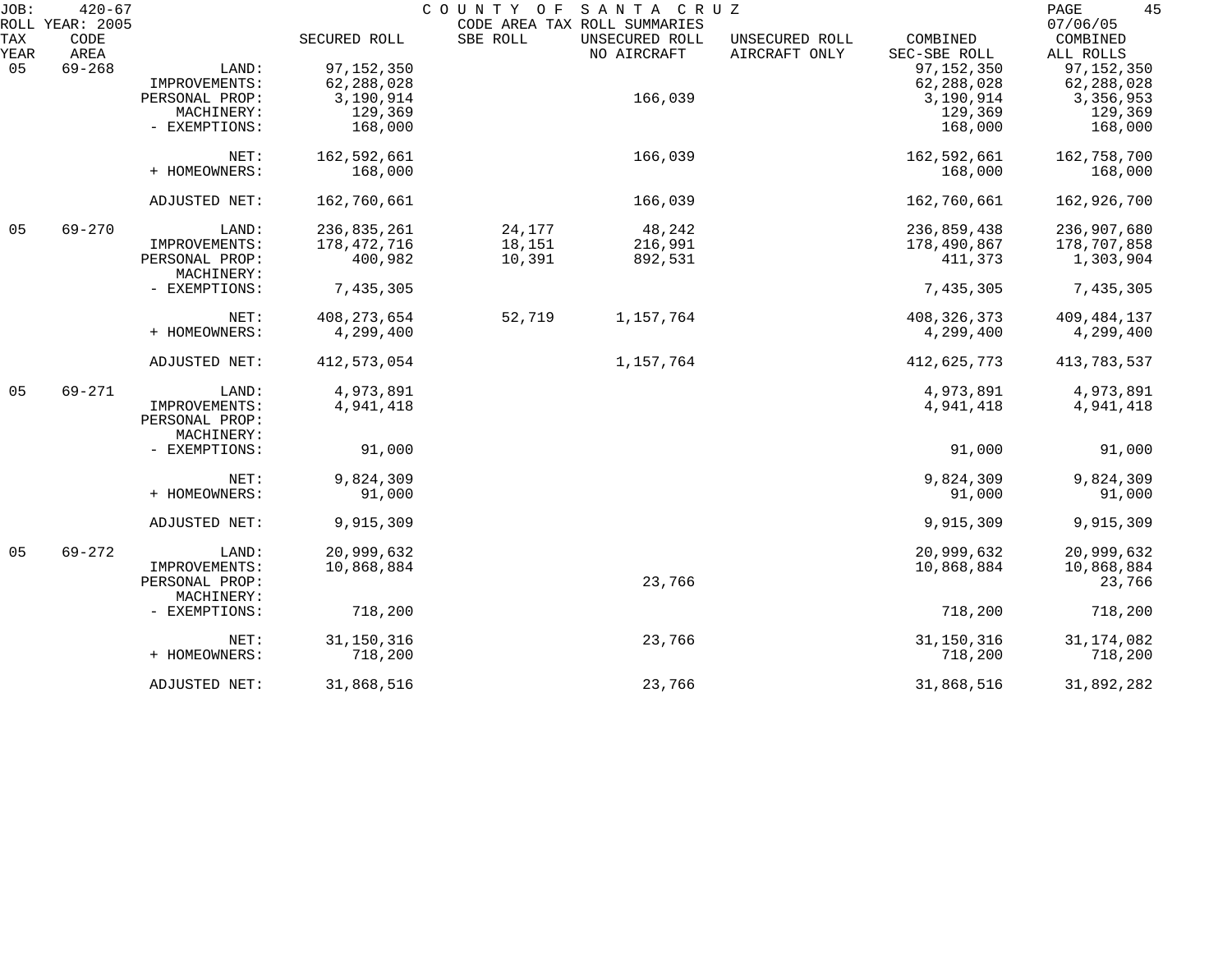| JOB:        | $420 - 67$<br>ROLL YEAR: 2005 |                                                                         |                                        | COUNTY OF SANTA CRUZ       | CODE AREA TAX ROLL SUMMARIES  |                                 |                                       | 46<br>PAGE<br>07/06/05                   |
|-------------|-------------------------------|-------------------------------------------------------------------------|----------------------------------------|----------------------------|-------------------------------|---------------------------------|---------------------------------------|------------------------------------------|
| TAX<br>YEAR | CODE<br>AREA                  |                                                                         | SECURED ROLL                           | SBE ROLL                   | UNSECURED ROLL<br>NO AIRCRAFT | UNSECURED ROLL<br>AIRCRAFT ONLY | COMBINED<br>SEC-SBE ROLL              | COMBINED<br>ALL ROLLS                    |
| 05          | $69 - 273$                    | LAND:<br>IMPROVEMENTS:                                                  | 1,075,251,827<br>791, 204, 654         | 214,705<br>45,199          | 2,429,288<br>8,330,635        |                                 | 1,075,466,532<br>791, 249, 853        | 1,077,895,820<br>799,580,488             |
|             |                               | PERSONAL PROP:<br>MACHINERY:                                            | 1,517,308<br>386,182                   | 25,875                     | 16,597,318                    |                                 | 1,543,183<br>386,182                  | 18,140,501<br>386,182                    |
|             |                               | - EXEMPTIONS:                                                           | 30, 348, 666                           |                            | 1,337,232                     |                                 | 30, 348, 666                          | 31,685,898                               |
|             |                               | NET:<br>+ HOMEOWNERS:                                                   | 1,838,011,305<br>16,648,800            | 285,779                    | 26,020,009                    |                                 | 1,838,297,084<br>16,648,800           | 1,864,317,093<br>16,648,800              |
|             |                               | ADJUSTED NET:                                                           | 1,854,660,105                          |                            | 26,020,009                    |                                 | 1,854,945,884                         | 1,880,965,893                            |
| 05          | $69 - 274$                    | LAND:<br>IMPROVEMENTS:<br>PERSONAL PROP:<br>MACHINERY:                  | 15,935,523<br>18,261,010               |                            | 7,228<br>7,228<br>45,903      |                                 | 15,935,523<br>18,261,010              | 15,942,751<br>18,268,238<br>45,903       |
|             |                               | - EXEMPTIONS:                                                           | 327,600                                |                            |                               |                                 | 327,600                               | 327,600                                  |
|             |                               | NET:<br>+ HOMEOWNERS:                                                   | 33,868,933<br>327,600                  |                            | 60,359                        |                                 | 33,868,933<br>327,600                 | 33,929,292<br>327,600                    |
|             |                               | ADJUSTED NET:                                                           | 34, 196, 533                           |                            | 60,359                        |                                 | 34, 196, 533                          | 34, 256, 892                             |
| 05          | $69 - 275$                    | LAND:<br>IMPROVEMENTS:<br>PERSONAL PROP:<br>MACHINERY:                  | 122, 208, 676<br>98, 417, 855<br>3,900 | 55,068<br>41,343<br>23,667 | 15,693<br>407,947             |                                 | 122, 263, 744<br>98,459,198<br>27,567 | 122, 263, 744<br>98, 474, 891<br>435,514 |
|             |                               | - EXEMPTIONS:                                                           | 2,814,190                              |                            |                               |                                 | 2,814,190                             | 2,814,190                                |
|             |                               | NET:<br>+ HOMEOWNERS:                                                   | 217,816,241<br>2,532,600               | 120,078                    | 423,640                       |                                 | 217,936,319<br>2,532,600              | 218, 359, 959<br>2,532,600               |
|             |                               | ADJUSTED NET:                                                           | 220, 348, 841                          |                            | 423,640                       |                                 | 220,468,919                           | 220,892,559                              |
| 05          | $69 - 276$                    | LAND:<br>IMPROVEMENTS:<br>PERSONAL PROP:<br>MACHINERY:<br>- EXEMPTIONS: | 656,220<br>452,033                     |                            |                               |                                 | 656,220<br>452,033                    | 656,220<br>452,033                       |
|             |                               | NET:                                                                    | 1,108,253                              |                            |                               |                                 | 1,108,253                             | 1,108,253                                |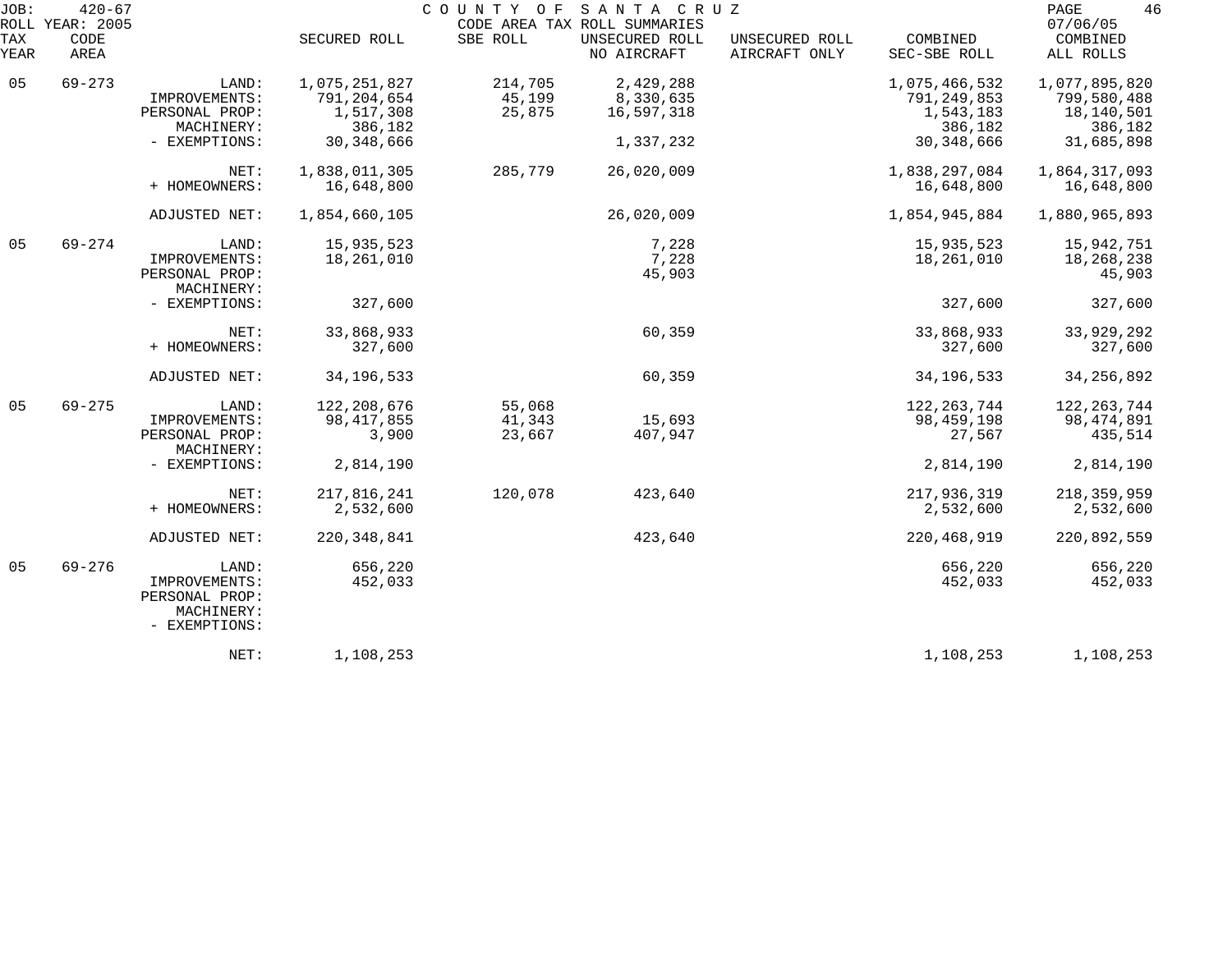| JOB:        | $420 - 67$<br>ROLL YEAR: 2005 |                                               |                        | COUNTY OF SANTA CRUZ<br>CODE AREA TAX ROLL SUMMARIES |                                 |                          | 47<br>PAGE<br>07/06/05  |
|-------------|-------------------------------|-----------------------------------------------|------------------------|------------------------------------------------------|---------------------------------|--------------------------|-------------------------|
| TAX<br>YEAR | CODE<br>AREA                  |                                               | SECURED ROLL           | SBE ROLL<br>UNSECURED ROLL<br>NO AIRCRAFT            | UNSECURED ROLL<br>AIRCRAFT ONLY | COMBINED<br>SEC-SBE ROLL | COMBINED<br>ALL ROLLS   |
|             |                               | + HOMEOWNERS:                                 |                        |                                                      |                                 |                          |                         |
|             |                               | ADJUSTED NET:                                 | 1,108,253              |                                                      |                                 | 1,108,253                | 1,108,253               |
| 05          | $69 - 277$                    | LAND:                                         | 12,094,905             |                                                      |                                 | 12,094,905               | 12,094,905              |
|             |                               | IMPROVEMENTS:<br>PERSONAL PROP:<br>MACHINERY: | 8,576,740              | 27,075                                               |                                 | 8,576,740                | 8,576,740<br>27,075     |
|             |                               | - EXEMPTIONS:                                 | 239,933                |                                                      |                                 | 239,933                  | 239,933                 |
|             |                               | NET:                                          | 20, 431, 712           | 27,075                                               |                                 | 20, 431, 712             | 20,458,787              |
|             |                               | + HOMEOWNERS:                                 | 238,000                |                                                      |                                 | 238,000                  | 238,000                 |
|             |                               | ADJUSTED NET:                                 | 20,669,712             | 27,075                                               |                                 | 20,669,712               | 20,696,787              |
| 05          | $69 - 278$                    | LAND:                                         | 71,707,776             | 5,700                                                |                                 | 71,707,776               | 71, 713, 476            |
|             |                               | IMPROVEMENTS:<br>PERSONAL PROP:               | 59, 714, 702<br>31,612 | 5,700<br>123,838                                     |                                 | 59, 714, 702<br>31,612   | 59,720,402<br>155,450   |
|             |                               | MACHINERY:<br>- EXEMPTIONS:                   | 867,330                |                                                      |                                 | 867,330                  | 867,330                 |
|             |                               |                                               |                        |                                                      |                                 |                          |                         |
|             |                               | NET:<br>+ HOMEOWNERS:                         | 130,586,760<br>663,600 | 135,238                                              |                                 | 130,586,760<br>663,600   | 130,721,998<br>663,600  |
|             |                               |                                               |                        |                                                      |                                 |                          |                         |
|             |                               | ADJUSTED NET:                                 | 131,250,360            | 135,238                                              |                                 | 131,250,360              | 131,385,598             |
| 05          | $69 - 279$                    | LAND:                                         | 7,752,018              |                                                      |                                 | 7,752,018                | 7,752,018               |
|             |                               | IMPROVEMENTS:<br>PERSONAL PROP:               | 11,002,547<br>41,315   |                                                      |                                 | 11,002,547<br>41,315     | 11,002,547<br>41,315    |
|             |                               | MACHINERY:                                    |                        |                                                      |                                 |                          |                         |
|             |                               | - EXEMPTIONS:                                 | 2,651,896              |                                                      |                                 | 2,651,896                | 2,651,896               |
|             |                               | NET:                                          | 16, 143, 984           |                                                      |                                 | 16, 143, 984             | 16,143,984              |
|             |                               | + HOMEOWNERS:                                 | 70,000                 |                                                      |                                 | 70,000                   | 70,000                  |
|             |                               | ADJUSTED NET:                                 | 16, 213, 984           |                                                      |                                 | 16, 213, 984             | 16, 213, 984            |
| 05          | $69 - 280$                    | LAND:                                         | 100,538,017            | 1,896                                                |                                 | 100,539,913              | 100,539,913             |
|             |                               | IMPROVEMENTS:<br>PERSONAL PROP:<br>MACHINERY: | 85,341,834             | 1,424<br>815<br>123,067                              |                                 | 85, 343, 258<br>815      | 85, 343, 258<br>123,882 |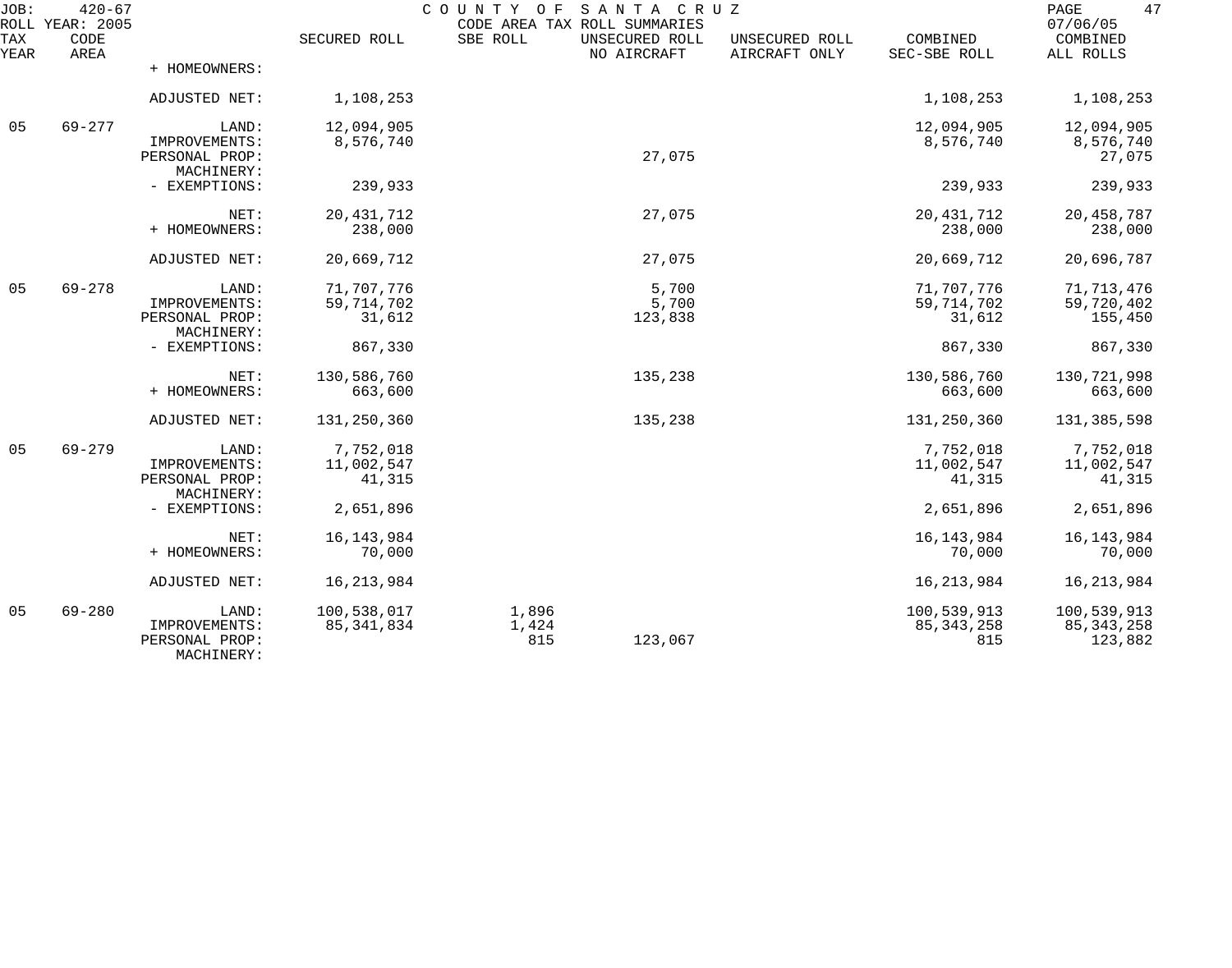| JOB:        | $420 - 67$<br>ROLL YEAR: 2005 |                              |              |          | COUNTY OF SANTA CRUZ<br>CODE AREA TAX ROLL SUMMARIES |                                 |                          | 48<br>PAGE<br>07/06/05 |
|-------------|-------------------------------|------------------------------|--------------|----------|------------------------------------------------------|---------------------------------|--------------------------|------------------------|
| TAX<br>YEAR | CODE<br>AREA                  |                              | SECURED ROLL | SBE ROLL | UNSECURED ROLL<br>NO AIRCRAFT                        | UNSECURED ROLL<br>AIRCRAFT ONLY | COMBINED<br>SEC-SBE ROLL | COMBINED<br>ALL ROLLS  |
|             |                               | - EXEMPTIONS:                | 3,329,930    |          |                                                      |                                 | 3,329,930                | 3,329,930              |
|             |                               | NET:                         | 182,549,921  | 4,135    | 123,067                                              |                                 | 182,554,056              | 182,677,123            |
|             |                               | + HOMEOWNERS:                | 2,289,000    |          |                                                      |                                 | 2,289,000                | 2,289,000              |
|             |                               | ADJUSTED NET:                | 184,838,921  |          | 123,067                                              |                                 | 184,843,056              | 184,966,123            |
| 05          | $69 - 281$                    | LAND:                        | 28,032,122   |          |                                                      |                                 | 28,032,122               | 28,032,122             |
|             |                               | IMPROVEMENTS:                | 25, 276, 349 |          |                                                      |                                 | 25, 276, 349             | 25, 276, 349           |
|             |                               | PERSONAL PROP:<br>MACHINERY: | 9,750        |          | 24,526                                               |                                 | 9,750                    | 34,276                 |
|             |                               | - EXEMPTIONS:                | 517,292      |          |                                                      |                                 | 517,292                  | 517,292                |
|             |                               | NET:                         | 52,800,929   |          | 24,526                                               |                                 | 52,800,929               | 52,825,455             |
|             |                               | + HOMEOWNERS:                | 502,600      |          |                                                      |                                 | 502,600                  | 502,600                |
|             |                               | ADJUSTED NET:                | 53, 303, 529 |          | 24,526                                               |                                 | 53, 303, 529             | 53, 328, 055           |
| 05          | $69 - 282$                    | LAND:                        | 44, 444, 920 | 35,510   | 40,030                                               |                                 | 44,480,430               | 44,520,460             |
|             |                               | IMPROVEMENTS:                | 40,280,148   | 13,049   | 233,221                                              |                                 | 40, 293, 197             | 40,526,418             |
|             |                               | PERSONAL PROP:               | 1,853,928    | 7,470    | 2,032,953                                            |                                 | 1,861,398                | 3,894,351              |
|             |                               | MACHINERY:                   | 206,665      |          |                                                      |                                 | 206,665                  | 206,665                |
|             |                               | - EXEMPTIONS:                | 421,903      |          |                                                      |                                 | 421,903                  | 421,903                |
|             |                               | NET:                         | 86, 363, 758 | 56,029   | 2,306,204                                            |                                 | 86, 419, 787             | 88,725,991             |
|             |                               | + HOMEOWNERS:                | 315,000      |          |                                                      |                                 | 315,000                  | 315,000                |
|             |                               | ADJUSTED NET:                | 86,678,758   |          | 2,306,204                                            |                                 | 86,734,787               | 89,040,991             |
| 05          | $69 - 283$                    | LAND:                        |              | 888      |                                                      |                                 | 888                      | 888                    |
|             |                               | IMPROVEMENTS:                |              | 667      |                                                      |                                 | 667                      | 667                    |
|             |                               | PERSONAL PROP:               |              | 382      |                                                      |                                 | 382                      | 382                    |
|             |                               | MACHINERY:                   |              |          |                                                      |                                 |                          |                        |
|             |                               | - EXEMPTIONS:                |              |          |                                                      |                                 |                          |                        |
|             |                               | NET:                         |              | 1,937    |                                                      |                                 | 1,937                    | 1,937                  |
|             |                               | + HOMEOWNERS:                |              |          |                                                      |                                 |                          |                        |
|             |                               | ADJUSTED NET:                |              |          |                                                      |                                 | 1,937                    | 1,937                  |
| 05          | $69 - 284$                    | LAND:                        | 1,318,133    | 9,201    |                                                      |                                 | 1,327,334                | 1,327,334              |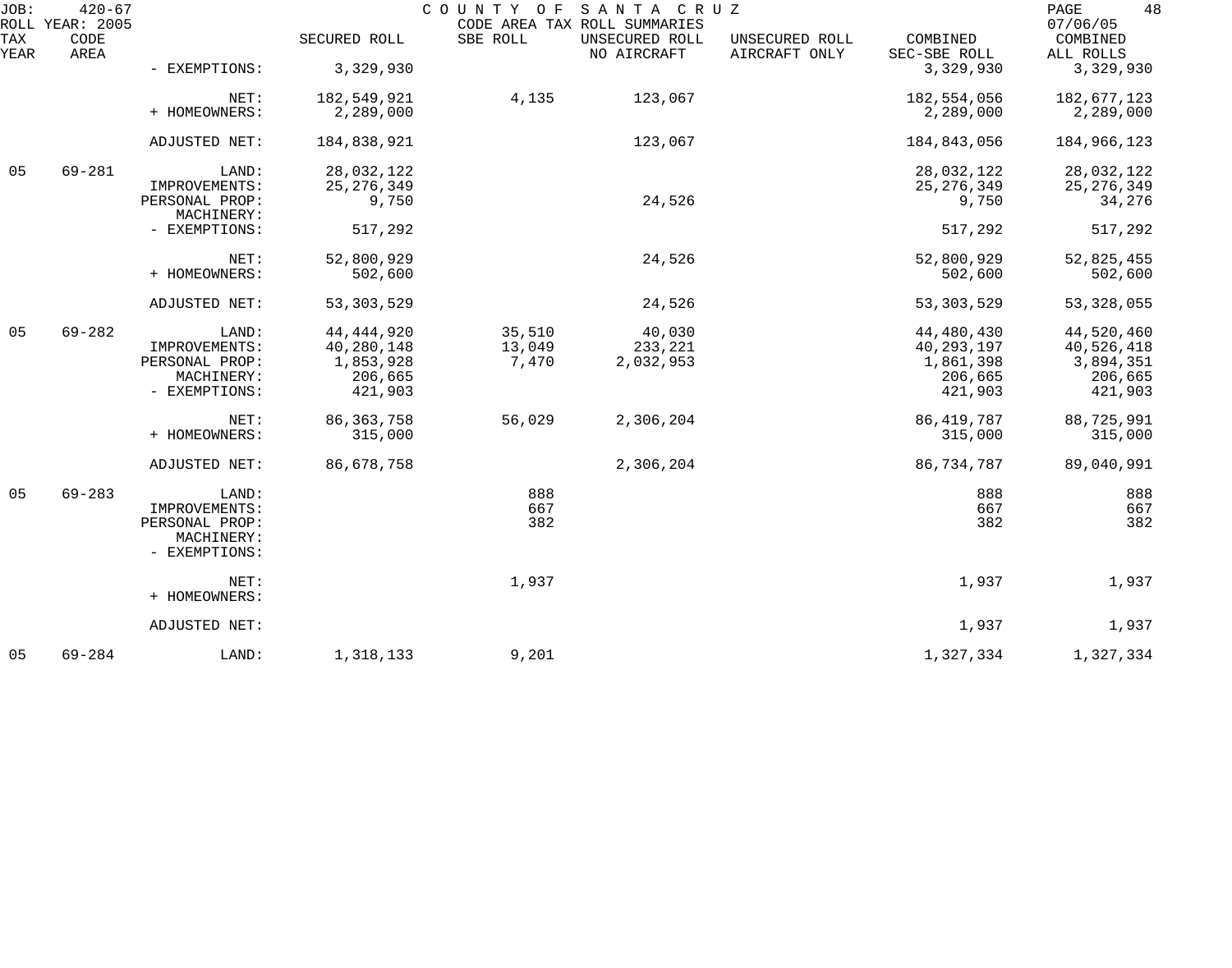| JOB:        | $420 - 67$<br>ROLL YEAR: 2005 |                                                                         |                     | COUNTY OF      | SANTA CRUZ<br>CODE AREA TAX ROLL SUMMARIES |                                 |                          | 49<br>PAGE<br>07/06/05 |
|-------------|-------------------------------|-------------------------------------------------------------------------|---------------------|----------------|--------------------------------------------|---------------------------------|--------------------------|------------------------|
| TAX<br>YEAR | CODE<br>AREA                  |                                                                         | SECURED ROLL        | SBE ROLL       | UNSECURED ROLL<br>NO AIRCRAFT              | UNSECURED ROLL<br>AIRCRAFT ONLY | COMBINED<br>SEC-SBE ROLL | COMBINED<br>ALL ROLLS  |
|             |                               | IMPROVEMENTS:<br>PERSONAL PROP:<br>MACHINERY:                           | 1,212,919           | 6,908<br>3,955 |                                            |                                 | 1,219,827<br>3,955       | 1,219,827<br>3,955     |
|             |                               | - EXEMPTIONS:                                                           | 49,309              |                |                                            |                                 | 49,309                   | 49,309                 |
|             |                               | NET:<br>+ HOMEOWNERS:                                                   | 2,481,743<br>42,000 | 20,064         |                                            |                                 | 2,501,807<br>42,000      | 2,501,807<br>42,000    |
|             |                               | ADJUSTED NET:                                                           | 2,523,743           |                |                                            |                                 | 2,543,807                | 2,543,807              |
| 05          | $69 - 285$                    | LAND:<br>IMPROVEMENTS:<br>PERSONAL PROP:<br>MACHINERY:<br>- EXEMPTIONS: |                     |                |                                            |                                 |                          |                        |
|             |                               | NET:<br>+ HOMEOWNERS:                                                   |                     |                |                                            |                                 |                          |                        |
|             |                               | ADJUSTED NET:                                                           |                     |                |                                            |                                 |                          |                        |
| 05          | $69 - 286$                    | LAND:<br>IMPROVEMENTS:<br>PERSONAL PROP:<br>MACHINERY:<br>- EXEMPTIONS: | 203,352<br>521,599  |                |                                            |                                 | 203,352<br>521,599       | 203,352<br>521,599     |
|             |                               | NET:<br>+ HOMEOWNERS:                                                   | 724,951             |                |                                            |                                 | 724,951                  | 724,951                |
|             |                               | ADJUSTED NET:                                                           | 724,951             |                |                                            |                                 | 724,951                  | 724,951                |
| 05          | $69 - 287$                    | LAND:<br>IMPROVEMENTS:<br>PERSONAL PROP:<br>MACHINERY:<br>- EXEMPTIONS: |                     |                |                                            |                                 |                          |                        |
|             |                               | NET:<br>+ HOMEOWNERS:                                                   |                     |                |                                            |                                 |                          |                        |
|             |                               | ADJUSTED NET:                                                           |                     |                |                                            |                                 |                          |                        |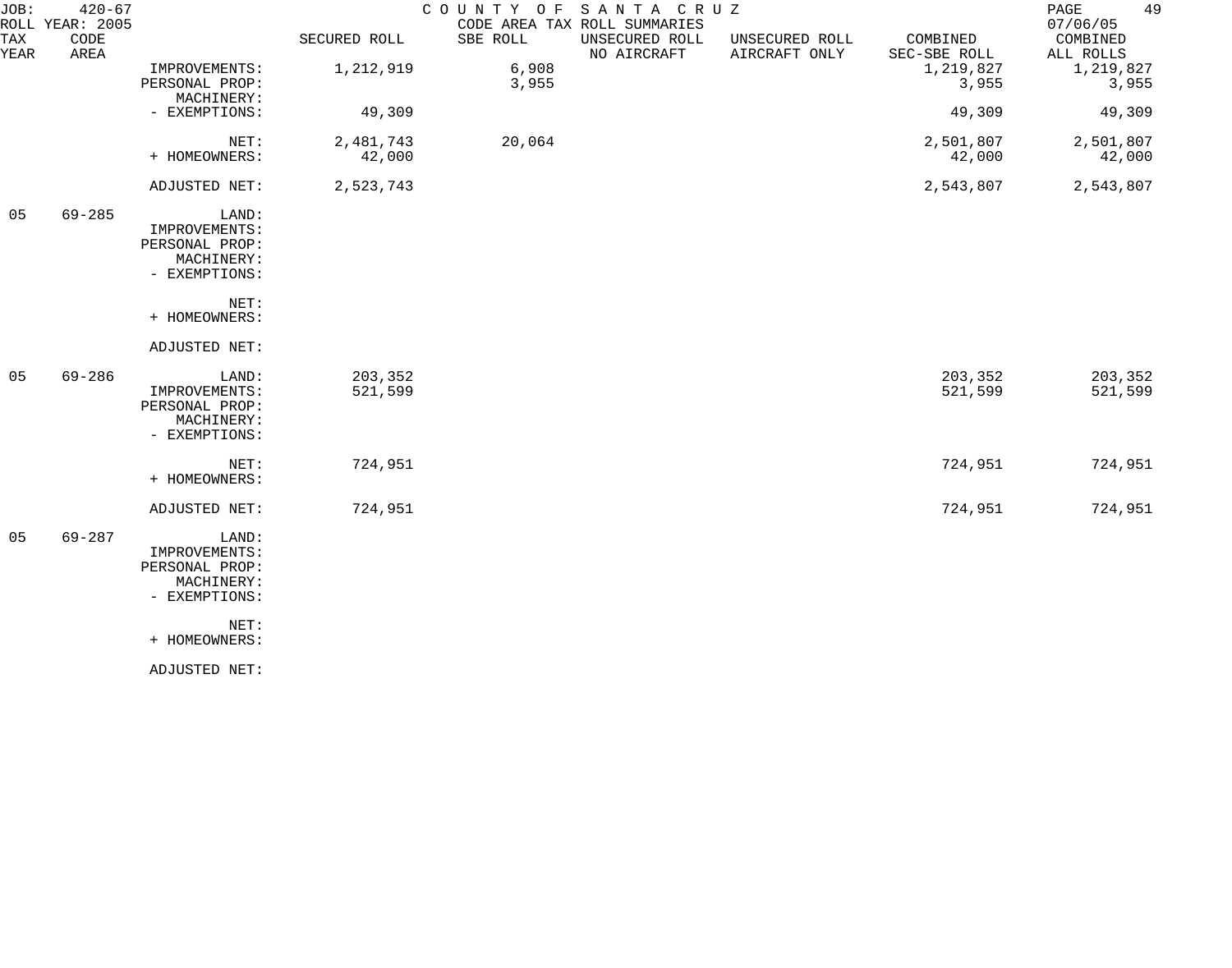| JOB:        | $420 - 67$<br>ROLL YEAR: 2005 |                |              | COUNTY OF | SANTA CRUZ<br>CODE AREA TAX ROLL SUMMARIES |                                 |                          | 50<br>PAGE<br>07/06/05 |
|-------------|-------------------------------|----------------|--------------|-----------|--------------------------------------------|---------------------------------|--------------------------|------------------------|
| TAX<br>YEAR | CODE<br>AREA                  |                | SECURED ROLL | SBE ROLL  | UNSECURED ROLL<br>NO AIRCRAFT              | UNSECURED ROLL<br>AIRCRAFT ONLY | COMBINED<br>SEC-SBE ROLL | COMBINED<br>ALL ROLLS  |
| 05          | $69 - 288$                    | LAND:          |              |           |                                            |                                 |                          |                        |
|             |                               | IMPROVEMENTS:  |              |           |                                            |                                 |                          |                        |
|             |                               | PERSONAL PROP: |              |           |                                            |                                 |                          |                        |
|             |                               | MACHINERY:     |              |           |                                            |                                 |                          |                        |
|             |                               | - EXEMPTIONS:  |              |           |                                            |                                 |                          |                        |
|             |                               | NET:           |              |           |                                            |                                 |                          |                        |
|             |                               | + HOMEOWNERS:  |              |           |                                            |                                 |                          |                        |
|             |                               | ADJUSTED NET:  |              |           |                                            |                                 |                          |                        |
| 05          | $69 - 289$                    | LAND:          | 314,915      |           |                                            |                                 | 314,915                  | 314,915                |
|             |                               | IMPROVEMENTS:  | 44,987       |           |                                            |                                 | 44,987                   | 44,987                 |
|             |                               | PERSONAL PROP: |              |           |                                            |                                 |                          |                        |
|             |                               | MACHINERY:     |              |           |                                            |                                 |                          |                        |
|             |                               | - EXEMPTIONS:  |              |           |                                            |                                 |                          |                        |
|             |                               | NET:           | 359,902      |           |                                            |                                 | 359,902                  | 359,902                |
|             |                               | + HOMEOWNERS:  |              |           |                                            |                                 |                          |                        |
|             |                               | ADJUSTED NET:  | 359,902      |           |                                            |                                 | 359,902                  | 359,902                |
| 05          | $73 - 001$                    | LAND:          | 100,810,081  |           |                                            |                                 | 100,810,081              | 100,810,081            |
|             |                               | IMPROVEMENTS:  | 96,768,047   |           |                                            |                                 | 96,768,047               | 96,768,047             |
|             |                               | PERSONAL PROP: | 137,283      |           | 244,129                                    |                                 | 137,283                  | 381,412                |
|             |                               | MACHINERY:     |              |           |                                            |                                 |                          |                        |
|             |                               | - EXEMPTIONS:  | 3,978,354    |           |                                            |                                 | 3,978,354                | 3,978,354              |
|             |                               | NET:           | 193,737,057  |           | 244,129                                    |                                 | 193,737,057              | 193,981,186            |
|             |                               | + HOMEOWNERS:  | 2,328,200    |           |                                            |                                 | 2,328,200                | 2,328,200              |
|             |                               | ADJUSTED NET:  | 196,065,257  |           | 244,129                                    |                                 | 196,065,257              | 196,309,386            |
| 05          | $73 - 002$                    | LAND:          | 448,758      |           |                                            |                                 | 448,758                  | 448,758                |
|             |                               | IMPROVEMENTS:  | 434,926      |           |                                            |                                 | 434,926                  | 434,926                |
|             |                               | PERSONAL PROP: |              |           |                                            |                                 |                          |                        |
|             |                               | MACHINERY:     |              |           |                                            |                                 |                          |                        |
|             |                               | - EXEMPTIONS:  | 14,000       |           |                                            |                                 | 14,000                   | 14,000                 |
|             |                               | NET:           | 869,684      |           |                                            |                                 | 869,684                  | 869,684                |
|             |                               | + HOMEOWNERS:  | 14,000       |           |                                            |                                 | 14,000                   | 14,000                 |
|             |                               | ADJUSTED NET:  | 883,684      |           |                                            |                                 | 883,684                  | 883,684                |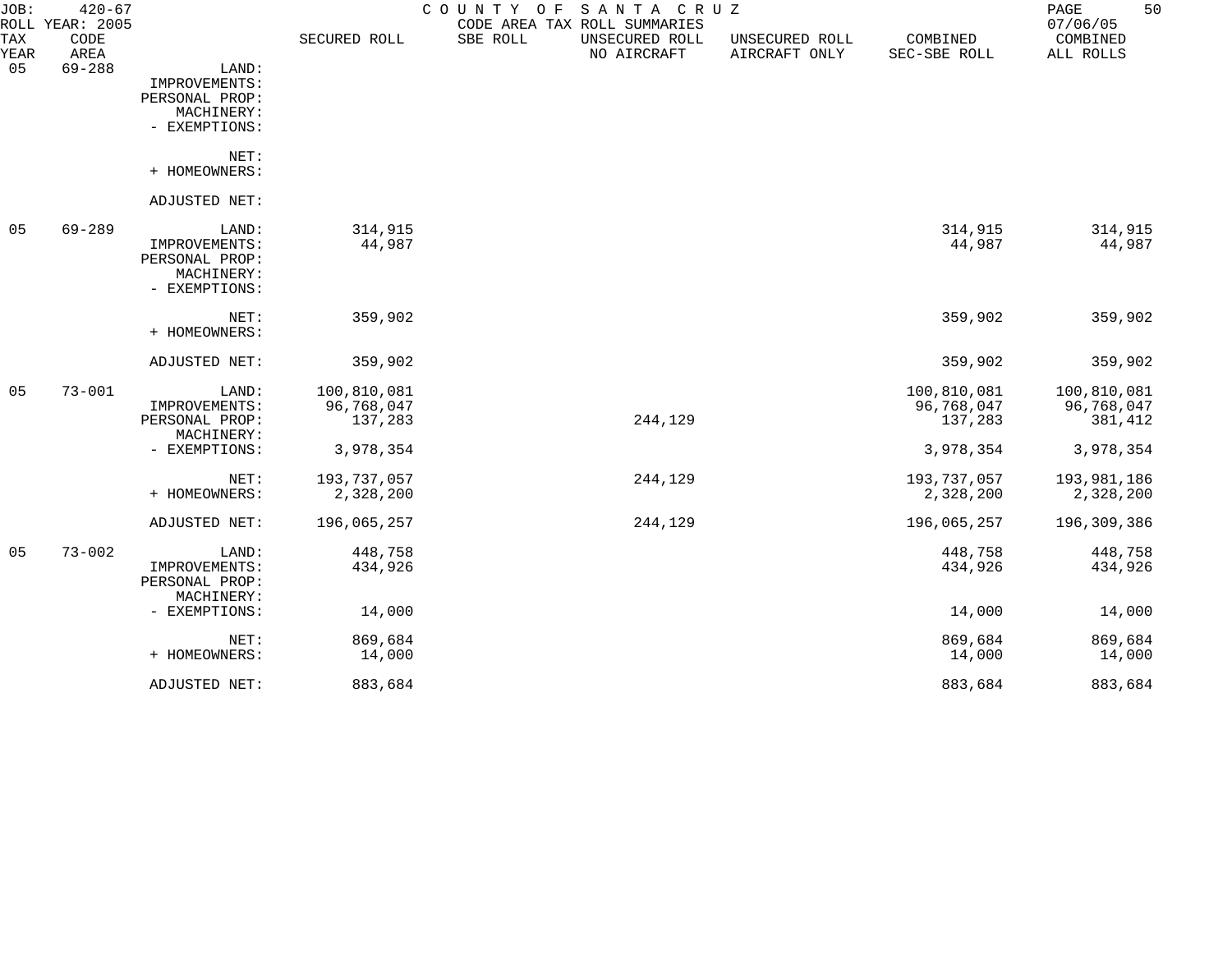| JOB:<br>ROLL   | $420 - 67$<br>YEAR: 2005 |                                                                         |                        | COUNTY OF | SANTA CRUZ<br>CODE AREA TAX ROLL SUMMARIES |                                 |                          | 51<br>PAGE<br>07/06/05 |
|----------------|--------------------------|-------------------------------------------------------------------------|------------------------|-----------|--------------------------------------------|---------------------------------|--------------------------|------------------------|
| TAX<br>YEAR    | CODE<br>AREA             |                                                                         | SECURED ROLL           | SBE ROLL  | UNSECURED ROLL<br>NO AIRCRAFT              | UNSECURED ROLL<br>AIRCRAFT ONLY | COMBINED<br>SEC-SBE ROLL | COMBINED<br>ALL ROLLS  |
| 05             | $73 - 003$               | LAND:<br>IMPROVEMENTS:<br>PERSONAL PROP:<br>MACHINERY:                  | 657,434<br>625,643     |           |                                            |                                 | 657,434<br>625,643       | 657,434<br>625,643     |
|                |                          | - EXEMPTIONS:                                                           | 21,000                 |           |                                            |                                 | 21,000                   | 21,000                 |
|                |                          | NET:<br>+ HOMEOWNERS:                                                   | 1,262,077<br>21,000    |           |                                            |                                 | 1,262,077<br>21,000      | 1,262,077<br>21,000    |
|                |                          | ADJUSTED NET:                                                           | 1,283,077              |           |                                            |                                 | 1,283,077                | 1,283,077              |
| 05             | $73 - 004$               | LAND:<br>IMPROVEMENTS:<br>PERSONAL PROP:<br>MACHINERY:                  | 607,398<br>758,630     |           |                                            |                                 | 607,398<br>758,630       | 607,398<br>758,630     |
|                |                          | - EXEMPTIONS:                                                           | 21,000                 |           |                                            |                                 | 21,000                   | 21,000                 |
|                |                          | NET:<br>+ HOMEOWNERS:                                                   | 1,345,028<br>21,000    |           |                                            |                                 | 1,345,028<br>21,000      | 1,345,028<br>21,000    |
|                |                          | ADJUSTED NET:                                                           | 1,366,028              |           |                                            |                                 | 1,366,028                | 1,366,028              |
| 05             | $73 - 005$               | LAND:<br>IMPROVEMENTS:<br>PERSONAL PROP:<br>MACHINERY:<br>- EXEMPTIONS: | 82,632<br>46,392       |           |                                            |                                 | 82,632<br>46,392         | 82,632<br>46,392       |
|                |                          | NET:<br>+ HOMEOWNERS:                                                   | 129,024                |           |                                            |                                 | 129,024                  | 129,024                |
|                |                          | ADJUSTED NET:                                                           | 129,024                |           |                                            |                                 | 129,024                  | 129,024                |
| 0 <sub>5</sub> | $79 - 001$               | LAND:<br>IMPROVEMENTS:<br>PERSONAL PROP:<br>MACHINERY:                  | 5,031,896<br>4,030,518 |           |                                            |                                 | 5,031,896<br>4,030,518   | 5,031,896<br>4,030,518 |
|                |                          | - EXEMPTIONS:                                                           | 92,328                 |           |                                            |                                 | 92,328                   | 92,328                 |
|                |                          | NET:                                                                    | 8,970,086              |           |                                            |                                 | 8,970,086                | 8,970,086              |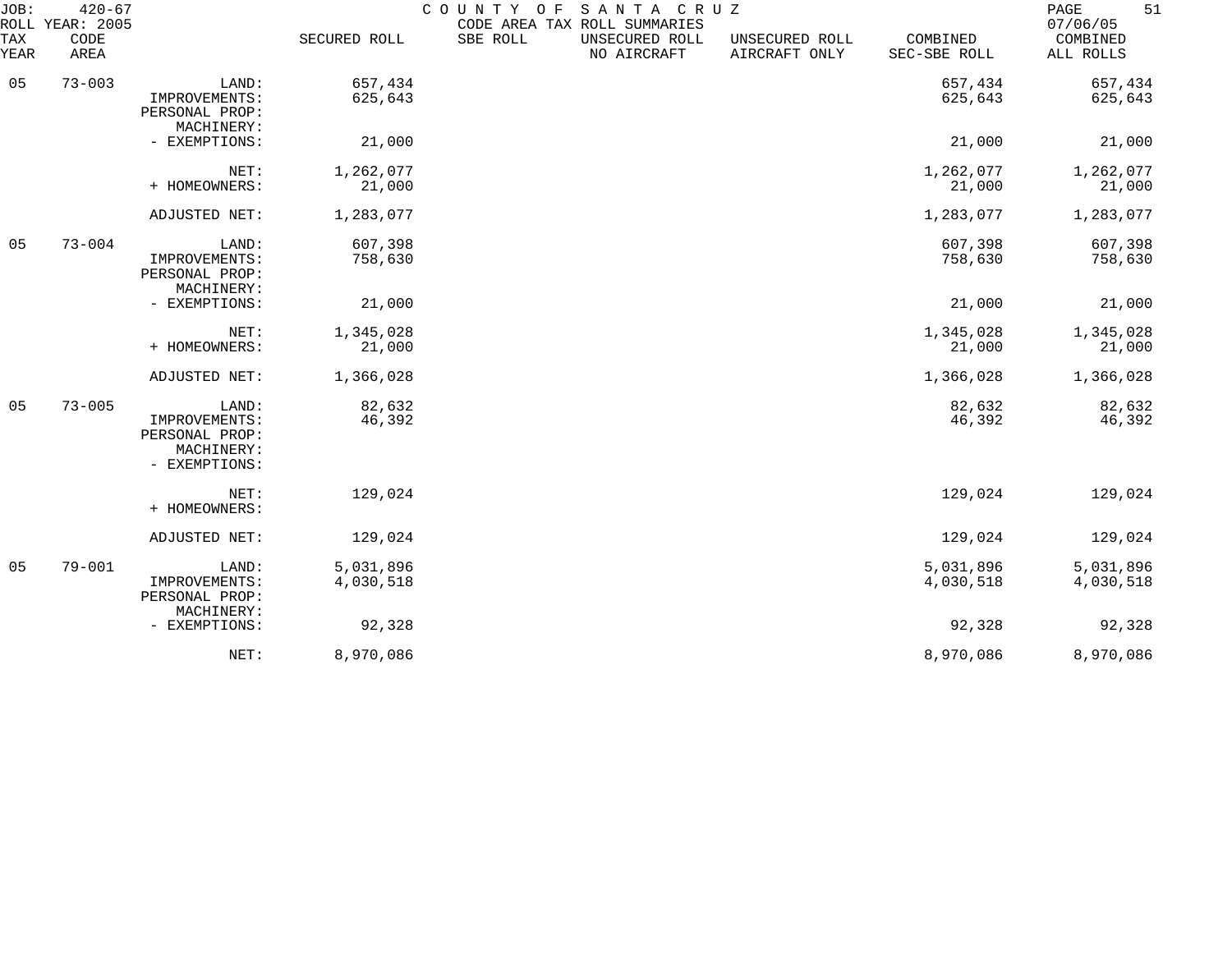| JOB:        | $420 - 67$<br>ROLL YEAR: 2005 |                |              | COUNTY OF<br>SANTA CRUZ<br>CODE AREA TAX ROLL SUMMARIES |                                 |                          | 52<br>PAGE<br>07/06/05 |
|-------------|-------------------------------|----------------|--------------|---------------------------------------------------------|---------------------------------|--------------------------|------------------------|
| TAX<br>YEAR | CODE<br>AREA                  |                | SECURED ROLL | SBE ROLL<br>UNSECURED ROLL<br>NO AIRCRAFT               | UNSECURED ROLL<br>AIRCRAFT ONLY | COMBINED<br>SEC-SBE ROLL | COMBINED<br>ALL ROLLS  |
|             |                               | + HOMEOWNERS:  | 91,000       |                                                         |                                 | 91,000                   | 91,000                 |
|             |                               | ADJUSTED NET:  | 9,061,086    |                                                         |                                 | 9,061,086                | 9,061,086              |
| 05          | $79 - 002$                    | LAND:          |              |                                                         |                                 |                          |                        |
|             |                               | IMPROVEMENTS:  |              |                                                         |                                 |                          |                        |
|             |                               | PERSONAL PROP: |              |                                                         |                                 |                          |                        |
|             |                               | MACHINERY:     |              |                                                         |                                 |                          |                        |
|             |                               | - EXEMPTIONS:  |              |                                                         |                                 |                          |                        |
|             |                               | NET:           |              |                                                         |                                 |                          |                        |
|             |                               | + HOMEOWNERS:  |              |                                                         |                                 |                          |                        |
|             |                               | ADJUSTED NET:  |              |                                                         |                                 |                          |                        |
| 05          | $79 - 004$                    | LAND:          | 10,579,061   |                                                         |                                 | 10,579,061               | 10,579,061             |
|             |                               | IMPROVEMENTS:  | 7,730,652    |                                                         |                                 | 7,730,652                | 7,730,652              |
|             |                               | PERSONAL PROP: | 34,862       |                                                         |                                 | 34,862                   | 34,862                 |
|             |                               | MACHINERY:     |              |                                                         |                                 |                          |                        |
|             |                               | - EXEMPTIONS:  | 235,314      |                                                         |                                 | 235,314                  | 235,314                |
|             |                               | NET:           | 18,109,261   |                                                         |                                 | 18,109,261               | 18,109,261             |
|             |                               | + HOMEOWNERS:  | 231,000      |                                                         |                                 | 231,000                  | 231,000                |
|             |                               | ADJUSTED NET:  | 18,340,261   |                                                         |                                 | 18,340,261               | 18,340,261             |
| 05          | $79 - 012$                    | LAND:          | 935,443      |                                                         |                                 | 935,443                  | 935,443                |
|             |                               | IMPROVEMENTS:  | 796,822      |                                                         |                                 | 796,822                  | 796,822                |
|             |                               | PERSONAL PROP: |              |                                                         |                                 |                          |                        |
|             |                               | MACHINERY:     |              |                                                         |                                 |                          |                        |
|             |                               | - EXEMPTIONS:  | 7,000        |                                                         |                                 | 7,000                    | 7,000                  |
|             |                               | NET:           | 1,725,265    |                                                         |                                 | 1,725,265                | 1,725,265              |
|             |                               | + HOMEOWNERS:  | 7,000        |                                                         |                                 | 7,000                    | 7,000                  |
|             |                               | ADJUSTED NET:  | 1,732,265    |                                                         |                                 | 1,732,265                | 1,732,265              |
| 05          | $79 - 014$                    | LAND:          | 3, 113, 933  |                                                         |                                 | 3, 113, 933              | 3, 113, 933            |
|             |                               | IMPROVEMENTS:  | 2,423,770    |                                                         |                                 | 2,423,770                | 2,423,770              |
|             |                               | PERSONAL PROP: |              |                                                         |                                 |                          |                        |
|             |                               |                |              |                                                         |                                 |                          |                        |

MACHINERY: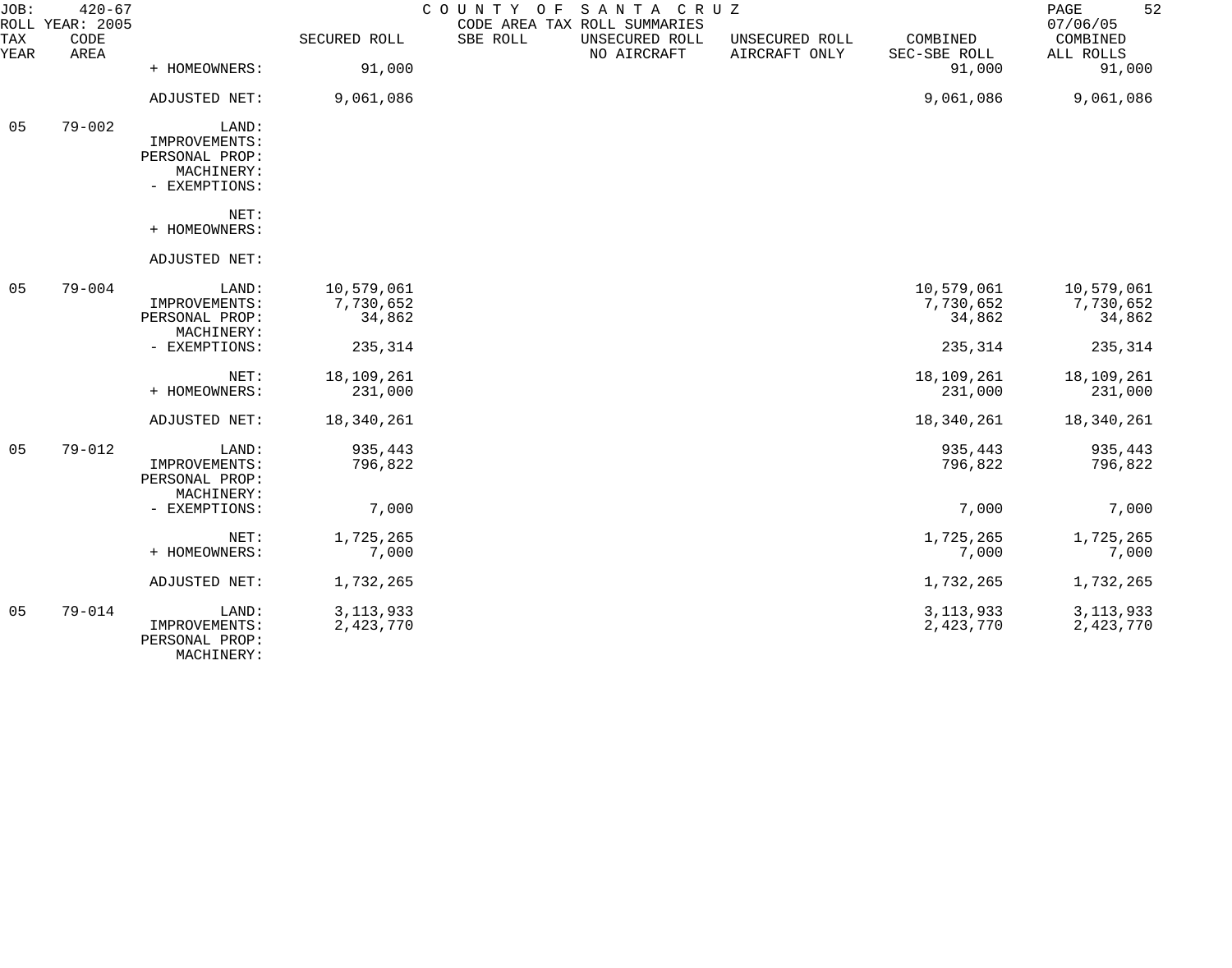| JOB:        | $420 - 67$<br>ROLL YEAR: 2005 |                                 |               | COUNTY<br>SANTA CRUZ<br>O F<br>CODE AREA TAX ROLL SUMMARIES |                                 |                          | 53<br>PAGE<br>07/06/05 |
|-------------|-------------------------------|---------------------------------|---------------|-------------------------------------------------------------|---------------------------------|--------------------------|------------------------|
| TAX<br>YEAR | CODE<br>AREA                  |                                 | SECURED ROLL  | SBE ROLL<br>UNSECURED ROLL<br>NO AIRCRAFT                   | UNSECURED ROLL<br>AIRCRAFT ONLY | COMBINED<br>SEC-SBE ROLL | COMBINED<br>ALL ROLLS  |
|             |                               | - EXEMPTIONS:                   | 37,206        |                                                             |                                 | 37,206                   | 37,206                 |
|             |                               | NET:                            | 5,500,497     |                                                             |                                 | 5,500,497                | 5,500,497              |
|             |                               | + HOMEOWNERS:                   | 35,000        |                                                             |                                 | 35,000                   | 35,000                 |
|             |                               | ADJUSTED NET:                   | 5,535,497     |                                                             |                                 | 5,535,497                | 5,535,497              |
| 05          | $79 - 030$                    | LAND:                           | 12, 297, 888  |                                                             |                                 | 12,297,888               | 12,297,888             |
|             |                               | IMPROVEMENTS:<br>PERSONAL PROP: | 13,190,570    | 24,953                                                      |                                 | 13,190,570               | 13,190,570<br>24,953   |
|             |                               | MACHINERY:                      |               |                                                             |                                 |                          |                        |
|             |                               | - EXEMPTIONS:                   | 308,241       |                                                             |                                 | 308,241                  | 308,241                |
|             |                               | NET:                            | 25, 180, 217  | 24,953                                                      |                                 | 25,180,217               | 25, 205, 170           |
|             |                               | + HOMEOWNERS:                   | 308,000       |                                                             |                                 | 308,000                  | 308,000                |
|             |                               | ADJUSTED NET:                   | 25, 488, 217  | 24,953                                                      |                                 | 25, 488, 217             | 25, 513, 170           |
| 05          | $79 - 031$                    | LAND:                           | 20,496,793    |                                                             |                                 | 20,496,793               | 20,496,793             |
|             |                               | IMPROVEMENTS:<br>PERSONAL PROP: | 22, 407, 452  | 69,706                                                      |                                 | 22, 407, 452             | 22, 407, 452<br>69,706 |
|             |                               | MACHINERY:                      |               |                                                             |                                 |                          |                        |
|             |                               | - EXEMPTIONS:                   | 496,968       |                                                             |                                 | 496,968                  | 496,968                |
|             |                               | NET:                            | 42, 407, 277  | 69,706                                                      |                                 | 42, 407, 277             | 42, 476, 983           |
|             |                               | + HOMEOWNERS:                   | 495,600       |                                                             |                                 | 495,600                  | 495,600                |
|             |                               | ADJUSTED NET:                   | 42,902,877    | 69,706                                                      |                                 | 42,902,877               | 42,972,583             |
| 05          | $79 - 032$                    | LAND:                           | 240, 364, 223 |                                                             |                                 | 240, 364, 223            | 240, 364, 223          |
|             |                               | IMPROVEMENTS:                   | 223, 126, 496 | 122,451                                                     |                                 | 223, 126, 496            | 223, 248, 947          |
|             |                               | PERSONAL PROP:<br>MACHINERY:    | 7,014         | 719,212                                                     |                                 | 7,014                    | 726,226                |
|             |                               | - EXEMPTIONS:                   | 5,960,102     |                                                             |                                 | 5,960,102                | 5,960,102              |
|             |                               | NET:                            | 457,537,631   | 841,663                                                     |                                 | 457, 537, 631            | 458, 379, 294          |
|             |                               | + HOMEOWNERS:                   | 4,762,800     |                                                             |                                 | 4,762,800                | 4,762,800              |
|             |                               | ADJUSTED NET:                   | 462,300,431   | 841,663                                                     |                                 | 462,300,431              | 463, 142, 094          |
| 05          | $79 - 033$                    | LAND:                           | 15, 176, 321  |                                                             |                                 | 15, 176, 321             | 15,176,321             |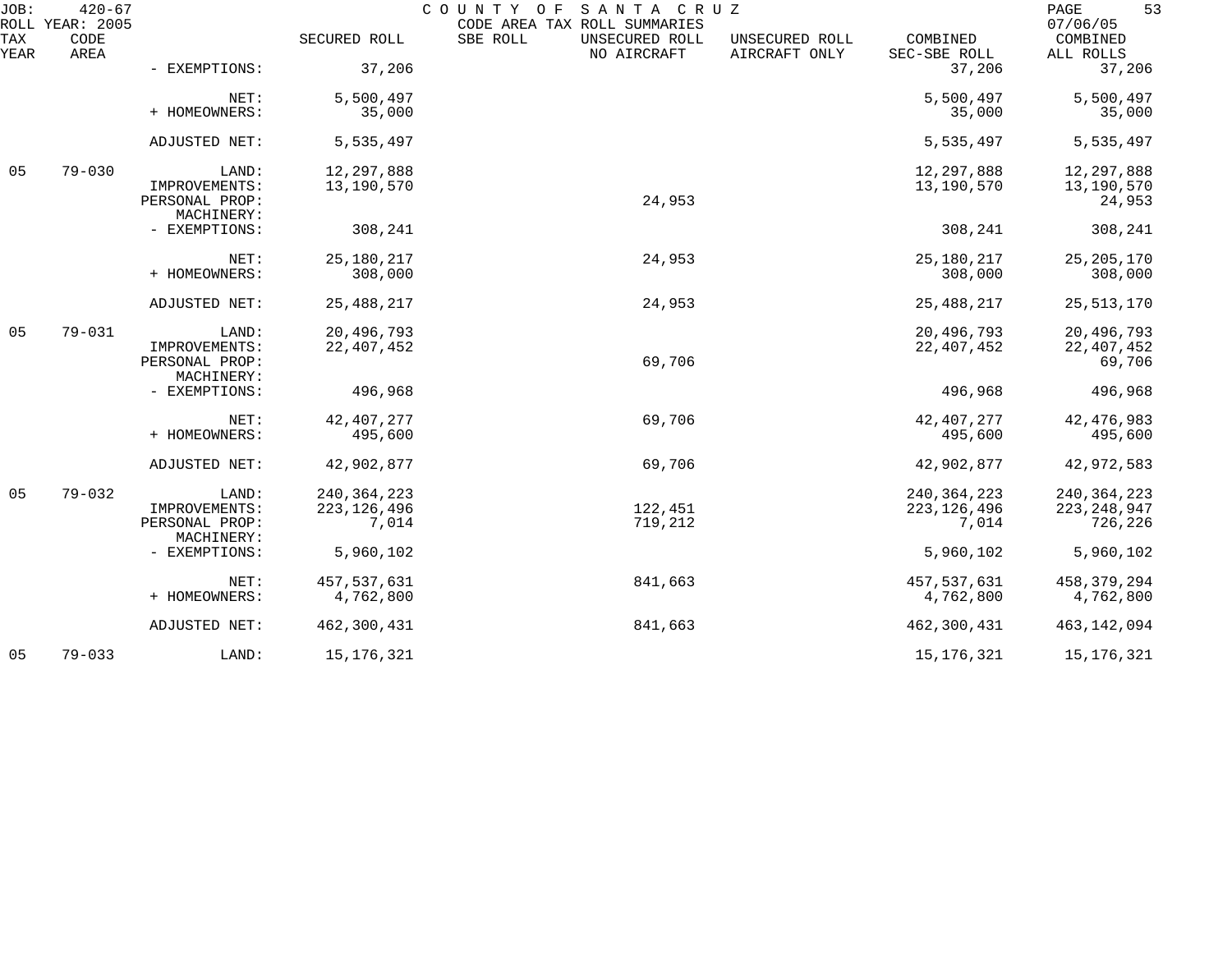| JOB:        | $420 - 67$<br>ROLL YEAR: 2005 |                                                        |                        | SANTA CRUZ<br>COUNTY OF<br>CODE AREA TAX ROLL SUMMARIES |                                                             | 54<br>PAGE<br>07/06/05           |
|-------------|-------------------------------|--------------------------------------------------------|------------------------|---------------------------------------------------------|-------------------------------------------------------------|----------------------------------|
| TAX<br>YEAR | CODE<br>AREA                  |                                                        | SECURED ROLL           | SBE ROLL<br>UNSECURED ROLL<br>NO AIRCRAFT               | COMBINED<br>UNSECURED ROLL<br>AIRCRAFT ONLY<br>SEC-SBE ROLL | COMBINED<br>ALL ROLLS            |
|             |                               | IMPROVEMENTS:<br>PERSONAL PROP:                        | 15, 197, 846           | 42,208                                                  | 15, 197, 846                                                | 15,197,846<br>42,208             |
|             |                               | MACHINERY:<br>- EXEMPTIONS:                            | 343,182                |                                                         | 343,182                                                     | 343,182                          |
|             |                               | NET:<br>+ HOMEOWNERS:                                  | 30,030,985<br>343,000  | 42,208                                                  | 30,030,985<br>343,000                                       | 30,073,193<br>343,000            |
|             |                               | ADJUSTED NET:                                          | 30, 373, 985           | 42,208                                                  | 30, 373, 985                                                | 30, 416, 193                     |
| 05          | $79 - 034$                    | LAND:<br>IMPROVEMENTS:<br>PERSONAL PROP:               | 1,306,618<br>1,785,615 | 16,760                                                  | 1,306,618<br>1,785,615                                      | 1,306,618<br>1,785,615<br>16,760 |
|             |                               | MACHINERY:<br>- EXEMPTIONS:                            | 42,000                 |                                                         | 42,000                                                      | 42,000                           |
|             |                               | NET:<br>+ HOMEOWNERS:                                  | 3,050,233<br>42,000    | 16,760                                                  | 3,050,233<br>42,000                                         | 3,066,993<br>42,000              |
|             |                               | ADJUSTED NET:                                          | 3,092,233              | 16,760                                                  | 3,092,233                                                   | 3,108,993                        |
| 05          | $79 - 035$                    | LAND:<br>IMPROVEMENTS:<br>PERSONAL PROP:<br>MACHINERY: | 2,506,265<br>1,324,385 |                                                         | 2,506,265<br>1,324,385                                      | 2,506,265<br>1,324,385           |
|             |                               | - EXEMPTIONS:                                          | 56,519                 |                                                         | 56,519                                                      | 56,519                           |
|             |                               | NET:<br>+ HOMEOWNERS:                                  | 3,774,131<br>56,000    |                                                         | 3,774,131<br>56,000                                         | 3,774,131<br>56,000              |
|             |                               | ADJUSTED NET:                                          | 3,830,131              |                                                         | 3,830,131                                                   | 3,830,131                        |
| 05          | $79 - 036$                    | LAND:<br>IMPROVEMENTS:<br>PERSONAL PROP:<br>MACHINERY: | 127,980<br>538,513     |                                                         | 127,980<br>538,513                                          | 127,980<br>538,513               |
|             |                               | - EXEMPTIONS:                                          | 7,000                  |                                                         | 7,000                                                       | 7,000                            |
|             |                               | NET:<br>+ HOMEOWNERS:                                  | 659,493<br>7,000       |                                                         | 659,493<br>7,000                                            | 659,493<br>7,000                 |
|             |                               | ADJUSTED NET:                                          | 666,493                |                                                         | 666,493                                                     | 666,493                          |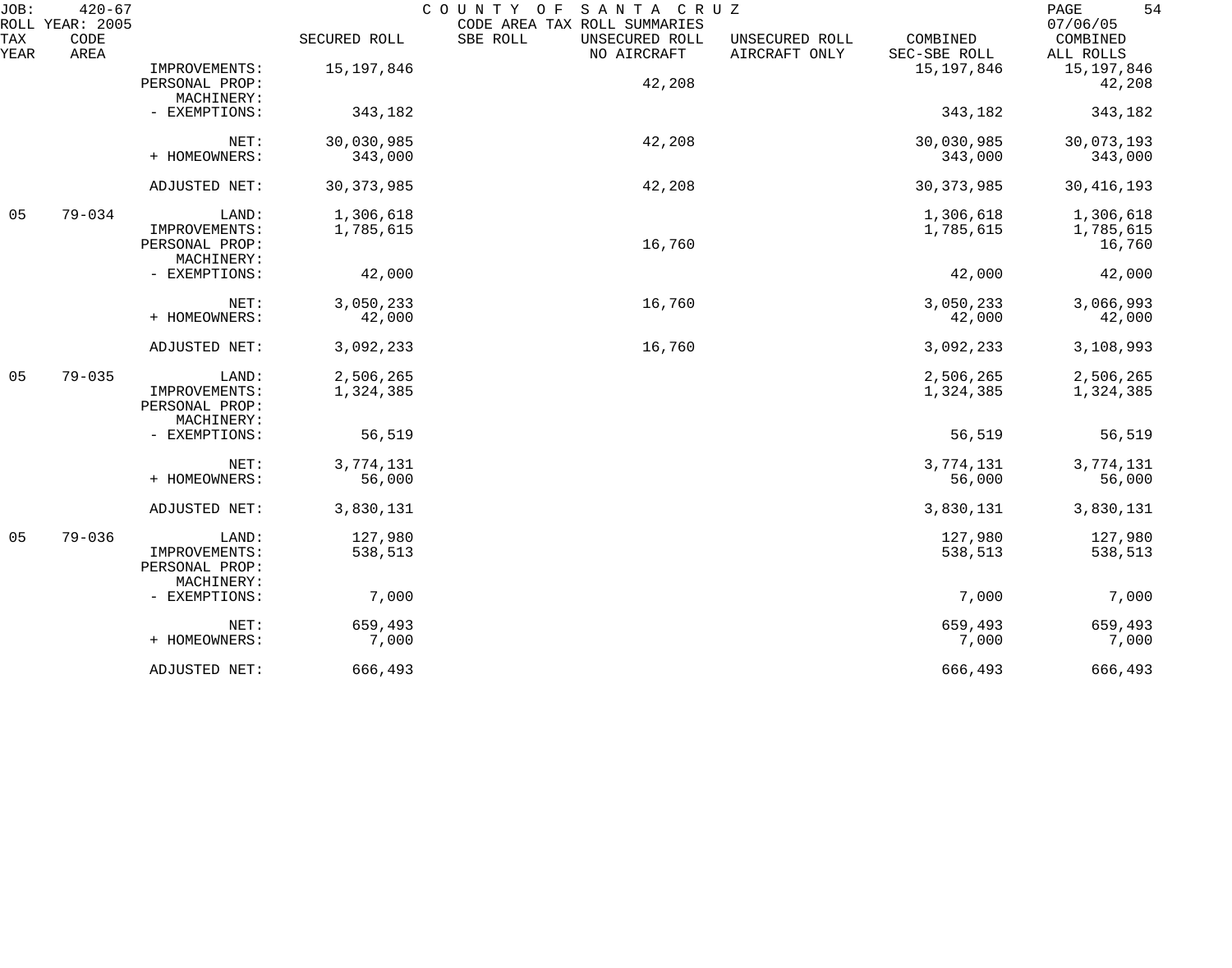| JOB:        | $420 - 67$<br>ROLL YEAR: 2005 |                |               | COUNTY OF | SANTA CRUZ<br>CODE AREA TAX ROLL SUMMARIES |                                 |                          | 55<br>PAGE<br>07/06/05 |
|-------------|-------------------------------|----------------|---------------|-----------|--------------------------------------------|---------------------------------|--------------------------|------------------------|
| TAX<br>YEAR | CODE<br>AREA                  |                | SECURED ROLL  | SBE ROLL  | UNSECURED ROLL<br>NO AIRCRAFT              | UNSECURED ROLL<br>AIRCRAFT ONLY | COMBINED<br>SEC-SBE ROLL | COMBINED<br>ALL ROLLS  |
| 05          | $79 - 037$                    | LAND:          | 163,306       |           |                                            |                                 | 163,306                  | 163,306                |
|             |                               | IMPROVEMENTS:  | 221,666       |           |                                            |                                 | 221,666                  | 221,666                |
|             |                               | PERSONAL PROP: |               |           |                                            |                                 |                          |                        |
|             |                               | MACHINERY:     |               |           |                                            |                                 |                          |                        |
|             |                               | - EXEMPTIONS:  | 7,000         |           |                                            |                                 | 7,000                    | 7,000                  |
|             |                               | NET:           | 377,972       |           |                                            |                                 | 377,972                  | 377,972                |
|             |                               | + HOMEOWNERS:  | 7,000         |           |                                            |                                 | 7,000                    | 7,000                  |
|             |                               | ADJUSTED NET:  | 384,972       |           |                                            |                                 | 384,972                  | 384,972                |
| 05          | $82 - 003$                    | LAND:          |               |           |                                            |                                 |                          |                        |
|             |                               | IMPROVEMENTS:  |               |           |                                            |                                 |                          |                        |
|             |                               | PERSONAL PROP: |               |           |                                            |                                 |                          |                        |
|             |                               | MACHINERY:     |               |           |                                            |                                 |                          |                        |
|             |                               | - EXEMPTIONS:  |               |           |                                            |                                 |                          |                        |
|             |                               | NET:           |               |           |                                            |                                 |                          |                        |
|             |                               | + HOMEOWNERS:  |               |           |                                            |                                 |                          |                        |
|             |                               | ADJUSTED NET:  |               |           |                                            |                                 |                          |                        |
| 05          | $82 - 040$                    | LAND:          | 1,192,447,624 | 364,279   | 2,896,145                                  |                                 | 1,192,811,903            | 1,195,708,048          |
|             |                               | IMPROVEMENTS:  | 900, 218, 058 | 27,537    | 6,679,255                                  |                                 | 900, 245, 595            | 906, 924, 850          |
|             |                               | PERSONAL PROP: | 3,600,250     | 15,764    | 17,680,687                                 |                                 | 3,616,014                | 21, 296, 701           |
|             |                               | MACHINERY:     | 92,715        |           |                                            |                                 | 92,715                   | 92,715                 |
|             |                               | - EXEMPTIONS:  | 43,935,730    |           | 1,107,788                                  |                                 | 43,935,730               | 45,043,518             |
|             |                               | NET:           | 2,052,422,917 | 407,580   | 26, 148, 299                               |                                 | 2,052,830,497            | 2,078,978,796          |
|             |                               | + HOMEOWNERS:  | 21, 282, 589  |           |                                            |                                 | 21, 282, 589             | 21, 282, 589           |
|             |                               | ADJUSTED NET:  | 2,073,705,506 |           | 26, 148, 299                               |                                 | 2,074,113,086            | 2,100,261,385          |
| 05          | $83 - 002$                    | LAND:          | 10,188,253    |           |                                            |                                 | 10,188,253               | 10,188,253             |
|             |                               | IMPROVEMENTS:  | 8,823,606     |           | 315,531                                    |                                 | 8,823,606                | 9,139,137              |
|             |                               | PERSONAL PROP: |               |           | 1,166,035                                  |                                 |                          | 1,166,035              |
|             |                               | MACHINERY:     |               |           |                                            |                                 |                          |                        |
|             |                               | - EXEMPTIONS:  | 326,069       |           |                                            |                                 | 326,069                  | 326,069                |
|             |                               | NET:           | 18,685,790    |           | 1,481,566                                  |                                 | 18,685,790               | 20, 167, 356           |
|             |                               | + HOMEOWNERS:  | 238,000       |           |                                            |                                 | 238,000                  | 238,000                |
|             |                               | ADJUSTED NET:  | 18,923,790    |           | 1,481,566                                  |                                 | 18,923,790               | 20,405,356             |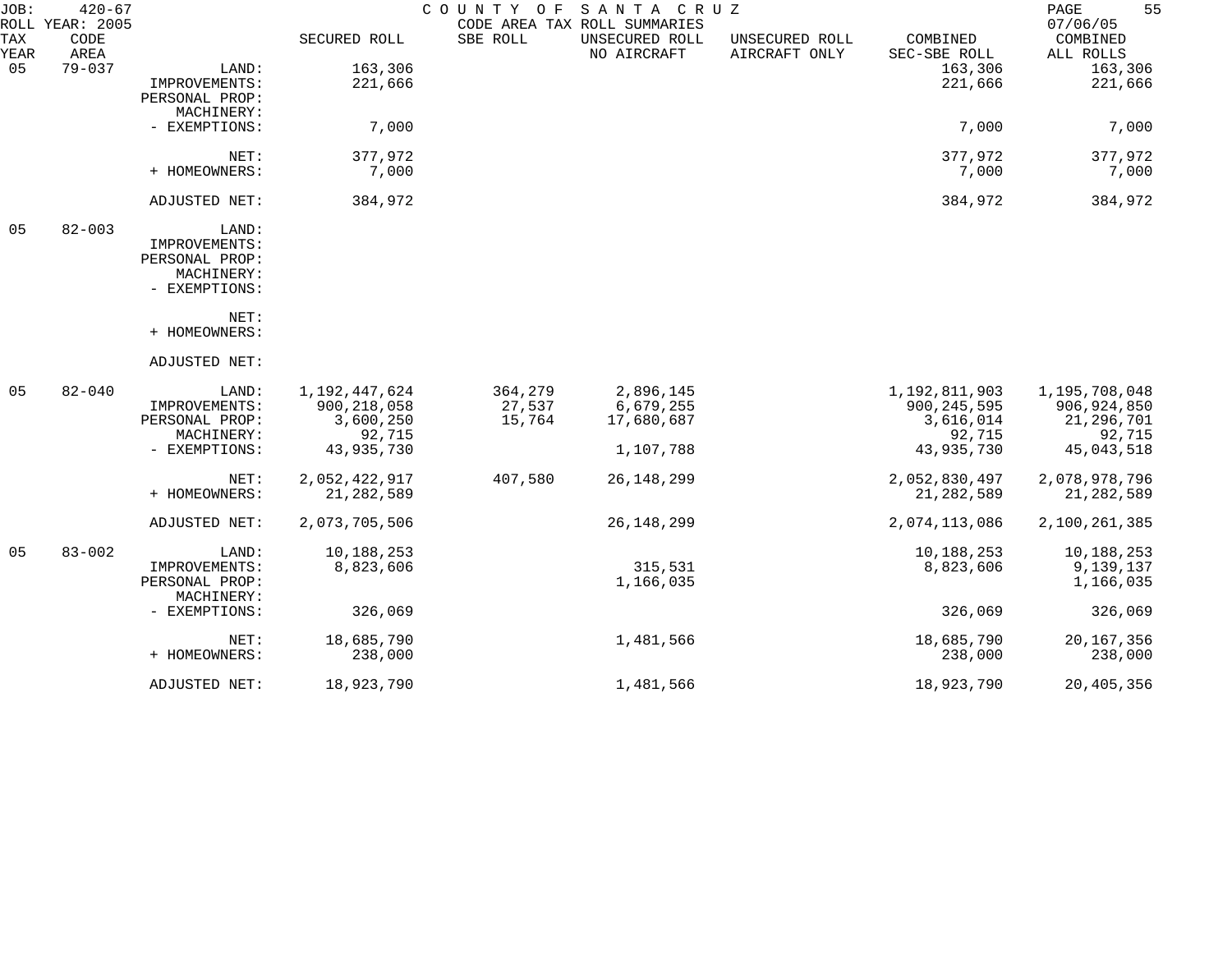| JOB:<br>ROLL | $420 - 67$<br>YEAR: 2005 |                                                                         |                                       | COUNTY OF               | SANTA CRUZ<br>CODE AREA TAX ROLL SUMMARIES |                                 |                                       | 56<br>PAGE<br>07/06/05                |
|--------------|--------------------------|-------------------------------------------------------------------------|---------------------------------------|-------------------------|--------------------------------------------|---------------------------------|---------------------------------------|---------------------------------------|
| TAX<br>YEAR  | CODE<br>AREA             |                                                                         | SECURED ROLL                          | SBE ROLL                | UNSECURED ROLL<br>NO AIRCRAFT              | UNSECURED ROLL<br>AIRCRAFT ONLY | COMBINED<br>SEC-SBE ROLL              | COMBINED<br>ALL ROLLS                 |
| 05           | $83 - 010$               | LAND:<br>IMPROVEMENTS:<br>PERSONAL PROP:                                | 80, 376, 503<br>73,928,803<br>144,443 |                         | 2,590,027<br>374,750                       |                                 | 80, 376, 503<br>73,928,803<br>144,443 | 80, 376, 503<br>76,518,830<br>519,193 |
|              |                          | MACHINERY:<br>- EXEMPTIONS:                                             | 3,288,925                             |                         |                                            |                                 | 3,288,925                             | 3,288,925                             |
|              |                          | NET:<br>+ HOMEOWNERS:                                                   | 151,160,824<br>1,806,000              |                         | 2,964,777                                  |                                 | 151,160,824<br>1,806,000              | 154,125,601<br>1,806,000              |
|              |                          | ADJUSTED NET:                                                           | 152,966,824                           |                         | 2,964,777                                  |                                 | 152,966,824                           | 155,931,601                           |
| 05           | $86 - 000$               | LAND:<br>IMPROVEMENTS:<br>PERSONAL PROP:<br>MACHINERY:<br>- EXEMPTIONS: |                                       |                         |                                            |                                 |                                       |                                       |
|              |                          | NET:<br>+ HOMEOWNERS:                                                   |                                       |                         |                                            |                                 |                                       |                                       |
|              |                          | ADJUSTED NET:                                                           |                                       |                         |                                            |                                 |                                       |                                       |
| 05           | $86 - 003$               | LAND:<br>IMPROVEMENTS:<br>PERSONAL PROP:<br>MACHINERY:                  | 6,384,254<br>5,469,557<br>2,000       |                         | 307,098<br>256,331                         |                                 | 6,384,254<br>5,469,557<br>2,000       | 6,384,254<br>5,776,655<br>258,331     |
|              |                          | - EXEMPTIONS:                                                           | 242,648                               |                         |                                            |                                 | 242,648                               | 242,648                               |
|              |                          | NET:<br>+ HOMEOWNERS:                                                   | 11,613,163<br>208,883                 |                         | 563,429                                    |                                 | 11,613,163<br>208,883                 | 12,176,592<br>208,883                 |
|              |                          | ADJUSTED NET:                                                           | 11,822,046                            |                         | 563,429                                    |                                 | 11,822,046                            | 12,385,475                            |
| 05           | $86 - 020$               | LAND:<br>IMPROVEMENTS:<br>PERSONAL PROP:<br>MACHINERY:                  | 4,440,865<br>3, 214, 839              | 6,871<br>5,158<br>2,953 | 165,857<br>350,545                         |                                 | 4, 447, 736<br>3, 219, 997<br>2,953   | 4, 447, 736<br>3,385,854<br>353,498   |
|              |                          | - EXEMPTIONS:                                                           | 358,860                               |                         |                                            |                                 | 358,860                               | 358,860                               |
|              |                          | NET:                                                                    | 7,296,844                             | 14,982                  | 516,402                                    |                                 | 7,311,826                             | 7,828,228                             |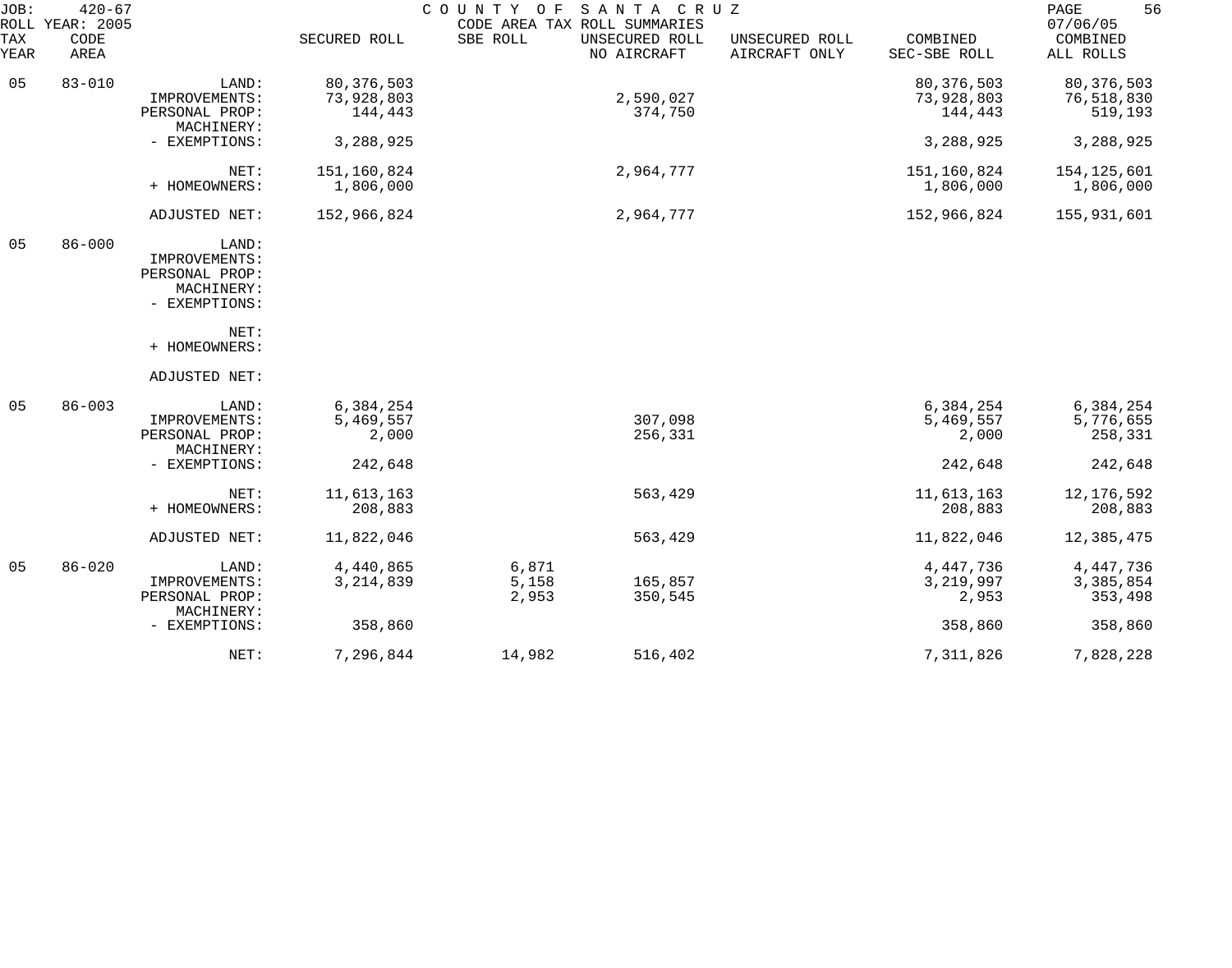| JOB:        | $420 - 67$<br>ROLL YEAR: 2005 |                                               |              |          | COUNTY OF SANTA CRUZ<br>CODE AREA TAX ROLL SUMMARIES |                                 |                          | 57<br>PAGE<br>07/06/05 |
|-------------|-------------------------------|-----------------------------------------------|--------------|----------|------------------------------------------------------|---------------------------------|--------------------------|------------------------|
| TAX<br>YEAR | CODE<br>AREA                  |                                               | SECURED ROLL | SBE ROLL | UNSECURED ROLL<br>NO AIRCRAFT                        | UNSECURED ROLL<br>AIRCRAFT ONLY | COMBINED<br>SEC-SBE ROLL | COMBINED<br>ALL ROLLS  |
|             |                               | + HOMEOWNERS:                                 | 172,869      |          |                                                      |                                 | 172,869                  | 172,869                |
|             |                               | ADJUSTED NET:                                 | 7,469,713    |          | 516,402                                              |                                 | 7,484,695                | 8,001,097              |
| 05          | $86 - 021$                    | LAND:                                         | 626,468      | 771      |                                                      |                                 | 627,239                  | 627,239                |
|             |                               | IMPROVEMENTS:                                 | 1,035,201    | 579      |                                                      |                                 | 1,035,780                | 1,035,780              |
|             |                               | PERSONAL PROP:                                | 6,775,853    | 332      |                                                      |                                 | 6,776,185                | 6,776,185              |
|             |                               | MACHINERY:                                    | 52,795,496   |          |                                                      |                                 | 52,795,496               | 52,795,496             |
|             |                               | - EXEMPTIONS:                                 | 220,418      |          |                                                      |                                 | 220,418                  | 220,418                |
|             |                               | NET:                                          | 61,012,600   | 1,682    |                                                      |                                 | 61,014,282               | 61,014,282             |
|             |                               | + HOMEOWNERS:                                 |              |          |                                                      |                                 |                          |                        |
|             |                               | ADJUSTED NET:                                 | 61,012,600   |          |                                                      |                                 | 61,014,282               | 61,014,282             |
| 05          | $86 - 022$                    | LAND:                                         | 36, 471, 798 | 84,842   | 40,575                                               |                                 | 36,556,640               | 36,597,215             |
|             |                               | IMPROVEMENTS:                                 | 16,994,556   | 2,322    | 7,785,554                                            |                                 | 16,996,878               | 24,782,432             |
|             |                               | PERSONAL PROP:                                | 86,477       | 1,329    | 1,985,729                                            |                                 | 87,806                   | 2,073,535              |
|             |                               | MACHINERY:                                    |              |          |                                                      |                                 |                          |                        |
|             |                               | - EXEMPTIONS:                                 | 13,966,819   |          |                                                      |                                 | 13,966,819               | 13,966,819             |
|             |                               | NET:                                          | 39,586,012   | 88,493   | 9,811,858                                            |                                 | 39,674,505               | 49, 486, 363           |
|             |                               | + HOMEOWNERS:                                 | 343,000      |          |                                                      |                                 | 343,000                  | 343,000                |
|             |                               | ADJUSTED NET:                                 | 39,929,012   |          | 9,811,858                                            |                                 | 40,017,505               | 49,829,363             |
| 05          | $86 - 023$                    | LAND:                                         | 5,073,728    |          |                                                      |                                 | 5,073,728                | 5,073,728              |
|             |                               | IMPROVEMENTS:                                 | 2,425,247    |          |                                                      |                                 | 2,425,247                | 2,425,247              |
|             |                               | PERSONAL PROP:<br>MACHINERY:                  | 100,767      |          |                                                      |                                 | 100,767                  | 100,767                |
|             |                               | - EXEMPTIONS:                                 | 557,420      |          |                                                      |                                 | 557,420                  | 557,420                |
|             |                               | NET:                                          | 7,042,322    |          |                                                      |                                 | 7,042,322                | 7,042,322              |
|             |                               | + HOMEOWNERS:                                 | 91,000       |          |                                                      |                                 | 91,000                   | 91,000                 |
|             |                               | ADJUSTED NET:                                 | 7,133,322    |          |                                                      |                                 | 7,133,322                | 7,133,322              |
| 05          | $90 - 004$                    | LAND:                                         | 995,746      |          |                                                      |                                 | 995,746                  | 995,746                |
|             |                               | IMPROVEMENTS:<br>PERSONAL PROP:<br>MACHINERY: | 1,428,286    |          |                                                      |                                 | 1,428,286                | 1,428,286              |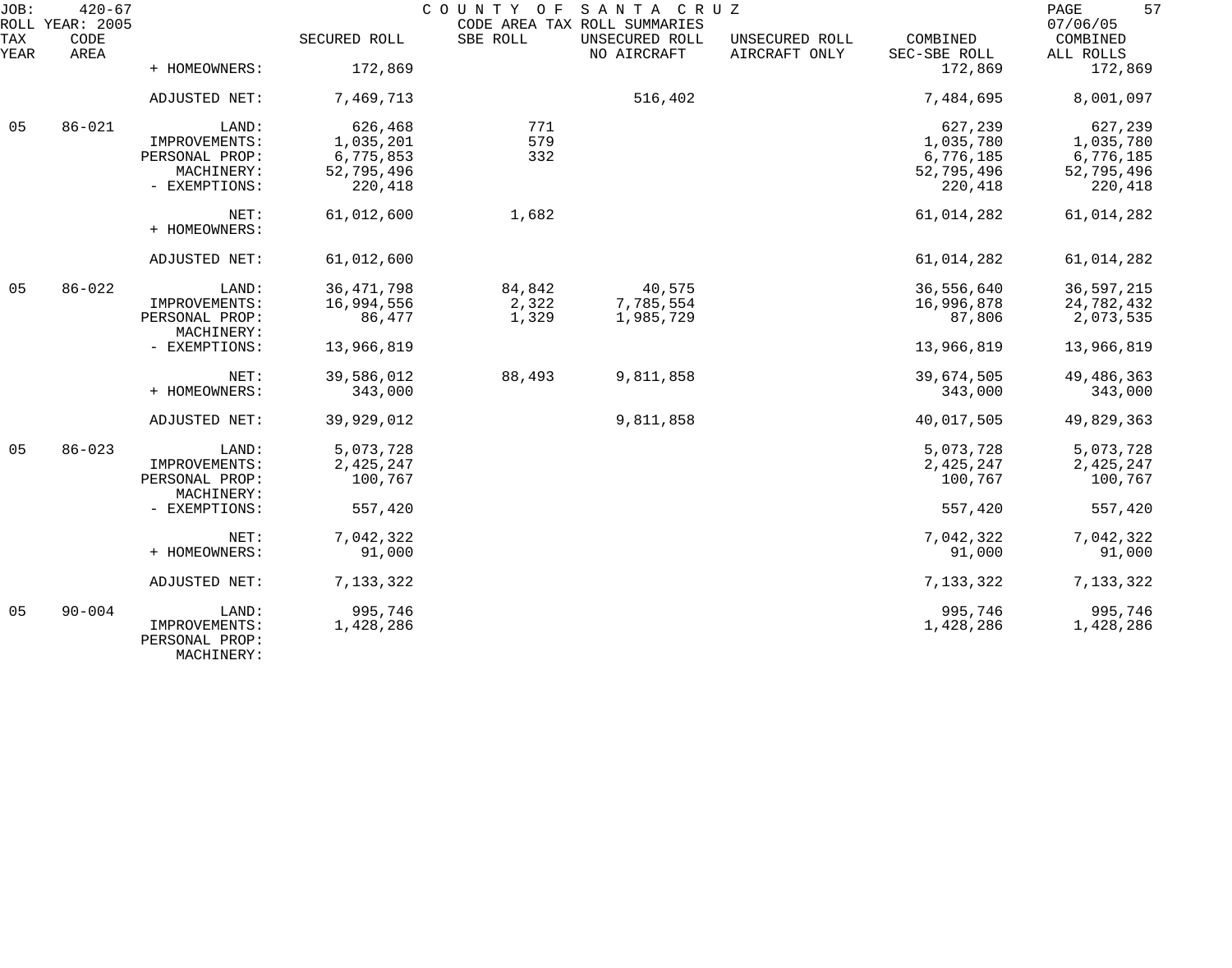| JOB:        | $420 - 67$<br>ROLL YEAR: 2005 |                                 |              | COUNTY OF | SANTA CRUZ<br>CODE AREA TAX ROLL SUMMARIES |                                 |                          | 58<br>PAGE<br>07/06/05 |
|-------------|-------------------------------|---------------------------------|--------------|-----------|--------------------------------------------|---------------------------------|--------------------------|------------------------|
| TAX<br>YEAR | CODE<br>AREA                  |                                 | SECURED ROLL | SBE ROLL  | UNSECURED ROLL<br>NO AIRCRAFT              | UNSECURED ROLL<br>AIRCRAFT ONLY | COMBINED<br>SEC-SBE ROLL | COMBINED<br>ALL ROLLS  |
|             |                               | - EXEMPTIONS:                   | 36,103       |           |                                            |                                 | 36,103                   | 36,103                 |
|             |                               | NET:                            | 2,387,929    |           |                                            |                                 | 2,387,929                | 2,387,929              |
|             |                               | + HOMEOWNERS:                   | 35,000       |           |                                            |                                 | 35,000                   | 35,000                 |
|             |                               | ADJUSTED NET:                   | 2,422,929    |           |                                            |                                 | 2,422,929                | 2,422,929              |
| 05          | $90 - 008$                    | LAND:                           | 3, 483, 111  |           | 627,244                                    |                                 | 3, 483, 111              | 4,110,355              |
|             |                               | IMPROVEMENTS:                   | 7, 212, 413  |           | 4,265,297                                  |                                 | 7, 212, 413              | 11,477,710             |
|             |                               | PERSONAL PROP:                  | 1,637,574    |           | 8,548                                      |                                 | 1,637,574                | 1,646,122              |
|             |                               | MACHINERY:                      | 1,285,491    |           |                                            |                                 | 1,285,491                | 1,285,491              |
|             |                               | - EXEMPTIONS:                   | 1,494,063    |           |                                            |                                 | 1,494,063                | 1,494,063              |
|             |                               | NET:                            | 12, 124, 526 |           | 4,901,089                                  |                                 | 12, 124, 526             | 17,025,615             |
|             |                               | + HOMEOWNERS:                   |              |           |                                            |                                 |                          |                        |
|             |                               | ADJUSTED NET:                   | 12, 124, 526 |           | 4,901,089                                  |                                 | 12, 124, 526             | 17,025,615             |
| 05          | $90 - 009$                    | LAND:                           | 566,901      |           |                                            |                                 | 566,901                  | 566,901                |
|             |                               | IMPROVEMENTS:<br>PERSONAL PROP: | 140,270      |           |                                            |                                 | 140,270                  | 140,270                |
|             |                               | MACHINERY:                      |              |           |                                            |                                 |                          |                        |
|             |                               | - EXEMPTIONS:                   | 484          |           |                                            |                                 | 484                      | 484                    |
|             |                               | NET:                            | 706,687      |           |                                            |                                 | 706,687                  | 706,687                |
|             |                               | + HOMEOWNERS:                   |              |           |                                            |                                 |                          |                        |
|             |                               | ADJUSTED NET:                   | 706,687      |           |                                            |                                 | 706,687                  | 706,687                |
| 05          | $90 - 010$                    | LAND:                           | 214,390,459  | 107,590   | 2,620,370                                  |                                 | 214,498,049              | 217, 118, 419          |
|             |                               | IMPROVEMENTS:                   | 194,833,025  | 65,679    | 1,665,017                                  |                                 | 194,898,704              | 196,563,721            |
|             |                               | PERSONAL PROP:                  | 3,537,037    | 56,378    | 5,885,450                                  |                                 | 3,593,415                | 9,478,865              |
|             |                               | MACHINERY:                      | 5,293        |           |                                            |                                 | 5,293                    | 5,293                  |
|             |                               | - EXEMPTIONS:                   | 30,889,248   |           |                                            |                                 | 30,889,248               | 30,889,248             |
|             |                               | NET:                            | 381,876,566  | 229,647   | 10,170,837                                 |                                 | 382, 106, 213            | 392, 277, 050          |
|             |                               | + HOMEOWNERS:                   | 5,863,760    |           |                                            |                                 | 5,863,760                | 5,863,760              |
|             |                               | ADJUSTED NET:                   | 387,740,326  |           | 10,170,837                                 |                                 | 387,969,973              | 398,140,810            |
| 05          | $90 - 011$                    | LAND:                           | 2,846,182    |           |                                            |                                 | 2,846,182                | 2,846,182              |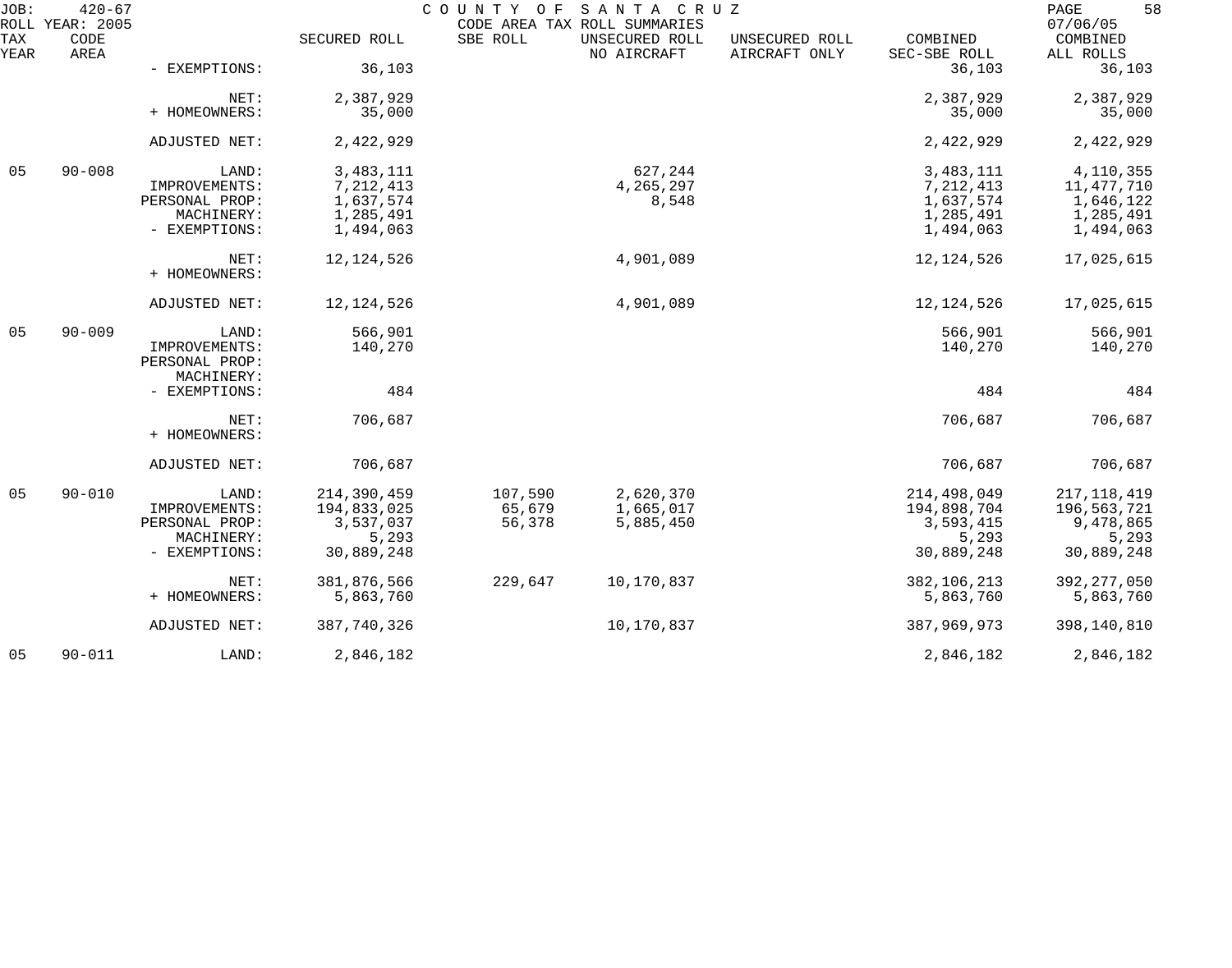| JOB:        | $420 - 67$<br>ROLL YEAR: 2005 |                              |              | COUNTY OF<br>SANTA CRUZ<br>CODE AREA TAX ROLL SUMMARIES |                                 |                          | 59<br>PAGE<br>07/06/05 |
|-------------|-------------------------------|------------------------------|--------------|---------------------------------------------------------|---------------------------------|--------------------------|------------------------|
| TAX<br>YEAR | CODE<br>AREA                  |                              | SECURED ROLL | SBE ROLL<br>UNSECURED ROLL<br>NO AIRCRAFT               | UNSECURED ROLL<br>AIRCRAFT ONLY | COMBINED<br>SEC-SBE ROLL | COMBINED<br>ALL ROLLS  |
|             |                               | IMPROVEMENTS:                | 2,979,494    |                                                         |                                 | 2,979,494                | 2,979,494              |
|             |                               | PERSONAL PROP:               |              | 12,635                                                  |                                 |                          | 12,635                 |
|             |                               | MACHINERY:                   |              |                                                         |                                 |                          |                        |
|             |                               | - EXEMPTIONS:                | 82,946       |                                                         |                                 | 82,946                   | 82,946                 |
|             |                               | NET:                         | 5,742,730    | 12,635                                                  |                                 | 5,742,730                | 5,755,365              |
|             |                               | + HOMEOWNERS:                | 63,000       |                                                         |                                 | 63,000                   | 63,000                 |
|             |                               | ADJUSTED NET:                | 5,805,730    | 12,635                                                  |                                 | 5,805,730                | 5,818,365              |
| 05          | $90 - 014$                    | LAND:                        | 1,227,855    |                                                         |                                 | 1,227,855                | 1,227,855              |
|             |                               | IMPROVEMENTS:                | 148,502      |                                                         |                                 | 148,502                  | 148,502                |
|             |                               | PERSONAL PROP:<br>MACHINERY: |              |                                                         |                                 |                          |                        |
|             |                               | - EXEMPTIONS:                | 9,304        |                                                         |                                 | 9,304                    | 9,304                  |
|             |                               | NET:                         | 1,367,053    |                                                         |                                 | 1,367,053                | 1,367,053              |
|             |                               | + HOMEOWNERS:                | 7,000        |                                                         |                                 | 7,000                    | 7,000                  |
|             |                               | ADJUSTED NET:                | 1,374,053    |                                                         |                                 | 1,374,053                | 1,374,053              |
|             |                               |                              |              |                                                         |                                 |                          |                        |
| 05          | $90 - 015$                    | LAND:                        | 4,220,790    |                                                         |                                 | 4,220,790                | 4,220,790              |
|             |                               | IMPROVEMENTS:                | 3,776,999    |                                                         |                                 | 3,776,999                | 3,776,999              |
|             |                               | PERSONAL PROP:               |              |                                                         |                                 |                          |                        |
|             |                               | MACHINERY:<br>- EXEMPTIONS:  | 60,350       |                                                         |                                 | 60,350                   | 60,350                 |
|             |                               |                              |              |                                                         |                                 |                          |                        |
|             |                               | NET:                         | 7,937,439    |                                                         |                                 | 7,937,439                | 7,937,439              |
|             |                               | + HOMEOWNERS:                | 56,000       |                                                         |                                 | 56,000                   | 56,000                 |
|             |                               | ADJUSTED NET:                | 7,993,439    |                                                         |                                 | 7,993,439                | 7,993,439              |
| 05          | $90 - 017$                    | LAND:                        | 105,825      |                                                         |                                 | 105,825                  | 105,825                |
|             |                               | IMPROVEMENTS:                | 198,784      |                                                         |                                 | 198,784                  | 198,784                |
|             |                               | PERSONAL PROP:               |              |                                                         |                                 |                          |                        |
|             |                               | MACHINERY:                   |              |                                                         |                                 |                          |                        |
|             |                               | - EXEMPTIONS:                | 7,665        |                                                         |                                 | 7,665                    | 7,665                  |
|             |                               | NET:                         | 296,944      |                                                         |                                 | 296,944                  | 296,944                |
|             |                               | + HOMEOWNERS:                | 7,000        |                                                         |                                 | 7,000                    | 7,000                  |
|             |                               | ADJUSTED NET:                | 303,944      |                                                         |                                 | 303,944                  | 303,944                |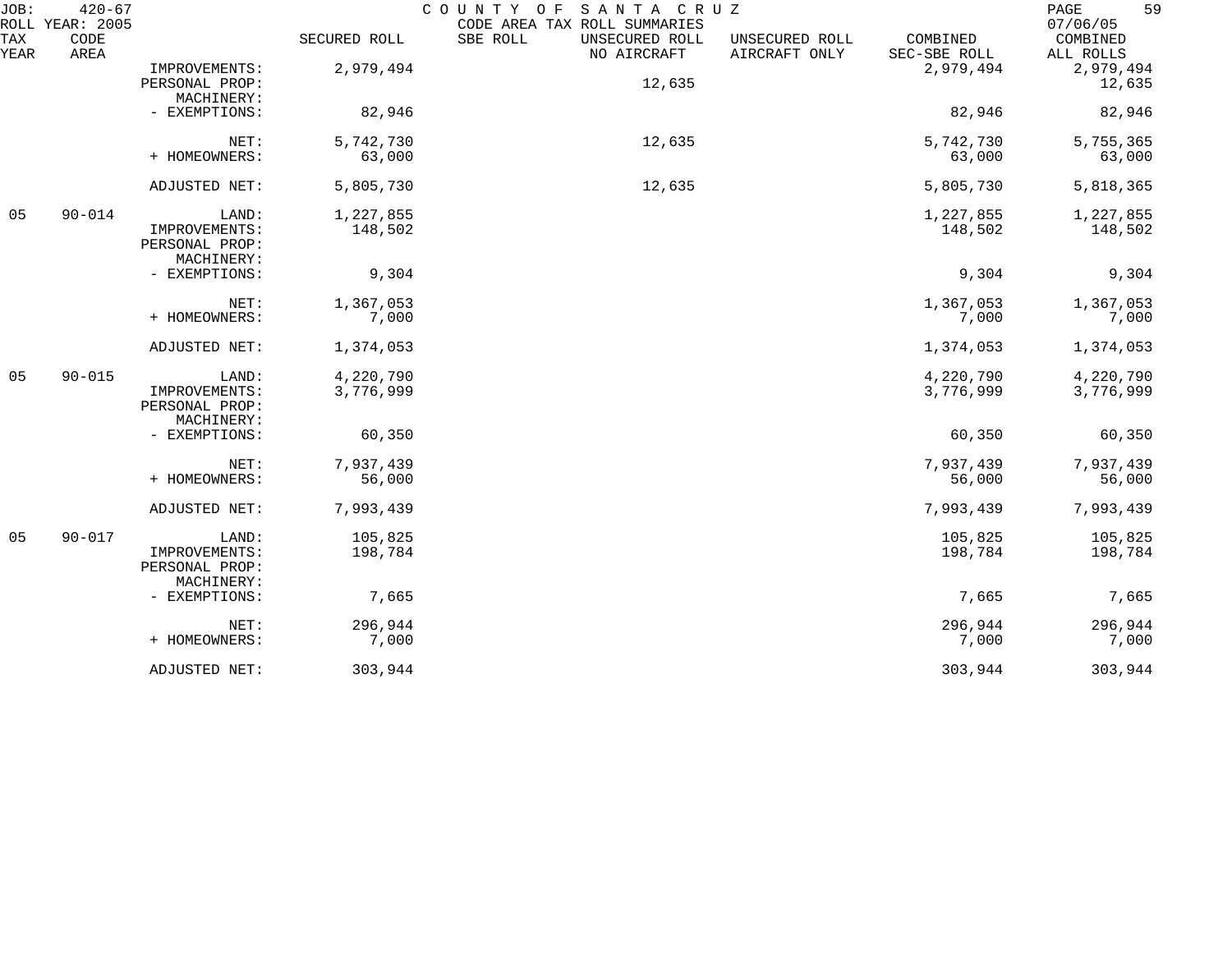| JOB:        | $420 - 67$<br>ROLL YEAR: 2005 |                |              | COUNTY OF<br>SANTA CRUZ<br>CODE AREA TAX ROLL SUMMARIES |                                 |                          | 60<br>PAGE<br>07/06/05 |
|-------------|-------------------------------|----------------|--------------|---------------------------------------------------------|---------------------------------|--------------------------|------------------------|
| TAX<br>YEAR | CODE<br>AREA                  |                | SECURED ROLL | SBE ROLL<br>UNSECURED ROLL<br>NO AIRCRAFT               | UNSECURED ROLL<br>AIRCRAFT ONLY | COMBINED<br>SEC-SBE ROLL | COMBINED<br>ALL ROLLS  |
| 05          | $90 - 019$                    | LAND:          | 457,855      |                                                         |                                 | 457,855                  | 457,855                |
|             |                               | IMPROVEMENTS:  | 204,018      |                                                         |                                 | 204,018                  | 204,018                |
|             |                               | PERSONAL PROP: |              |                                                         |                                 |                          |                        |
|             |                               | MACHINERY:     |              |                                                         |                                 |                          |                        |
|             |                               | - EXEMPTIONS:  |              |                                                         |                                 |                          |                        |
|             |                               | NET:           | 661,873      |                                                         |                                 | 661,873                  | 661,873                |
|             |                               | + HOMEOWNERS:  |              |                                                         |                                 |                          |                        |
|             |                               | ADJUSTED NET:  | 661,873      |                                                         |                                 | 661,873                  | 661,873                |
| 05          | $90 - 020$                    | LAND:          | 54, 265, 395 |                                                         |                                 | 54, 265, 395             | 54, 265, 395           |
|             |                               | IMPROVEMENTS:  | 38,539,305   | 6,101                                                   |                                 | 38,539,305               | 38,545,406             |
|             |                               | PERSONAL PROP: |              | 113,679                                                 |                                 |                          | 113,679                |
|             |                               | MACHINERY:     |              |                                                         |                                 |                          |                        |
|             |                               | - EXEMPTIONS:  | 3,004,279    |                                                         |                                 | 3,004,279                | 3,004,279              |
|             |                               | NET:           | 89,800,421   | 119,780                                                 |                                 | 89,800,421               | 89,920,201             |
|             |                               | + HOMEOWNERS:  | 1,866,200    |                                                         |                                 | 1,866,200                | 1,866,200              |
|             |                               | ADJUSTED NET:  | 91,666,621   | 119,780                                                 |                                 | 91,666,621               | 91,786,401             |
| 05          | $90 - 024$                    | LAND:          | 3,647,621    |                                                         |                                 | 3,647,621                | 3,647,621              |
|             |                               | IMPROVEMENTS:  | 4,232,533    |                                                         |                                 | 4,232,533                | 4,232,533              |
|             |                               | PERSONAL PROP: |              |                                                         |                                 |                          |                        |
|             |                               | MACHINERY:     |              |                                                         |                                 |                          |                        |
|             |                               | - EXEMPTIONS:  | 1,513,806    |                                                         |                                 | 1,513,806                | 1,513,806              |
|             |                               | NET:           | 6,366,348    |                                                         |                                 | 6,366,348                | 6,366,348              |
|             |                               | + HOMEOWNERS:  | 88,200       |                                                         |                                 | 88,200                   | 88,200                 |
|             |                               | ADJUSTED NET:  | 6,454,548    |                                                         |                                 | 6,454,548                | 6,454,548              |
| 05          | $90 - 026$                    | LAND:          | 11,927,824   |                                                         |                                 | 11,927,824               | 11,927,824             |
|             |                               | IMPROVEMENTS:  | 12,527,036   |                                                         |                                 | 12,527,036               | 12,527,036             |
|             |                               | PERSONAL PROP: |              | 206,532                                                 |                                 |                          | 206,532                |
|             |                               | MACHINERY:     |              |                                                         |                                 |                          |                        |
|             |                               | - EXEMPTIONS:  | 406,882      |                                                         |                                 | 406,882                  | 406,882                |
|             |                               | NET:           | 24,047,978   | 206,532                                                 |                                 | 24,047,978               | 24, 254, 510           |
|             |                               | + HOMEOWNERS:  | 404,600      |                                                         |                                 | 404,600                  | 404,600                |
|             |                               | ADJUSTED NET:  | 24, 452, 578 | 206,532                                                 |                                 | 24, 452, 578             | 24,659,110             |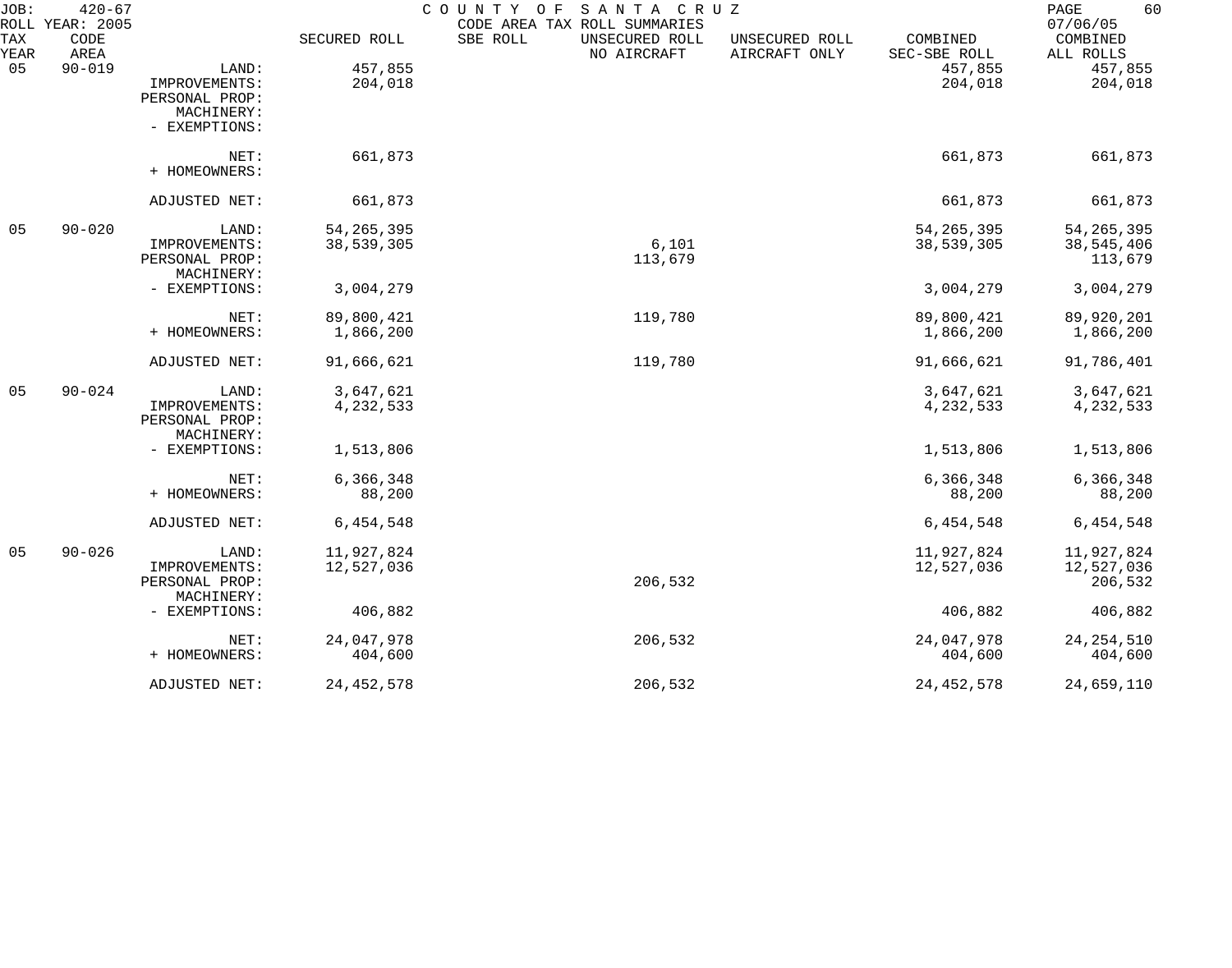| JOB:        | $420 - 67$<br>ROLL YEAR: 2005 |                                                                         |                                                                  | COUNTY OF<br>SANTA CRUZ<br>CODE AREA TAX ROLL SUMMARIES |                                 |                                                                  | 61<br>PAGE<br>07/06/05                                           |
|-------------|-------------------------------|-------------------------------------------------------------------------|------------------------------------------------------------------|---------------------------------------------------------|---------------------------------|------------------------------------------------------------------|------------------------------------------------------------------|
| TAX<br>YEAR | CODE<br>AREA                  |                                                                         | SECURED ROLL                                                     | SBE ROLL<br>UNSECURED ROLL<br>NO AIRCRAFT               | UNSECURED ROLL<br>AIRCRAFT ONLY | COMBINED<br>SEC-SBE ROLL                                         | COMBINED<br>ALL ROLLS                                            |
| 05          | $90 - 029$                    | LAND:<br>IMPROVEMENTS:<br>PERSONAL PROP:                                | 1,338,842<br>1,671,143                                           |                                                         |                                 | 1,338,842<br>1,671,143                                           | 1,338,842<br>1,671,143                                           |
|             |                               | MACHINERY:<br>- EXEMPTIONS:                                             | 49,000                                                           |                                                         |                                 | 49,000                                                           | 49,000                                                           |
|             |                               | NET:<br>+ HOMEOWNERS:                                                   | 2,960,985<br>49,000                                              |                                                         |                                 | 2,960,985<br>49,000                                              | 2,960,985<br>49,000                                              |
|             |                               | ADJUSTED NET:                                                           | 3,009,985                                                        |                                                         |                                 | 3,009,985                                                        | 3,009,985                                                        |
| 05          | $90 - 031$                    | LAND:<br>IMPROVEMENTS:<br>PERSONAL PROP:<br>MACHINERY:<br>- EXEMPTIONS: | 144, 239, 226<br>138, 197, 412<br>683,007<br>19,986<br>8,463,657 | 200,119<br>780,712<br>34,395                            |                                 | 144, 239, 226<br>138, 197, 412<br>683,007<br>19,986<br>8,463,657 | 144, 239, 226<br>138,397,531<br>1,463,719<br>19,986<br>8,498,052 |
|             |                               | NET:<br>+ HOMEOWNERS:                                                   | 274,675,974<br>4,412,800                                         | 946,436                                                 |                                 | 274,675,974<br>4,412,800                                         | 275,622,410<br>4,412,800                                         |
|             |                               | ADJUSTED NET:                                                           | 279,088,774                                                      | 946,436                                                 |                                 | 279,088,774                                                      | 280,035,210                                                      |
| 05          | $90 - 032$                    | LAND:<br>IMPROVEMENTS:<br>PERSONAL PROP:<br>MACHINERY:<br>- EXEMPTIONS: | 41,194                                                           |                                                         |                                 | 41,194                                                           | 41,194                                                           |
|             |                               | NET:<br>+ HOMEOWNERS:                                                   | 41,194                                                           |                                                         |                                 | 41,194                                                           | 41,194                                                           |
|             |                               | ADJUSTED NET:                                                           | 41,194                                                           |                                                         |                                 | 41,194                                                           | 41,194                                                           |
| 05          | $90 - 033$                    | LAND:<br>IMPROVEMENTS:<br>PERSONAL PROP:<br>MACHINERY:                  | 613,074<br>656,642                                               |                                                         |                                 | 613,074<br>656,642                                               | 613,074<br>656,642                                               |
|             |                               | - EXEMPTIONS:                                                           | 40,037                                                           |                                                         |                                 | 40,037                                                           | 40,037                                                           |
|             |                               | NET:                                                                    | 1,229,679                                                        |                                                         |                                 | 1,229,679                                                        | 1,229,679                                                        |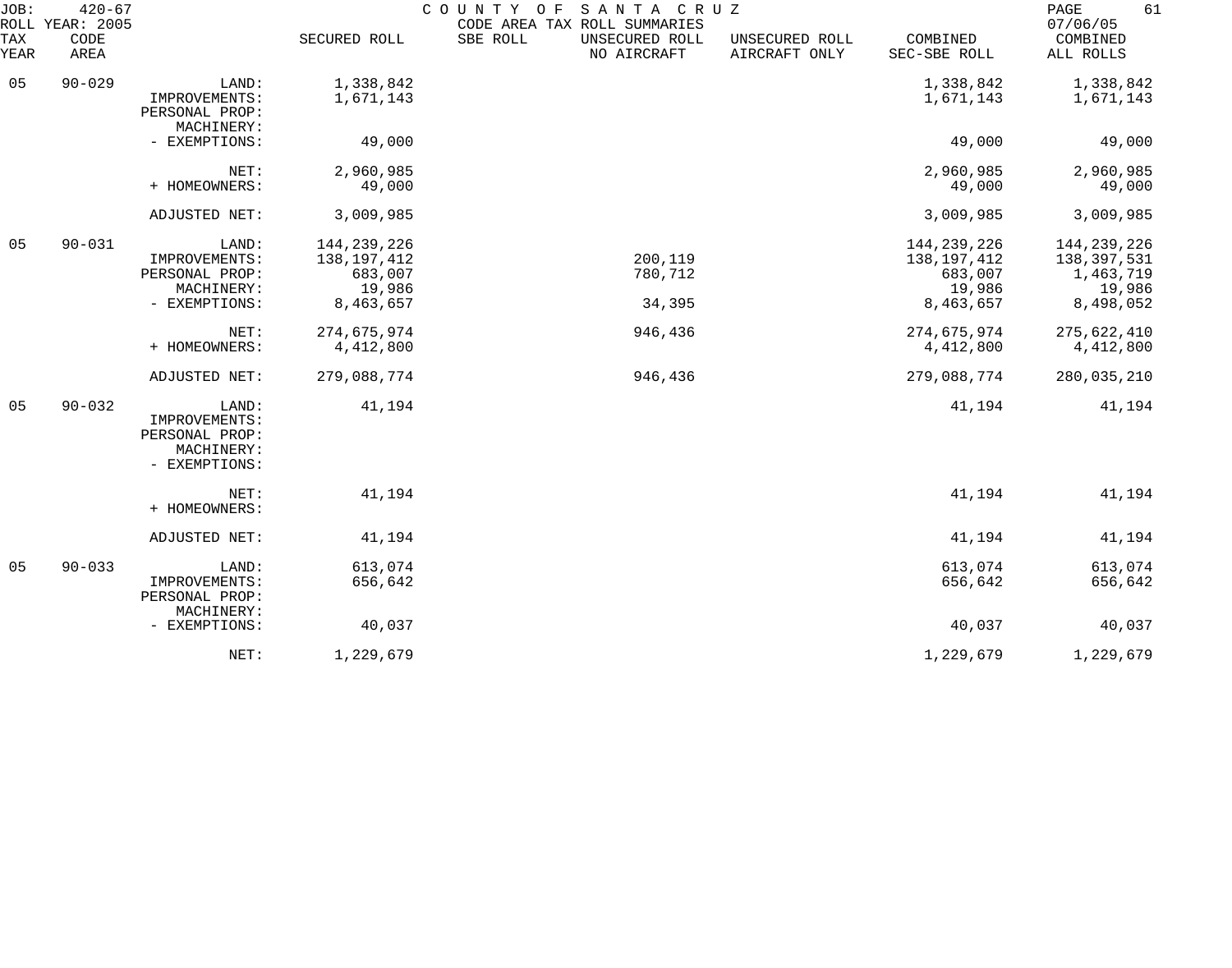| JOB:             | $420 - 67$<br>ROLL YEAR: 2005                          |                                                        |                          | COUNTY OF<br>SANTA CRUZ<br>CODE AREA TAX ROLL SUMMARIES |                                 |                          | 62<br>PAGE<br>07/06/05                |
|------------------|--------------------------------------------------------|--------------------------------------------------------|--------------------------|---------------------------------------------------------|---------------------------------|--------------------------|---------------------------------------|
| TAX<br>YEAR      | CODE<br>AREA                                           |                                                        | SECURED ROLL             | SBE ROLL<br>UNSECURED ROLL<br>NO AIRCRAFT               | UNSECURED ROLL<br>AIRCRAFT ONLY | COMBINED<br>SEC-SBE ROLL | COMBINED<br>ALL ROLLS                 |
|                  |                                                        | + HOMEOWNERS:                                          | 14,000                   |                                                         |                                 | 14,000                   | 14,000                                |
|                  |                                                        | ADJUSTED NET:                                          | 1,243,679                |                                                         |                                 | 1,243,679                | 1,243,679                             |
| $90 - 036$<br>05 | LAND:<br>IMPROVEMENTS:<br>PERSONAL PROP:<br>MACHINERY: | 7,291                                                  |                          |                                                         | 7,291                           | 7,291                    |                                       |
|                  |                                                        | - EXEMPTIONS:                                          | 302                      |                                                         |                                 | 302                      | 302                                   |
|                  |                                                        | NET:<br>+ HOMEOWNERS:                                  | 6,989                    |                                                         |                                 | 6,989                    | 6,989                                 |
|                  |                                                        | ADJUSTED NET:                                          | 6,989                    |                                                         |                                 | 6,989                    | 6,989                                 |
| 05               | $90 - 037$                                             | LAND:<br>IMPROVEMENTS:<br>PERSONAL PROP:<br>MACHINERY: | 36,816,487<br>35,544,497 | 391,810                                                 |                                 | 36,816,487<br>35,544,497 | 36,816,487<br>35, 544, 497<br>391,810 |
|                  |                                                        | - EXEMPTIONS:                                          | 1,078,760                |                                                         |                                 | 1,078,760                | 1,078,760                             |
|                  |                                                        | NET:<br>+ HOMEOWNERS:                                  | 71, 282, 224<br>858,200  | 391,810                                                 |                                 | 71,282,224<br>858,200    | 71,674,034<br>858,200                 |
|                  |                                                        | ADJUSTED NET:                                          | 72,140,424               | 391,810                                                 |                                 | 72,140,424               | 72,532,234                            |
| 05               | $90 - 042$                                             | LAND:<br>IMPROVEMENTS:<br>PERSONAL PROP:<br>MACHINERY: | 6,227,412<br>5,770,895   | 12,635                                                  |                                 | 6,227,412<br>5,770,895   | 6, 227, 412<br>5,770,895<br>12,635    |
|                  |                                                        | - EXEMPTIONS:                                          | 191,881                  |                                                         |                                 | 191,881                  | 191,881                               |
|                  |                                                        | NET:<br>+ HOMEOWNERS:                                  | 11,806,426<br>189,000    | 12,635                                                  |                                 | 11,806,426<br>189,000    | 11,819,061<br>189,000                 |
|                  |                                                        | ADJUSTED NET:                                          | 11,995,426               | 12,635                                                  |                                 | 11,995,426               | 12,008,061                            |
| 05               | $90 - 044$                                             | LAND:<br>IMPROVEMENTS:<br>PERSONAL PROP:<br>MACHINERY: | 2,285,587<br>3, 248, 728 |                                                         |                                 | 2,285,587<br>3, 248, 728 | 2,285,587<br>3, 248, 728              |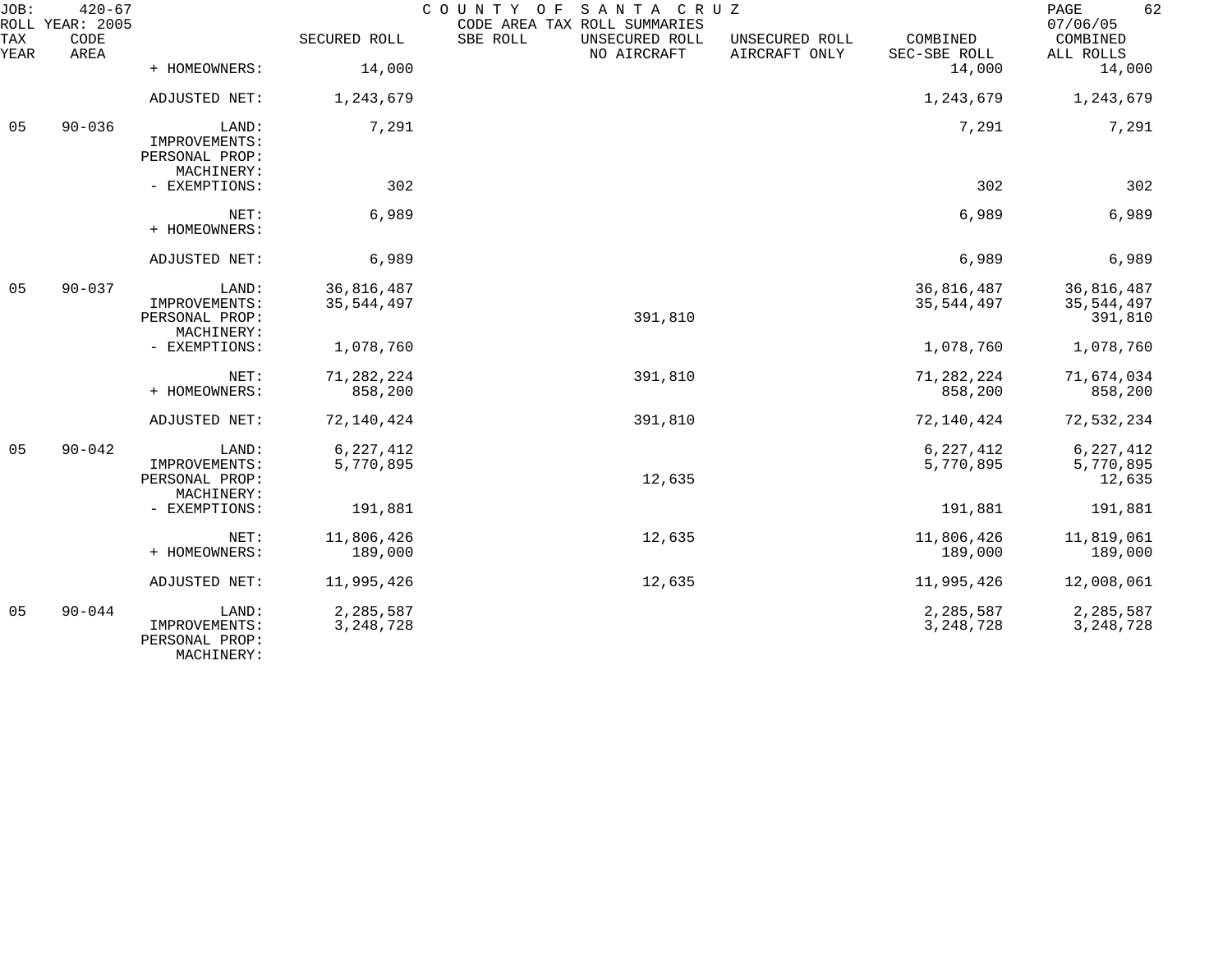| JOB:        | $420 - 67$<br>ROLL YEAR: 2005 |                                 |                        |                  | COUNTY OF SANTA CRUZ<br>CODE AREA TAX ROLL SUMMARIES |                                 |                          | 63<br>PAGE<br>07/06/05  |
|-------------|-------------------------------|---------------------------------|------------------------|------------------|------------------------------------------------------|---------------------------------|--------------------------|-------------------------|
| TAX<br>YEAR | CODE<br>AREA                  |                                 | SECURED ROLL           | SBE ROLL         | UNSECURED ROLL<br>NO AIRCRAFT                        | UNSECURED ROLL<br>AIRCRAFT ONLY | COMBINED<br>SEC-SBE ROLL | COMBINED<br>ALL ROLLS   |
|             |                               | - EXEMPTIONS:                   | 109,939                |                  |                                                      |                                 | 109,939                  | 109,939                 |
|             |                               | NET:                            | 5,424,376              |                  |                                                      |                                 | 5,424,376                | 5,424,376               |
|             |                               | + HOMEOWNERS:                   | 105,000                |                  |                                                      |                                 | 105,000                  | 105,000                 |
|             |                               | ADJUSTED NET:                   | 5,529,376              |                  |                                                      |                                 | 5,529,376                | 5,529,376               |
| 05          | $90 - 045$                    | LAND:                           | 74, 214, 155           | 89,803           |                                                      |                                 | 74,303,958               | 74,303,958              |
|             |                               | IMPROVEMENTS:<br>PERSONAL PROP: | 69, 294, 445<br>22,000 | 54,821<br>47,058 | 3, 342, 178<br>1,239,024                             |                                 | 69, 349, 266<br>69,058   | 72,691,444<br>1,308,082 |
|             |                               | MACHINERY:                      |                        |                  |                                                      |                                 |                          |                         |
|             |                               | - EXEMPTIONS:                   | 7,865,677              |                  |                                                      |                                 | 7,865,677                | 7,865,677               |
|             |                               | NET:                            | 135,664,923            | 191,682          | 4,581,202                                            |                                 | 135,856,605              | 140,437,807             |
|             |                               | + HOMEOWNERS:                   | 2,070,600              |                  |                                                      |                                 | 2,070,600                | 2,070,600               |
|             |                               | ADJUSTED NET:                   | 137, 735, 523          |                  | 4,581,202                                            |                                 | 137,927,205              | 142,508,407             |
| 05          | $90 - 046$                    | LAND:                           | 11,988,037             |                  |                                                      |                                 | 11,988,037               | 11,988,037              |
|             |                               | IMPROVEMENTS:                   | 11,038,785             |                  | 352                                                  |                                 | 11,038,785               | 11,039,137              |
|             |                               | PERSONAL PROP:<br>MACHINERY:    | 1,500                  |                  | 97,325                                               |                                 | 1,500                    | 98,825                  |
|             |                               | - EXEMPTIONS:                   | 362,509                |                  |                                                      |                                 | 362,509                  | 362,509                 |
|             |                               | NET:                            | 22,665,813             |                  | 97,677                                               |                                 | 22,665,813               | 22,763,490              |
|             |                               | + HOMEOWNERS:                   | 357,000                |                  |                                                      |                                 | 357,000                  | 357,000                 |
|             |                               | ADJUSTED NET:                   | 23,022,813             |                  | 97,677                                               |                                 | 23,022,813               | 23,120,490              |
| 05          | $90 - 047$                    | LAND:                           | 1,932,292              |                  |                                                      |                                 | 1,932,292                | 1,932,292               |
|             |                               | IMPROVEMENTS:<br>PERSONAL PROP: | 1,137,316              |                  |                                                      |                                 | 1,137,316                | 1,137,316               |
|             |                               | MACHINERY:<br>- EXEMPTIONS:     | 29,830                 |                  |                                                      |                                 | 29,830                   | 29,830                  |
|             |                               | NET:                            | 3,039,778              |                  |                                                      |                                 | 3,039,778                | 3,039,778               |
|             |                               | + HOMEOWNERS:                   | 28,000                 |                  |                                                      |                                 | 28,000                   | 28,000                  |
|             |                               | ADJUSTED NET:                   | 3,067,778              |                  |                                                      |                                 | 3,067,778                | 3,067,778               |
| 05          | $90 - 048$                    | LAND:                           | 5, 118, 659            |                  |                                                      |                                 | 5, 118, 659              | 5, 118, 659             |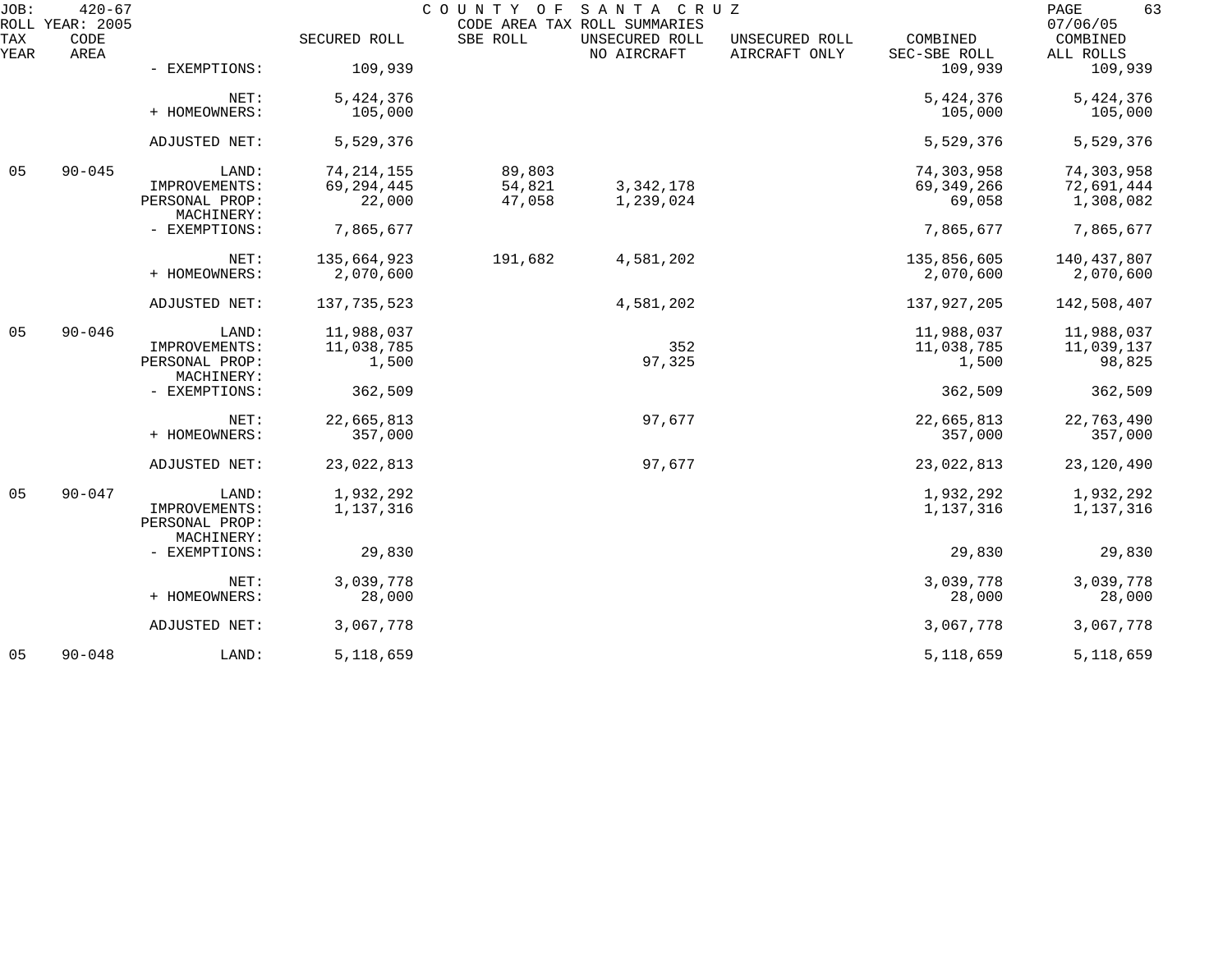| JOB:        | $420 - 67$<br>ROLL YEAR: 2005 |                                               |              | COUNTY OF<br>SANTA CRUZ<br>CODE AREA TAX ROLL SUMMARIES |                                                             | 64<br>PAGE<br>07/06/05 |
|-------------|-------------------------------|-----------------------------------------------|--------------|---------------------------------------------------------|-------------------------------------------------------------|------------------------|
| TAX<br>YEAR | CODE<br>AREA                  |                                               | SECURED ROLL | SBE ROLL<br>UNSECURED ROLL<br>NO AIRCRAFT               | COMBINED<br>UNSECURED ROLL<br>AIRCRAFT ONLY<br>SEC-SBE ROLL | COMBINED<br>ALL ROLLS  |
|             |                               | IMPROVEMENTS:                                 | 6,835,832    |                                                         | 6,835,832                                                   | 6,835,832              |
|             |                               | PERSONAL PROP:<br>MACHINERY:                  | 9,838        | 8,835                                                   | 9,838                                                       | 18,673                 |
|             |                               | - EXEMPTIONS:                                 | 717,878      |                                                         | 717,878                                                     | 717,878                |
|             |                               | NET:                                          | 11,246,451   | 8,835                                                   | 11,246,451                                                  | 11, 255, 286           |
|             |                               | + HOMEOWNERS:                                 | 182,000      |                                                         | 182,000                                                     | 182,000                |
|             |                               | ADJUSTED NET:                                 | 11, 428, 451 | 8,835                                                   | 11, 428, 451                                                | 11,437,286             |
| 05          | $90 - 049$                    | LAND:                                         | 7,909,935    |                                                         | 7,909,935                                                   | 7,909,935              |
|             |                               | IMPROVEMENTS:<br>PERSONAL PROP:<br>MACHINERY: | 6, 165, 307  |                                                         | 6, 165, 307                                                 | 6, 165, 307            |
|             |                               | - EXEMPTIONS:                                 | 119,000      |                                                         | 119,000                                                     | 119,000                |
|             |                               | NET:                                          | 13,956,242   |                                                         | 13,956,242                                                  | 13,956,242             |
|             |                               | + HOMEOWNERS:                                 | 119,000      |                                                         | 119,000                                                     | 119,000                |
|             |                               | ADJUSTED NET:                                 | 14,075,242   |                                                         | 14,075,242                                                  | 14,075,242             |
| 05          | $90 - 050$                    | LAND:                                         | 2,178,092    |                                                         | 2,178,092                                                   | 2,178,092              |
|             |                               | IMPROVEMENTS:<br>PERSONAL PROP:<br>MACHINERY: | 1,952,532    |                                                         | 1,952,532                                                   | 1,952,532              |
|             |                               | - EXEMPTIONS:                                 | 42,000       |                                                         | 42,000                                                      | 42,000                 |
|             |                               | NET:                                          | 4,088,624    |                                                         | 4,088,624                                                   | 4,088,624              |
|             |                               | + HOMEOWNERS:                                 | 42,000       |                                                         | 42,000                                                      | 42,000                 |
|             |                               | ADJUSTED NET:                                 | 4,130,624    |                                                         | 4,130,624                                                   | 4,130,624              |
| 05          | $90 - 053$                    | LAND:                                         | 1,455,487    |                                                         | 1,455,487                                                   | 1,455,487              |
|             |                               | IMPROVEMENTS:<br>PERSONAL PROP:<br>MACHINERY: | 1,196,128    |                                                         | 1,196,128                                                   | 1,196,128              |
|             |                               | - EXEMPTIONS:                                 | 15,000       |                                                         | 15,000                                                      | 15,000                 |
|             |                               | NET:                                          | 2,636,615    |                                                         | 2,636,615                                                   | 2,636,615              |
|             |                               | + HOMEOWNERS:                                 | 14,000       |                                                         | 14,000                                                      | 14,000                 |
|             |                               | ADJUSTED NET:                                 | 2,650,615    |                                                         | 2,650,615                                                   | 2,650,615              |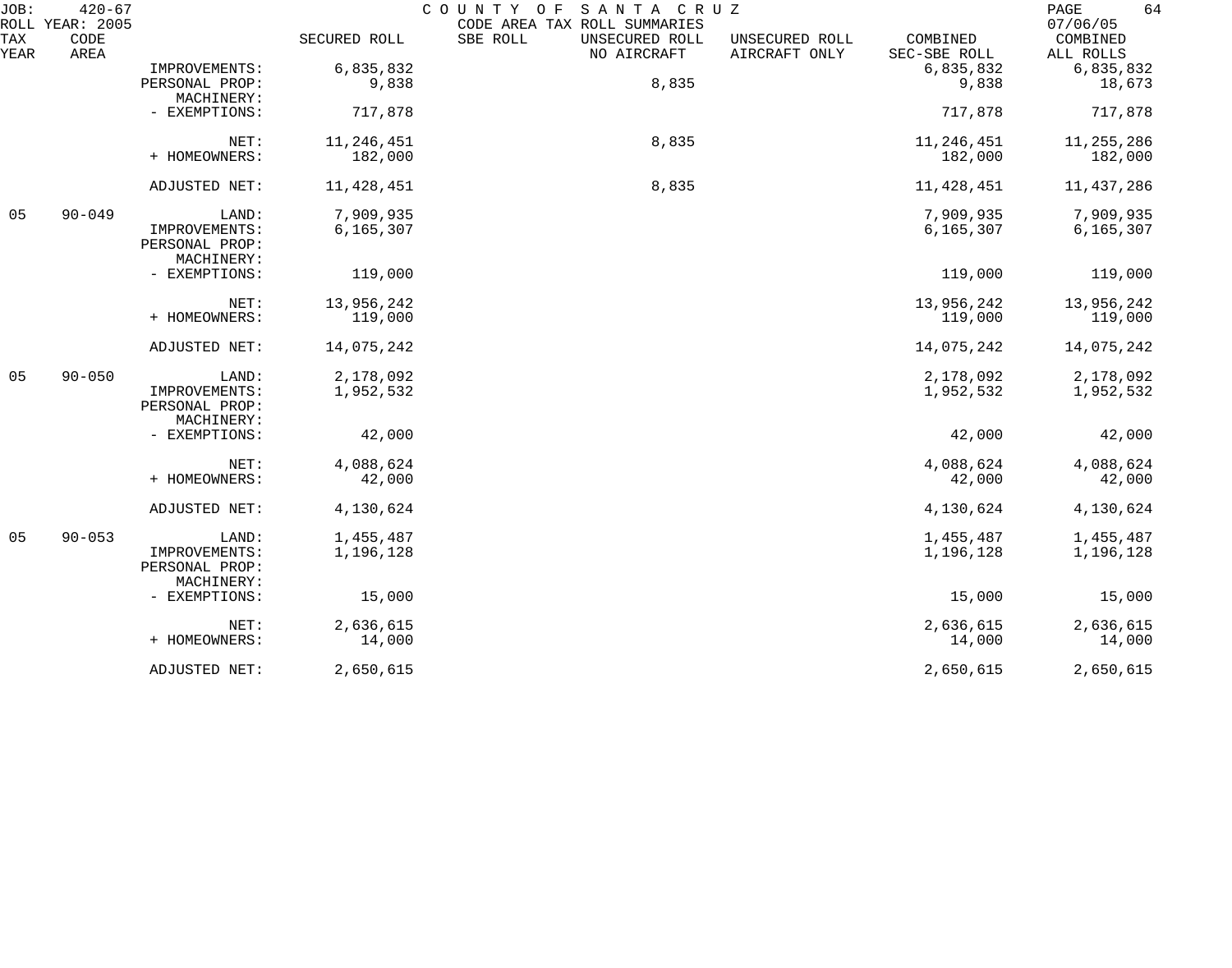| JOB:        | $420 - 67$<br>ROLL YEAR: 2005 |                |              | COUNTY OF<br>SANTA CRUZ<br>CODE AREA TAX ROLL SUMMARIES |                                 |                          | 65<br>PAGE<br>07/06/05 |
|-------------|-------------------------------|----------------|--------------|---------------------------------------------------------|---------------------------------|--------------------------|------------------------|
| TAX<br>YEAR | CODE<br>AREA                  |                | SECURED ROLL | SBE ROLL<br>UNSECURED ROLL<br>NO AIRCRAFT               | UNSECURED ROLL<br>AIRCRAFT ONLY | COMBINED<br>SEC-SBE ROLL | COMBINED<br>ALL ROLLS  |
| 05          | $90 - 055$                    | LAND:          | 72,930       |                                                         |                                 | 72,930                   | 72,930                 |
|             |                               | IMPROVEMENTS:  | 266,414      |                                                         |                                 | 266,414                  | 266,414                |
|             |                               | PERSONAL PROP: |              |                                                         |                                 |                          |                        |
|             |                               | MACHINERY:     |              |                                                         |                                 |                          |                        |
|             |                               | - EXEMPTIONS:  |              |                                                         |                                 |                          |                        |
|             |                               | NET:           | 339,344      |                                                         |                                 | 339,344                  | 339,344                |
|             |                               | + HOMEOWNERS:  |              |                                                         |                                 |                          |                        |
|             |                               | ADJUSTED NET:  | 339,344      |                                                         |                                 | 339,344                  | 339,344                |
| 05          | $90 - 057$                    | LAND:          | 4,762,801    |                                                         |                                 | 4,762,801                | 4,762,801              |
|             |                               | IMPROVEMENTS:  | 4,407,655    |                                                         |                                 | 4,407,655                | 4,407,655              |
|             |                               | PERSONAL PROP: |              |                                                         |                                 |                          |                        |
|             |                               | MACHINERY:     |              |                                                         |                                 |                          |                        |
|             |                               | - EXEMPTIONS:  | 199,522      |                                                         |                                 | 199,522                  | 199,522                |
|             |                               | NET:           | 8,970,934    |                                                         |                                 | 8,970,934                | 8,970,934              |
|             |                               | + HOMEOWNERS:  | 196,000      |                                                         |                                 | 196,000                  | 196,000                |
|             |                               | ADJUSTED NET:  | 9,166,934    |                                                         |                                 | 9,166,934                | 9,166,934              |
| 05          | $90 - 058$                    | LAND:          | 3, 285, 282  |                                                         |                                 | 3, 285, 282              | 3, 285, 282            |
|             |                               | IMPROVEMENTS:  | 3,467,607    |                                                         |                                 | 3,467,607                | 3,467,607              |
|             |                               | PERSONAL PROP: |              | 6,318                                                   |                                 |                          | 6,318                  |
|             |                               | MACHINERY:     |              |                                                         |                                 |                          |                        |
|             |                               | - EXEMPTIONS:  | 177,000      |                                                         |                                 | 177,000                  | 177,000                |
|             |                               | NET:           | 6,575,889    | 6,318                                                   |                                 | 6,575,889                | 6,582,207              |
|             |                               | + HOMEOWNERS:  | 77,000       |                                                         |                                 | 77,000                   | 77,000                 |
|             |                               | ADJUSTED NET:  | 6,652,889    | 6,318                                                   |                                 | 6,652,889                | 6,659,207              |
| 05          | $90 - 059$                    | LAND:          | 1,927,458    |                                                         |                                 | 1,927,458                | 1,927,458              |
|             |                               | IMPROVEMENTS:  | 1,768,335    |                                                         |                                 | 1,768,335                | 1,768,335              |
|             |                               | PERSONAL PROP: |              |                                                         |                                 |                          |                        |
|             |                               | MACHINERY:     |              |                                                         |                                 |                          |                        |
|             |                               | - EXEMPTIONS:  | 52,324       |                                                         |                                 | 52,324                   | 52,324                 |
|             |                               | NET:           | 3,643,469    |                                                         |                                 | 3,643,469                | 3,643,469              |
|             |                               | + HOMEOWNERS:  | 42,000       |                                                         |                                 | 42,000                   | 42,000                 |
|             |                               | ADJUSTED NET:  | 3,685,469    |                                                         |                                 | 3,685,469                | 3,685,469              |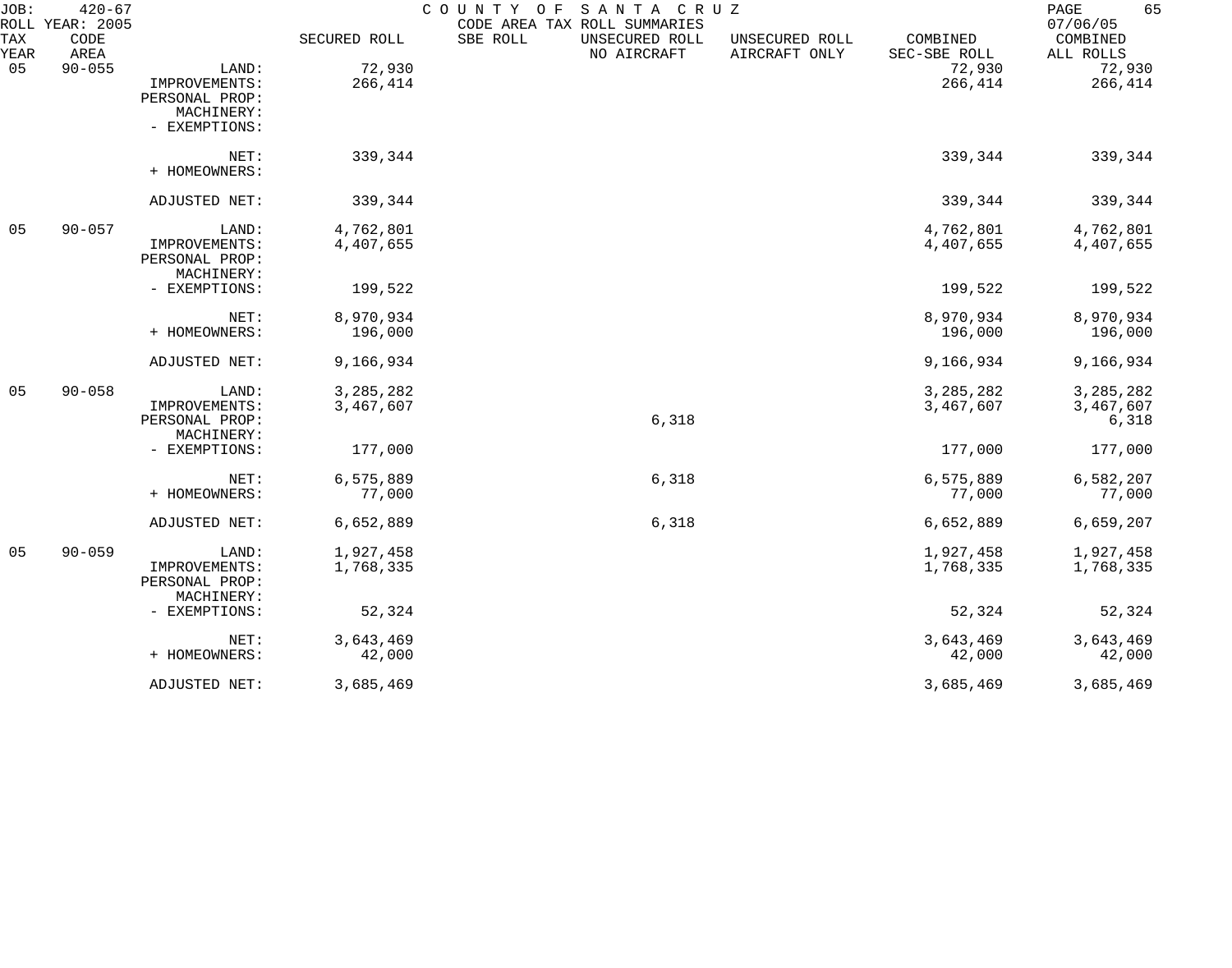| JOB:        | $420 - 67$<br>ROLL YEAR: 2005 |                                                        | COUNTY OF              | 66<br>PAGE<br>07/06/05                    |                                 |                          |                        |
|-------------|-------------------------------|--------------------------------------------------------|------------------------|-------------------------------------------|---------------------------------|--------------------------|------------------------|
| TAX<br>YEAR | CODE<br>AREA                  |                                                        | SECURED ROLL           | SBE ROLL<br>UNSECURED ROLL<br>NO AIRCRAFT | UNSECURED ROLL<br>AIRCRAFT ONLY | COMBINED<br>SEC-SBE ROLL | COMBINED<br>ALL ROLLS  |
| 05          | $90 - 062$                    | LAND:<br>IMPROVEMENTS:<br>PERSONAL PROP:               | 3,986,317<br>2,824,713 |                                           |                                 | 3,986,317<br>2,824,713   | 3,986,317<br>2,824,713 |
|             |                               | MACHINERY:<br>- EXEMPTIONS:                            | 49,000                 |                                           |                                 | 49,000                   | 49,000                 |
|             |                               | NET:<br>+ HOMEOWNERS:                                  | 6,762,030<br>49,000    |                                           |                                 | 6,762,030<br>49,000      | 6,762,030<br>49,000    |
|             |                               | ADJUSTED NET:                                          | 6,811,030              |                                           |                                 | 6,811,030                | 6,811,030              |
| 05          | $90 - 063$                    | LAND:                                                  | 5,542,877              |                                           |                                 | 5,542,877                | 5,542,877              |
|             |                               | IMPROVEMENTS:<br>PERSONAL PROP:                        | 4,328,790<br>27,702    | 57,988                                    |                                 | 4,328,790<br>27,702      | 4,328,790<br>85,690    |
|             |                               | MACHINERY:<br>- EXEMPTIONS:                            | 133,122                |                                           |                                 | 133,122                  | 133,122                |
|             |                               | NET:<br>+ HOMEOWNERS:                                  | 9,766,247<br>133,000   | 57,988                                    |                                 | 9,766,247<br>133,000     | 9,824,235<br>133,000   |
|             |                               | ADJUSTED NET:                                          | 9,899,247              | 57,988                                    |                                 | 9,899,247                | 9,957,235              |
| 05          | $90 - 071$                    | LAND:<br>IMPROVEMENTS:<br>PERSONAL PROP:               | 5,037,556<br>3,015,750 |                                           |                                 | 5,037,556<br>3,015,750   | 5,037,556<br>3,015,750 |
|             |                               | MACHINERY:<br>- EXEMPTIONS:                            | 165,910                |                                           |                                 | 165,910                  | 165,910                |
|             |                               | NET:<br>+ HOMEOWNERS:                                  | 7,887,396<br>140,000   |                                           |                                 | 7,887,396<br>140,000     | 7,887,396<br>140,000   |
|             |                               | ADJUSTED NET:                                          | 8,027,396              |                                           |                                 | 8,027,396                | 8,027,396              |
| 05          | $90 - 072$                    | LAND:<br>IMPROVEMENTS:<br>PERSONAL PROP:<br>MACHINERY: | 1,060                  |                                           |                                 | 1,060                    | 1,060                  |
|             |                               | - EXEMPTIONS:                                          | 1,060                  |                                           |                                 | 1,060                    | 1,060                  |
|             |                               |                                                        |                        |                                           |                                 |                          |                        |

NET: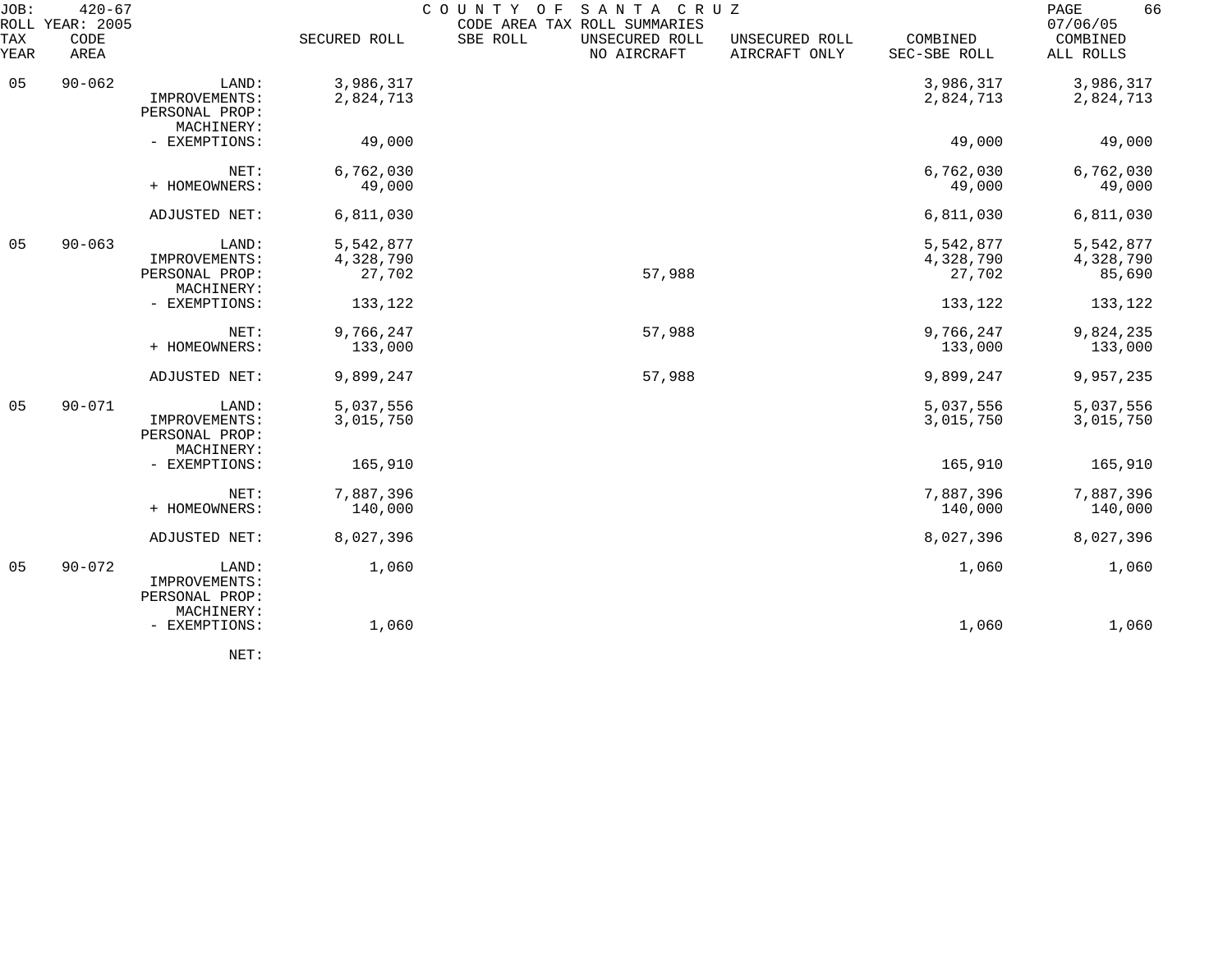| JOB:<br>ROLL | $420 - 67$<br><b>YEAR: 2005</b> |                              |               | SANTA CRUZ<br>COUNTY<br>O F<br>CODE AREA TAX ROLL SUMMARIES |                                 |                          | PAGE<br>67<br>07/06/05 |
|--------------|---------------------------------|------------------------------|---------------|-------------------------------------------------------------|---------------------------------|--------------------------|------------------------|
| TAX<br>YEAR  | CODE<br>AREA                    |                              | SECURED ROLL  | SBE ROLL<br>UNSECURED ROLL<br>NO AIRCRAFT                   | UNSECURED ROLL<br>AIRCRAFT ONLY | COMBINED<br>SEC-SBE ROLL | COMBINED<br>ALL ROLLS  |
|              |                                 | + HOMEOWNERS:                |               |                                                             |                                 |                          |                        |
|              |                                 | ADJUSTED NET:                |               |                                                             |                                 |                          |                        |
| 05           | $90 - 100$                      | LAND:                        | 82, 459, 159  | 13,551                                                      |                                 | 82, 459, 159             | 82, 472, 710           |
|              |                                 | IMPROVEMENTS:                | 80,663,601    | 23,208                                                      |                                 | 80,663,601               | 80,686,809             |
|              |                                 | PERSONAL PROP:<br>MACHINERY: | 122,770       | 560,510                                                     |                                 | 122,770                  | 683,280                |
|              |                                 | - EXEMPTIONS:                | 4,733,395     |                                                             |                                 | 4,733,395                | 4,733,395              |
|              |                                 |                              |               |                                                             |                                 |                          |                        |
|              |                                 | NET:                         | 158, 512, 135 | 597,269                                                     |                                 | 158, 512, 135            | 159,109,404            |
|              |                                 | + HOMEOWNERS:                | 2,791,600     |                                                             |                                 | 2,791,600                | 2,791,600              |
|              |                                 | ADJUSTED NET:                | 161, 303, 735 | 597,269                                                     |                                 | 161, 303, 735            | 161,901,004            |
| 05           | $90 - 101$                      | LAND:                        | 135, 195, 829 |                                                             |                                 | 135, 195, 829            | 135, 195, 829          |
|              |                                 | IMPROVEMENTS:                | 113,880,035   | 978,698                                                     |                                 | 113,880,035              | 114,858,733            |
|              |                                 | PERSONAL PROP:               | 73,423        | 2,385,629                                                   |                                 | 73,423                   | 2,459,052              |
|              |                                 | MACHINERY:                   |               |                                                             |                                 |                          |                        |
|              |                                 | - EXEMPTIONS:                | 4,752,587     |                                                             |                                 | 4,752,587                | 4,752,587              |
|              |                                 | NET:                         | 244,396,700   | 3,364,327                                                   |                                 | 244,396,700              | 247,761,027            |
|              |                                 | + HOMEOWNERS:                | 3,298,400     |                                                             |                                 | 3,298,400                | 3,298,400              |
|              |                                 | ADJUSTED NET:                | 247,695,100   | 3,364,327                                                   |                                 | 247,695,100              | 251,059,427            |
| 05           | $90 - 102$                      | LAND:                        | 7,332,142     |                                                             |                                 | 7,332,142                | 7,332,142              |
|              |                                 | IMPROVEMENTS:                | 8,933,783     |                                                             |                                 | 8,933,783                | 8,933,783              |
|              |                                 | PERSONAL PROP:               |               | 7,220                                                       |                                 |                          | 7,220                  |
|              |                                 | MACHINERY:                   |               |                                                             |                                 |                          |                        |
|              |                                 | - EXEMPTIONS:                | 210,179       |                                                             |                                 | 210,179                  | 210,179                |
|              |                                 | NET:                         | 16,055,746    | 7,220                                                       |                                 | 16,055,746               | 16,062,966             |
|              |                                 | + HOMEOWNERS:                | 210,000       |                                                             |                                 | 210,000                  | 210,000                |
|              |                                 | ADJUSTED NET:                | 16, 265, 746  | 7,220                                                       |                                 | 16, 265, 746             | 16, 272, 966           |
| 05           | $90 - 103$                      | LAND:                        | 279,491,907   |                                                             |                                 | 279,491,907              | 279,491,907            |
|              |                                 | IMPROVEMENTS:                | 233,640,479   | 124,014                                                     |                                 | 233,640,479              | 233,764,493            |
|              |                                 | PERSONAL PROP:<br>MACHINERY: | 663,860       | 1,036,896                                                   |                                 | 663,860                  | 1,700,756              |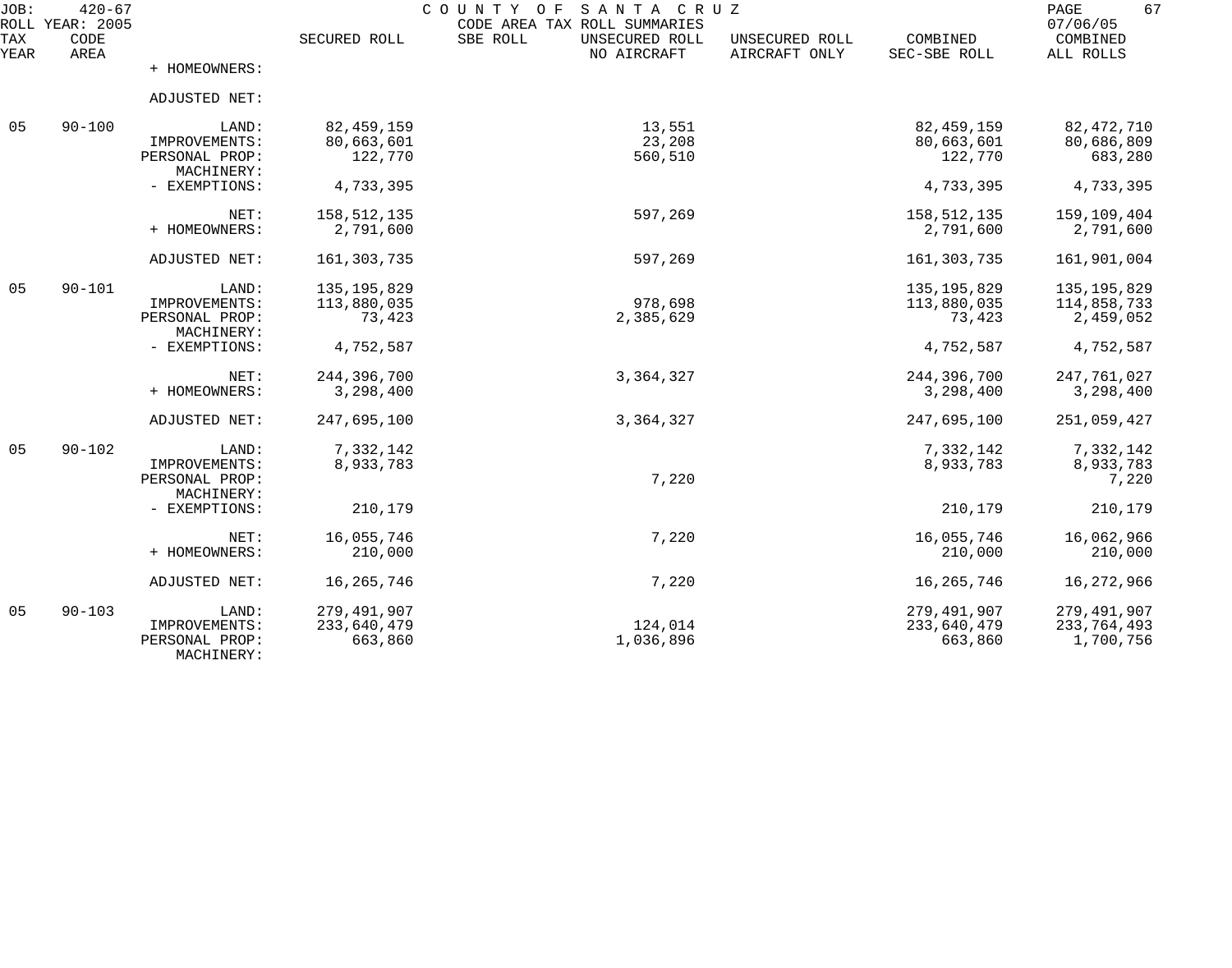| JOB:        | $420 - 67$<br>ROLL YEAR: 2005 |                                               |               | COUNTY OF<br>CODE AREA TAX ROLL SUMMARIES | SANTA CRUZ                    |                                 |                          | 68<br>PAGE<br>07/06/05  |
|-------------|-------------------------------|-----------------------------------------------|---------------|-------------------------------------------|-------------------------------|---------------------------------|--------------------------|-------------------------|
| TAX<br>YEAR | CODE<br>AREA                  |                                               | SECURED ROLL  | SBE ROLL                                  | UNSECURED ROLL<br>NO AIRCRAFT | UNSECURED ROLL<br>AIRCRAFT ONLY | COMBINED<br>SEC-SBE ROLL | COMBINED<br>ALL ROLLS   |
|             |                               | - EXEMPTIONS:                                 | 17,797,114    |                                           |                               |                                 | 17,797,114               | 17,797,114              |
|             |                               | NET:                                          | 495,999,132   |                                           | 1,160,910                     |                                 | 495,999,132              | 497,160,042             |
|             |                               | + HOMEOWNERS:                                 | 8,138,200     |                                           |                               |                                 | 8,138,200                | 8,138,200               |
|             |                               | ADJUSTED NET:                                 | 504, 137, 332 |                                           | 1,160,910                     |                                 | 504, 137, 332            | 505, 298, 242           |
| 05          | $90 - 104$                    | LAND:                                         | 32,712,937    |                                           |                               |                                 | 32,712,937               | 32,712,937              |
|             |                               | IMPROVEMENTS:<br>PERSONAL PROP:<br>MACHINERY: | 29, 312, 803  |                                           | 113,328                       |                                 | 29, 312, 803             | 29, 312, 803<br>113,328 |
|             |                               | - EXEMPTIONS:                                 | 1,005,049     |                                           |                               |                                 | 1,005,049                | 1,005,049               |
|             |                               | NET:                                          | 61,020,691    |                                           | 113,328                       |                                 | 61,020,691               | 61, 134, 019            |
|             |                               | + HOMEOWNERS:                                 | 978,600       |                                           |                               |                                 | 978,600                  | 978,600                 |
|             |                               | ADJUSTED NET:                                 | 61,999,291    |                                           | 113,328                       |                                 | 61,999,291               | 62, 112, 619            |
| 05          | $90 - 105$                    | LAND:                                         | 1,494,341     |                                           |                               |                                 | 1,494,341                | 1,494,341               |
|             |                               | IMPROVEMENTS:<br>PERSONAL PROP:<br>MACHINERY: | 1,284,445     |                                           | 5,000                         |                                 | 1,284,445                | 1,284,445<br>5,000      |
|             |                               | - EXEMPTIONS:                                 | 55,280        |                                           |                               |                                 | 55,280                   | 55,280                  |
|             |                               | NET:                                          | 2,723,506     |                                           | 5,000                         |                                 | 2,723,506                | 2,728,506               |
|             |                               | + HOMEOWNERS:                                 | 49,000        |                                           |                               |                                 | 49,000                   | 49,000                  |
|             |                               | ADJUSTED NET:                                 | 2,772,506     |                                           | 5,000                         |                                 | 2,772,506                | 2,777,506               |
| 05          | $90 - 106$                    | LAND:                                         | 1,081,831     | 1,669                                     |                               |                                 | 1,083,500                | 1,083,500               |
|             |                               | IMPROVEMENTS:<br>PERSONAL PROP:               | 531,953       | 1,019<br>874                              |                               |                                 | 532,972<br>874           | 532,972<br>874          |
|             |                               | MACHINERY:<br>- EXEMPTIONS:                   | 7,000         |                                           |                               |                                 | 7,000                    | 7,000                   |
|             |                               | NET:                                          | 1,606,784     | 3,562                                     |                               |                                 | 1,610,346                | 1,610,346               |
|             |                               | + HOMEOWNERS:                                 | 7,000         |                                           |                               |                                 | 7,000                    | 7,000                   |
|             |                               | ADJUSTED NET:                                 | 1,613,784     |                                           |                               |                                 | 1,617,346                | 1,617,346               |
| 05          | $90 - 107$                    | LAND:                                         | 75,579,028    | 362,186                                   |                               |                                 | 75, 941, 214             | 75,941,214              |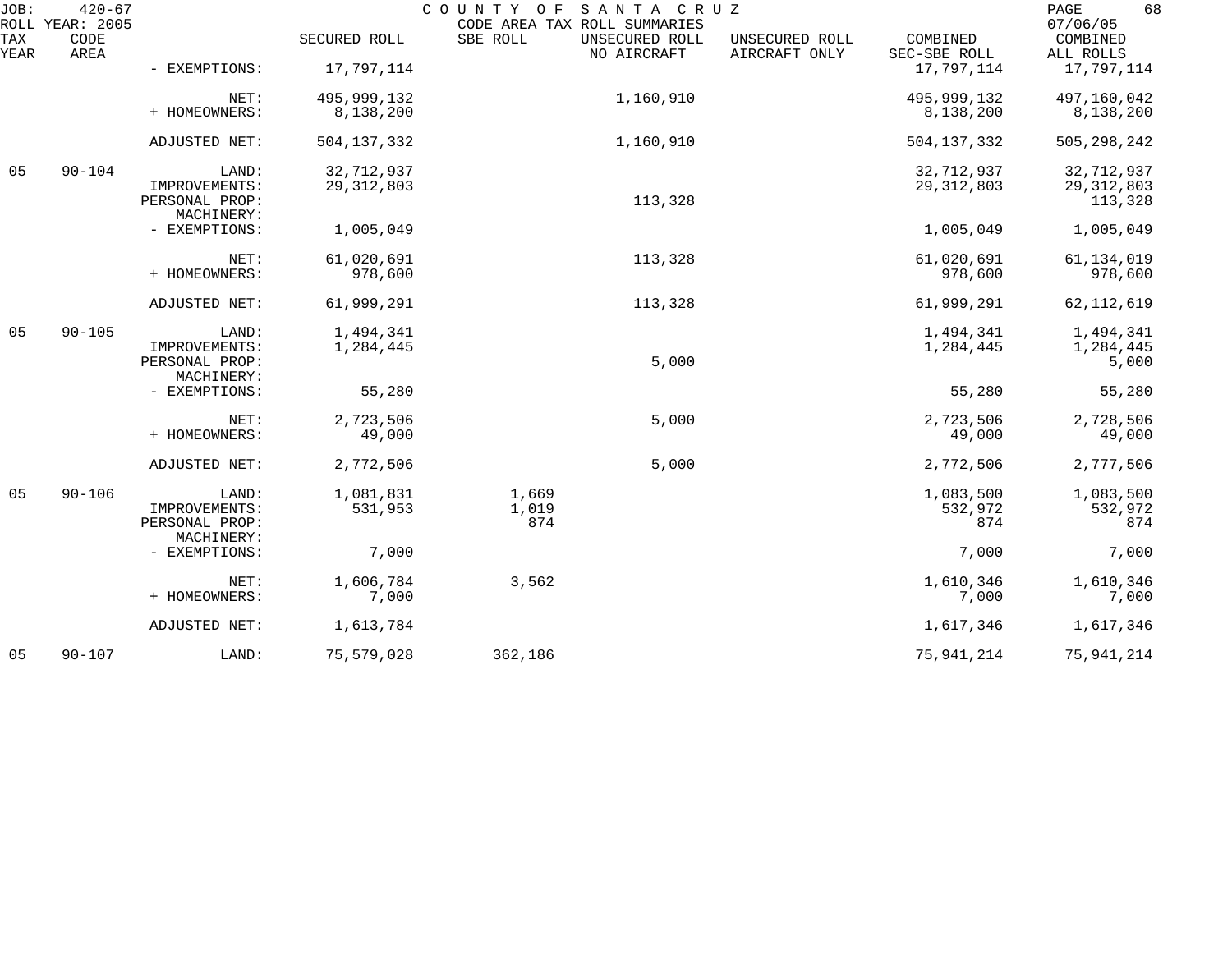| JOB:        | $420 - 67$<br>ROLL YEAR: 2005 |                              |               | COUNTY OF | SANTA CRUZ<br>CODE AREA TAX ROLL SUMMARIES |                                 |                          | 69<br>PAGE<br>07/06/05 |
|-------------|-------------------------------|------------------------------|---------------|-----------|--------------------------------------------|---------------------------------|--------------------------|------------------------|
| TAX<br>YEAR | CODE<br>AREA                  |                              | SECURED ROLL  | SBE ROLL  | UNSECURED ROLL<br>NO AIRCRAFT              | UNSECURED ROLL<br>AIRCRAFT ONLY | COMBINED<br>SEC-SBE ROLL | COMBINED<br>ALL ROLLS  |
|             |                               | IMPROVEMENTS:                | 75,074,692    | 190,577   | 6,630                                      |                                 | 75, 265, 269             | 75, 271, 899           |
|             |                               | PERSONAL PROP:<br>MACHINERY: | 55,984        | 163,589   | 246,342                                    |                                 | 219,573                  | 465,915                |
|             |                               | - EXEMPTIONS:                | 4,276,579     |           |                                            |                                 | 4,276,579                | 4,276,579              |
|             |                               | NET:                         | 146, 433, 125 | 716,352   | 252,972                                    |                                 | 147,149,477              | 147,402,449            |
|             |                               | + HOMEOWNERS:                | 2,524,200     |           |                                            |                                 | 2,524,200                | 2,524,200              |
|             |                               | ADJUSTED NET:                | 148,957,325   |           | 252,972                                    |                                 | 149,673,677              | 149,926,649            |
| 05          | $90 - 108$                    | LAND:                        | 36, 139, 829  | 200,941   | 16,206                                     |                                 | 36, 340, 770             | 36, 356, 976           |
|             |                               | IMPROVEMENTS:                | 25,992,637    | 92,143    | 17,724                                     |                                 | 26,084,780               | 26,102,504             |
|             |                               | PERSONAL PROP:               | 626,252       | 79,095    | 155,380                                    |                                 | 705,347                  | 860,727                |
|             |                               | MACHINERY:                   | 1,241,639     |           |                                            |                                 | 1,241,639                | 1,241,639              |
|             |                               | - EXEMPTIONS:                | 1,571,721     |           |                                            |                                 | 1,571,721                | 1,571,721              |
|             |                               | NET:                         | 62, 428, 636  | 372,179   | 189,310                                    |                                 | 62,800,815               | 62,990,125             |
|             |                               | + HOMEOWNERS:                | 851,200       |           |                                            |                                 | 851,200                  | 851,200                |
|             |                               | ADJUSTED NET:                | 63, 279, 836  |           | 189,310                                    |                                 | 63,652,015               | 63,841,325             |
| 05          | $90 - 109$                    | LAND:                        | 55, 953, 376  |           | 10,163                                     |                                 | 55, 953, 376             | 55,963,539             |
|             |                               | IMPROVEMENTS:                | 37,087,350    |           | 10,163                                     |                                 | 37,087,350               | 37,097,513             |
|             |                               | PERSONAL PROP:<br>MACHINERY: | 303,431       |           | 302,039                                    |                                 | 303,431                  | 605,470                |
|             |                               | - EXEMPTIONS:                | 4,767,198     |           |                                            |                                 | 4,767,198                | 4,767,198              |
|             |                               | NET:                         | 88,576,959    |           | 322,365                                    |                                 | 88,576,959               | 88,899,324             |
|             |                               | + HOMEOWNERS:                | 826,000       |           |                                            |                                 | 826,000                  | 826,000                |
|             |                               | ADJUSTED NET:                | 89, 402, 959  |           | 322,365                                    |                                 | 89, 402, 959             | 89,725,324             |
| 05          | $90 - 110$                    | LAND:                        | 5, 211, 624   |           |                                            |                                 | 5, 211, 624              | 5, 211, 624            |
|             |                               | IMPROVEMENTS:                | 4,372,400     |           | 969,690                                    |                                 | 4,372,400                | 5,342,090              |
|             |                               | PERSONAL PROP:               |               |           | 233,459                                    |                                 |                          | 233,459                |
|             |                               | MACHINERY:                   |               |           |                                            |                                 |                          |                        |
|             |                               | - EXEMPTIONS:                | 108,217       |           |                                            |                                 | 108,217                  | 108,217                |
|             |                               | NET:                         | 9,475,807     |           | 1,203,149                                  |                                 | 9,475,807                | 10,678,956             |
|             |                               | + HOMEOWNERS:                | 105,000       |           |                                            |                                 | 105,000                  | 105,000                |
|             |                               | ADJUSTED NET:                | 9,580,807     |           | 1,203,149                                  |                                 | 9,580,807                | 10,783,956             |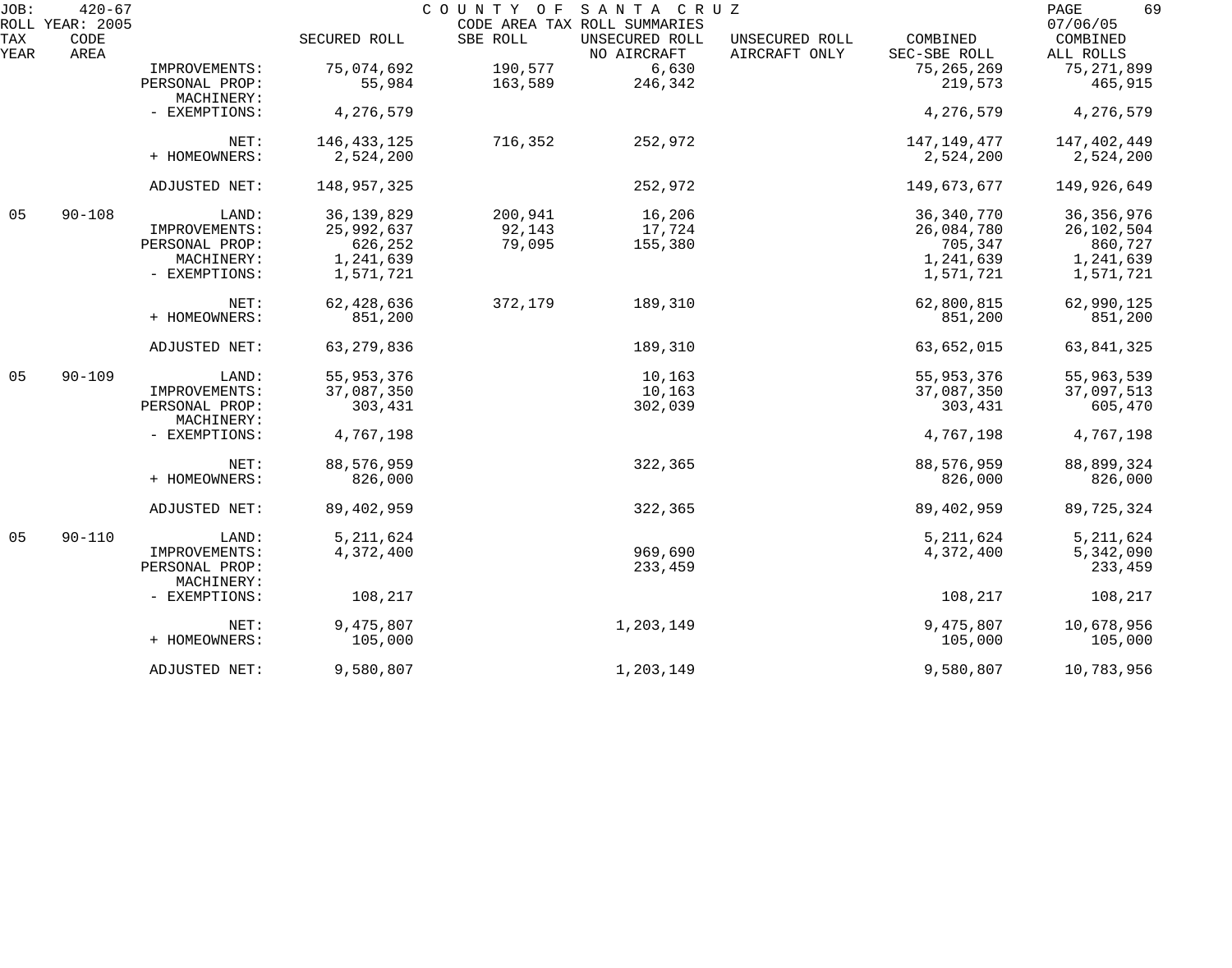| JOB:        | $420 - 67$                      |                |              | SANTA CRUZ<br>COUNTY<br>O F                                               |                                 |                          | 70<br>$\mathop{\mathrm{PAGE}}$    |
|-------------|---------------------------------|----------------|--------------|---------------------------------------------------------------------------|---------------------------------|--------------------------|-----------------------------------|
| TAX<br>YEAR | ROLL YEAR: 2005<br>CODE<br>AREA |                | SECURED ROLL | CODE AREA TAX ROLL SUMMARIES<br>SBE ROLL<br>UNSECURED ROLL<br>NO AIRCRAFT | UNSECURED ROLL<br>AIRCRAFT ONLY | COMBINED<br>SEC-SBE ROLL | 07/06/05<br>COMBINED<br>ALL ROLLS |
| 05          | $90 - 111$                      | LAND:          | 4, 447, 847  |                                                                           |                                 | 4, 447, 847              | 4, 447, 847                       |
|             |                                 | IMPROVEMENTS:  | 4,954,134    |                                                                           |                                 | 4,954,134                | 4,954,134                         |
|             |                                 | PERSONAL PROP: |              | 17,000                                                                    |                                 |                          | 17,000                            |
|             |                                 | MACHINERY:     |              |                                                                           |                                 |                          |                                   |
|             |                                 | - EXEMPTIONS:  | 180,339      |                                                                           |                                 | 180,339                  | 180,339                           |
|             |                                 | NET:           | 9,221,642    | 17,000                                                                    |                                 | 9,221,642                | 9,238,642                         |
|             |                                 | + HOMEOWNERS:  | 175,000      |                                                                           |                                 | 175,000                  | 175,000                           |
|             |                                 | ADJUSTED NET:  | 9,396,642    | 17,000                                                                    |                                 | 9,396,642                | 9, 413, 642                       |
| 05          | $90 - 112$                      | LAND:          | 7,495,808    |                                                                           |                                 | 7,495,808                | 7,495,808                         |
|             |                                 | IMPROVEMENTS:  | 5,225,646    |                                                                           |                                 | 5,225,646                | 5,225,646                         |
|             |                                 | PERSONAL PROP: | 2,000        | 40,034                                                                    |                                 | 2,000                    | 42,034                            |
|             |                                 | MACHINERY:     |              |                                                                           |                                 |                          |                                   |
|             |                                 | - EXEMPTIONS:  | 199,438      |                                                                           |                                 | 199,438                  | 199,438                           |
|             |                                 | NET:           | 12,524,016   | 40,034                                                                    |                                 | 12,524,016               | 12,564,050                        |
|             |                                 | + HOMEOWNERS:  | 196,000      |                                                                           |                                 | 196,000                  | 196,000                           |
|             |                                 | ADJUSTED NET:  | 12,720,016   | 40,034                                                                    |                                 | 12,720,016               | 12,760,050                        |
| 05          | $90 - 113$                      | LAND:          | 606          |                                                                           |                                 | 606                      | 606                               |
|             |                                 | IMPROVEMENTS:  |              |                                                                           |                                 |                          |                                   |
|             |                                 | PERSONAL PROP: |              |                                                                           |                                 |                          |                                   |
|             |                                 | MACHINERY:     |              |                                                                           |                                 |                          |                                   |
|             |                                 | - EXEMPTIONS:  | 606          |                                                                           |                                 | 606                      | 606                               |
|             |                                 | NET:           |              |                                                                           |                                 |                          |                                   |
|             |                                 | + HOMEOWNERS:  |              |                                                                           |                                 |                          |                                   |
|             |                                 | ADJUSTED NET:  |              |                                                                           |                                 |                          |                                   |
| 05          | $90 - 114$                      | LAND:          | 2,774,882    |                                                                           |                                 | 2,774,882                | 2,774,882                         |
|             |                                 | IMPROVEMENTS:  | 1,570,746    |                                                                           |                                 | 1,570,746                | 1,570,746                         |
|             |                                 | PERSONAL PROP: |              | 8,145                                                                     |                                 |                          | 8,145                             |
|             |                                 | MACHINERY:     |              |                                                                           |                                 |                          |                                   |
|             |                                 | - EXEMPTIONS:  | 36,425       |                                                                           |                                 | 36,425                   | 36,425                            |
|             |                                 | NET:           | 4,309,203    | 8,145                                                                     |                                 | 4,309,203                | 4, 317, 348                       |
|             |                                 | + HOMEOWNERS:  | 35,000       |                                                                           |                                 | 35,000                   | 35,000                            |
|             |                                 | ADJUSTED NET:  | 4,344,203    | 8,145                                                                     |                                 | 4,344,203                | 4,352,348                         |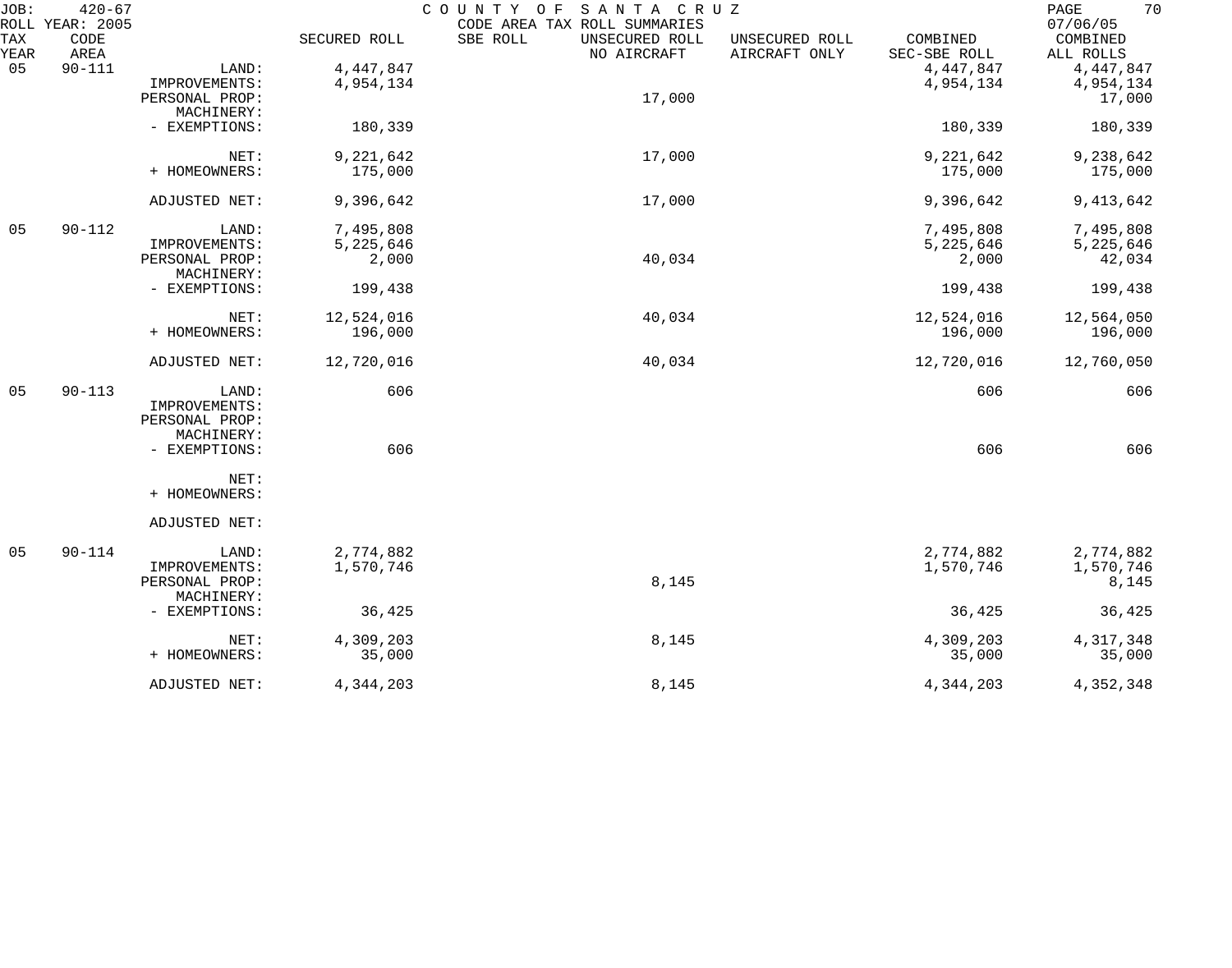| JOB:<br>ROLL | $420 - 67$<br><b>YEAR: 2005</b> |                                               |                            | COUNTY<br>O F  | SANTA CRUZ<br>CODE AREA TAX ROLL SUMMARIES |                                 |                            | 71<br>PAGE<br>07/06/05    |
|--------------|---------------------------------|-----------------------------------------------|----------------------------|----------------|--------------------------------------------|---------------------------------|----------------------------|---------------------------|
| TAX<br>YEAR  | CODE<br>AREA                    |                                               | SECURED ROLL               | SBE ROLL       | UNSECURED ROLL<br>NO AIRCRAFT              | UNSECURED ROLL<br>AIRCRAFT ONLY | COMBINED<br>SEC-SBE ROLL   | COMBINED<br>ALL ROLLS     |
| 05           | $90 - 115$                      | LAND:<br>IMPROVEMENTS:                        | 1,279,700<br>1,635,870     |                |                                            |                                 | 1,279,700<br>1,635,870     | 1,279,700<br>1,635,870    |
|              |                                 | PERSONAL PROP:<br>MACHINERY:                  |                            |                | 6,018                                      |                                 |                            | 6,018                     |
|              |                                 | - EXEMPTIONS:                                 | 90,109                     |                |                                            |                                 | 90,109                     | 90,109                    |
|              |                                 | NET:<br>+ HOMEOWNERS:                         | 2,825,461<br>70,000        |                | 6,018                                      |                                 | 2,825,461<br>70,000        | 2,831,479<br>70,000       |
|              |                                 | ADJUSTED NET:                                 | 2,895,461                  |                | 6,018                                      |                                 | 2,895,461                  | 2,901,479                 |
| 05           | $92 - 003$                      | LAND:                                         | 18,426,040                 |                | 22,235                                     |                                 | 18,426,040                 | 18, 448, 275              |
|              |                                 | IMPROVEMENTS:<br>PERSONAL PROP:<br>MACHINERY: | 34, 263, 205<br>66,167     |                | 20,851<br>7,963                            |                                 | 34, 263, 205<br>66,167     | 34, 284, 056<br>74,130    |
|              |                                 | - EXEMPTIONS:                                 | 3, 427, 194                |                |                                            |                                 | 3, 427, 194                | 3, 427, 194               |
|              |                                 | NET:<br>+ HOMEOWNERS:                         | 49, 328, 218<br>1,390,968  |                | 51,049                                     |                                 | 49, 328, 218<br>1,390,968  | 49, 379, 267<br>1,390,968 |
|              |                                 | ADJUSTED NET:                                 | 50,719,186                 |                | 51,049                                     |                                 | 50,719,186                 | 50,770,235                |
| 05           | $92 - 004$                      | LAND:                                         | 16,645,160                 | 43,898         | 362,814                                    |                                 | 16,689,058                 | 17,051,872                |
|              |                                 | IMPROVEMENTS:<br>PERSONAL PROP:<br>MACHINERY: | 11, 333, 165               | 5,209<br>2,982 | 1,425,950<br>1,161,457                     |                                 | 11,338,374<br>2,982        | 12,764,324<br>1,164,439   |
|              |                                 | - EXEMPTIONS:                                 | 1,182,735                  |                |                                            |                                 | 1,182,735                  | 1,182,735                 |
|              |                                 | NET:                                          | 26,795,590                 | 52,089         | 2,950,221                                  |                                 | 26,847,679                 | 29,797,900                |
|              |                                 | + HOMEOWNERS:                                 | 266,000                    |                |                                            |                                 | 266,000                    | 266,000                   |
|              |                                 | ADJUSTED NET:                                 | 27,061,590                 |                | 2,950,221                                  |                                 | 27, 113, 679               | 30,063,900                |
| 05           | $92 - 006$                      | LAND:<br>IMPROVEMENTS:                        | 46,546,818<br>47, 448, 558 |                | 16,768<br>174,297                          |                                 | 46,546,818<br>47, 448, 558 | 46,563,586<br>47,622,855  |
|              |                                 | PERSONAL PROP:                                | 33,741                     |                | 285,607                                    |                                 | 33,741                     | 319,348                   |
|              |                                 | MACHINERY:<br>- EXEMPTIONS:                   | 1,186,149                  |                | 5,000                                      |                                 | 1,186,149                  | 1,191,149                 |
|              |                                 | NET:                                          | 92,842,968                 |                | 471,672                                    |                                 | 92,842,968                 | 93, 314, 640              |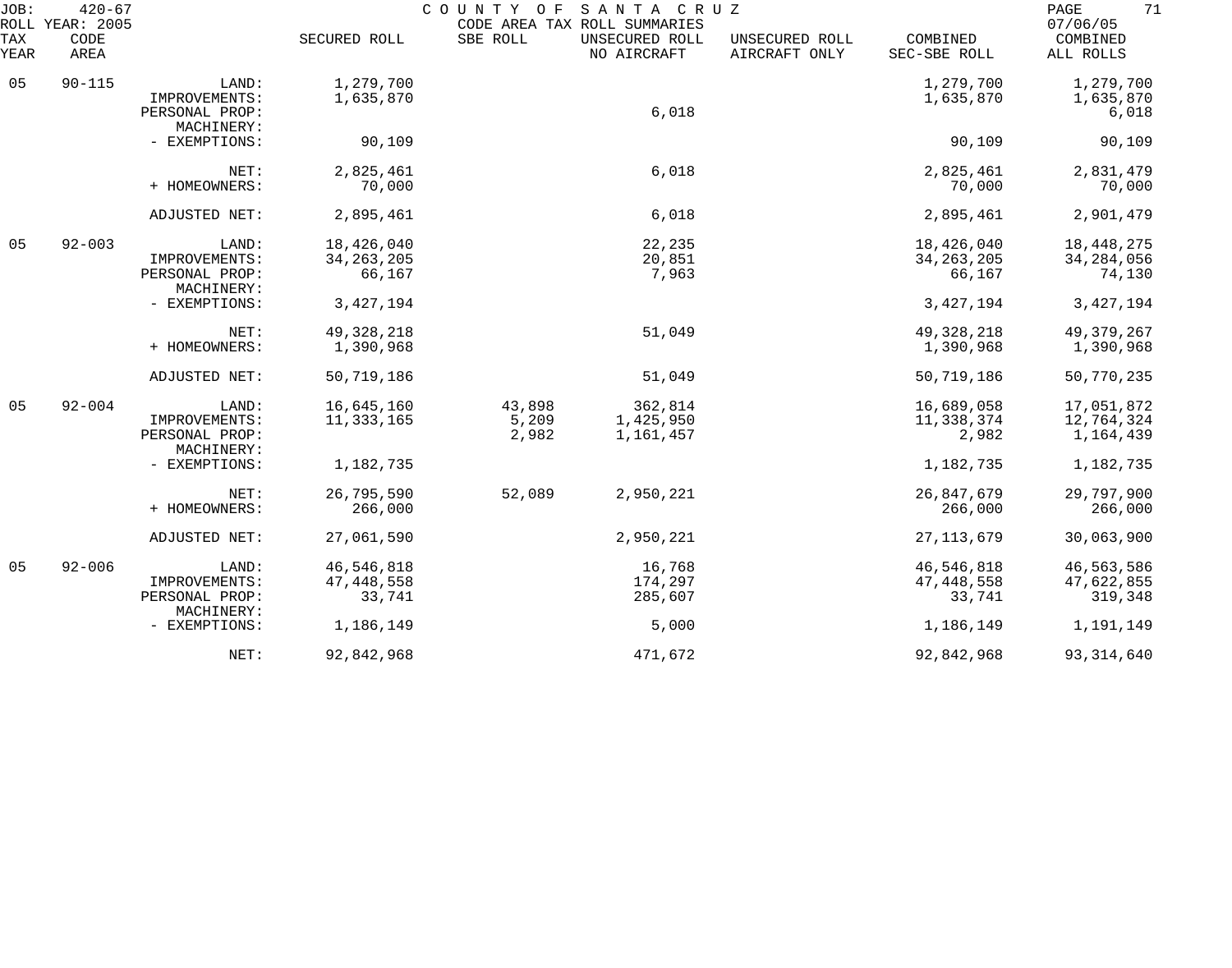| JOB:        | $420 - 67$<br>ROLL YEAR: 2005 |                                 |              |          | COUNTY OF SANTA CRUZ<br>CODE AREA TAX ROLL SUMMARIES |                                 |                          | 72<br>PAGE<br>07/06/05 |
|-------------|-------------------------------|---------------------------------|--------------|----------|------------------------------------------------------|---------------------------------|--------------------------|------------------------|
| TAX<br>YEAR | CODE<br>AREA                  |                                 | SECURED ROLL | SBE ROLL | UNSECURED ROLL<br>NO AIRCRAFT                        | UNSECURED ROLL<br>AIRCRAFT ONLY | COMBINED<br>SEC-SBE ROLL | COMBINED<br>ALL ROLLS  |
|             |                               | + HOMEOWNERS:                   | 1,071,000    |          |                                                      |                                 | 1,071,000                | 1,071,000              |
|             |                               | ADJUSTED NET:                   | 93, 913, 968 |          | 471,672                                              |                                 | 93, 913, 968             | 94, 385, 640           |
| 05          | $92 - 007$                    | LAND:                           | 14,107,228   | 91,761   | 97,862                                               |                                 | 14,198,989               | 14,296,851             |
|             |                               | IMPROVEMENTS:                   | 5,051,525    | 10,932   | 105,179                                              |                                 | 5,062,457                | 5,167,636              |
|             |                               | PERSONAL PROP:<br>MACHINERY:    | 10,001       | 6,258    | 166,566                                              |                                 | 16,259                   | 182,825                |
|             |                               | - EXEMPTIONS:                   | 791,229      |          |                                                      |                                 | 791,229                  | 791,229                |
|             |                               | NET:                            | 18, 377, 525 | 108,951  | 369,607                                              |                                 | 18,486,476               | 18,856,083             |
|             |                               | + HOMEOWNERS:                   | 91,000       |          |                                                      |                                 | 91,000                   | 91,000                 |
|             |                               | ADJUSTED NET:                   | 18,468,525   |          | 369,607                                              |                                 | 18,577,476               | 18,947,083             |
| 05          | $92 - 008$                    | LAND:                           | 11,668,960   |          |                                                      |                                 | 11,668,960               | 11,668,960             |
|             |                               | IMPROVEMENTS:                   | 7,992,686    |          |                                                      |                                 | 7,992,686                | 7,992,686              |
|             |                               | PERSONAL PROP:<br>MACHINERY:    | 10,600       |          | 41,500                                               |                                 | 10,600                   | 52,100                 |
|             |                               | - EXEMPTIONS:                   | 347,060      |          |                                                      |                                 | 347,060                  | 347,060                |
|             |                               | NET:                            | 19, 325, 186 |          | 41,500                                               |                                 | 19,325,186               | 19,366,686             |
|             |                               | + HOMEOWNERS:                   | 336,000      |          |                                                      |                                 | 336,000                  | 336,000                |
|             |                               | ADJUSTED NET:                   | 19,661,186   |          | 41,500                                               |                                 | 19,661,186               | 19,702,686             |
| 05          | $92 - 010$                    | LAND:                           | 1,614,153    |          |                                                      |                                 | 1,614,153                | 1,614,153              |
|             |                               | IMPROVEMENTS:                   | 1,379,202    |          |                                                      |                                 | 1,379,202                | 1,379,202              |
|             |                               | PERSONAL PROP:<br>MACHINERY:    |              |          | 40,375                                               |                                 |                          | 40,375                 |
|             |                               | - EXEMPTIONS:                   | 35,000       |          |                                                      |                                 | 35,000                   | 35,000                 |
|             |                               | NET:                            | 2,958,355    |          | 40,375                                               |                                 | 2,958,355                | 2,998,730              |
|             |                               | + HOMEOWNERS:                   | 35,000       |          |                                                      |                                 | 35,000                   | 35,000                 |
|             |                               | <b>ADJUSTED NET:</b>            | 2,993,355    |          | 40,375                                               |                                 | 2,993,355                | 3,033,730              |
| 05          | $92 - 011$                    | LAND:                           | 2,829,361    |          |                                                      |                                 | 2,829,361                | 2,829,361              |
|             |                               | IMPROVEMENTS:<br>PERSONAL PROP: | 2,713,727    |          |                                                      |                                 | 2,713,727                | 2,713,727              |

MACHINERY: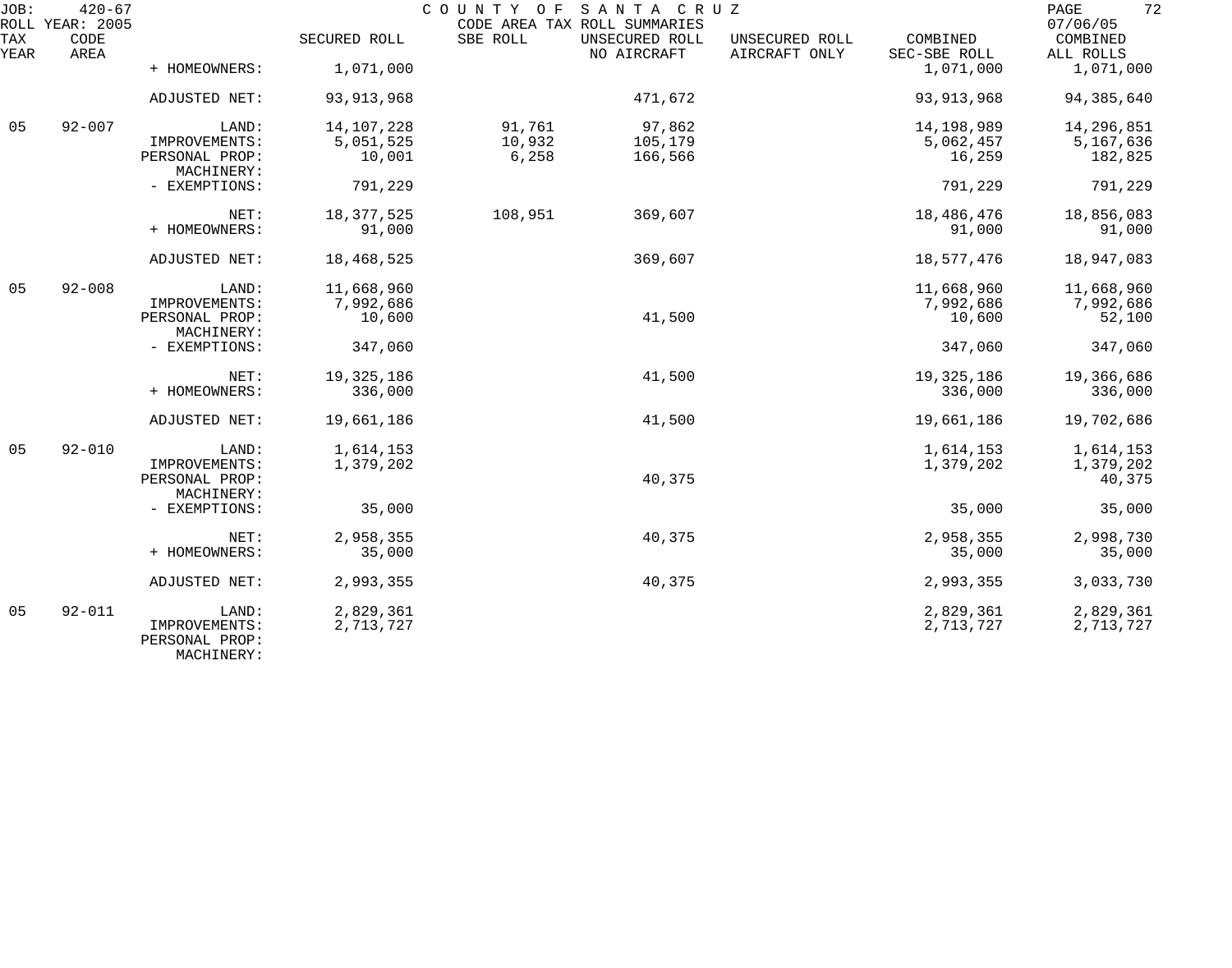| JOB:        | $420 - 67$<br>ROLL YEAR: 2005 |                                               |              | COUNTY OF SANTA CRUZ | CODE AREA TAX ROLL SUMMARIES  |                                 |                          | 73<br>$\mathop{\mathtt{PAGE}}$<br>07/06/05 |
|-------------|-------------------------------|-----------------------------------------------|--------------|----------------------|-------------------------------|---------------------------------|--------------------------|--------------------------------------------|
| TAX<br>YEAR | CODE<br>AREA                  |                                               | SECURED ROLL | SBE ROLL             | UNSECURED ROLL<br>NO AIRCRAFT | UNSECURED ROLL<br>AIRCRAFT ONLY | COMBINED<br>SEC-SBE ROLL | COMBINED<br>ALL ROLLS                      |
|             |                               | - EXEMPTIONS:                                 | 105,000      |                      |                               |                                 | 105,000                  | 105,000                                    |
|             |                               | NET:                                          | 5,438,088    |                      |                               |                                 | 5,438,088                | 5,438,088                                  |
|             |                               | + HOMEOWNERS:                                 | 105,000      |                      |                               |                                 | 105,000                  | 105,000                                    |
|             |                               | ADJUSTED NET:                                 | 5,543,088    |                      |                               |                                 | 5,543,088                | 5,543,088                                  |
| 05          | $92 - 012$                    | LAND:                                         | 7,034,650    |                      |                               |                                 | 7,034,650                | 7,034,650                                  |
|             |                               | IMPROVEMENTS:<br>PERSONAL PROP:<br>MACHINERY: | 6,397,124    |                      |                               |                                 | 6,397,124                | 6,397,124                                  |
|             |                               | - EXEMPTIONS:                                 | 140,122      |                      |                               |                                 | 140,122                  | 140,122                                    |
|             |                               | NET:                                          | 13, 291, 652 |                      |                               |                                 | 13, 291, 652             | 13,291,652                                 |
|             |                               | + HOMEOWNERS:                                 | 140,000      |                      |                               |                                 | 140,000                  | 140,000                                    |
|             |                               | ADJUSTED NET:                                 | 13,431,652   |                      |                               |                                 | 13, 431, 652             | 13,431,652                                 |
| 05          | $92 - 013$                    | LAND:                                         | 267,523      |                      |                               |                                 | 267,523                  | 267,523                                    |
|             |                               | IMPROVEMENTS:<br>PERSONAL PROP:<br>MACHINERY: | 201,582      |                      |                               |                                 | 201,582                  | 201,582                                    |
|             |                               | - EXEMPTIONS:                                 | 7,000        |                      |                               |                                 | 7,000                    | 7,000                                      |
|             |                               | NET:                                          | 462,105      |                      |                               |                                 | 462,105                  | 462,105                                    |
|             |                               | + HOMEOWNERS:                                 | 7,000        |                      |                               |                                 | 7,000                    | 7,000                                      |
|             |                               | ADJUSTED NET:                                 | 469,105      |                      |                               |                                 | 469,105                  | 469,105                                    |
| 05          | $92 - 014$                    | LAND:                                         | 17,118,816   |                      |                               |                                 | 17, 118, 816             | 17,118,816                                 |
|             |                               | IMPROVEMENTS:<br>PERSONAL PROP:               | 15,487,193   |                      | 10,645<br>15,206              |                                 | 15,487,193               | 15,497,838<br>15,206                       |
|             |                               | MACHINERY:                                    |              |                      |                               |                                 |                          |                                            |
|             |                               | - EXEMPTIONS:                                 | 42,000       |                      |                               |                                 | 42,000                   | 42,000                                     |
|             |                               | NET:                                          | 32,564,009   |                      | 25,851                        |                                 | 32,564,009               | 32,589,860                                 |
|             |                               | + HOMEOWNERS:                                 | 42,000       |                      |                               |                                 | 42,000                   | 42,000                                     |
|             |                               | ADJUSTED NET:                                 | 32,606,009   |                      | 25,851                        |                                 | 32,606,009               | 32,631,860                                 |
|             |                               |                                               |              |                      |                               |                                 |                          |                                            |

05 94-001 LAND: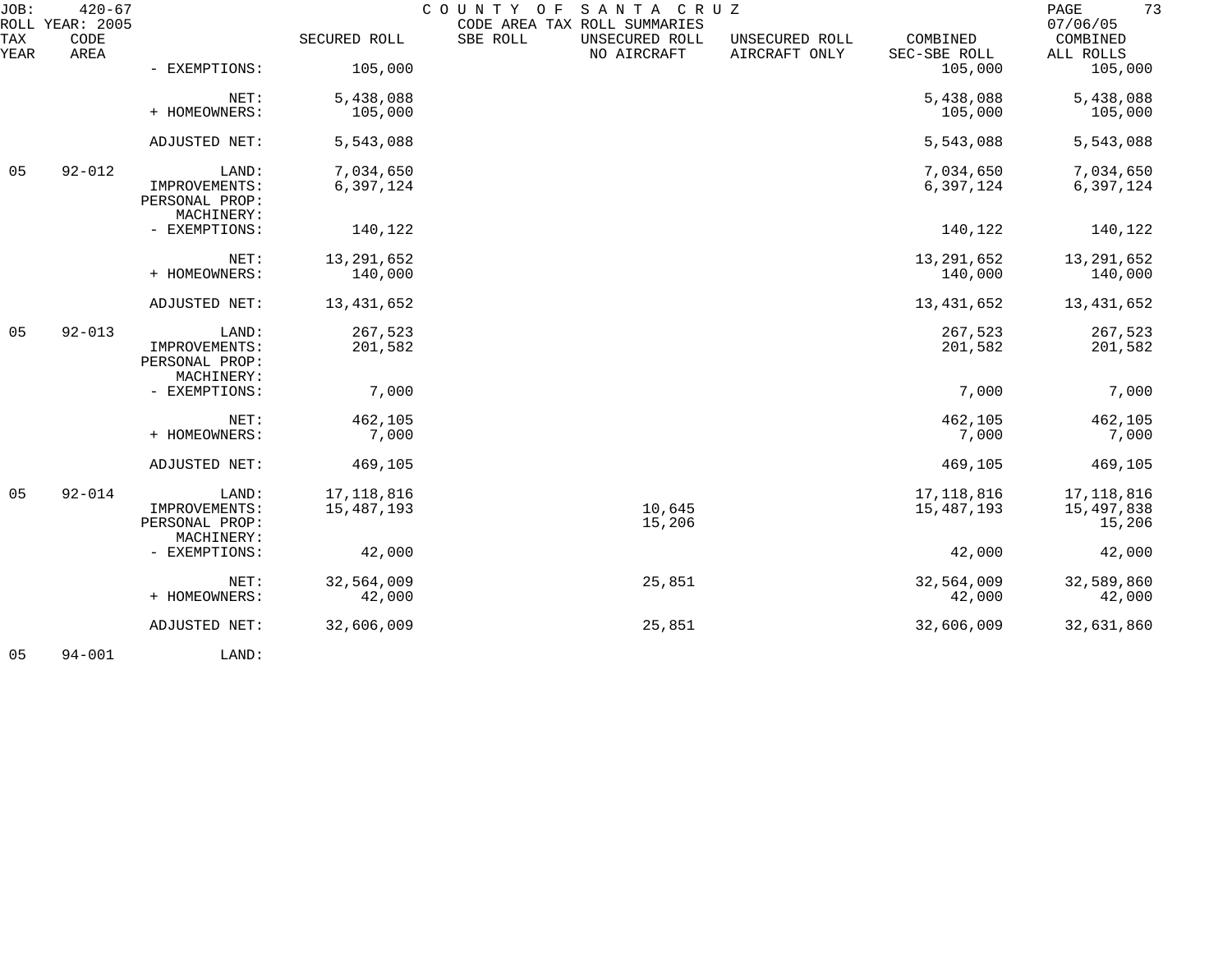| JOB:        | $420 - 67$<br>ROLL YEAR: 2005 |                                                                         |                          | COUNTY<br>SANTA CRUZ<br>O F<br>CODE AREA TAX ROLL SUMMARIES |                                 |                          | 74<br>PAGE<br>07/06/05             |
|-------------|-------------------------------|-------------------------------------------------------------------------|--------------------------|-------------------------------------------------------------|---------------------------------|--------------------------|------------------------------------|
| TAX<br>YEAR | CODE<br>AREA                  |                                                                         | SECURED ROLL             | SBE ROLL<br>UNSECURED ROLL<br>NO AIRCRAFT                   | UNSECURED ROLL<br>AIRCRAFT ONLY | COMBINED<br>SEC-SBE ROLL | COMBINED<br>ALL ROLLS              |
|             |                               | IMPROVEMENTS:<br>PERSONAL PROP:<br>MACHINERY:<br>- EXEMPTIONS:          |                          |                                                             |                                 |                          |                                    |
|             |                               | NET:<br>+ HOMEOWNERS:                                                   |                          |                                                             |                                 |                          |                                    |
|             |                               | ADJUSTED NET:                                                           |                          |                                                             |                                 |                          |                                    |
| 05          | $94 - 003$                    | LAND:<br>IMPROVEMENTS:<br>PERSONAL PROP:                                | 11,902,755<br>12,588,828 | 35,382                                                      |                                 | 11,902,755<br>12,588,828 | 11,902,755<br>12,588,828<br>35,382 |
|             |                               | MACHINERY:<br>- EXEMPTIONS:                                             | 292,543                  |                                                             |                                 | 292,543                  | 292,543                            |
|             |                               | NET:<br>+ HOMEOWNERS:                                                   | 24,199,040<br>287,000    | 35,382                                                      |                                 | 24,199,040<br>287,000    | 24, 234, 422<br>287,000            |
|             |                               | ADJUSTED NET:                                                           | 24,486,040               | 35,382                                                      |                                 | 24,486,040               | 24,521,422                         |
| 05          | $94 - 005$                    | LAND:<br>IMPROVEMENTS:<br>PERSONAL PROP:<br>MACHINERY:                  | 13,229,024<br>9,694,160  |                                                             |                                 | 13,229,024<br>9,694,160  | 13,229,024<br>9,694,160            |
|             |                               | - EXEMPTIONS:                                                           | 275,456                  |                                                             |                                 | 275,456                  | 275,456                            |
|             |                               | NET:<br>+ HOMEOWNERS:                                                   | 22,647,728<br>271,600    |                                                             |                                 | 22,647,728<br>271,600    | 22,647,728<br>271,600              |
|             |                               | ADJUSTED NET:                                                           | 22,919,328               |                                                             |                                 | 22,919,328               | 22,919,328                         |
| 05          | $94 - 008$                    | LAND:<br>IMPROVEMENTS:<br>PERSONAL PROP:<br>MACHINERY:<br>- EXEMPTIONS: |                          |                                                             |                                 |                          |                                    |
|             |                               | NET:<br>+ HOMEOWNERS:                                                   |                          |                                                             |                                 |                          |                                    |
|             |                               | ADJUSTED NET:                                                           |                          |                                                             |                                 |                          |                                    |
|             |                               |                                                                         |                          |                                                             |                                 |                          |                                    |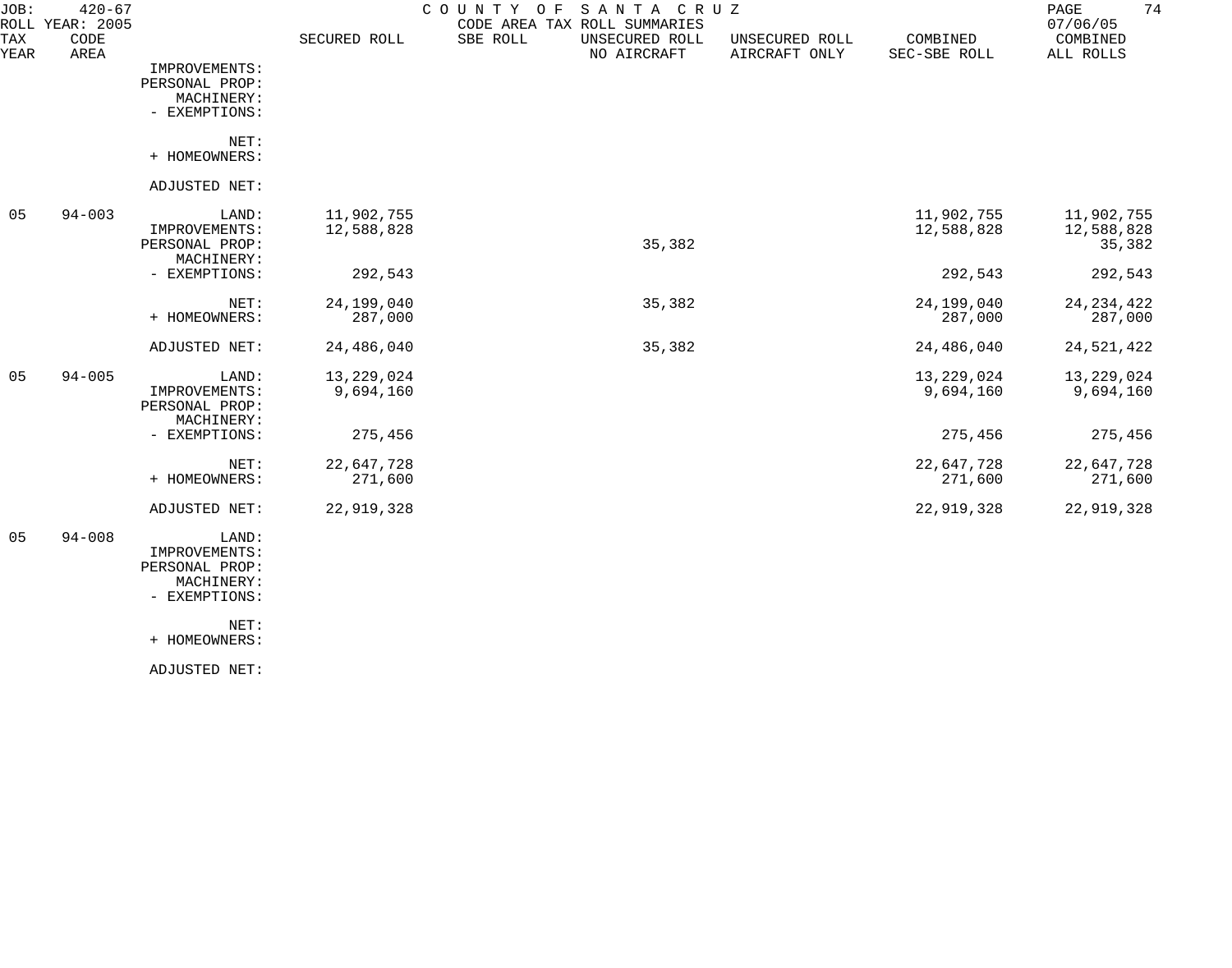| JOB: | $420 - 67$<br>ROLL YEAR: 2005 |                |               | COUNTY OF SANTA CRUZ<br>CODE AREA TAX ROLL SUMMARIES |               | 75<br>PAGE<br>07/06/05 |
|------|-------------------------------|----------------|---------------|------------------------------------------------------|---------------|------------------------|
| TAX  | CODE                          |                | SECURED ROLL  | SBE ROLL<br>UNSECURED ROLL<br>UNSECURED ROLL         | COMBINED      | COMBINED               |
| YEAR | AREA                          |                |               | AIRCRAFT ONLY<br>NO AIRCRAFT                         | SEC-SBE ROLL  | ALL ROLLS              |
| 05   | $94 - 012$                    | LAND:          | 107,909,306   |                                                      | 107,909,306   | 107,909,306            |
|      |                               | IMPROVEMENTS:  | 99, 362, 520  | 20,350                                               | 99,362,520    | 99,382,870             |
|      |                               | PERSONAL PROP: | 997,645       | 66,840                                               | 997,645       | 1,064,485              |
|      |                               | MACHINERY:     | 25,572        |                                                      | 25,572        | 25,572                 |
|      |                               | - EXEMPTIONS:  | 2,419,329     |                                                      | 2,419,329     | 2,419,329              |
|      |                               |                |               |                                                      |               |                        |
|      |                               | NET:           | 205, 875, 714 | 87,190                                               | 205,875,714   | 205, 962, 904          |
|      |                               | + HOMEOWNERS:  | 2,317,000     |                                                      | 2,317,000     | 2,317,000              |
|      |                               |                |               |                                                      |               |                        |
|      |                               | ADJUSTED NET:  | 208, 192, 714 | 87,190                                               | 208, 192, 714 | 208, 279, 904          |
| 05   | $94 - 013$                    | LAND:          | 21, 162, 295  |                                                      | 21, 162, 295  | 21, 162, 295           |
|      |                               | IMPROVEMENTS:  | 19,810,547    |                                                      | 19,810,547    | 19,810,547             |
|      |                               | PERSONAL PROP: |               | 34,115                                               |               | 34,115                 |
|      |                               | MACHINERY:     |               |                                                      |               |                        |
|      |                               | - EXEMPTIONS:  | 727,023       |                                                      | 727,023       | 727,023                |
|      |                               |                |               |                                                      |               |                        |
|      |                               | NET:           | 40, 245, 819  | 34,115                                               | 40, 245, 819  | 40,279,934             |
|      |                               | + HOMEOWNERS:  | 581,000       |                                                      | 581,000       | 581,000                |
|      |                               | ADJUSTED NET:  | 40,826,819    | 34,115                                               | 40,826,819    | 40,860,934             |
| 05   | $94 - 015$                    | LAND:          | 463,009       |                                                      | 463,009       | 463,009                |
|      |                               | IMPROVEMENTS:  | 621,476       |                                                      | 621,476       | 621,476                |
|      |                               | PERSONAL PROP: |               |                                                      |               |                        |
|      |                               | MACHINERY:     |               |                                                      |               |                        |
|      |                               | - EXEMPTIONS:  | 7,000         |                                                      | 7,000         | 7,000                  |
|      |                               |                |               |                                                      |               |                        |
|      |                               | NET:           | 1,077,485     |                                                      | 1,077,485     | 1,077,485              |
|      |                               | + HOMEOWNERS:  | 7,000         |                                                      | 7,000         | 7,000                  |
|      |                               | ADJUSTED NET:  | 1,084,485     |                                                      | 1,084,485     | 1,084,485              |
| 05   | $94 - 016$                    | LAND:          | 18,288,075    |                                                      | 18,288,075    | 18,288,075             |
|      |                               | IMPROVEMENTS:  | 19,533,157    |                                                      | 19,533,157    | 19,533,157             |
|      |                               | PERSONAL PROP: |               | 60,561                                               |               | 60,561                 |
|      |                               | MACHINERY:     |               |                                                      |               |                        |
|      |                               | - EXEMPTIONS:  | 462,537       |                                                      | 462,537       | 462,537                |
|      |                               |                |               |                                                      |               |                        |
|      |                               | NET:           | 37, 358, 695  | 60,561                                               | 37, 358, 695  | 37, 419, 256           |
|      |                               | + HOMEOWNERS:  | 462,000       |                                                      | 462,000       | 462,000                |
|      |                               | ADJUSTED NET:  | 37,820,695    | 60,561                                               | 37,820,695    | 37,881,256             |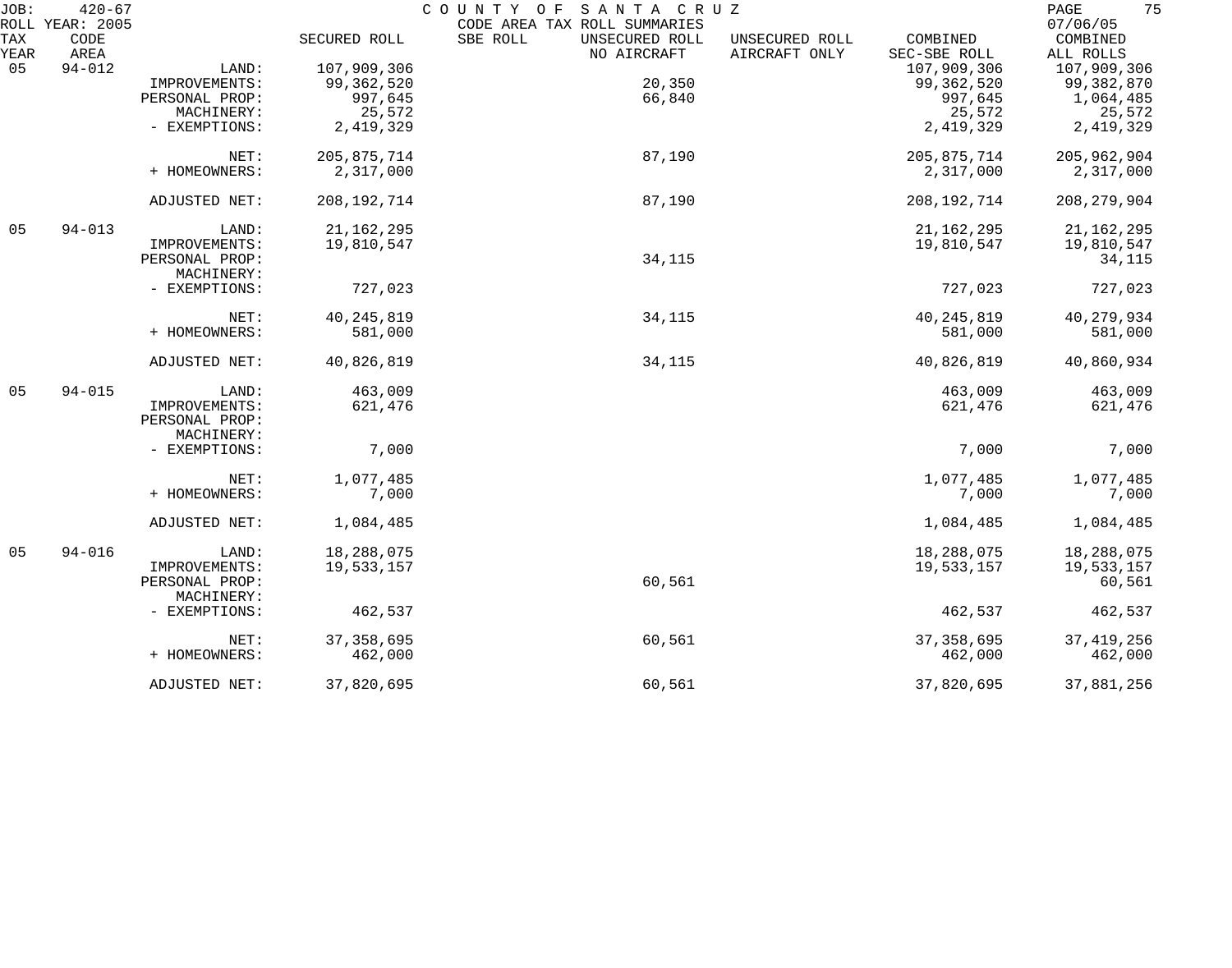| JOB:           | $420 - 67$<br>ROLL YEAR: 2005 |                                                                         |                        | COUNTY OF | SANTA CRUZ<br>CODE AREA TAX ROLL SUMMARIES |                                 |                          | 76<br>PAGE<br>07/06/05 |
|----------------|-------------------------------|-------------------------------------------------------------------------|------------------------|-----------|--------------------------------------------|---------------------------------|--------------------------|------------------------|
| TAX<br>YEAR    | CODE<br>AREA                  |                                                                         | SECURED ROLL           | SBE ROLL  | UNSECURED ROLL<br>NO AIRCRAFT              | UNSECURED ROLL<br>AIRCRAFT ONLY | COMBINED<br>SEC-SBE ROLL | COMBINED<br>ALL ROLLS  |
| 05             | $94 - 017$                    | LAND:<br>IMPROVEMENTS:<br>PERSONAL PROP:<br>MACHINERY:<br>- EXEMPTIONS: |                        |           |                                            |                                 |                          |                        |
|                |                               | NET:<br>+ HOMEOWNERS:                                                   |                        |           |                                            |                                 |                          |                        |
|                |                               | ADJUSTED NET:                                                           |                        |           |                                            |                                 |                          |                        |
| 05             | $94 - 018$                    | LAND:<br>IMPROVEMENTS:<br>PERSONAL PROP:<br>MACHINERY:<br>- EXEMPTIONS: | 327,229                |           |                                            |                                 | 327,229                  | 327,229                |
|                |                               | NET:<br>+ HOMEOWNERS:                                                   | 327,229                |           |                                            |                                 | 327,229                  | 327,229                |
|                |                               | ADJUSTED NET:                                                           | 327,229                |           |                                            |                                 | 327,229                  | 327,229                |
| 0 <sub>5</sub> | $94 - 019$                    | LAND:<br>IMPROVEMENTS:<br>PERSONAL PROP:<br>MACHINERY:                  | 2,666,413<br>3,400,851 |           |                                            |                                 | 2,666,413<br>3,400,851   | 2,666,413<br>3,400,851 |
|                |                               | - EXEMPTIONS:                                                           | 70,000                 |           |                                            |                                 | 70,000                   | 70,000                 |
|                |                               | NET:<br>+ HOMEOWNERS:                                                   | 5,997,264<br>70,000    |           |                                            |                                 | 5,997,264<br>70,000      | 5,997,264<br>70,000    |
|                |                               | ADJUSTED NET:                                                           | 6,067,264              |           |                                            |                                 | 6,067,264                | 6,067,264              |
| 05             | $94 - 021$                    | LAND:<br>IMPROVEMENTS:<br>PERSONAL PROP:<br>MACHINERY:<br>- EXEMPTIONS: |                        |           |                                            |                                 |                          |                        |

NET: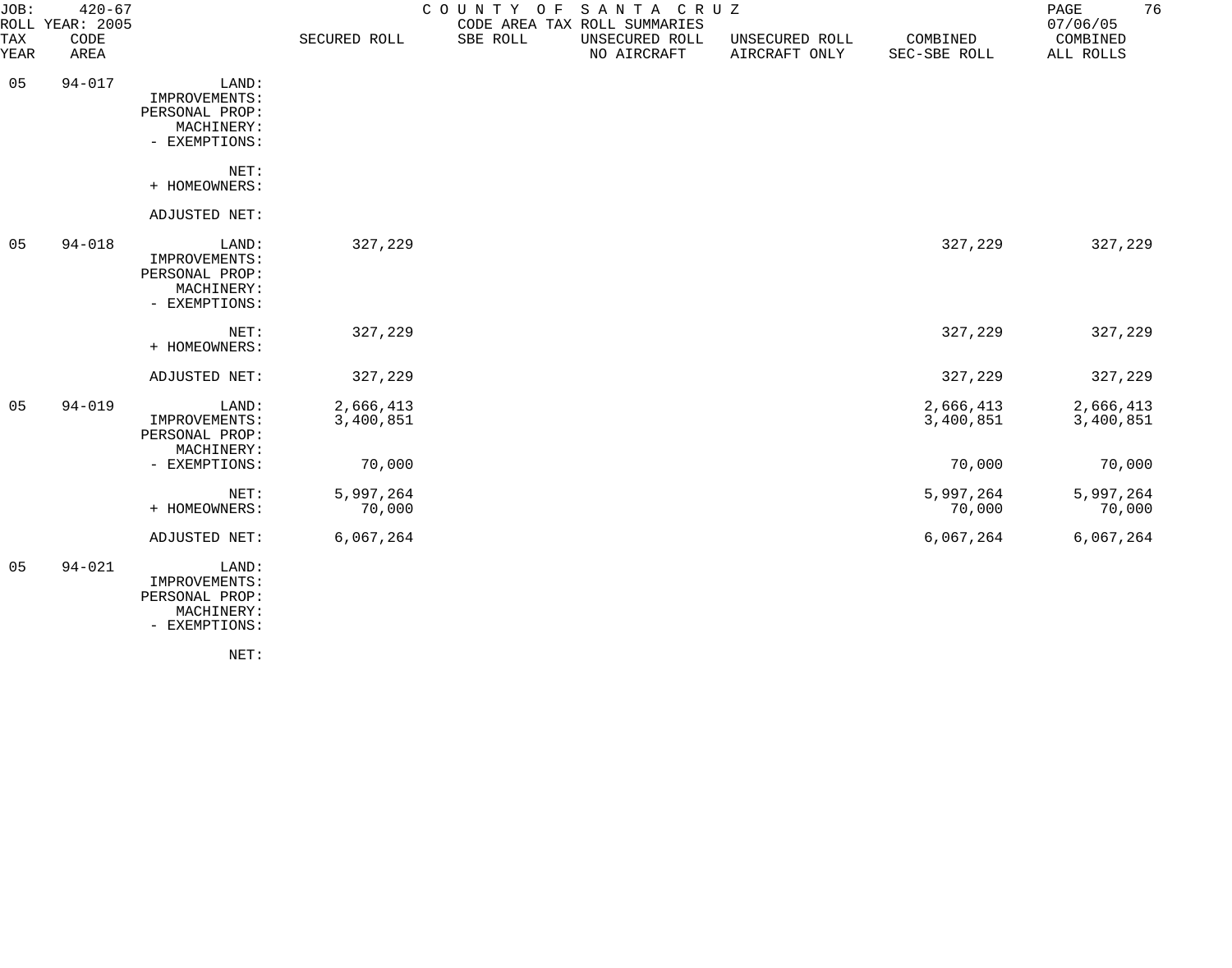| JOB:        | $420 - 67$<br>ROLL YEAR: 2005 |                                                        |                        | COUNTY OF<br>SANTA CRUZ<br>CODE AREA TAX ROLL SUMMARIES |                                 |                          | 77<br>PAGE<br>07/06/05           |
|-------------|-------------------------------|--------------------------------------------------------|------------------------|---------------------------------------------------------|---------------------------------|--------------------------|----------------------------------|
| TAX<br>YEAR | CODE<br>AREA                  |                                                        | SECURED ROLL           | SBE ROLL<br>UNSECURED ROLL<br>NO AIRCRAFT               | UNSECURED ROLL<br>AIRCRAFT ONLY | COMBINED<br>SEC-SBE ROLL | COMBINED<br>ALL ROLLS            |
|             |                               | + HOMEOWNERS:                                          |                        |                                                         |                                 |                          |                                  |
|             |                               | ADJUSTED NET:                                          |                        |                                                         |                                 |                          |                                  |
| 05          | $94 - 026$                    | LAND:                                                  | 51, 239, 481           |                                                         |                                 | 51, 239, 481             | 51, 239, 481                     |
|             |                               | IMPROVEMENTS:<br>PERSONAL PROP:<br>MACHINERY:          | 49,636,584             | 30,745                                                  |                                 | 49,636,584               | 49,636,584<br>30,745             |
|             |                               | - EXEMPTIONS:                                          | 1,105,224              |                                                         |                                 | 1,105,224                | 1,105,224                        |
|             |                               | NET:                                                   | 99,770,841             | 30,745                                                  |                                 | 99,770,841               | 99,801,586                       |
|             |                               | + HOMEOWNERS:                                          | 1,096,200              |                                                         |                                 | 1,096,200                | 1,096,200                        |
|             |                               | <b>ADJUSTED NET:</b>                                   | 100,867,041            | 30,745                                                  |                                 | 100,867,041              | 100,897,786                      |
| 05          | $94 - 028$                    | LAND:<br>IMPROVEMENTS:<br>PERSONAL PROP:               | 62,039<br>85,445       |                                                         |                                 | 62,039<br>85,445         | 62,039<br>85,445                 |
|             |                               | MACHINERY:<br>- EXEMPTIONS:                            |                        |                                                         |                                 |                          |                                  |
|             |                               | NET:<br>+ HOMEOWNERS:                                  | 147,484                |                                                         |                                 | 147,484                  | 147,484                          |
|             |                               | ADJUSTED NET:                                          | 147,484                |                                                         |                                 | 147,484                  | 147,484                          |
| 05          | $94 - 030$                    | LAND:<br>IMPROVEMENTS:<br>PERSONAL PROP:<br>MACHINERY: | 5,361,076<br>4,774,546 | 567,146<br>80,609                                       |                                 | 5,361,076<br>4,774,546   | 5,361,076<br>5,341,692<br>80,609 |
|             |                               | - EXEMPTIONS:                                          | 142,044                |                                                         |                                 | 142,044                  | 142,044                          |
|             |                               | NET:<br>+ HOMEOWNERS:                                  | 9,993,578<br>140,000   | 647,755                                                 |                                 | 9,993,578<br>140,000     | 10,641,333<br>140,000            |
|             |                               | ADJUSTED NET:                                          | 10, 133, 578           | 647,755                                                 |                                 | 10, 133, 578             | 10,781,333                       |
| 05          | $94 - 031$                    | LAND:<br>IMPROVEMENTS:<br>PERSONAL PROP:<br>MACHINERY: | 330,862<br>96,474      |                                                         |                                 | 330,862<br>96,474        | 330,862<br>96,474                |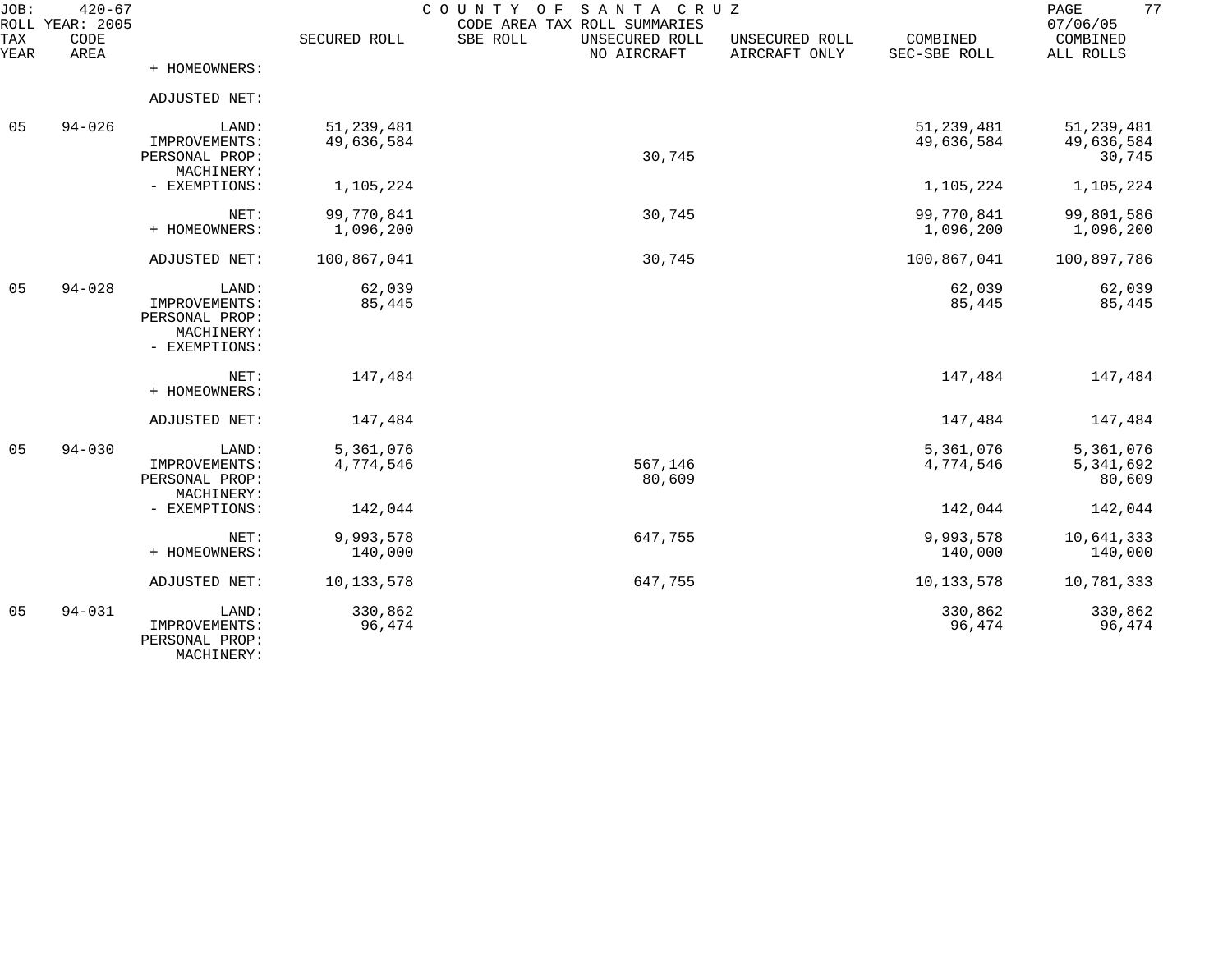| JOB:        | $420 - 67$<br>ROLL YEAR: 2005 |                                                                         |                        | COUNTY OF<br>CODE AREA TAX ROLL SUMMARIES | SANTA CRUZ                    |                                 |                          | 78<br>PAGE<br>07/06/05 |
|-------------|-------------------------------|-------------------------------------------------------------------------|------------------------|-------------------------------------------|-------------------------------|---------------------------------|--------------------------|------------------------|
| TAX<br>YEAR | CODE<br>AREA                  |                                                                         | SECURED ROLL           | SBE ROLL                                  | UNSECURED ROLL<br>NO AIRCRAFT | UNSECURED ROLL<br>AIRCRAFT ONLY | COMBINED<br>SEC-SBE ROLL | COMBINED<br>ALL ROLLS  |
|             |                               | - EXEMPTIONS:                                                           | 8,028                  |                                           |                               |                                 | 8,028                    | 8,028                  |
|             |                               | NET:<br>+ HOMEOWNERS:                                                   | 419,308<br>7,000       |                                           |                               |                                 | 419,308<br>7,000         | 419,308<br>7,000       |
|             |                               | ADJUSTED NET:                                                           | 426,308                |                                           |                               |                                 | 426,308                  | 426,308                |
| 05          | $94 - 032$                    | LAND:<br>IMPROVEMENTS:<br>PERSONAL PROP:<br>MACHINERY:                  | 3,407,187<br>2,555,889 |                                           |                               |                                 | 3,407,187<br>2,555,889   | 3,407,187<br>2,555,889 |
|             |                               | - EXEMPTIONS:                                                           | 93,939                 |                                           |                               |                                 | 93,939                   | 93,939                 |
|             |                               | NET:<br>+ HOMEOWNERS:                                                   | 5,869,137<br>70,000    |                                           |                               |                                 | 5,869,137<br>70,000      | 5,869,137<br>70,000    |
|             |                               | ADJUSTED NET:                                                           | 5,939,137              |                                           |                               |                                 | 5,939,137                | 5,939,137              |
| 05          | $94 - 040$                    | LAND:<br>IMPROVEMENTS:<br>PERSONAL PROP:<br>MACHINERY:<br>- EXEMPTIONS: | 658,212<br>229,551     |                                           |                               |                                 | 658,212<br>229,551       | 658,212<br>229,551     |
|             |                               | NET:<br>+ HOMEOWNERS:                                                   | 887,763                |                                           |                               |                                 | 887,763                  | 887,763                |
|             |                               | ADJUSTED NET:                                                           | 887,763                |                                           |                               |                                 | 887,763                  | 887,763                |
| 05          | $94 - 041$                    | LAND:<br>IMPROVEMENTS:<br>PERSONAL PROP:                                | 4,426,745<br>3,362,496 |                                           |                               |                                 | 4,426,745<br>3,362,496   | 4,426,745<br>3,362,496 |
|             |                               | MACHINERY:<br>- EXEMPTIONS:                                             | 84,000                 |                                           |                               |                                 | 84,000                   | 84,000                 |
|             |                               | NET:<br>+ HOMEOWNERS:                                                   | 7,705,241<br>84,000    |                                           |                               |                                 | 7,705,241<br>84,000      | 7,705,241<br>84,000    |
|             |                               | ADJUSTED NET:                                                           | 7,789,241              |                                           |                               |                                 | 7,789,241                | 7,789,241              |
| 05          | $94 - 061$                    | LAND:                                                                   | 3,585,944              |                                           |                               |                                 | 3,585,944                | 3,585,944              |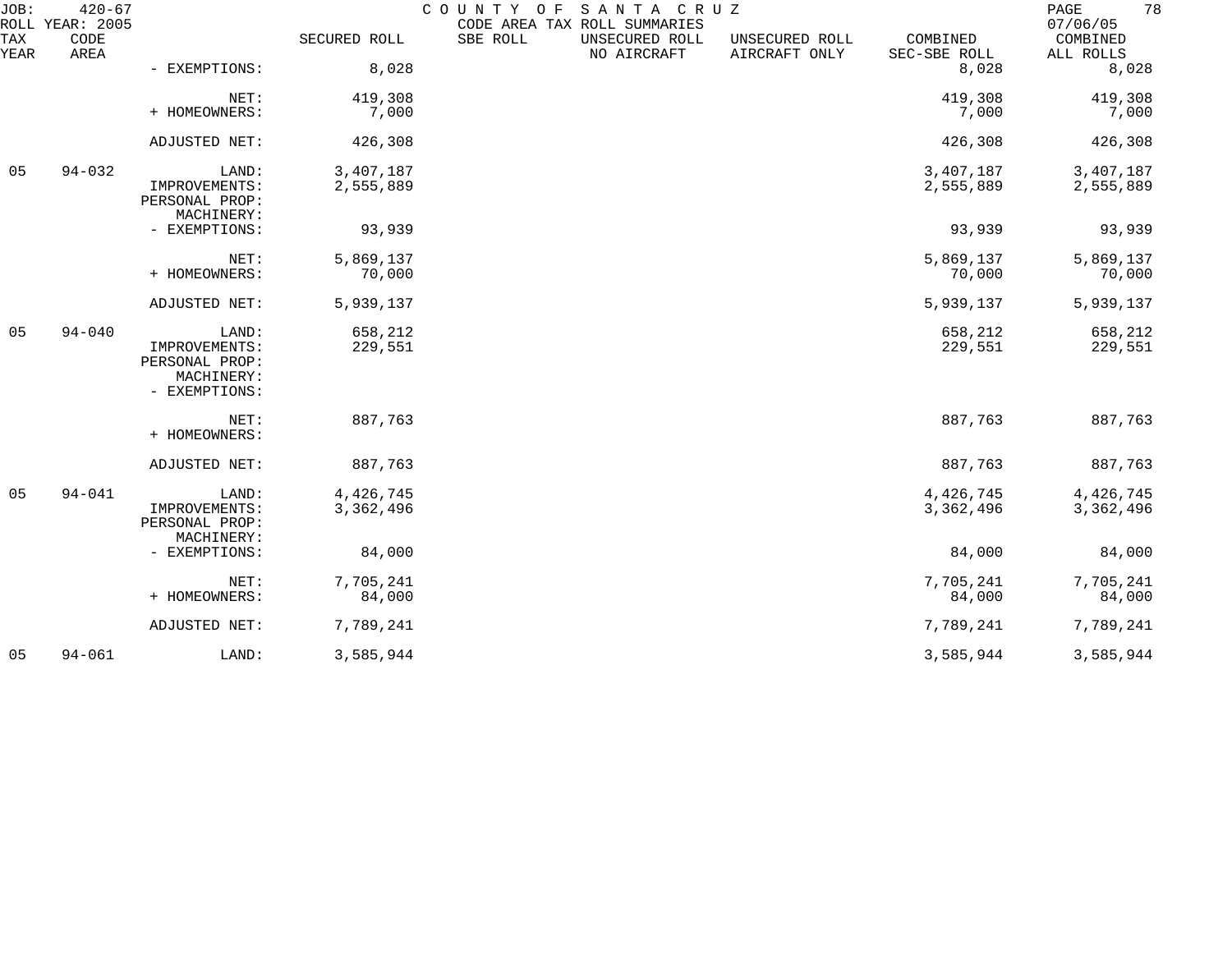| $420 - 67$<br>JOB:<br>COUNTY OF<br>SANTA CRUZ<br>ROLL YEAR: 2005<br>CODE AREA TAX ROLL SUMMARIES |              |                |              |                                           |                                 | 79<br>PAGE<br>07/06/05   |                       |
|--------------------------------------------------------------------------------------------------|--------------|----------------|--------------|-------------------------------------------|---------------------------------|--------------------------|-----------------------|
| TAX<br>YEAR                                                                                      | CODE<br>AREA |                | SECURED ROLL | SBE ROLL<br>UNSECURED ROLL<br>NO AIRCRAFT | UNSECURED ROLL<br>AIRCRAFT ONLY | COMBINED<br>SEC-SBE ROLL | COMBINED<br>ALL ROLLS |
|                                                                                                  |              | IMPROVEMENTS:  | 3, 313, 537  |                                           |                                 | 3, 313, 537              | 3, 313, 537           |
|                                                                                                  |              | PERSONAL PROP: |              | 9,188                                     |                                 |                          | 9,188                 |
|                                                                                                  |              | MACHINERY:     |              |                                           |                                 |                          |                       |
|                                                                                                  |              | - EXEMPTIONS:  | 112,000      |                                           |                                 | 112,000                  | 112,000               |
|                                                                                                  |              | NET:           | 6,787,481    | 9,188                                     |                                 | 6,787,481                | 6,796,669             |
|                                                                                                  |              | + HOMEOWNERS:  | 112,000      |                                           |                                 | 112,000                  | 112,000               |
|                                                                                                  |              | ADJUSTED NET:  | 6,899,481    | 9,188                                     |                                 | 6,899,481                | 6,908,669             |
| 05                                                                                               | $94 - 062$   | LAND:          | 3,364,912    |                                           |                                 | 3,364,912                | 3,364,912             |
|                                                                                                  |              | IMPROVEMENTS:  | 3,484,944    |                                           |                                 | 3,484,944                | 3,484,944             |
|                                                                                                  |              | PERSONAL PROP: |              |                                           |                                 |                          |                       |
|                                                                                                  |              | MACHINERY:     |              |                                           |                                 |                          |                       |
|                                                                                                  |              | - EXEMPTIONS:  | 71,103       |                                           |                                 | 71,103                   | 71,103                |
|                                                                                                  |              | NET:           | 6,778,753    |                                           |                                 | 6,778,753                | 6,778,753             |
|                                                                                                  |              | + HOMEOWNERS:  | 70,000       |                                           |                                 | 70,000                   | 70,000                |
|                                                                                                  |              | ADJUSTED NET:  | 6,848,753    |                                           |                                 | 6,848,753                | 6,848,753             |
| 05                                                                                               | $94 - 063$   | LAND:          | 17,999,067   |                                           |                                 | 17,999,067               | 17,999,067            |
|                                                                                                  |              | IMPROVEMENTS:  | 20,779,332   |                                           |                                 | 20,779,332               | 20,779,332            |
|                                                                                                  |              | PERSONAL PROP: |              | 5,500                                     |                                 |                          | 5,500                 |
|                                                                                                  |              | MACHINERY:     |              |                                           |                                 |                          |                       |
|                                                                                                  |              | - EXEMPTIONS:  | 433,724      |                                           |                                 | 433,724                  | 433,724               |
|                                                                                                  |              | NET:           | 38, 344, 675 | 5,500                                     |                                 | 38, 344, 675             | 38, 350, 175          |
|                                                                                                  |              | + HOMEOWNERS:  | 432,600      |                                           |                                 | 432,600                  | 432,600               |
|                                                                                                  |              | ADJUSTED NET:  | 38,777,275   | 5,500                                     |                                 | 38,777,275               | 38,782,775            |
| 05                                                                                               | $94 - 064$   | LAND:          | 4,958,234    |                                           |                                 | 4,958,234                | 4,958,234             |
|                                                                                                  |              | IMPROVEMENTS:  | 4,346,427    |                                           |                                 | 4,346,427                | 4,346,427             |
|                                                                                                  |              | PERSONAL PROP: |              | 30,597                                    |                                 |                          | 30,597                |
|                                                                                                  |              | MACHINERY:     |              |                                           |                                 |                          |                       |
|                                                                                                  |              | - EXEMPTIONS:  | 372,350      |                                           |                                 | 372,350                  | 372,350               |
|                                                                                                  |              | NET:           | 8,932,311    | 30,597                                    |                                 | 8,932,311                | 8,962,908             |
|                                                                                                  |              | + HOMEOWNERS:  | 91,000       |                                           |                                 | 91,000                   | 91,000                |
|                                                                                                  |              | ADJUSTED NET:  | 9,023,311    | 30,597                                    |                                 | 9,023,311                | 9,053,908             |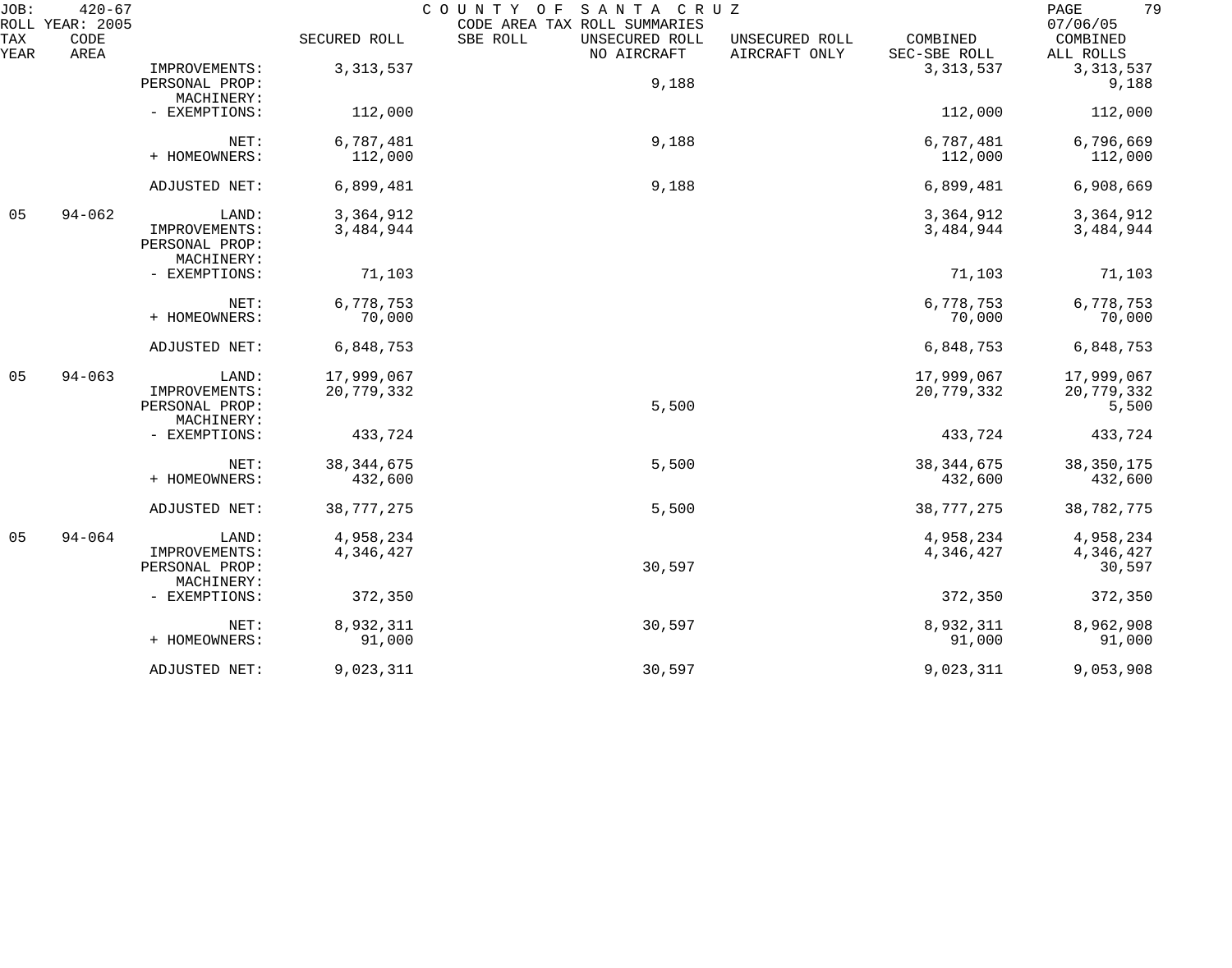| JOB:        | $420 - 67$<br>ROLL YEAR: 2005 |                |               |          | COUNTY OF SANTA CRUZ<br>CODE AREA TAX ROLL SUMMARIES |                                 |                          | 80<br>PAGE<br>07/06/05 |
|-------------|-------------------------------|----------------|---------------|----------|------------------------------------------------------|---------------------------------|--------------------------|------------------------|
| TAX<br>YEAR | CODE<br>AREA                  |                | SECURED ROLL  | SBE ROLL | UNSECURED ROLL<br>NO AIRCRAFT                        | UNSECURED ROLL<br>AIRCRAFT ONLY | COMBINED<br>SEC-SBE ROLL | COMBINED<br>ALL ROLLS  |
| 05          | $94 - 065$                    | LAND:          | 38,088,949    |          |                                                      |                                 | 38,088,949               | 38,088,949             |
|             |                               | IMPROVEMENTS:  | 42,046,315    |          | 1,100                                                |                                 | 42,046,315               | 42,047,415             |
|             |                               |                |               |          |                                                      |                                 |                          |                        |
|             |                               | PERSONAL PROP: |               |          | 404,829                                              |                                 |                          | 404,829                |
|             |                               | MACHINERY:     |               |          |                                                      |                                 |                          |                        |
|             |                               | - EXEMPTIONS:  | 971,365       |          |                                                      |                                 | 971,365                  | 971,365                |
|             |                               | NET:           | 79,163,899    |          | 405,929                                              |                                 | 79,163,899               | 79,569,828             |
|             |                               | + HOMEOWNERS:  | 964,600       |          |                                                      |                                 | 964,600                  | 964,600                |
|             |                               |                |               |          |                                                      |                                 |                          |                        |
|             |                               | ADJUSTED NET:  | 80,128,499    |          | 405,929                                              |                                 | 80,128,499               | 80,534,428             |
| 05          | $94 - 066$                    | LAND:          | 150,540,726   | 50,000   |                                                      |                                 | 150,590,726              | 150,590,726            |
|             |                               | IMPROVEMENTS:  | 139, 305, 137 |          | 120,172                                              |                                 | 139, 305, 137            | 139,425,309            |
|             |                               | PERSONAL PROP: | 873,245       |          | 607,286                                              |                                 | 873,245                  | 1,480,531              |
|             |                               | MACHINERY:     | 261,003       |          |                                                      |                                 | 261,003                  | 261,003                |
|             |                               | - EXEMPTIONS:  | 7,865,580     |          | 5,472                                                |                                 | 7,865,580                | 7,871,052              |
|             |                               |                |               |          |                                                      |                                 |                          |                        |
|             |                               | NET:           | 283, 114, 531 | 50,000   | 721,986                                              |                                 | 283, 164, 531            | 283,886,517            |
|             |                               | + HOMEOWNERS:  | 3,283,000     |          |                                                      |                                 | 3,283,000                | 3,283,000              |
|             |                               | ADJUSTED NET:  | 286, 397, 531 |          | 721,986                                              |                                 | 286, 447, 531            | 287, 169, 517          |
| 05          | $94 - 067$                    | LAND:          | 3,438,858     |          |                                                      |                                 | 3,438,858                | 3,438,858              |
|             |                               | IMPROVEMENTS:  | 2,366,742     |          |                                                      |                                 | 2,366,742                | 2,366,742              |
|             |                               | PERSONAL PROP: |               |          |                                                      |                                 |                          |                        |
|             |                               | MACHINERY:     |               |          |                                                      |                                 |                          |                        |
|             |                               | - EXEMPTIONS:  | 36,205        |          |                                                      |                                 | 36,205                   | 36,205                 |
|             |                               |                |               |          |                                                      |                                 |                          |                        |
|             |                               | NET:           | 5,769,395     |          |                                                      |                                 | 5,769,395                | 5,769,395              |
|             |                               | + HOMEOWNERS:  | 35,000        |          |                                                      |                                 | 35,000                   | 35,000                 |
|             |                               |                |               |          |                                                      |                                 |                          |                        |
|             |                               | ADJUSTED NET:  | 5,804,395     |          |                                                      |                                 | 5,804,395                | 5,804,395              |
| 05          | $94 - 068$                    | LAND:          | 12,741,269    |          |                                                      |                                 | 12,741,269               | 12,741,269             |
|             |                               | IMPROVEMENTS:  | 14,917,720    |          |                                                      |                                 | 14,917,720               | 14,917,720             |
|             |                               | PERSONAL PROP: |               |          | 58,089                                               |                                 |                          | 58,089                 |
|             |                               | MACHINERY:     |               |          |                                                      |                                 |                          |                        |
|             |                               | - EXEMPTIONS:  | 399,778       |          |                                                      |                                 | 399,778                  | 399,778                |
|             |                               |                |               |          |                                                      |                                 |                          |                        |
|             |                               | NET:           | 27, 259, 211  |          | 58,089                                               |                                 | 27, 259, 211             | 27, 317, 300           |
|             |                               | + HOMEOWNERS:  | 392,000       |          |                                                      |                                 | 392,000                  | 392,000                |
|             |                               | ADJUSTED NET:  | 27,651,211    |          | 58,089                                               |                                 | 27,651,211               | 27,709,300             |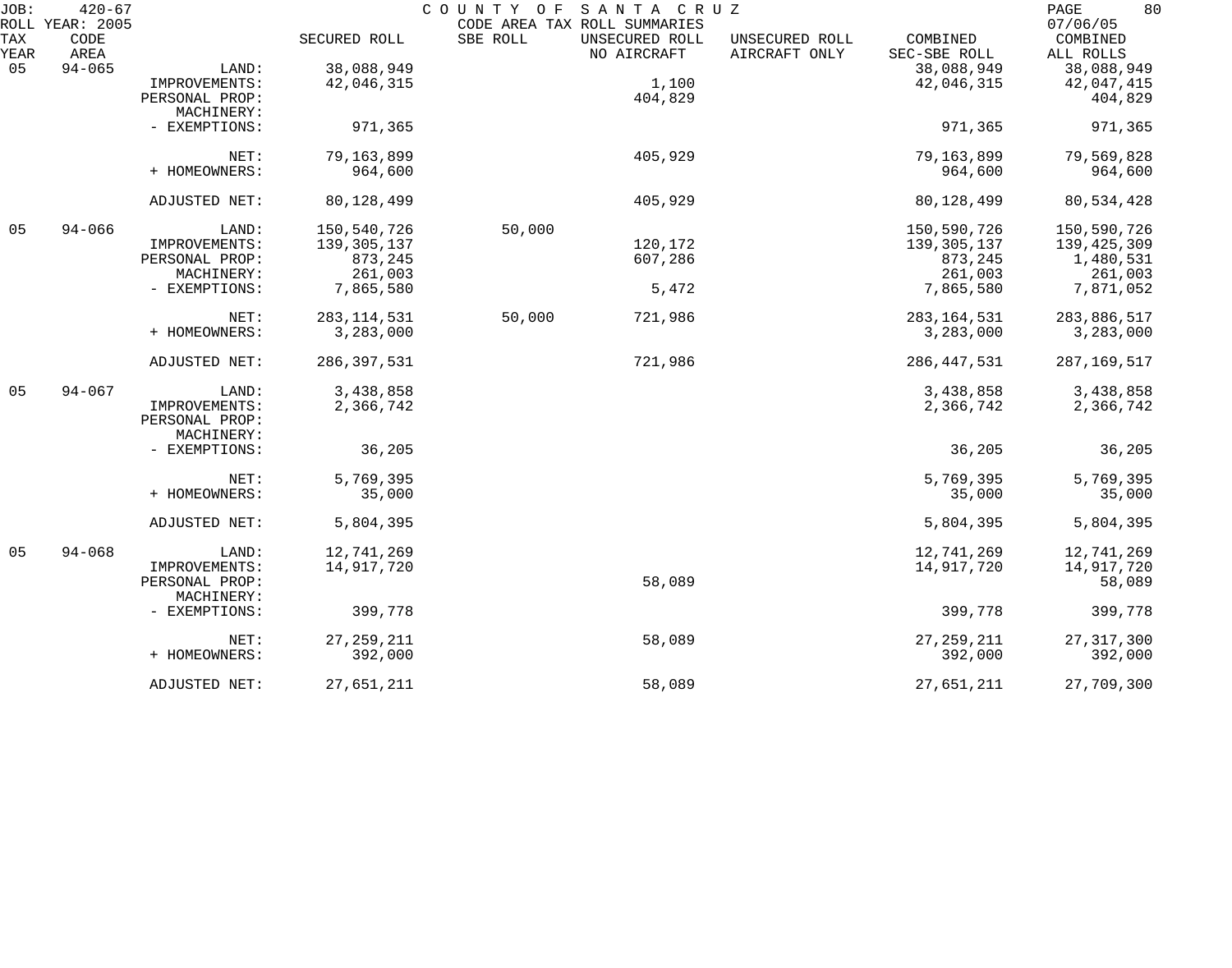| JOB:<br>ROLL   | $420 - 67$<br>YEAR: 2005 |                                                        |                          | COUNTY<br>O F | SANTA CRUZ<br>CODE AREA TAX ROLL SUMMARIES |                                 |                          | 81<br>PAGE<br>07/06/05             |
|----------------|--------------------------|--------------------------------------------------------|--------------------------|---------------|--------------------------------------------|---------------------------------|--------------------------|------------------------------------|
| TAX<br>YEAR    | CODE<br>AREA             |                                                        | SECURED ROLL             | SBE ROLL      | UNSECURED ROLL<br>NO AIRCRAFT              | UNSECURED ROLL<br>AIRCRAFT ONLY | COMBINED<br>SEC-SBE ROLL | COMBINED<br>ALL ROLLS              |
| 05             | $94 - 069$               | LAND:<br>IMPROVEMENTS:<br>PERSONAL PROP:               | 2,550                    |               |                                            |                                 | 2,550                    | 2,550                              |
|                |                          | MACHINERY:<br>- EXEMPTIONS:                            | 2,550                    |               |                                            |                                 | 2,550                    | 2,550                              |
|                |                          | NET:<br>+ HOMEOWNERS:                                  |                          |               |                                            |                                 |                          |                                    |
|                |                          | ADJUSTED NET:                                          |                          |               |                                            |                                 |                          |                                    |
| 05             | $96 - 016$               | LAND:<br>IMPROVEMENTS:<br>PERSONAL PROP:<br>MACHINERY: | 121,007<br>136,623       |               |                                            |                                 | 121,007<br>136,623       | 121,007<br>136,623                 |
|                |                          | - EXEMPTIONS:                                          | 7,000                    |               |                                            |                                 | 7,000                    | 7,000                              |
|                |                          | NET:<br>+ HOMEOWNERS:                                  | 250,630<br>7,000         |               |                                            |                                 | 250,630<br>7,000         | 250,630<br>7,000                   |
|                |                          | ADJUSTED NET:                                          | 257,630                  |               |                                            |                                 | 257,630                  | 257,630                            |
| 05             | $96 - 019$               | LAND:<br>IMPROVEMENTS:<br>PERSONAL PROP:<br>MACHINERY: | 19,439,517<br>20,120,349 |               | 73,688                                     |                                 | 19,439,517<br>20,120,349 | 19,439,517<br>20,120,349<br>73,688 |
|                |                          | - EXEMPTIONS:                                          | 470,701                  |               |                                            |                                 | 470,701                  | 470,701                            |
|                |                          | NET:<br>+ HOMEOWNERS:                                  | 39,089,165<br>369,600    |               | 73,688                                     |                                 | 39,089,165<br>369,600    | 39, 162, 853<br>369,600            |
|                |                          | ADJUSTED NET:                                          | 39, 458, 765             |               | 73,688                                     |                                 | 39, 458, 765             | 39,532,453                         |
| 0 <sub>5</sub> | $96 - 033$               | LAND:<br>IMPROVEMENTS:<br>PERSONAL PROP:<br>MACHINERY: | 1,080                    |               |                                            |                                 | 1,080                    | 1,080                              |
|                |                          | - EXEMPTIONS:                                          | 1,080                    |               |                                            |                                 | 1,080                    | 1,080                              |

NET: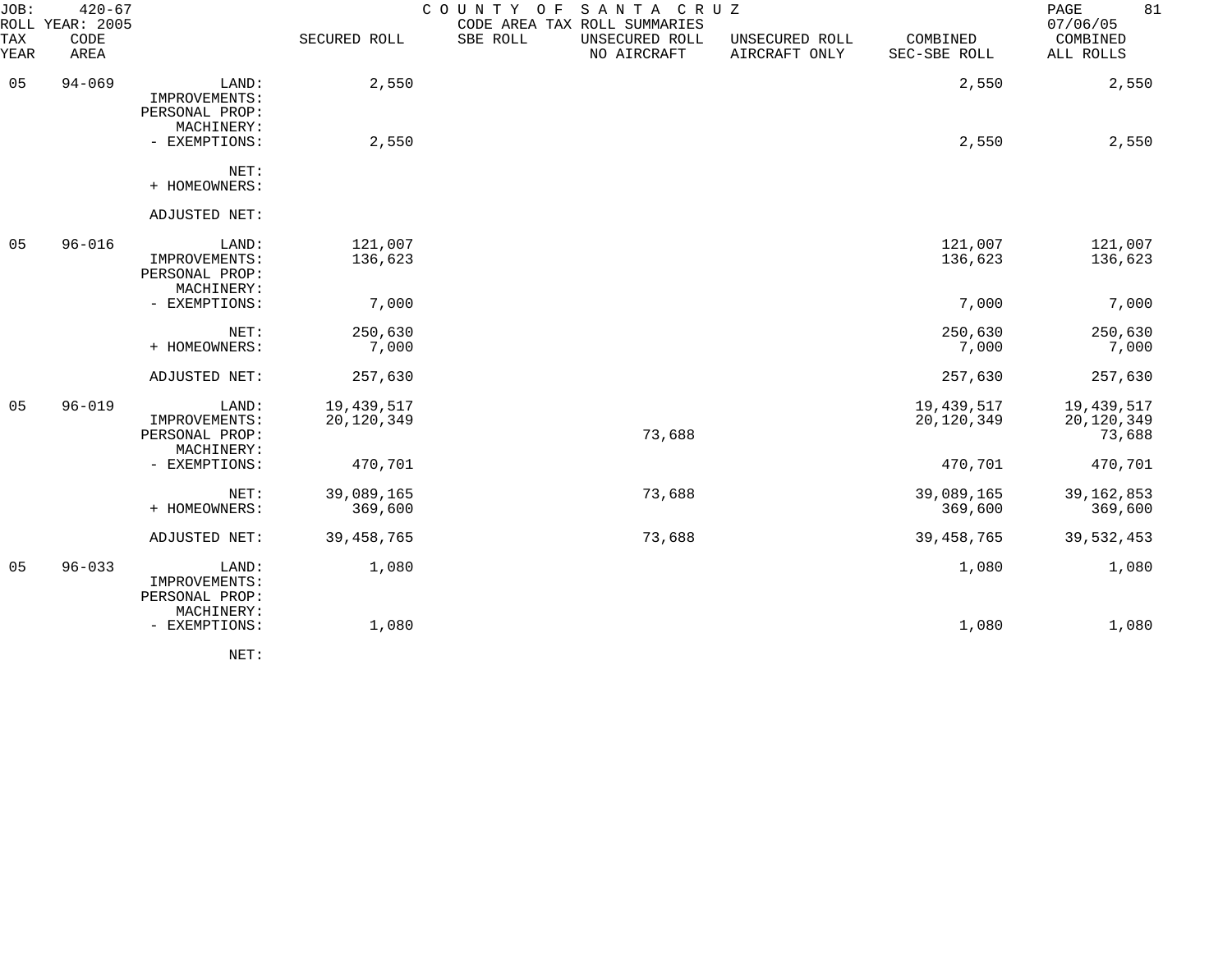| JOB:<br>ROLL | $420 - 67$<br><b>YEAR: 2005</b> |                                                        |                                    | SANTA CRUZ<br>COUNTY<br>O F<br>CODE AREA TAX ROLL SUMMARIES |                                 |                                    | 82<br>PAGE<br>07/06/05                 |
|--------------|---------------------------------|--------------------------------------------------------|------------------------------------|-------------------------------------------------------------|---------------------------------|------------------------------------|----------------------------------------|
| TAX<br>YEAR  | CODE<br>AREA                    |                                                        | SECURED ROLL                       | SBE ROLL<br>UNSECURED ROLL<br>NO AIRCRAFT                   | UNSECURED ROLL<br>AIRCRAFT ONLY | COMBINED<br>SEC-SBE ROLL           | COMBINED<br>ALL ROLLS                  |
|              |                                 | + HOMEOWNERS:                                          |                                    |                                                             |                                 |                                    |                                        |
|              |                                 | ADJUSTED NET:                                          |                                    |                                                             |                                 |                                    |                                        |
| 05           | $96 - 038$                      | LAND:<br>IMPROVEMENTS:<br>PERSONAL PROP:               | 5,582,820<br>4,421,776             | 29,681                                                      |                                 | 5,582,820<br>4, 421, 776           | 5,582,820<br>4,421,776<br>29,681       |
|              |                                 | MACHINERY:<br>- EXEMPTIONS:                            | 128,543                            |                                                             |                                 | 128,543                            | 128,543                                |
|              |                                 | NET:<br>+ HOMEOWNERS:                                  | 9,876,053<br>126,000               | 29,681                                                      |                                 | 9,876,053<br>126,000               | 9,905,734<br>126,000                   |
|              |                                 | ADJUSTED NET:                                          | 10,002,053                         | 29,681                                                      |                                 | 10,002,053                         | 10,031,734                             |
| 05           | $96 - 039$                      | LAND:<br>IMPROVEMENTS:<br>PERSONAL PROP:<br>MACHINERY: | 14, 449, 417<br>13, 193, 828       | 38,493                                                      |                                 | 14, 449, 417<br>13, 193, 828       | 14, 449, 417<br>13, 193, 828<br>38,493 |
|              |                                 | - EXEMPTIONS:                                          | 401,672                            |                                                             |                                 | 401,672                            | 401,672                                |
|              |                                 | NET:<br>+ HOMEOWNERS:                                  | 27, 241, 573<br>399,000            | 38,493                                                      |                                 | 27, 241, 573<br>399,000            | 27,280,066<br>399,000                  |
|              |                                 | ADJUSTED NET:                                          | 27,640,573                         | 38,493                                                      |                                 | 27,640,573                         | 27,679,066                             |
| 05           | $96 - 040$                      | LAND:<br>IMPROVEMENTS:<br>PERSONAL PROP:               | 716,981<br>477,735                 |                                                             |                                 | 716,981<br>477,735                 | 716,981<br>477,735                     |
|              |                                 | MACHINERY:<br>- EXEMPTIONS:                            | 28,184                             |                                                             |                                 | 28,184                             | 28,184                                 |
|              |                                 | NET:<br>+ HOMEOWNERS:                                  | 1,166,532<br>28,000                |                                                             |                                 | 1,166,532<br>28,000                | 1,166,532<br>28,000                    |
|              |                                 | ADJUSTED NET:                                          | 1,194,532                          |                                                             |                                 | 1,194,532                          | 1,194,532                              |
| 05           | $96 - 041$                      | LAND:<br>IMPROVEMENTS:<br>PERSONAL PROP:<br>MACHINERY: | 11,599,201<br>13,670,313<br>36,119 |                                                             |                                 | 11,599,201<br>13,670,313<br>36,119 | 11,599,201<br>13,670,313<br>36,119     |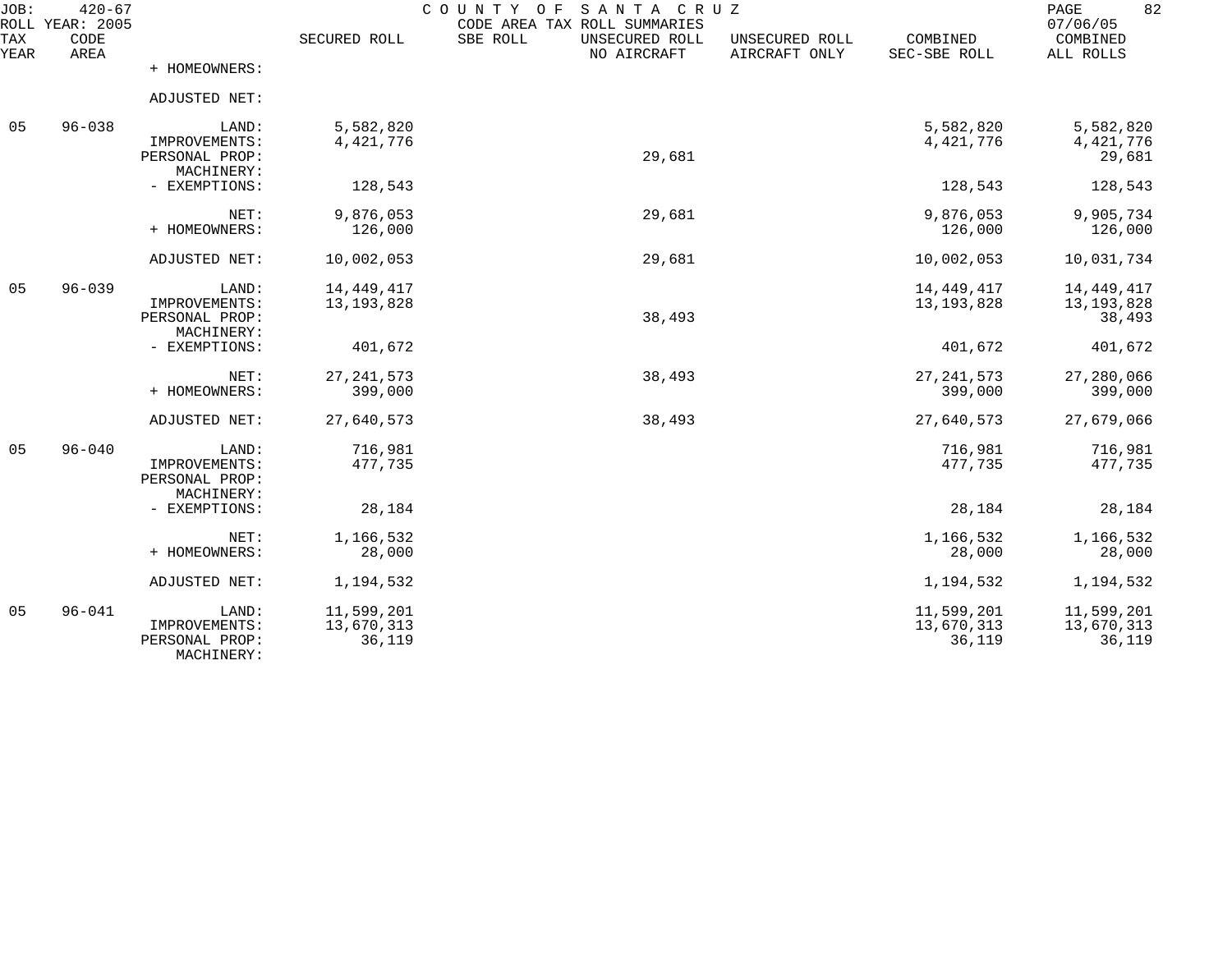| JOB:             | $420 - 67$<br>ROLL YEAR: 2005 |                              |              | COUNTY OF<br>SANTA CRUZ<br>CODE AREA TAX ROLL SUMMARIES |                                 |                          | 83<br>PAGE<br>07/06/05 |
|------------------|-------------------------------|------------------------------|--------------|---------------------------------------------------------|---------------------------------|--------------------------|------------------------|
| TAX<br>YEAR      | CODE<br>AREA                  |                              | SECURED ROLL | SBE ROLL<br>UNSECURED ROLL<br>NO AIRCRAFT               | UNSECURED ROLL<br>AIRCRAFT ONLY | COMBINED<br>SEC-SBE ROLL | COMBINED<br>ALL ROLLS  |
|                  |                               | - EXEMPTIONS:                | 247,245      |                                                         |                                 | 247,245                  | 247,245                |
|                  |                               | NET:                         | 25,058,388   |                                                         |                                 | 25,058,388               | 25,058,388             |
|                  |                               | + HOMEOWNERS:                | 245,000      |                                                         |                                 | 245,000                  | 245,000                |
|                  |                               | ADJUSTED NET:                | 25, 303, 388 |                                                         |                                 | 25, 303, 388             | 25, 303, 388           |
| $96 - 044$<br>05 | LAND:                         | 32,497,064                   |              |                                                         | 32,497,064                      | 32,497,064               |                        |
|                  |                               | IMPROVEMENTS:                | 34, 359, 214 | 48,120                                                  |                                 | 34, 359, 214             | 34, 407, 334           |
|                  |                               | PERSONAL PROP:<br>MACHINERY: | 276,451      | 404,528                                                 |                                 | 276,451                  | 680,979                |
|                  |                               | - EXEMPTIONS:                | 869,096      | 141,398                                                 |                                 | 869,096                  | 1,010,494              |
|                  |                               | NET:                         | 66, 263, 633 | 311,250                                                 |                                 | 66, 263, 633             | 66, 574, 883           |
|                  |                               | + HOMEOWNERS:                | 763,000      |                                                         |                                 | 763,000                  | 763,000                |
|                  |                               | ADJUSTED NET:                | 67,026,633   | 311,250                                                 |                                 | 67,026,633               | 67, 337, 883           |
| 05               | $96 - 050$                    | LAND:                        | 1,529,869    |                                                         |                                 | 1,529,869                | 1,529,869              |
|                  |                               | IMPROVEMENTS:                | 1,255,027    | 13,858                                                  |                                 | 1,255,027                | 1,268,885              |
|                  |                               | PERSONAL PROP:               |              | 44,495                                                  |                                 |                          | 44,495                 |
|                  |                               | MACHINERY:                   |              |                                                         |                                 |                          |                        |
|                  |                               | - EXEMPTIONS:                | 21,603       | 19,164                                                  |                                 | 21,603                   | 40,767                 |
|                  |                               | NET:                         | 2,763,293    | 39,189                                                  |                                 | 2,763,293                | 2,802,482              |
|                  |                               | + HOMEOWNERS:                | 21,000       |                                                         |                                 | 21,000                   | 21,000                 |
|                  |                               | ADJUSTED NET:                | 2,784,293    | 39,189                                                  |                                 | 2,784,293                | 2,823,482              |
| 05               | $96 - 057$                    | LAND:                        | 15,250,911   |                                                         |                                 | 15,250,911               | 15,250,911             |
|                  |                               | IMPROVEMENTS:                | 14, 163, 118 |                                                         |                                 | 14, 163, 118             | 14, 163, 118           |
|                  |                               | PERSONAL PROP:               |              | 9,000                                                   |                                 |                          | 9,000                  |
|                  |                               | MACHINERY:                   |              |                                                         |                                 |                          |                        |
|                  |                               | - EXEMPTIONS:                | 379,518      |                                                         |                                 | 379,518                  | 379,518                |
|                  |                               | NET:                         | 29,034,511   | 9,000                                                   |                                 | 29,034,511               | 29,043,511             |
|                  |                               | + HOMEOWNERS:                | 378,000      |                                                         |                                 | 378,000                  | 378,000                |
|                  |                               | ADJUSTED NET:                | 29, 412, 511 | 9,000                                                   |                                 | 29, 412, 511             | 29, 421, 511           |
|                  |                               |                              |              |                                                         |                                 |                          |                        |

05 96-059 LAND: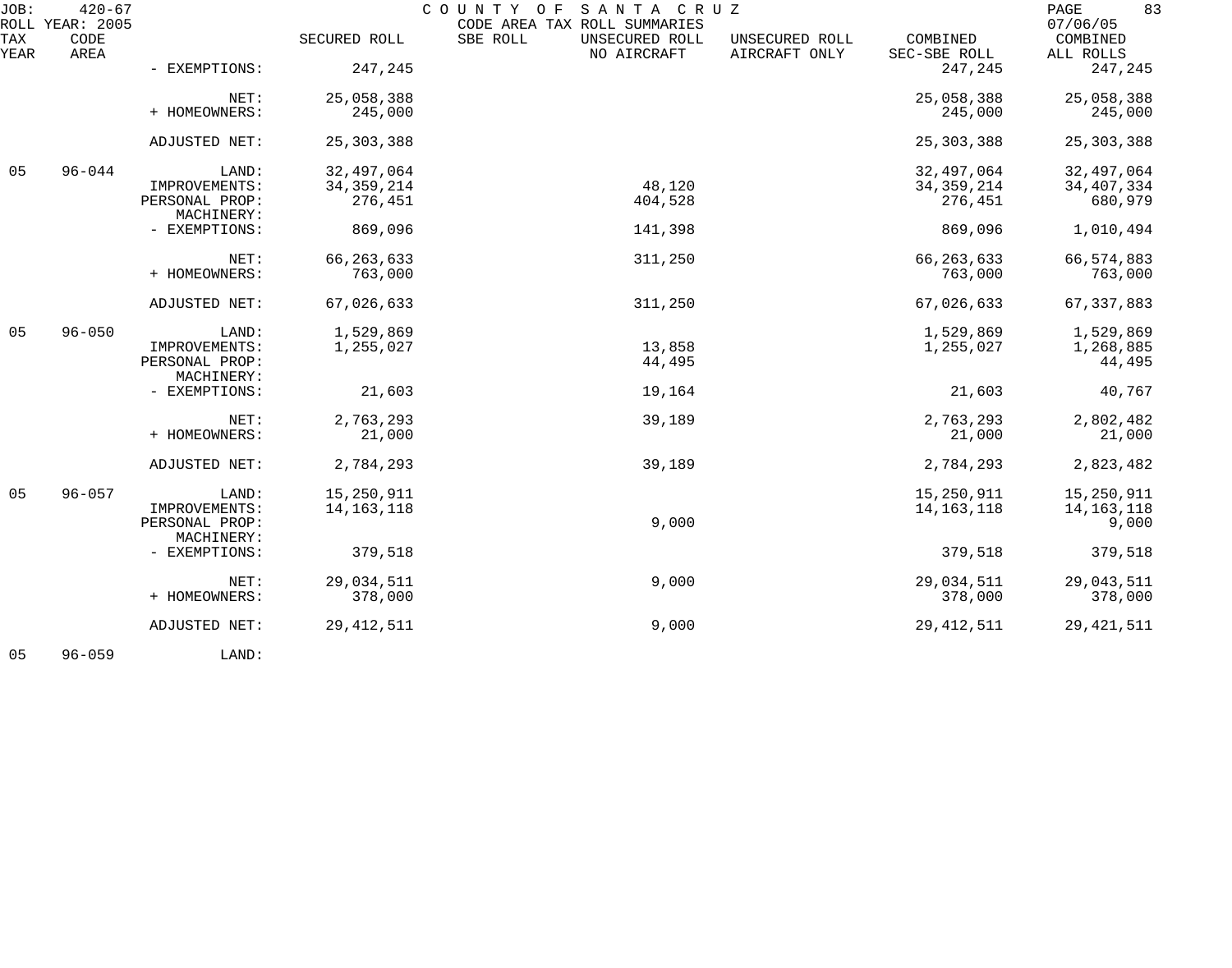| JOB:        | $420 - 67$<br>ROLL YEAR: 2005 |                                                                         |                                            | SANTA CRUZ<br>COUNTY<br>O F<br>CODE AREA TAX ROLL SUMMARIES |                                 |                                            | $\mathop{\mathrm{PAGE}}$<br>84<br>07/06/05 |
|-------------|-------------------------------|-------------------------------------------------------------------------|--------------------------------------------|-------------------------------------------------------------|---------------------------------|--------------------------------------------|--------------------------------------------|
| TAX<br>YEAR | CODE<br>AREA                  |                                                                         | SECURED ROLL                               | SBE ROLL<br>UNSECURED ROLL<br>NO AIRCRAFT                   | UNSECURED ROLL<br>AIRCRAFT ONLY | COMBINED<br>SEC-SBE ROLL                   | COMBINED<br>ALL ROLLS                      |
|             |                               | IMPROVEMENTS:<br>PERSONAL PROP:<br>MACHINERY:<br>- EXEMPTIONS:          |                                            |                                                             |                                 |                                            |                                            |
|             |                               | NET:<br>+ HOMEOWNERS:                                                   |                                            |                                                             |                                 |                                            |                                            |
|             |                               | ADJUSTED NET:                                                           |                                            |                                                             |                                 |                                            |                                            |
| 05          | $96 - 062$                    | LAND:<br>IMPROVEMENTS:<br>PERSONAL PROP:<br>MACHINERY:                  | 3, 221, 269<br>2, 257, 481                 | 115,260                                                     |                                 | 3, 221, 269<br>2, 257, 481                 | 3, 221, 269<br>2, 257, 481<br>115,260      |
|             |                               | - EXEMPTIONS:                                                           | 342,456                                    | 115,260                                                     |                                 | 342,456                                    | 457,716                                    |
|             |                               | NET:<br>+ HOMEOWNERS:                                                   | 5,136,294<br>21,000                        |                                                             |                                 | 5,136,294<br>21,000                        | 5,136,294<br>21,000                        |
|             |                               | ADJUSTED NET:                                                           | 5, 157, 294                                |                                                             |                                 | 5, 157, 294                                | 5, 157, 294                                |
| 05          | $96 - 064$                    | LAND:<br>IMPROVEMENTS:<br>PERSONAL PROP:<br>MACHINERY:<br>- EXEMPTIONS: | 7,445,062<br>6,858,006<br>4,000<br>177,823 |                                                             |                                 | 7,445,062<br>6,858,006<br>4,000<br>177,823 | 7,445,062<br>6,858,006<br>4,000<br>177,823 |
|             |                               | NET:<br>+ HOMEOWNERS:                                                   | 14, 129, 245<br>175,000                    |                                                             |                                 | 14, 129, 245<br>175,000                    | 14, 129, 245<br>175,000                    |
|             |                               | ADJUSTED NET:                                                           | 14,304,245                                 |                                                             |                                 | 14,304,245                                 | 14,304,245                                 |
| 05          | $96 - 068$                    | LAND:<br>IMPROVEMENTS:<br>PERSONAL PROP:<br>MACHINERY:<br>- EXEMPTIONS: |                                            |                                                             |                                 |                                            |                                            |
|             |                               | NET:<br>+ HOMEOWNERS:                                                   |                                            |                                                             |                                 |                                            |                                            |

ADJUSTED NET: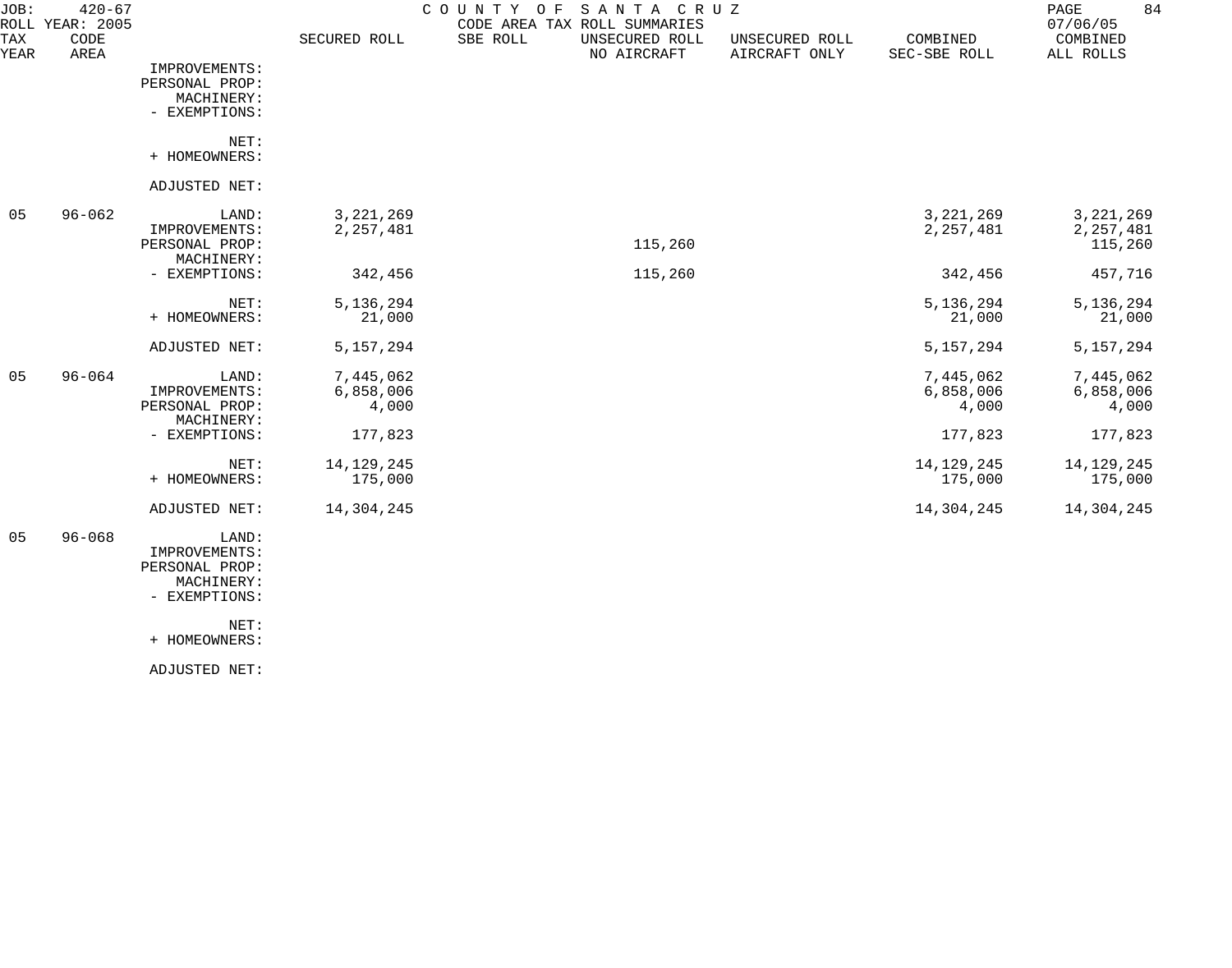| JOB:        | $420 - 67$<br>ROLL YEAR: 2005 |                |              | COUNTY OF<br>SANTA CRUZ<br>CODE AREA TAX ROLL SUMMARIES |                                 |                          | 85<br>PAGE<br>07/06/05 |
|-------------|-------------------------------|----------------|--------------|---------------------------------------------------------|---------------------------------|--------------------------|------------------------|
| TAX<br>YEAR | CODE<br>AREA                  |                | SECURED ROLL | SBE ROLL<br>UNSECURED ROLL<br>NO AIRCRAFT               | UNSECURED ROLL<br>AIRCRAFT ONLY | COMBINED<br>SEC-SBE ROLL | COMBINED<br>ALL ROLLS  |
| 05          | $96 - 071$                    | LAND:          | 43, 247, 864 |                                                         |                                 | 43, 247, 864             | 43, 247, 864           |
|             |                               | IMPROVEMENTS:  | 40,567,239   |                                                         |                                 | 40,567,239               | 40,567,239             |
|             |                               | PERSONAL PROP: |              | 123,836                                                 |                                 |                          | 123,836                |
|             |                               | MACHINERY:     |              |                                                         |                                 |                          |                        |
|             |                               |                |              |                                                         |                                 |                          |                        |
|             |                               | - EXEMPTIONS:  | 1,936,038    |                                                         |                                 | 1,936,038                | 1,936,038              |
|             |                               | NET:           | 81,879,065   | 123,836                                                 |                                 | 81,879,065               | 82,002,901             |
|             |                               | + HOMEOWNERS:  | 1,713,600    |                                                         |                                 | 1,713,600                | 1,713,600              |
|             |                               |                |              |                                                         |                                 |                          |                        |
|             |                               | ADJUSTED NET:  | 83,592,665   | 123,836                                                 |                                 | 83,592,665               | 83,716,501             |
| 05          | $96 - 076$                    | LAND:          | 33,708,024   |                                                         |                                 | 33,708,024               | 33,708,024             |
|             |                               | IMPROVEMENTS:  | 30,052,647   | 1,848                                                   |                                 | 30,052,647               | 30,054,495             |
|             |                               | PERSONAL PROP: |              | 68,501                                                  |                                 |                          | 68,501                 |
|             |                               | MACHINERY:     |              |                                                         |                                 |                          |                        |
|             |                               | - EXEMPTIONS:  | 1,117,500    |                                                         |                                 | 1,117,500                | 1,117,500              |
|             |                               | NET:           | 62,643,171   | 70,349                                                  |                                 | 62,643,171               | 62,713,520             |
|             |                               | + HOMEOWNERS:  | 1,057,000    |                                                         |                                 | 1,057,000                | 1,057,000              |
|             |                               | ADJUSTED NET:  | 63,700,171   | 70,349                                                  |                                 | 63,700,171               | 63,770,520             |
| 05          | $96 - 078$                    | LAND:          | 507,288      |                                                         |                                 | 507,288                  | 507,288                |
|             |                               | IMPROVEMENTS:  | 54,386       |                                                         |                                 | 54,386                   | 54,386                 |
|             |                               | PERSONAL PROP: |              |                                                         |                                 |                          |                        |
|             |                               | MACHINERY:     |              |                                                         |                                 |                          |                        |
|             |                               | - EXEMPTIONS:  |              |                                                         |                                 |                          |                        |
|             |                               | NET:           | 561,674      |                                                         |                                 | 561,674                  | 561,674                |
|             |                               | + HOMEOWNERS:  |              |                                                         |                                 |                          |                        |
|             |                               | ADJUSTED NET:  | 561,674      |                                                         |                                 | 561,674                  | 561,674                |
| 05          | $96 - 080$                    | LAND:          | 2,735,411    |                                                         |                                 | 2,735,411                | 2,735,411              |
|             |                               | IMPROVEMENTS:  | 2,108,641    |                                                         |                                 | 2,108,641                | 2,108,641              |
|             |                               | PERSONAL PROP: |              |                                                         |                                 |                          |                        |
|             |                               | MACHINERY:     |              |                                                         |                                 |                          |                        |
|             |                               | - EXEMPTIONS:  | 77,000       |                                                         |                                 | 77,000                   | 77,000                 |
|             |                               | NET:           | 4,767,052    |                                                         |                                 | 4,767,052                | 4,767,052              |
|             |                               | + HOMEOWNERS:  | 77,000       |                                                         |                                 | 77,000                   | 77,000                 |
|             |                               | ADJUSTED NET:  | 4,844,052    |                                                         |                                 | 4,844,052                | 4,844,052              |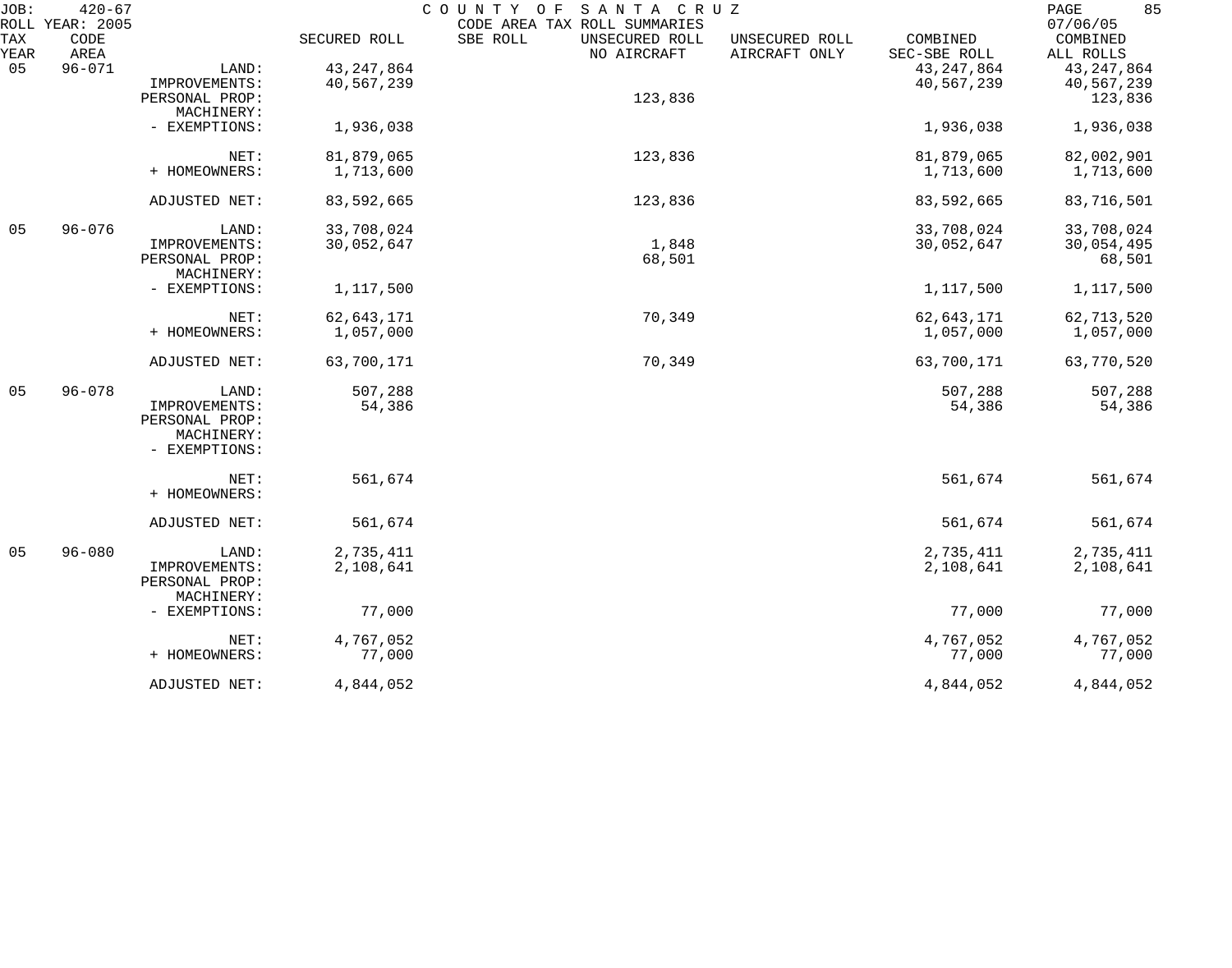| JOB:        | $420 - 67$<br>ROLL YEAR: 2005 | COUNTY OF SANTA CRUZ<br>CODE AREA TAX ROLL SUMMARIES |               |           |                               |                                 |                          | 86<br>PAGE<br>07/06/05 |  |
|-------------|-------------------------------|------------------------------------------------------|---------------|-----------|-------------------------------|---------------------------------|--------------------------|------------------------|--|
| TAX<br>YEAR | CODE<br>AREA                  |                                                      | SECURED ROLL  | SBE ROLL  | UNSECURED ROLL<br>NO AIRCRAFT | UNSECURED ROLL<br>AIRCRAFT ONLY | COMBINED<br>SEC-SBE ROLL | COMBINED<br>ALL ROLLS  |  |
| 05          | $96 - 100$                    | LAND:                                                | 89,607,572    |           |                               |                                 | 89,607,572               | 89,607,572             |  |
|             |                               | IMPROVEMENTS:                                        | 49, 385, 336  |           | 343,905                       |                                 | 49, 385, 336             | 49,729,241             |  |
|             |                               | PERSONAL PROP:<br>MACHINERY:                         | 24,321        |           | 669,087                       |                                 | 24,321                   | 693,408                |  |
|             |                               | - EXEMPTIONS:                                        | 1,367,034     |           |                               |                                 | 1,367,034                | 1,367,034              |  |
|             |                               | NET:                                                 | 137,650,195   |           | 1,012,992                     |                                 | 137,650,195              | 138,663,187            |  |
|             |                               | + HOMEOWNERS:                                        | 1,283,800     |           |                               |                                 | 1,283,800                | 1,283,800              |  |
|             |                               | ADJUSTED NET:                                        | 138,933,995   |           | 1,012,992                     |                                 | 138,933,995              | 139,946,987            |  |
| 05          | $96 - 101$                    | LAND:                                                | 348, 221, 207 |           | 66,848                        |                                 | 348, 221, 207            | 348, 288, 055          |  |
|             |                               | IMPROVEMENTS:                                        | 332,656,684   |           | 1,992,546                     |                                 | 332,656,684              | 334,649,230            |  |
|             |                               | PERSONAL PROP:                                       | 799,758       |           | 6,435,005                     |                                 | 799,758                  | 7,234,763              |  |
|             |                               | MACHINERY:                                           | 69,067        |           |                               |                                 | 69,067                   | 69,067                 |  |
|             |                               | - EXEMPTIONS:                                        | 33,065,218    |           | 657,953                       |                                 | 33,065,218               | 33,723,171             |  |
|             |                               | NET:                                                 | 648,681,498   |           | 7,836,446                     |                                 | 648,681,498              | 656,517,944            |  |
|             |                               | + HOMEOWNERS:                                        | 8,489,600     |           |                               |                                 | 8,489,600                | 8,489,600              |  |
|             |                               | ADJUSTED NET:                                        | 657, 171, 098 |           | 7,836,446                     |                                 | 657,171,098              | 665,007,544            |  |
| 05          | $96 - 103$                    | LAND:                                                | 288, 292, 058 | 3,606,765 | 3,302,573                     |                                 | 291,898,823              | 295, 201, 396          |  |
|             |                               | IMPROVEMENTS:                                        | 332, 176, 709 |           | 5,655,994                     |                                 | 332, 176, 709            | 337,832,703            |  |
|             |                               | PERSONAL PROP:                                       | 23, 103, 615  |           | 25,962,730                    |                                 | 23, 103, 615             | 49,066,345             |  |
|             |                               | MACHINERY:                                           | 497,068       |           |                               |                                 | 497,068                  | 497,068                |  |
|             |                               | - EXEMPTIONS:                                        | 118,428,951   |           | 1,447,718                     |                                 | 118,428,951              | 119,876,669            |  |
|             |                               | NET:                                                 | 525,640,499   | 3,606,765 | 33, 473, 579                  |                                 | 529, 247, 264            | 562,720,843            |  |
|             |                               | + HOMEOWNERS:                                        | 4,771,200     |           |                               |                                 | 4,771,200                | 4,771,200              |  |
|             |                               | ADJUSTED NET:                                        | 530, 411, 699 |           | 33, 473, 579                  |                                 | 534,018,464              | 567, 492, 043          |  |
| 05          | $96 - 104$                    | LAND:                                                | 8,438,803     |           |                               |                                 | 8,438,803                | 8,438,803              |  |
|             |                               | IMPROVEMENTS:                                        | 8,765,071     |           | 19,199                        |                                 | 8,765,071                | 8,784,270              |  |
|             |                               | PERSONAL PROP:<br>MACHINERY:                         | 14,248        |           | 824,016                       |                                 | 14,248                   | 838,264                |  |
|             |                               | - EXEMPTIONS:                                        | 2,383,817     |           |                               |                                 | 2,383,817                | 2,383,817              |  |
|             |                               | NET:                                                 | 14,834,305    |           | 843,215                       |                                 | 14,834,305               | 15,677,520             |  |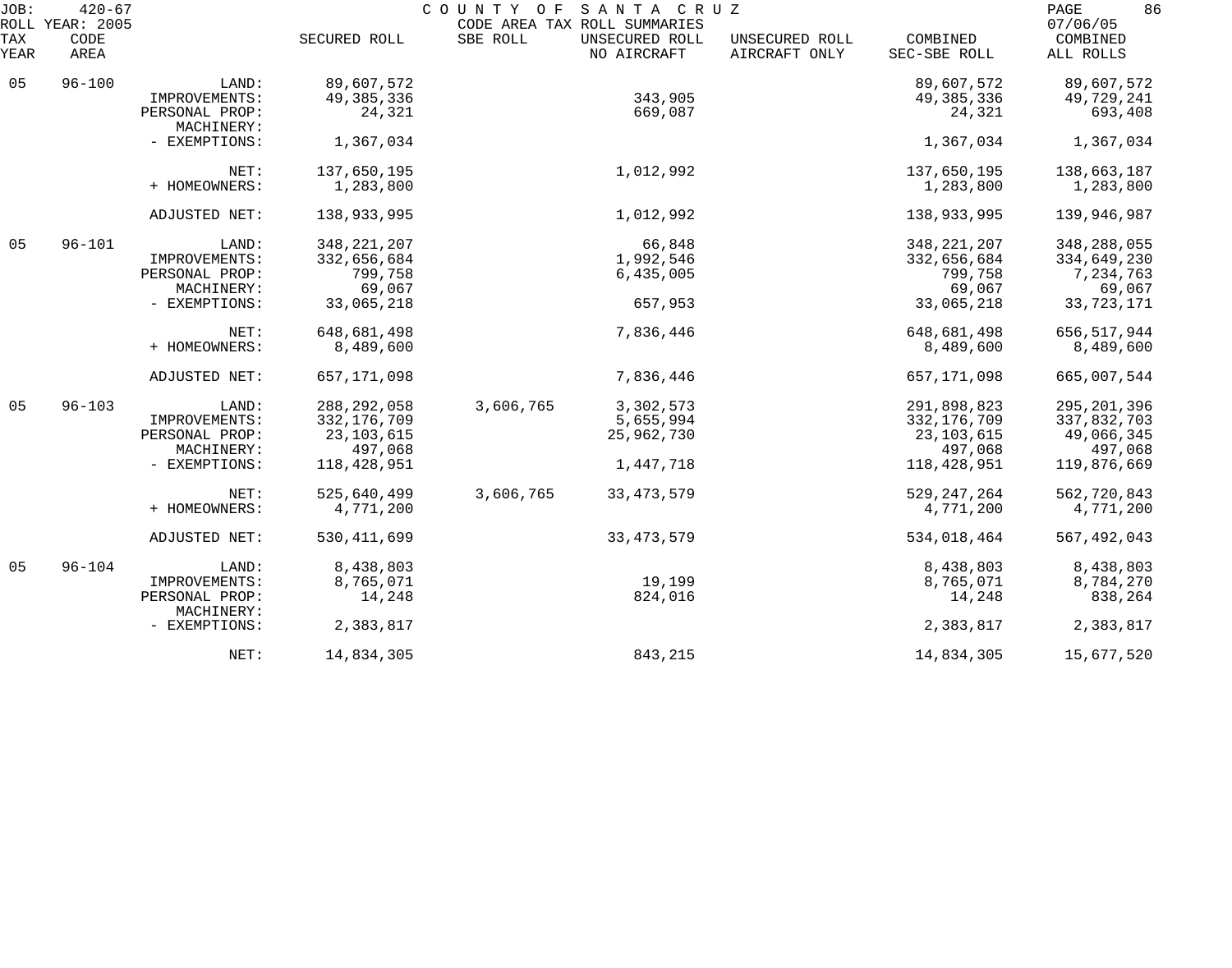| JOB:        | $420 - 67$<br>ROLL YEAR: 2005 | COUNTY OF<br>SANTA CRUZ<br>CODE AREA TAX ROLL SUMMARIES |                       |                                           |                                 |                          |                                   |  |
|-------------|-------------------------------|---------------------------------------------------------|-----------------------|-------------------------------------------|---------------------------------|--------------------------|-----------------------------------|--|
| TAX<br>YEAR | CODE<br>AREA                  |                                                         | SECURED ROLL          | SBE ROLL<br>UNSECURED ROLL<br>NO AIRCRAFT | UNSECURED ROLL<br>AIRCRAFT ONLY | COMBINED<br>SEC-SBE ROLL | 07/06/05<br>COMBINED<br>ALL ROLLS |  |
|             |                               | + HOMEOWNERS:                                           | 154,000               |                                           |                                 | 154,000                  | 154,000                           |  |
|             |                               | ADJUSTED NET:                                           | 14,988,305            | 843,215                                   |                                 | 14,988,305               | 15,831,520                        |  |
| 05          | $96 - 105$                    | LAND:                                                   | 20,280,181            |                                           |                                 | 20,280,181               | 20,280,181                        |  |
|             |                               | IMPROVEMENTS:<br>PERSONAL PROP:<br>MACHINERY:           | 18,272,000            | 90,843                                    |                                 | 18,272,000               | 18,272,000<br>90,843              |  |
|             |                               | - EXEMPTIONS:                                           | 144,590               |                                           |                                 | 144,590                  | 144,590                           |  |
|             |                               | NET:                                                    | 38,407,591            | 90,843                                    |                                 | 38,407,591               | 38, 498, 434                      |  |
|             |                               | + HOMEOWNERS:                                           | 140,000               |                                           |                                 | 140,000                  | 140,000                           |  |
|             |                               | ADJUSTED NET:                                           | 38,547,591            | 90,843                                    |                                 | 38,547,591               | 38,638,434                        |  |
| 05          | $96 - 106$                    | LAND:                                                   | 18,190,849            |                                           |                                 | 18,190,849               | 18,190,849                        |  |
|             |                               | IMPROVEMENTS:<br>PERSONAL PROP:<br>MACHINERY:           | 19,774,774            | 11,875                                    |                                 | 19,774,774               | 19,774,774<br>11,875              |  |
|             |                               | - EXEMPTIONS:                                           | 345,160               |                                           |                                 | 345,160                  | 345,160                           |  |
|             |                               | NET:<br>+ HOMEOWNERS:                                   | 37,620,463<br>343,000 | 11,875                                    |                                 | 37,620,463<br>343,000    | 37,632,338<br>343,000             |  |
|             |                               |                                                         |                       |                                           |                                 |                          |                                   |  |
|             |                               | ADJUSTED NET:                                           | 37,963,463            | 11,875                                    |                                 | 37,963,463               | 37,975,338                        |  |
| 05          | $96 - 107$                    | LAND:                                                   | 26, 476, 888          |                                           |                                 | 26, 476, 888             | 26, 476, 888                      |  |
|             |                               | IMPROVEMENTS:<br>PERSONAL PROP:<br>MACHINERY:           | 21,714,077            | 50,129                                    |                                 | 21,714,077               | 21,714,077<br>50,129              |  |
|             |                               | - EXEMPTIONS:                                           | 252,551               |                                           |                                 | 252,551                  | 252,551                           |  |
|             |                               | NET:                                                    | 47,938,414            | 50,129                                    |                                 | 47,938,414               | 47,988,543                        |  |
|             |                               | + HOMEOWNERS:                                           | 252,000               |                                           |                                 | 252,000                  | 252,000                           |  |
|             |                               | ADJUSTED NET:                                           | 48,190,414            | 50,129                                    |                                 | 48,190,414               | 48, 240, 543                      |  |
| 05          | $96 - 108$                    | LAND:                                                   | 12,804,504            |                                           |                                 | 12,804,504               | 12,804,504                        |  |
|             |                               | IMPROVEMENTS:<br>PERSONAL PROP:<br>MACHINERY:           | 8,318,600<br>273, 217 | 206,209                                   |                                 | 8,318,600<br>273, 217    | 8,318,600<br>479,426              |  |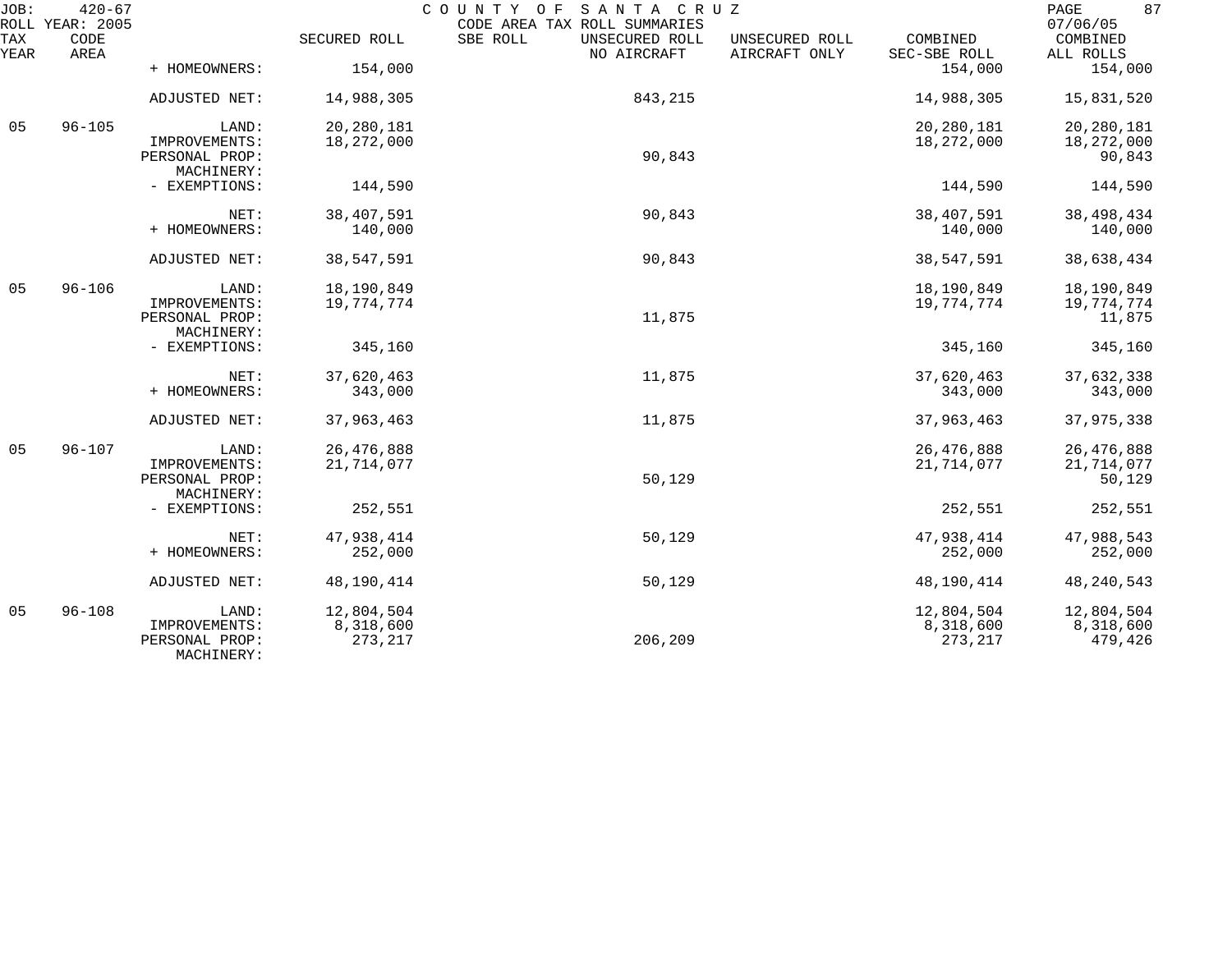| JOB:        | $420 - 67$<br>ROLL YEAR: 2005 | COUNTY OF SANTA CRUZ<br>CODE AREA TAX ROLL SUMMARIES |              |          |                               |                                 |                          |                       |
|-------------|-------------------------------|------------------------------------------------------|--------------|----------|-------------------------------|---------------------------------|--------------------------|-----------------------|
| TAX<br>YEAR | CODE<br>AREA                  |                                                      | SECURED ROLL | SBE ROLL | UNSECURED ROLL<br>NO AIRCRAFT | UNSECURED ROLL<br>AIRCRAFT ONLY | COMBINED<br>SEC-SBE ROLL | COMBINED<br>ALL ROLLS |
|             |                               | - EXEMPTIONS:                                        | 3,635,174    |          |                               |                                 | 3,635,174                | 3,635,174             |
|             |                               | NET:                                                 | 17,761,147   |          | 206,209                       |                                 | 17,761,147               | 17,967,356            |
|             |                               | + HOMEOWNERS:                                        | 91,000       |          |                               |                                 | 91,000                   | 91,000                |
|             |                               | ADJUSTED NET:                                        | 17,852,147   |          | 206,209                       |                                 | 17,852,147               | 18,058,356            |
| 05          | $96 - 109$                    | LAND:                                                | 12,404,183   |          | 8,384                         |                                 | 12,404,183               | 12, 412, 567          |
|             |                               | IMPROVEMENTS:                                        | 17,990,136   |          | 35,720                        |                                 | 17,990,136               | 18,025,856            |
|             |                               | PERSONAL PROP:<br>MACHINERY:                         | 1,452,500    |          | 908,876                       |                                 | 1,452,500                | 2,361,376             |
|             |                               | - EXEMPTIONS:                                        | 140,876      |          |                               |                                 | 140,876                  | 140,876               |
|             |                               | NET:                                                 | 31,705,943   |          | 952,980                       |                                 | 31,705,943               | 32,658,923            |
|             |                               | + HOMEOWNERS:                                        | 140,000      |          |                               |                                 | 140,000                  | 140,000               |
|             |                               | ADJUSTED NET:                                        | 31,845,943   |          | 952,980                       |                                 | 31,845,943               | 32,798,923            |
| 05          | $96 - 110$                    | LAND:                                                | 3,689,568    | 12,404   |                               |                                 | 3,701,972                | 3,701,972             |
|             |                               | IMPROVEMENTS:                                        | 2,704,544    | 9,313    |                               |                                 | 2,713,857                | 2,713,857             |
|             |                               | PERSONAL PROP:<br>MACHINERY:                         |              | 5,331    | 14,440                        |                                 | 5,331                    | 19,771                |
|             |                               | - EXEMPTIONS:                                        | 77,484       |          |                               |                                 | 77,484                   | 77,484                |
|             |                               | NET:                                                 | 6,316,628    | 27,048   | 14,440                        |                                 | 6,343,676                | 6,358,116             |
|             |                               | + HOMEOWNERS:                                        | 77,000       |          |                               |                                 | 77,000                   | 77,000                |
|             |                               | ADJUSTED NET:                                        | 6,393,628    |          | 14,440                        |                                 | 6,420,676                | 6,435,116             |
| 05          | $96 - 111$                    | LAND:                                                | 67,430,288   |          |                               |                                 | 67,430,288               | 67,430,288            |
|             |                               | IMPROVEMENTS:                                        | 67,540,814   |          |                               |                                 | 67,540,814               | 67,540,814            |
|             |                               | PERSONAL PROP:<br>MACHINERY:                         | 54,192       |          | 357,178                       |                                 | 54,192                   | 411,370               |
|             |                               | - EXEMPTIONS:                                        | 1,204,833    |          |                               |                                 | 1,204,833                | 1,204,833             |
|             |                               | NET:                                                 | 133,820,461  |          | 357,178                       |                                 | 133,820,461              | 134, 177, 639         |
|             |                               | + HOMEOWNERS:                                        | 1,190,000    |          |                               |                                 | 1,190,000                | 1,190,000             |
|             |                               | ADJUSTED NET:                                        | 135,010,461  |          | 357,178                       |                                 | 135,010,461              | 135, 367, 639         |
| 05          | $96 - 112$                    | LAND:                                                | 13,348,666   |          |                               |                                 | 13,348,666               | 13,348,666            |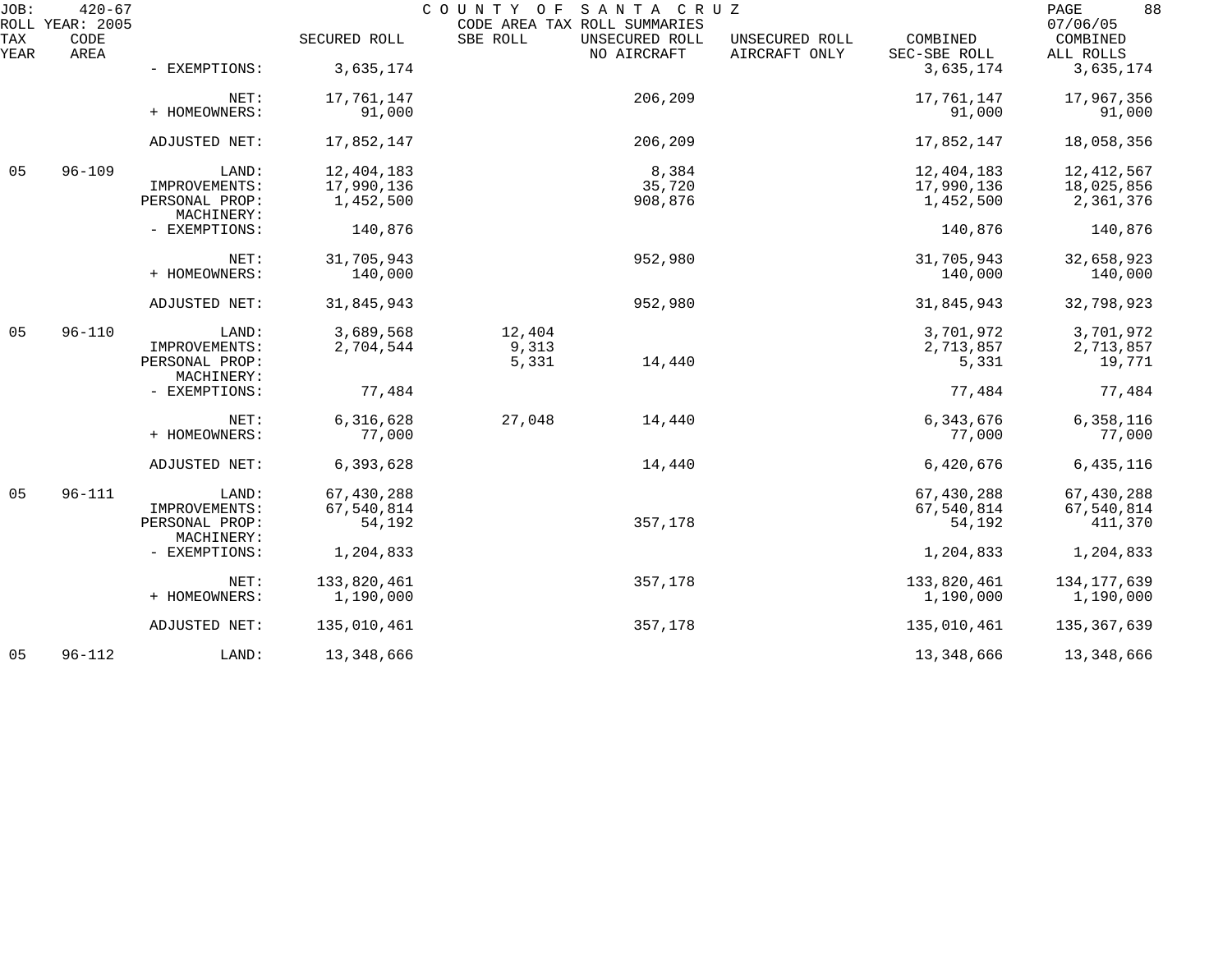| JOB:        | $420 - 67$<br>ROLL YEAR: 2005 |                                                                         |                          | SANTA CRUZ<br>COUNTY OF<br>CODE AREA TAX ROLL SUMMARIES |                                 |                          |                                    |  |
|-------------|-------------------------------|-------------------------------------------------------------------------|--------------------------|---------------------------------------------------------|---------------------------------|--------------------------|------------------------------------|--|
| TAX<br>YEAR | CODE<br>AREA                  |                                                                         | SECURED ROLL             | SBE ROLL<br>UNSECURED ROLL<br>NO AIRCRAFT               | UNSECURED ROLL<br>AIRCRAFT ONLY | COMBINED<br>SEC-SBE ROLL | 07/06/05<br>COMBINED<br>ALL ROLLS  |  |
|             |                               | IMPROVEMENTS:<br>PERSONAL PROP:                                         | 10,975,660               | 102,029                                                 |                                 | 10,975,660               | 10,975,660<br>102,029              |  |
|             |                               | MACHINERY:<br>- EXEMPTIONS:                                             | 739,888                  |                                                         |                                 | 739,888                  | 739,888                            |  |
|             |                               | NET:<br>+ HOMEOWNERS:                                                   | 23,584,438<br>217,000    | 102,029                                                 |                                 | 23,584,438<br>217,000    | 23,686,467<br>217,000              |  |
|             |                               | ADJUSTED NET:                                                           | 23,801,438               | 102,029                                                 |                                 | 23,801,438               | 23,903,467                         |  |
| 05          | $96 - 113$                    | LAND:<br>IMPROVEMENTS:<br>PERSONAL PROP:                                | 6,303,755<br>4,435,494   | 6,230<br>44,756                                         |                                 | 6,303,755<br>4, 435, 494 | 6,303,755<br>4, 441, 724<br>44,756 |  |
|             |                               | MACHINERY:<br>- EXEMPTIONS:                                             | 71,103                   |                                                         |                                 | 71,103                   | 71,103                             |  |
|             |                               | NET:<br>+ HOMEOWNERS:                                                   | 10,668,146<br>70,000     | 50,986                                                  |                                 | 10,668,146<br>70,000     | 10,719,132<br>70,000               |  |
|             |                               | ADJUSTED NET:                                                           | 10,738,146               | 50,986                                                  |                                 | 10,738,146               | 10,789,132                         |  |
| 05          | $96 - 114$                    | LAND:<br>IMPROVEMENTS:<br>PERSONAL PROP:<br>MACHINERY:                  | 2, 144, 973<br>1,612,562 |                                                         |                                 | 2, 144, 973<br>1,612,562 | 2, 144, 973<br>1,612,562           |  |
|             |                               | - EXEMPTIONS:                                                           | 84,000                   |                                                         |                                 | 84,000                   | 84,000                             |  |
|             |                               | NET:<br>+ HOMEOWNERS:                                                   | 3,673,535<br>84,000      |                                                         |                                 | 3,673,535<br>84,000      | 3,673,535<br>84,000                |  |
|             |                               | ADJUSTED NET:                                                           | 3,757,535                |                                                         |                                 | 3,757,535                | 3,757,535                          |  |
| 05          | $96 - 115$                    | LAND:<br>IMPROVEMENTS:<br>PERSONAL PROP:<br>MACHINERY:<br>- EXEMPTIONS: | 2,433,000<br>721,621     |                                                         |                                 | 2,433,000<br>721,621     | 2,433,000<br>721,621               |  |
|             |                               | NET:<br>+ HOMEOWNERS:                                                   | 3, 154, 621              |                                                         |                                 | 3, 154, 621              | 3, 154, 621                        |  |
|             |                               | ADJUSTED NET:                                                           | 3, 154, 621              |                                                         |                                 | 3, 154, 621              | 3, 154, 621                        |  |